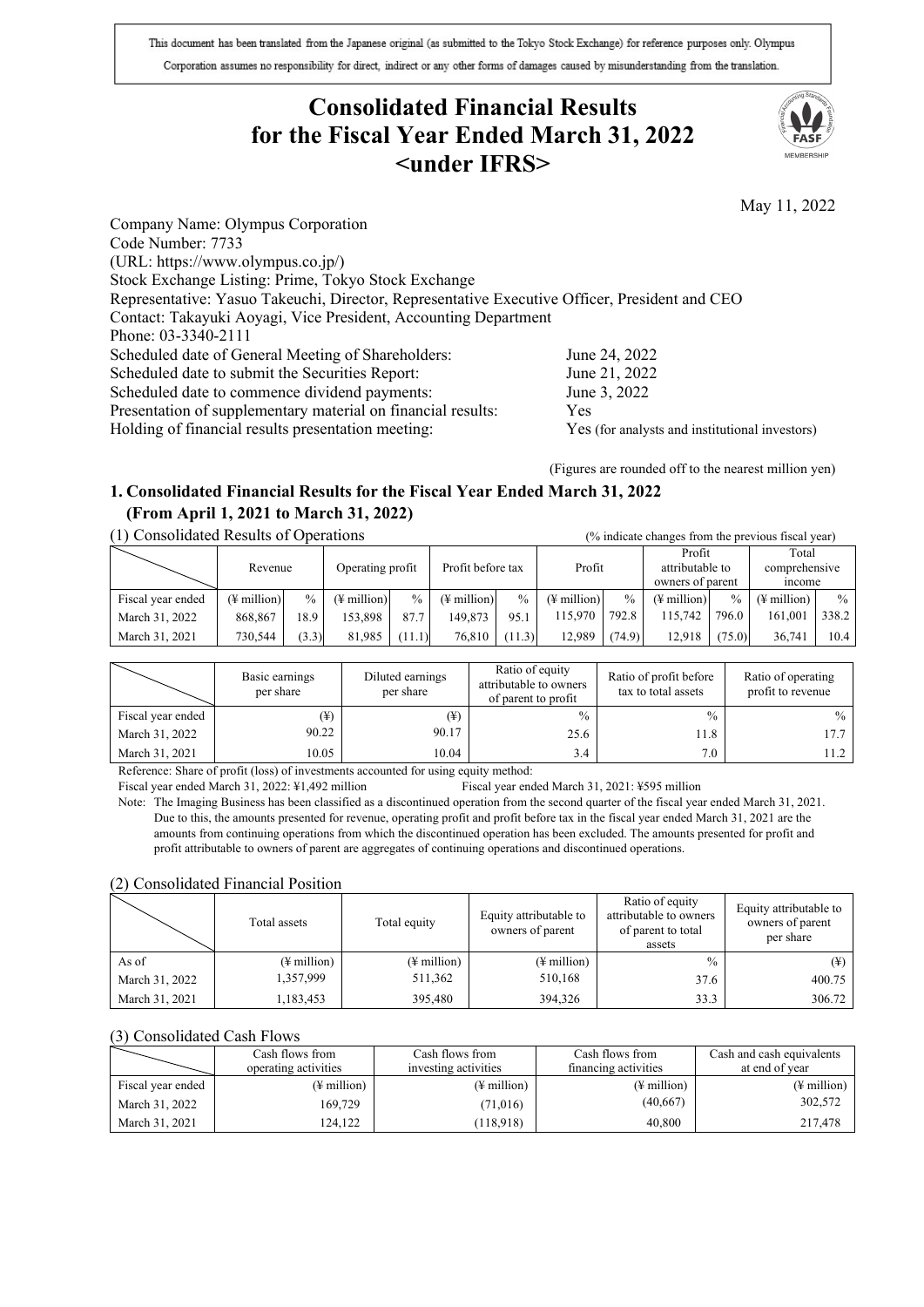# **2. Dividends**

|                                                    |                              |                              | Annual dividends per share |          |                              | Total amount of<br>cash dividends | Payout ratio   | Ratio of<br>dividends to<br>equity<br>attributable to<br>owners of<br>parent |
|----------------------------------------------------|------------------------------|------------------------------|----------------------------|----------|------------------------------|-----------------------------------|----------------|------------------------------------------------------------------------------|
|                                                    | First<br>quarter             | Second<br>quarter            | Third<br>quarter           | Year-end | Total                        | (Annual)                          | (Consolidated) | (Consolidated)                                                               |
|                                                    | $(\textcircled{\texttt{f}})$ | $(\textcircled{\texttt{4}})$ | $(\yen)$                   | $(\yen)$ | $(\textcircled{\texttt{f}})$ | $(\frac{1}{2})$ million           | $\frac{0}{0}$  | $\frac{0}{0}$                                                                |
| Fiscal year ended<br>March 31, 2021                | $\overline{\phantom{0}}$     | 0.00                         | -                          | 12.00    | 12.00                        | 15,428                            | 119.4          | 4.0                                                                          |
| Fiscal year ended<br>March 31, 2022                | $\overline{\phantom{0}}$     | 0.00                         | $\overline{\phantom{0}}$   | 14.00    | 14.00                        | 17,822                            | 15.5           | 4.0                                                                          |
| Fiscal year ending<br>March 31, 2023<br>(Forecast) | $\overline{\phantom{0}}$     | 0.00                         |                            | 16.00    | 16.00                        |                                   | 13.2           |                                                                              |

# **3. Forecast of Consolidated Financial Results for the Fiscal Year Ending March 31, 2023 (From April 1, 2022 to March 31, 2023)** (% indicate changes from the previous fiscal year)

|           | Revenue     |      | Operating profit        |      | Profit before tax |               | Profit attributable to<br>owners of parent |               | Basic<br>earnings per<br>share |
|-----------|-------------|------|-------------------------|------|-------------------|---------------|--------------------------------------------|---------------|--------------------------------|
|           | (¥ million) | $\%$ | $(\frac{1}{2})$ million | $\%$ | (¥ million)       | $\frac{0}{0}$ | (¥ million)                                | $\frac{0}{0}$ |                                |
| Full year | 968,000     | 11.4 | 206,000                 | 33.9 | 200,000           | 33.4          | 154.000                                    | 33.1          | 120.97                         |

# \* **Notes**

- (1) Changes in significant subsidiaries during the fiscal year under review (changes in specified subsidiaries resulting in the changes in scope of consolidation): No
- (2) Changes in accounting policies and changes in accounting estimates
	- 1) Changes in accounting policies required by IFRS: No
	- 2) Changes in accounting policies due to other reasons: No
	- 3) Changes in accounting estimates: No
- (3) Total number of issued shares (common stock)
	- 1) Total number of issued shares at the end of the period (including treasury shares)

|    | As of March 31, 2022                                     | 1,299,294,333 shares |  |
|----|----------------------------------------------------------|----------------------|--|
|    | As of March 31, 2021                                     | 1,370,914,963 shares |  |
| 2) | Total number of treasury shares at the end of the period |                      |  |
|    | As of March 31, 2022                                     | 26,261,612 shares    |  |
|    | As of March 31, 2021                                     | 85,279,921 shares    |  |
| 3) | Average number of shares during the period               |                      |  |
|    | Fiscal year ended March 31, 2022                         | 1,282,919,790 shares |  |
|    | Fiscal year ended March 31, 2021                         | 1,285,607,153 shares |  |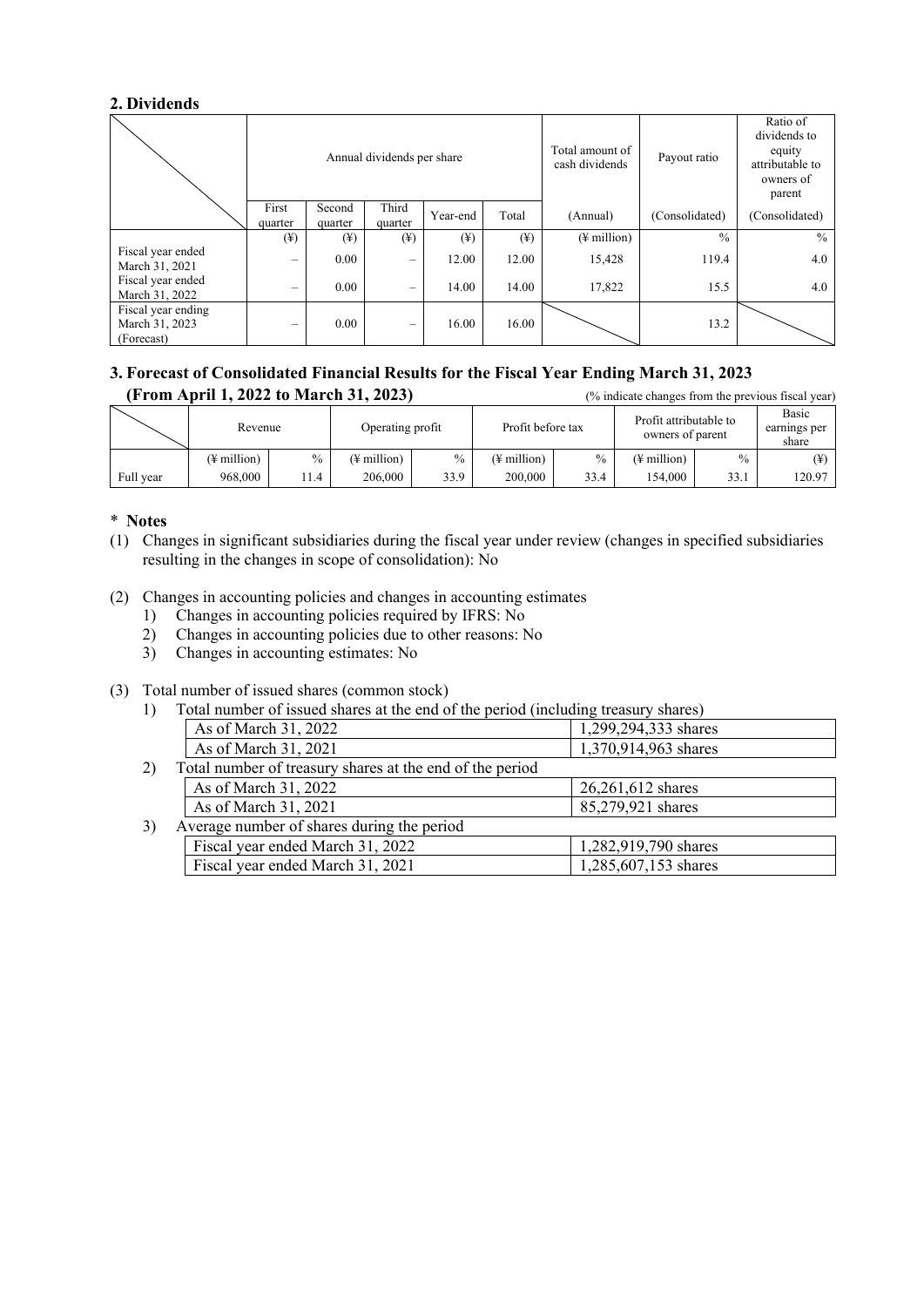# **Reference: Summary of Non-Consolidated Financial Results**

| (1) Non-Consolidated Results of Operations |             | (% indicate changes from the previous fiscal year) |                         |               |                         |       |                         |               |
|--------------------------------------------|-------------|----------------------------------------------------|-------------------------|---------------|-------------------------|-------|-------------------------|---------------|
|                                            | Revenue     |                                                    | Operating profit        |               | Ordinary profit         |       | Profit                  |               |
| Fiscal year ended                          | (¥ million) | $\%$                                               | $(\frac{1}{2})$ million | $\frac{0}{0}$ | $(\frac{1}{2})$ million | $\%$  | $(\frac{1}{2})$ million | $\frac{0}{0}$ |
| March 31, 2022                             | 378,637     | 10.0                                               | 45.352                  | 58.7          | 57.187                  | 16.7  | 84.844                  | 893.4         |
| March 31, 2021                             | 344.134     | (8.3)                                              | 28,575                  | $\sim$        | 49,000                  | 269.4 | 8.541                   | (13.4)        |

#### Financial Results for the Fiscal Year ended March 31, 2022 (From April 1, 2021 to March 31, 2022)  $(1)$  Non-Consolidated Results of Operations ( $(0, 1)$  indicate changes from the previous fiscal year)

|                   | Basic earnings per share | Diluted earnings per share |
|-------------------|--------------------------|----------------------------|
| Fiscal year ended | (¥)                      | (¥)                        |
| March 31, 2022    | 66.13                    | 66.10                      |
| March 31, 2021    | 6.64                     | 6.64                       |

#### (2) Non-Consolidated Financial Position

|                | Total assets | Net assets  | Equity ratio | Net assets per share |
|----------------|--------------|-------------|--------------|----------------------|
| As of          | (¥ million)  | (¥ million) | $\%$         |                      |
| March 31, 2022 | 900.917      | 357,229     | 39.6         | 280.30               |
| March 31, 2021 | 826,569      | 349,770     | 42.3         | 271.69               |

Reference: Equity as of March 31, 2022: ¥356,833 million March 31, 2021: ¥349,298 million

**\*** Financial results reports are exempt from audit conducted by certified public accountants or an audit corporation.

**\*** Proper use of the forecast of financial results, and other special matters

The forward-looking statements contained in these materials are based on information currently available as of the date of release of these materials and on certain assumptions deemed to be reasonable. Actual business and other results may differ substantially due to various factors.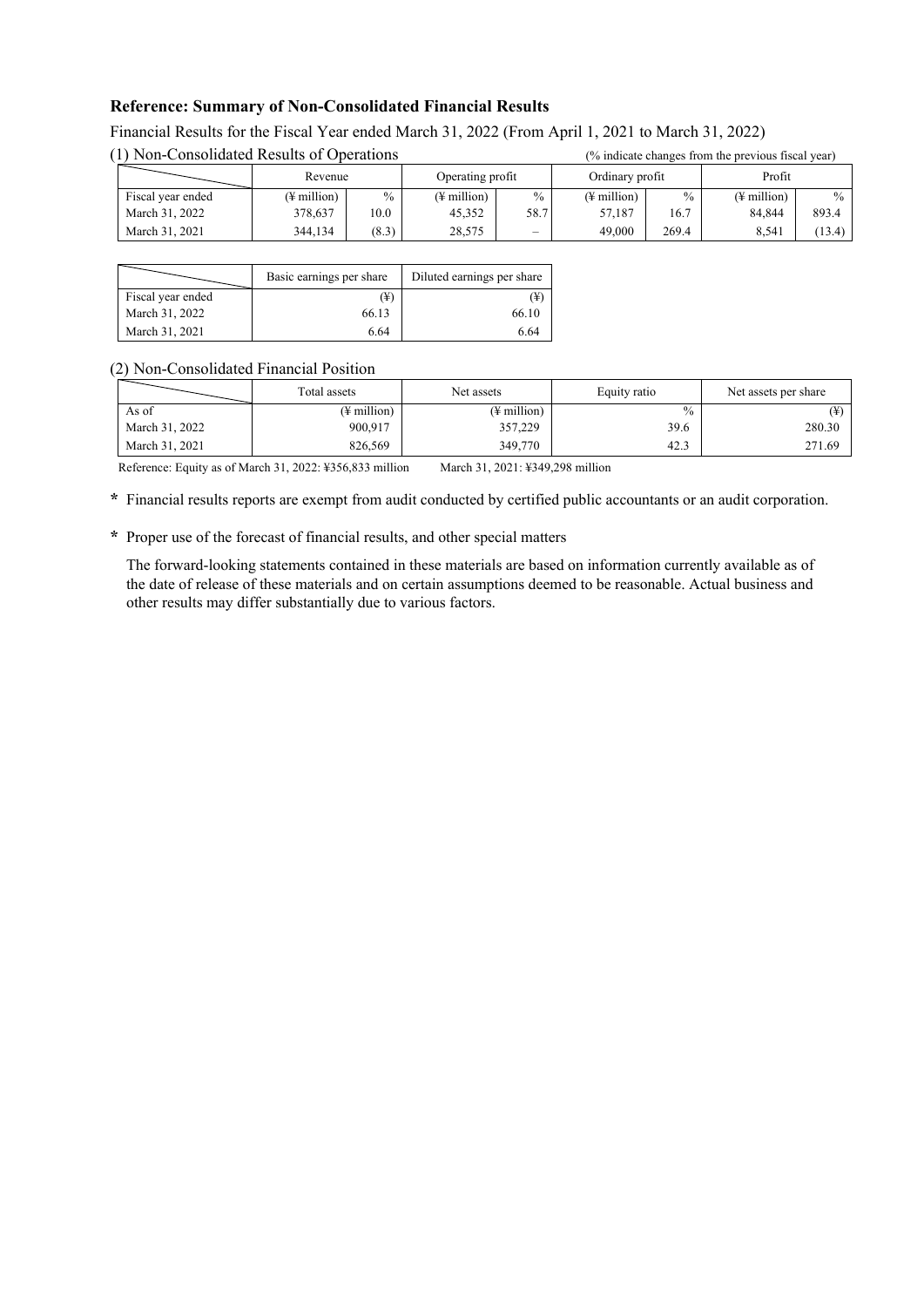# **Attached Material**

# **Contents**

|    | (1) |                                                                                                          |  |
|----|-----|----------------------------------------------------------------------------------------------------------|--|
|    | (2) |                                                                                                          |  |
|    | (3) | Basic Strategy for Profit Sharing and Dividend for the Current Fiscal Year and Following Fiscal Year  11 |  |
|    | (4) |                                                                                                          |  |
| 2. |     |                                                                                                          |  |
| 3. |     |                                                                                                          |  |
|    | (1) |                                                                                                          |  |
|    | (2) |                                                                                                          |  |
|    | (3) |                                                                                                          |  |
|    | (4) |                                                                                                          |  |
|    | (5) |                                                                                                          |  |
|    | (6) |                                                                                                          |  |
|    |     |                                                                                                          |  |
|    |     |                                                                                                          |  |
|    |     |                                                                                                          |  |
|    |     |                                                                                                          |  |
|    |     |                                                                                                          |  |
|    |     |                                                                                                          |  |
|    |     |                                                                                                          |  |
|    |     |                                                                                                          |  |
|    |     |                                                                                                          |  |
|    |     |                                                                                                          |  |
|    |     |                                                                                                          |  |
|    |     |                                                                                                          |  |
|    |     |                                                                                                          |  |
|    |     |                                                                                                          |  |
|    |     |                                                                                                          |  |
|    |     |                                                                                                          |  |
|    |     |                                                                                                          |  |
|    |     |                                                                                                          |  |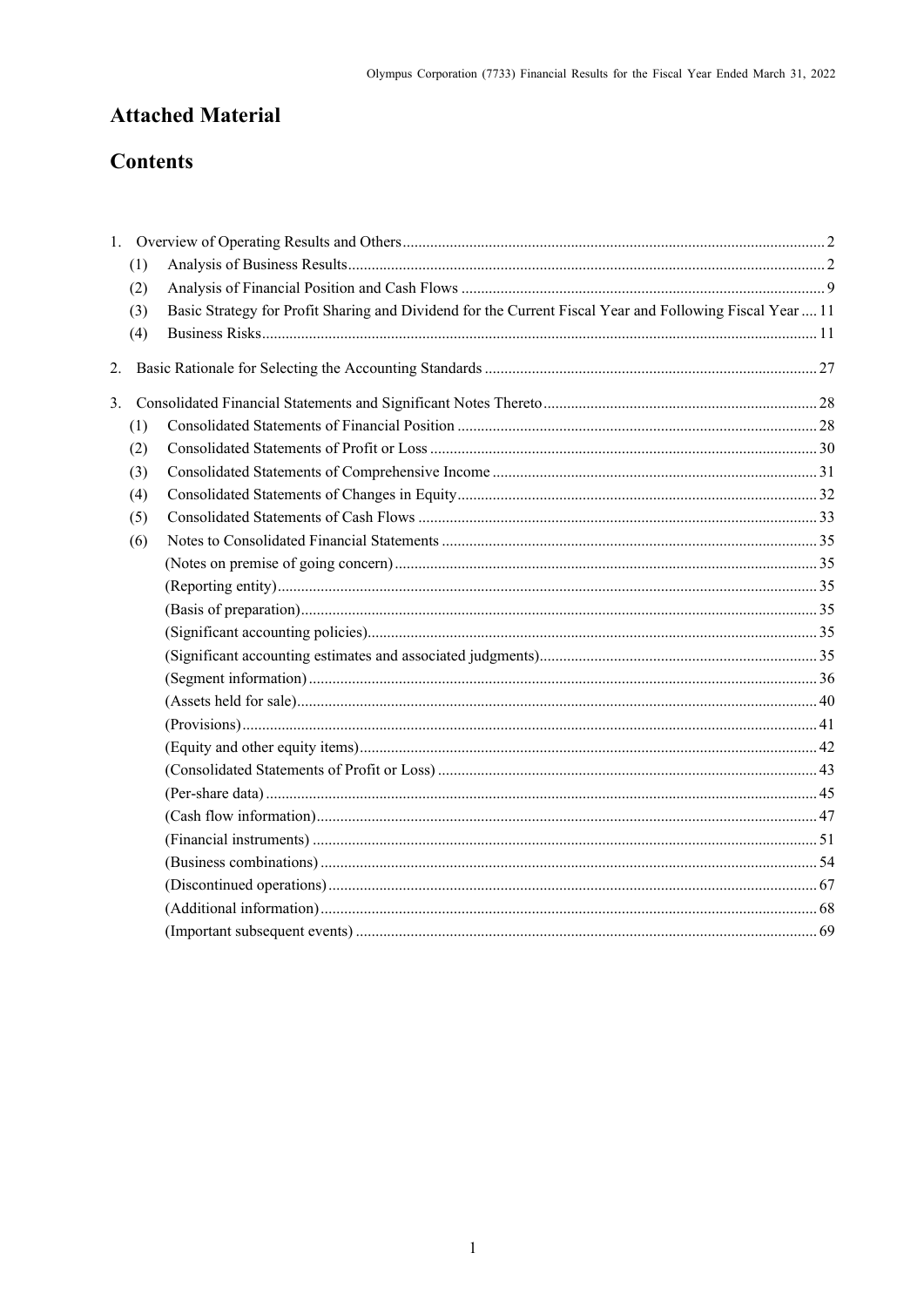#### <span id="page-4-0"></span>**1. Overview of Operating Results and Others**

#### <span id="page-4-1"></span>(1) Analysis of Business Results

### (Review of Operations)

## Trends in overall business results

The global economy saw signs of recovery in the fiscal year under review, as the challenging conditions created by the global spread of COVID-19 gradually eased and vaccinations progressed. On the other hand, overall, highly uncertain conditions continue with spread of new variants. The spread of COVID-19 has also affected the supply chains of certain countries and regions, and both the spread of COVID-19 and trade friction between the United States and China have led to a global semiconductor shortage, the impact of the war in Ukraine and surging resource prices. The Japanese economy saw a similar recovery as the global economy, as the challenging conditions caused by COVID-19 were easing.

Under such circumstances, the Olympus Group has been carrying out activities toward sustainable growth under its business transformation plan "Transform Olympus" announced in January 2019, aiming to develop itself as a truly global medtech company, and a medium- and long-term management strategy, which was announced in November 2019, based on "Transform Olympus."

Based on this corporate strategy, Olympus Corporation is allocating management resources to the medical field, mainly in Endoscopic Solutions Business and Therapeutic Solutions Business, and we are working to strengthen our management base in order to achieve sustainable growth. As part of these efforts, on April 1, 2022, to achieve sustainable growth and increased profitability in the Scientific Solutions Business, we implemented a company split to transfer Olympus Corporation's Scientific Solutions Business to Evident Corporation, a newly established wholly owned subsidiary.

## Business results

Business results of continuing operations are presented in (1) to (7), and business results of the sum of continuing and discontinued operations are presented in (8) below. Due to the transfer of the Imaging Business to OJ Holdings, Ltd., a special purpose company established by Japan Industrial Partners, Inc. in the previous fiscal year, the profit (loss) of the Imaging Business is presented in discontinued operations.

|                                                                                                                  |                                     |                                     |                        | (Millions of yen)                      |
|------------------------------------------------------------------------------------------------------------------|-------------------------------------|-------------------------------------|------------------------|----------------------------------------|
|                                                                                                                  | Fiscal year ended<br>March 31, 2021 | Fiscal year ended<br>March 31, 2022 | Increase<br>(Decrease) | Increase<br>(Decrease) ratio<br>$(\%)$ |
| Revenue<br>(1)                                                                                                   | 730,544                             | 868,867                             | 138,323                | 18.9                                   |
| Cost of sales<br>(2)                                                                                             | 271,014                             | 297,172                             | 26,158                 | 9.7                                    |
| (3)<br>Selling, general and administrative<br>expenses                                                           | 357,032                             | 405,399                             | 48,367                 | 13.5                                   |
| Share of profit (loss) of investments<br>(4)<br>accounted for using equity<br>method/Other income/Other expenses | (20,513)                            | (12, 398)                           | 8,115                  |                                        |
| Operating profit<br>(5)                                                                                          | 81,985                              | 153,898                             | 71,913                 | 87.7                                   |
| Finance income (loss)<br>(6)                                                                                     | (5,175)                             | (4,025)                             | 1,150                  |                                        |
| (7)<br>Income taxes                                                                                              | 11,140                              | 33,903                              | 22,763                 | 204.3                                  |
| Profit attributable to owners of parent<br>(8)                                                                   | 12,918                              | 115,742                             | 102,824                | 796.0                                  |
| Exchange rate (Yen/U.S. dollar)                                                                                  | 106.06                              | 112.38                              | 6.32                   |                                        |
| Exchange rate (Yen/Euro)                                                                                         | 123.70                              | 130.56                              | 6.86                   |                                        |
| Exchange rate (Yen/Renminbi)                                                                                     | 15.67                               | 17.51                               | 1.84                   |                                        |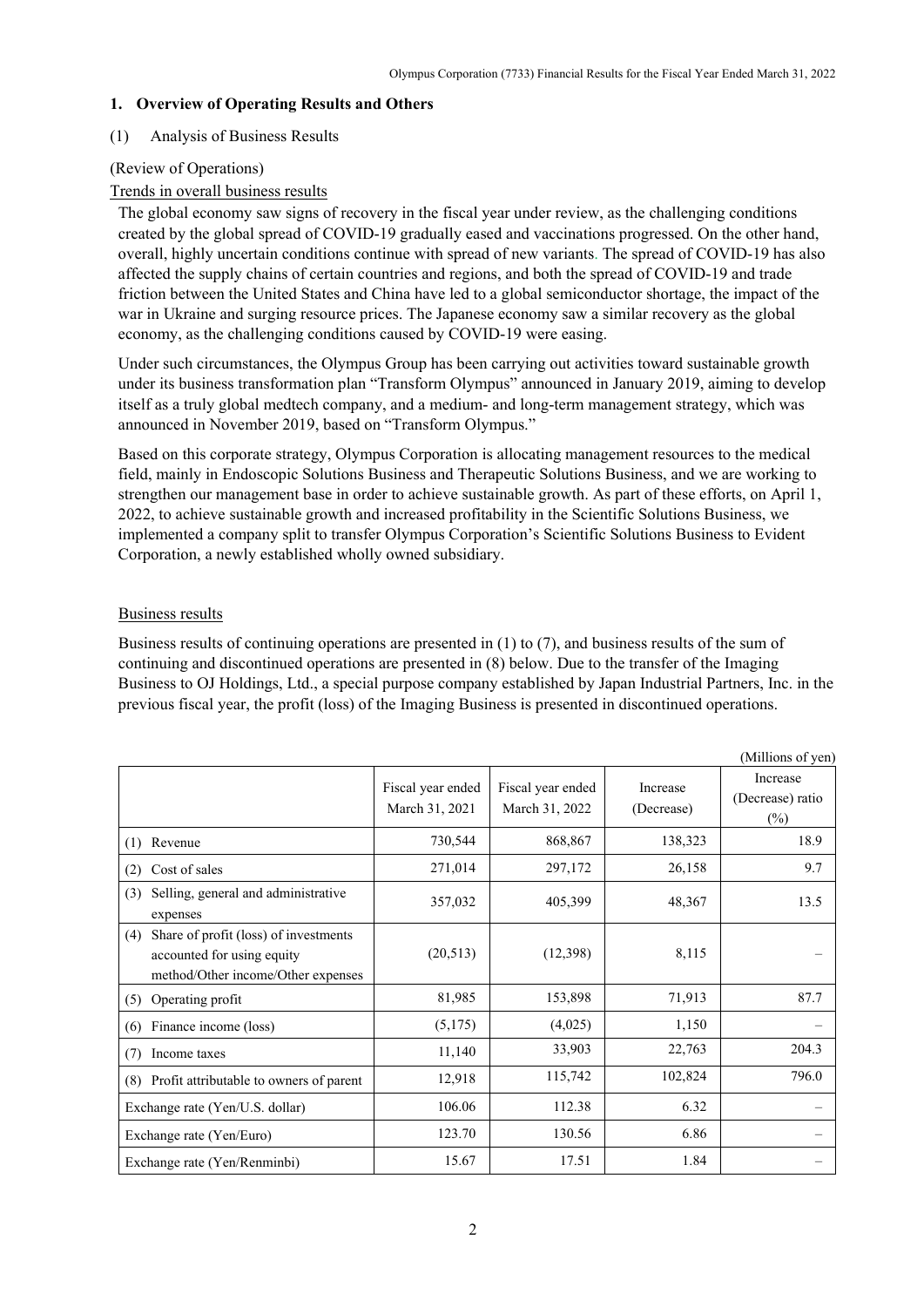#### (1) Revenue

Revenue increased by ¥138,323 million year on year to ¥868,867 million. This increase was due to an increase in revenue in all business of the Endoscopic Solutions Business, Therapeutic Solutions Business, Scientific Solutions Business and other businesses. Details are as described in "Analysis of the performance by segment" below.

#### (2) Cost of sales

Cost of sales increased by ¥26,158 million year on year to ¥297,172 million. The cost-to-sales ratio improved 2.8 percentage points year on year to 34.2%.

In the previous fiscal year, factory utilization rates have declined as a result of reduced production volume because of the impact of COVID-19. Furthermore, approximately ¥5,700 million in expenses were recorded associated with the voluntary recall of bronchoscopes and cholangioscopes in both the Therapeutic Solutions Business and the Endoscopic Solutions Business, and approximately ¥2,000 million in expenses were recorded associated with the voluntary recall of devices in the Therapeutic Solutions Business. Meanwhile, in the fiscal year under review, approximately ¥4,200 million was deducted from cost of sales with the reversal of some of the provision for the market response to duodenoscopes recorded in the fiscal year ended March 31, 2020 after the amount of costs deemed necessary was less than the initial estimate for that provision, and approximately ¥2,700 million was deducted from cost of sales with the reversal of some of the provision associated with the voluntary recall of bronchoscopes in the previous fiscal year after the amount of costs deemed necessary was less than the initial estimate for that provision. Furthermore, sales increased and operating capacity improved, leading to improvement in the cost-to-sales ratio. For details on the deduction from cost of sales regarding the provision for the market response to duodenoscopes and the provision associated with the voluntary recall of bronchoscopes, please refer to notes on (Provisions) on page 41.

(3) Selling, general and administrative expenses

Selling, general and administrative expenses increased by ¥48,367 million year on year to ¥405,399 million. The easing of restrictions mainly on sales activities that accompanied the spread of COVID-19 led to an increase in expenses such as outsourcing expenses, research expenses, and personnel expenses.

(4) Share of profit (loss) of investments accounted for using equity method/Other income/Other expenses

The sum of share of profit (loss) of investments accounted for using equity method, other income, and other expenses amounted to a loss of ¥12,398 million, and the loss decreased by ¥8,115 million year on year. Other income increased by approximately ¥5,900 million compared to the previous fiscal year due to approximately ¥3,600 million in tax reserves that were recorded for an additional expected tax burden related to an independent study on indirect taxes conducted by an overseas subsidiary of Olympus Corporation in the fiscal year ended March 31, 2019 but are not expected to be incurred, and due to the recording of approximately ¥2,800 million in gain on step acquisition associated with the acquisition of Medi-Tate Ltd. Details on the gain on step acquisition of Medi-Tate Ltd. are as described in the note (page 62) related to (Business combinations). On the other hand, other expenses decreased. In the current period, we recorded approximately ¥9,400 million in expenses associated with the spin-off of the Scientific Solutions Business, approximately ¥1,600 million in impairment losses on development assets in the Endoscopic Solutions Business, and an increase of approximately ¥2,800 million in costs related to the promotion of the business transformation plan "Transform Olympus." However, in the previous fiscal year, we recorded approximately ¥11,900 million in expenses for a special additional payment associated with implementing career support for external opportunities and approximately ¥5,200 million in expenses associated with the establishment and transfer of a new company due to the divestiture from the Imaging Business. This led other expenses in the current period to decrease by approximately ¥1,300 million compared to the previous fiscal year.

(5) Operating profit

Reflecting the factors stated above, operating profit increased by ¥71,913 million (an increase of 87.7%) year on year to ¥153,898 million.

(6) Finance income (loss)

Finance loss, which reflects finance income and finance costs, improved ¥1,150 million year on year to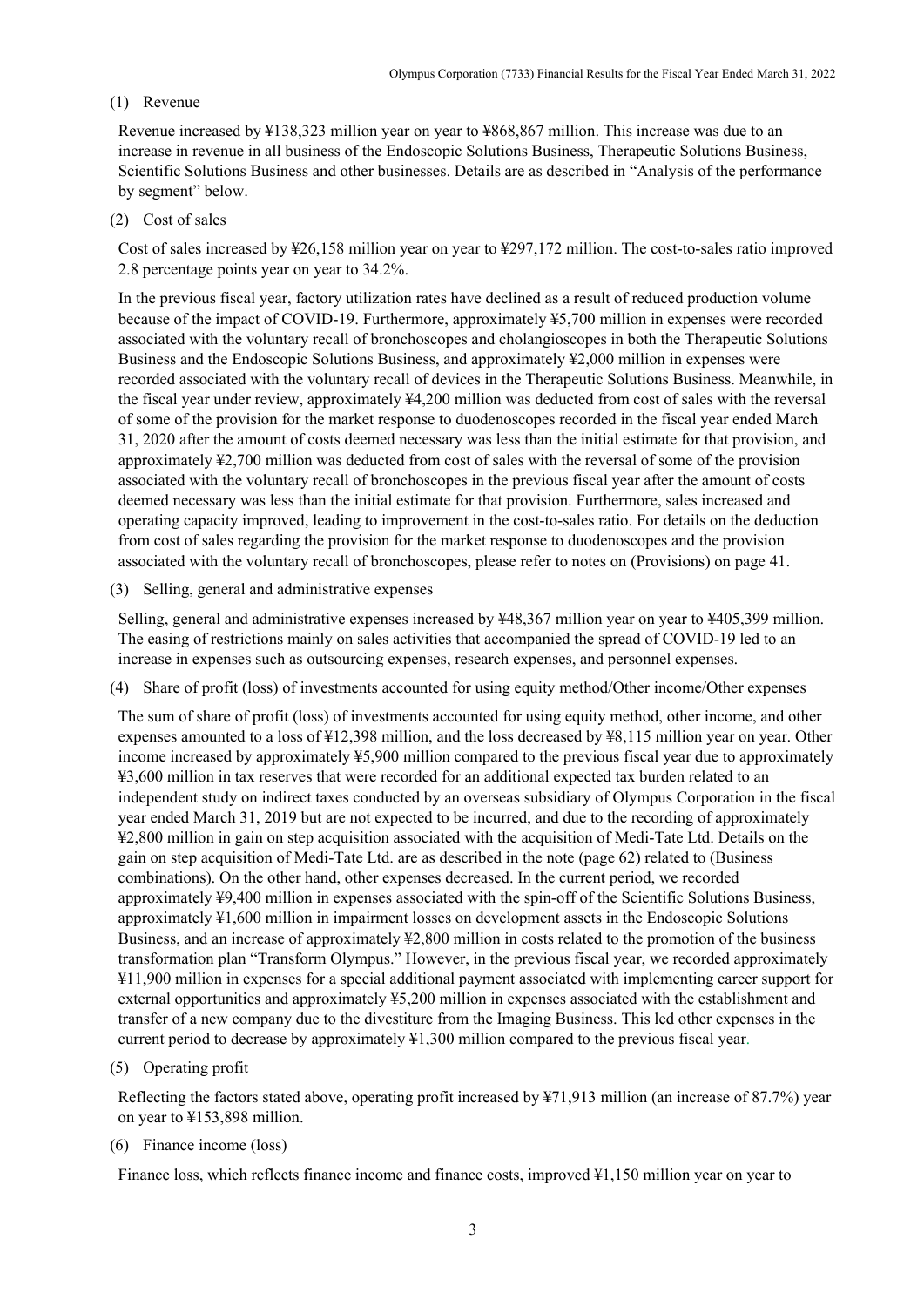¥4,025 million. The main factor for this improvement of loss was a decrease in interest expenses.

(7) Income taxes

The increased profit before tax led income taxes to increase by ¥22,763 million year on year to ¥33,903 million.

(8) Profit attributable to owners of parent (the aggregate of continuing operations and discontinued operations)

In addition to the factors stated above, profit attributable to owners of parent increased by ¥10,2824 million year on year to ¥115,742 million due to loss of discontinued operations of ¥52,681 million recorded in the previous fiscal year.

#### (Research and development, and capital investments)

During the fiscal year under review, the Olympus Group invested ¥85,272 million on research and development, and spent ¥75,503 million on capital investments.

#### (Impact of foreign exchanges rates)

Compared to the previous fiscal year, the yen depreciated against the U.S. dollar, euro, and renminbi. The average exchange rate during the period was ¥112.38 against the U.S. dollar (¥106.06 in the previous fiscal year), ¥130.56 against the euro (¥123.70 in the previous fiscal year) and ¥17.51 against the renminbi (¥15.67 in the previous fiscal year), which caused revenue and operating profit to up ¥48,784 million and ¥22,791 million, respectively, year on year. Consolidated revenue and consolidated operating profit increased 12.3% and 59.9% year on year, respectively, excluding the impact of the foreign exchange rate.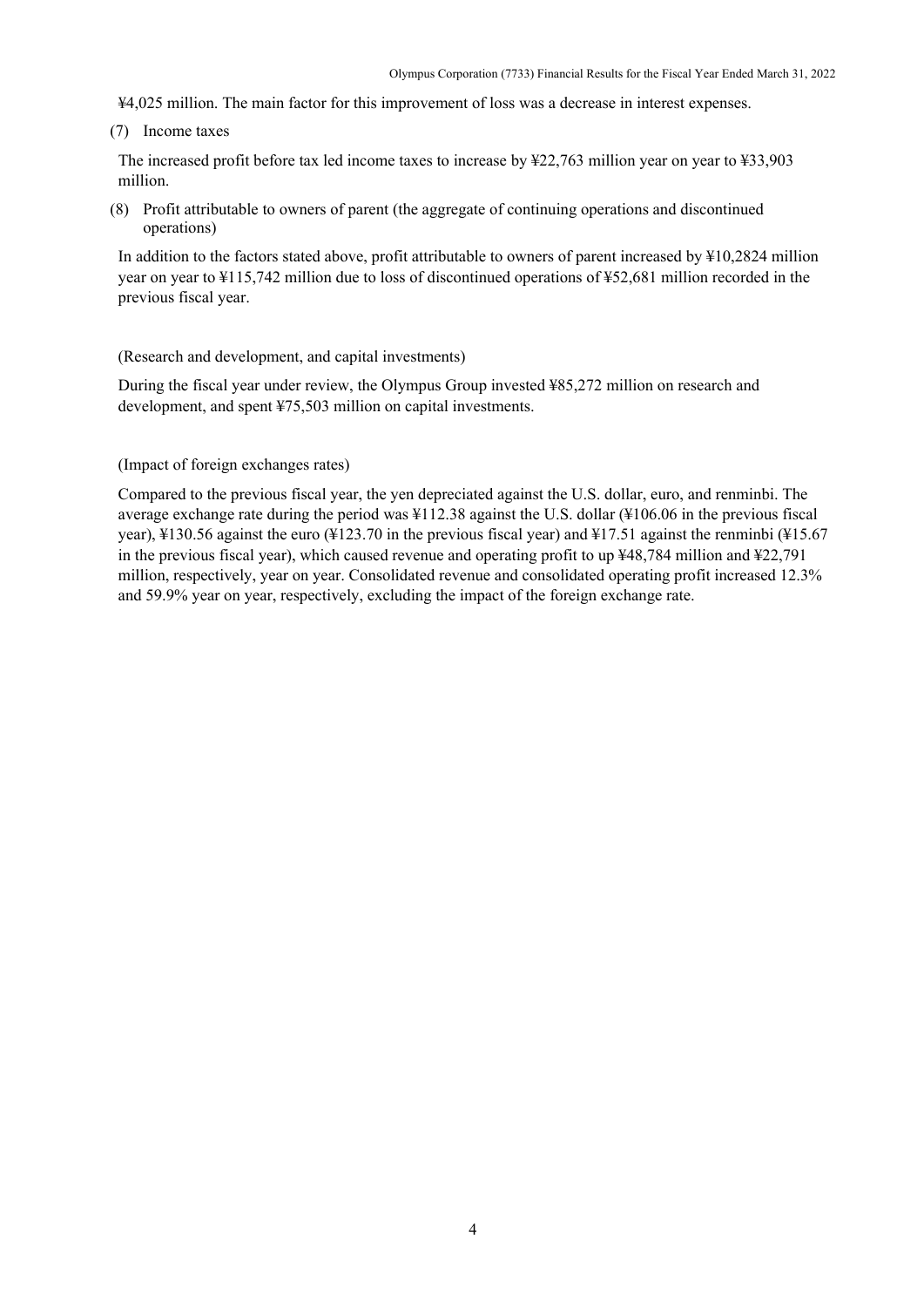$(AC11)$   $C \rightarrow$ 

 $(M<sub>i</sub>)$ lions of you)

# Analysis of the performance by segment

From the three months ended June 30, 2021, bronchoscopes, which were previously included in the Endoscopic Solutions segment, were transferred to the Therapeutic Solutions segment, for the purpose of strengthening business in the respiratory area. Segment information for the previous fiscal year, has been reclassified and restated based on the new reporting segment classifications.

|                                |                         |                        |                                        |                         |                        | (TATHIOIIS OF ACIT)                    |
|--------------------------------|-------------------------|------------------------|----------------------------------------|-------------------------|------------------------|----------------------------------------|
|                                | Revenue                 |                        |                                        | Operating profit (loss) |                        |                                        |
|                                | Previous fiscal<br>year | Current fiscal<br>year | Increase<br>(Decrease)<br>ratio $(\%)$ | Previous fiscal<br>year | Current fiscal<br>year | Increase<br>(Decrease)<br>ratio $(\%)$ |
| Endoscopic<br>Solutions        | 393,664                 | 461,547                | 17.2                                   | 98,771                  | 133,204                | 34.9                                   |
| Therapeutic<br>Solutions       | 231,842                 | 275,586                | 18.9                                   | 30,567                  | 60,826                 | 99.0                                   |
| Scientific Solutions           | 95,861                  | 119,105                | 24.2                                   | 4,949                   | 17,526                 | 254.1                                  |
| Others                         | 9,177                   | 12,629                 | 37.6                                   | (682)                   | (2,024)                |                                        |
| Subtotal                       | 730,544                 | 868,867                | 18.9                                   | 133,605                 | 209,532                | 56.8                                   |
| Elimination or<br>Unallocation |                         |                        |                                        | (51,620)                | (55, 634)              |                                        |
| Consolidated total             | 730,544                 | 868,867                | 18.9                                   | 81,985                  | 153,898                | 87.7                                   |

Note: Businesses are segmented by adding similarities of sales market to the business established based on line of products.

## **Endoscopic Solutions Business**

|                         |                                     |                                     |                     | $\mu$ -, $\mu$ , $\mu$ , $\mu$ , $\mu$ , $\mu$ , $\mu$ , $\mu$ , $\mu$ , $\mu$ , $\mu$ , $\mu$ , $\mu$ , $\mu$ , $\mu$ , $\mu$ , $\mu$ , $\mu$ , $\mu$ , $\mu$ , $\mu$ , $\mu$ , $\mu$ , $\mu$ , $\mu$ , $\mu$ , $\mu$ , $\mu$ , $\mu$ , $\mu$ , $\mu$ , $\mu$ , $\mu$ , $\mu$ , $\mu$ , $\mu$ , $\mu$ |
|-------------------------|-------------------------------------|-------------------------------------|---------------------|--------------------------------------------------------------------------------------------------------------------------------------------------------------------------------------------------------------------------------------------------------------------------------------------------------|
|                         | Fiscal year ended<br>March 31, 2021 | Fiscal year ended<br>March 31, 2022 | Increase (Decrease) | Increase (Decrease)<br>ratio $(\%)$                                                                                                                                                                                                                                                                    |
| Revenue                 | 393,664                             | 461.547                             | 67.883              | 17.2                                                                                                                                                                                                                                                                                                   |
| Operating profit (loss) | 98,771                              | 133.204                             | 34.433              | 34.9                                                                                                                                                                                                                                                                                                   |

Consolidated revenue in the Endoscopic Solutions Business amounted to ¥461,547 million (up 17.2% year on year), while operating profit amounted to ¥133,204 million (up 34.9% year on year).

The gastrointestinal endoscopes field recovered from the impact of COVID-19 to show positive year-on-year growth in all regions, and in particular, sales in North America and Europe rose. By product, sales of the new "EVIS X1" series were strong, while demand for the prior-generation upper and lower gastrointestinal scopes was also firm, contributing to increased sales. The ratio of the "EVIS X1" series to total sales also gradually increased.

In the surgical endoscopes field, recovery from the effects of COVID-19 resulted in positive growth from the previous fiscal year. Especially, sales increased in North America and Europe, where sales of the surgical endoscopy system "VISERA ELITE II" were strong.

In the medical services field, all regions showed positive year-on-year growth due to stable sales of existing service contracts including maintenance services, an increase in new contracts, and an increase in the number of repairs from the recovery in the effects of COVID-19.

Operating profit in the Endoscopic Solutions Business increased significantly. In the previous fiscal year, we recorded approximately ¥4,200 million in other expenses as expenses for a special additional payment associated with implementing career support for external opportunities. However, in the fiscal year under review, while we recorded approximately ¥1,600 million in impairment losses on development assets in the Endoscopic Solutions Business, we enjoyed a large increase in revenue from the recovery from the impact of COVID-19, and approximately ¥4,200 million was deducted from cost of sales with the reversal of some of the provision for the market response to duodenoscopes recorded in the fiscal year ended March 31, 2020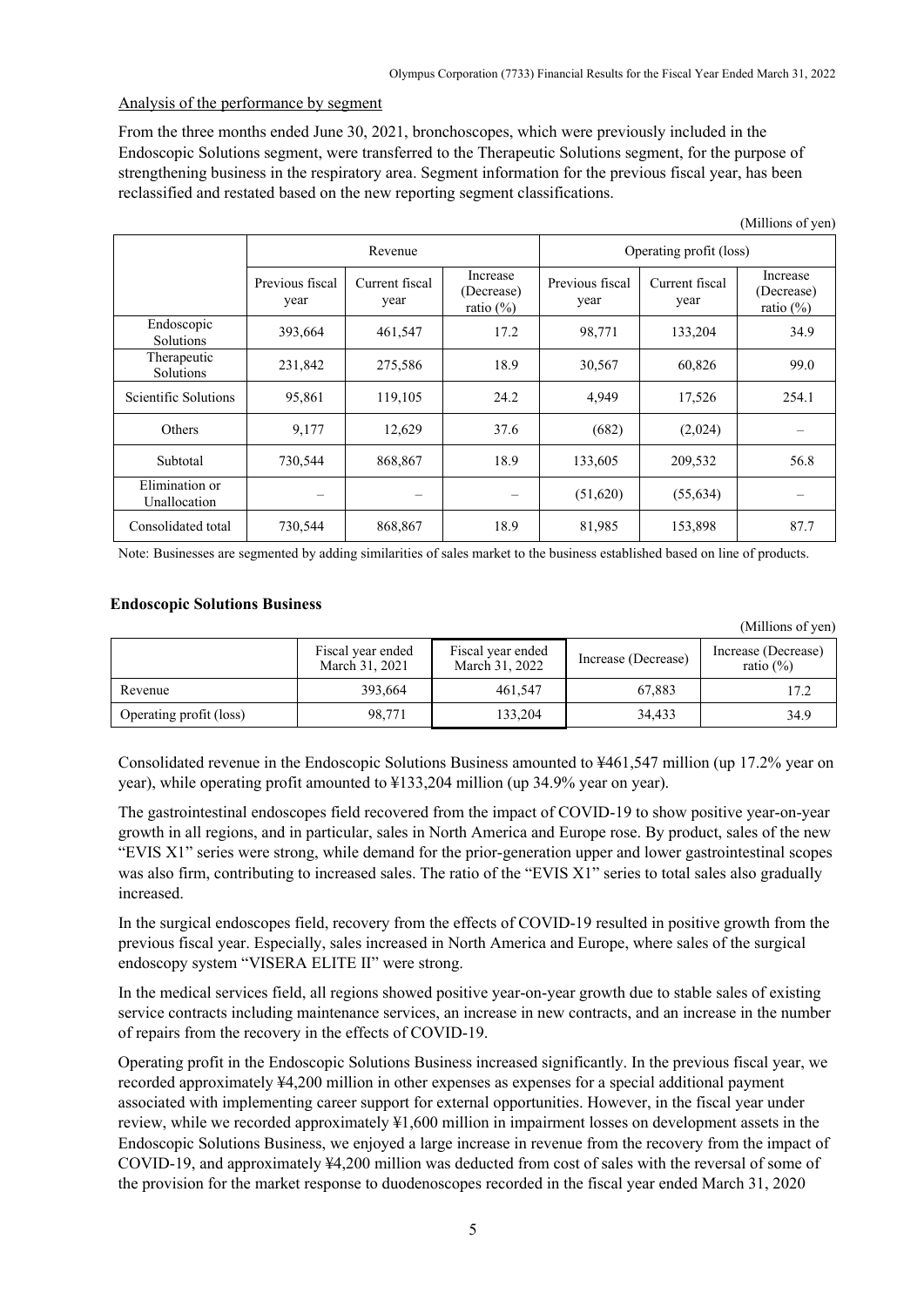after the amount of costs deemed necessary was less than the initial estimate for that provision. For details on the deduction from cost of sales regarding the provision for the market response to duodenoscopes, please refer to notes on (Provisions) on page 41.

Revenue increased 10.5% year on year, and operating profit increased 20.3% year on year, excluding the impact of the foreign exchange rate.

#### **Therapeutic Solutions Business**

(Millions of yen)

|                         | Fiscal year ended<br>March 31, 2021 | Fiscal year ended<br>March 31, 2022 | Increase (Decrease) | Increase (Decrease)<br>ratio $(\%)$ |
|-------------------------|-------------------------------------|-------------------------------------|---------------------|-------------------------------------|
| Revenue                 | 231.842                             | 275,586                             | 43.744              | 18.9                                |
| Operating profit (loss) | 30,567                              | 60,826                              | 30.259              | 99.0                                |

Consolidated revenue in the Therapeutic Solutions Business amounted to ¥275,586 million (up 18.9% year on year), while operating profit amounted to ¥60,826 million (up 99.0% year on year).

In the GI-endotherapy field, the number of procedures is on a trend of recovery, and all regions and product groups saw positive growth. In particular, sales in Europe and North America, where the number of procedures has been increasing, were favorable amid socioeconomic activities returning to normal. Furthermore, sales increased due to the sampling of biopsy forceps, etc., which are used for collecting tissue for screening examinations, product groups for ERCP (Endoscopic Retrograde Cholangio Pancreatography), which are used in endoscopic diagnoses and treatment of pancreatic duct, bile duct, etc., and product groups for ESD (Endoscopic Submucosal Dissection) and EMR (Endoscopic Mucosal Resection), which are used in lesion resection.

The urology field saw progressive recovery from the impact of COVID-19, achieved by favorable performance centered on North America and Europe, with sales being expanded for resection electrodes for BPH (Benign Prostatic Hyperplasia) and lithotripsy machine for kidney stones "SOLTIVE SuperPulsed" Laser System.

The respiratory field saw progressive recovery from the impact of COVID-19, experiencing large growth centered on North America and Europe. Veran Medical Technologies, Inc., which became a consolidated subsidiary in December 2020, contributed to sales, and sales of the devices, bronchoscopes, etc. mainly used for EBUS-TBNA (Endobronchial Ultrasound-guided Transbronchial Needle Aspiration) were favorable.

In other therapeutic areas, sales were favorable in rhinology/otology and energy devices. In particular, sales of endoscopes for ENT and "THUNDERBEAT" contributed.

Operating profit in the Therapeutic Solutions Business increased significantly. In the previous fiscal year, we recorded approximately ¥5,500 million in expenses associated with the voluntary recall of bronchoscopes, approximately ¥2,000 million in expenses associated with the voluntary recall of devices, and approximately ¥1,400 million in expenses for a special additional payment associated with implementing career support for external opportunities. However, in the fiscal year under review, we enjoyed a large increase in revenues with the recovery from the impact of COVID-19, and recorded approximately ¥2,800 million in gain on step acquisition associated with the acquisition of Medi-Tate Ltd, approximately ¥2,700 million in deductions from cost of sales with the reversal of some of the provision for the market response to duodenoscopes recorded in the previous fiscal year after the amount of costs deemed necessary was less than the initial estimate for that provision, and approximately ¥1,200 million in a change in fair value of the contingent consideration, which is a portion of the acquisition consideration of Veran Medical Technologies, Inc. Details on the gain on step acquisition of Medi-Tate Ltd. are as described in the note (page 62) related to (Business combinations), and details on the deduction from cost of sales regarding provisions associated with the voluntary recall of bronchoscopes are as described in the note (page 41) related to (Provisions).

Revenue increased 12.3% year on year, and operating profit increased 80.7% year on year, excluding the impact of the foreign exchange rate.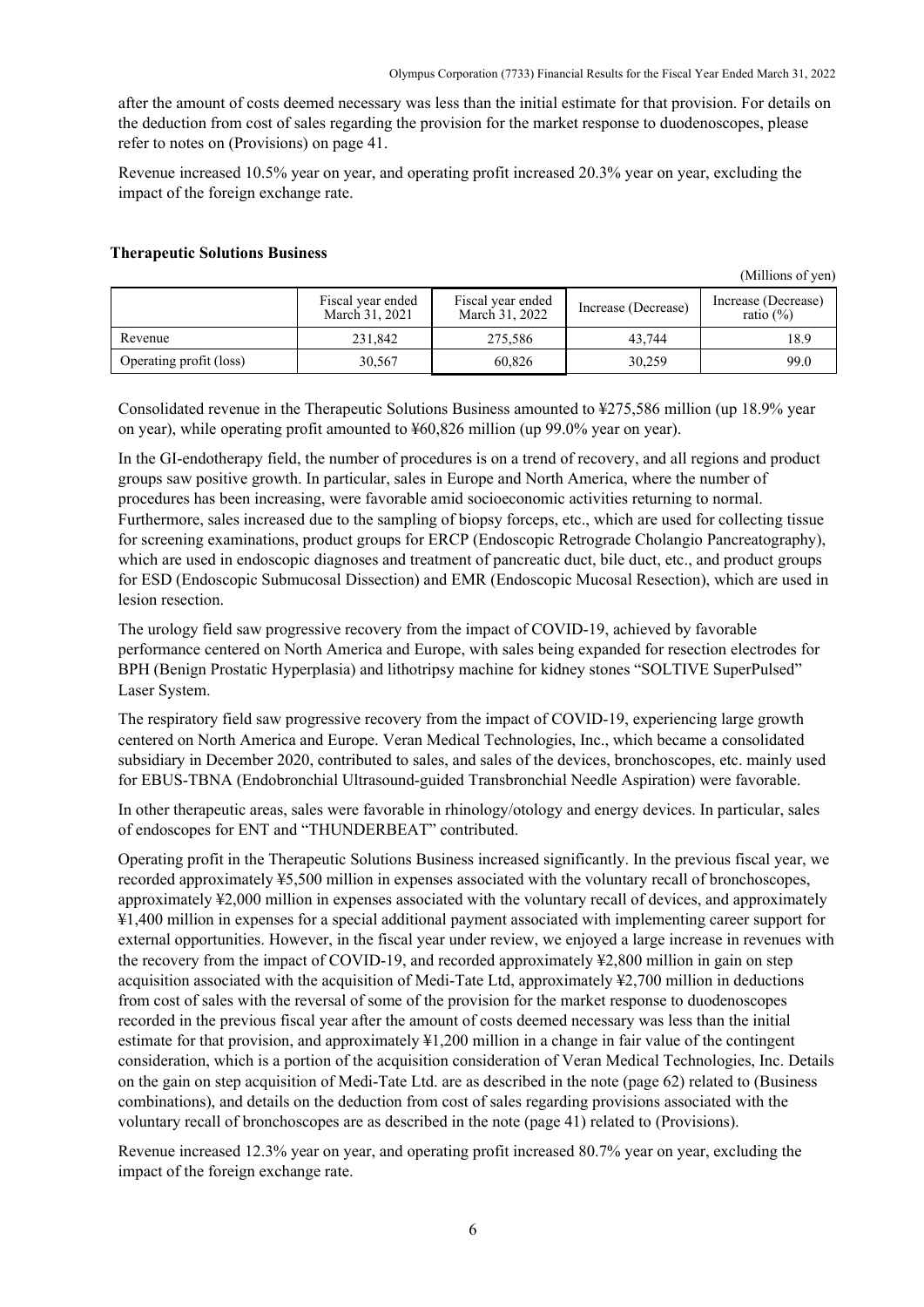(Millions of yen)

(Millions of yen)

|                         | Fiscal year ended<br>March 31, 2021 | Fiscal year ended<br>March 31, 2022 | Increase (Decrease) | Increase (Decrease)<br>ratio $(\%)$ |
|-------------------------|-------------------------------------|-------------------------------------|---------------------|-------------------------------------|
| Revenue                 | 95.861                              | 119.105                             | 23.244              | 24.2                                |
| Operating profit (loss) | 4.949                               | 17.526                              | 12,577              | 254.1                               |

# **Scientific Solutions Business**

Consolidated revenue in the Scientific Solutions Business amounted to ¥119,105 million (up 24.2% year on year), while operating profit amounted to ¥17,526 million (up 254.1% year on year).

In the life science field, recovery from the effects of COVID-19 resulted in positive year-on-year growth. Contributing factors included the progress of budget deployment at research institutes and universities and the expansion of sales of biological microscopes in Asia Pacific and North America, whose market environment is seeing remarkable recovery, due to the relaxation of restrictions on sales activities.

For the industrial field, in the wake of the overall recovery in market conditions, the capital investment situation of customers improved, and all fields showed positive year-on-year growth. Particularly in North America, non-destructive testing equipment, whose market is expected to recover, was favorable, and in China, industrial microscopes performed well due to the brisk market for 5G-related electronic components and semiconductors, contributing to the increase in sales.

Despite recording approximately ¥1,200 million expenses for a special additional payment associated with implementing career support for external opportunities in the previous fiscal year, the large increase in revenue following the recovery from the impact of COVID-19 in the current term led to a significant increase in operating profit in the Scientific Solutions Business.

Revenue increased 17.3% year on year, and operating profit increased 196.5% year on year, excluding the impact of the foreign exchange rate.

|                         | Fiscal year ended<br>March 31, 2021 | Fiscal year ended<br>March 31, 2022 | Increase (Decrease) | Increase (Decrease)<br>ratio $(\%)$ |
|-------------------------|-------------------------------------|-------------------------------------|---------------------|-------------------------------------|
| Revenue                 | 9.177                               | 12.629                              | 3.452               |                                     |
| Operating profit (loss) | (682)                               | (2,024)                             | (1, 342)            |                                     |

#### **Others**

In other businesses, the Olympus Group conducts R&D and exploratory activities for new businesses in addition to engaging in R&D, manufacturing, and sales of biomedical materials, such as synthetic bone filler, and orthopedic equipment.

Consolidated revenue for other businesses amounted to ¥12,629 million (up 37.6% year on year) and operating loss was ¥2,024 million (compared with an operating loss of ¥682 million in the previous fiscal year).

Revenue significantly increased supported by revenue of approximately ¥4,400 million from FH ORTHO SAS, which became a subsidiary in November 2020. Operating loss for other businesses deteriorated due to the recording of ¥1,770 million in gain on transfer following the transfer of all shares in Olympus Corporation's subsidiary Olympus RMS Corporation in the previous fiscal year, despite increased revenue.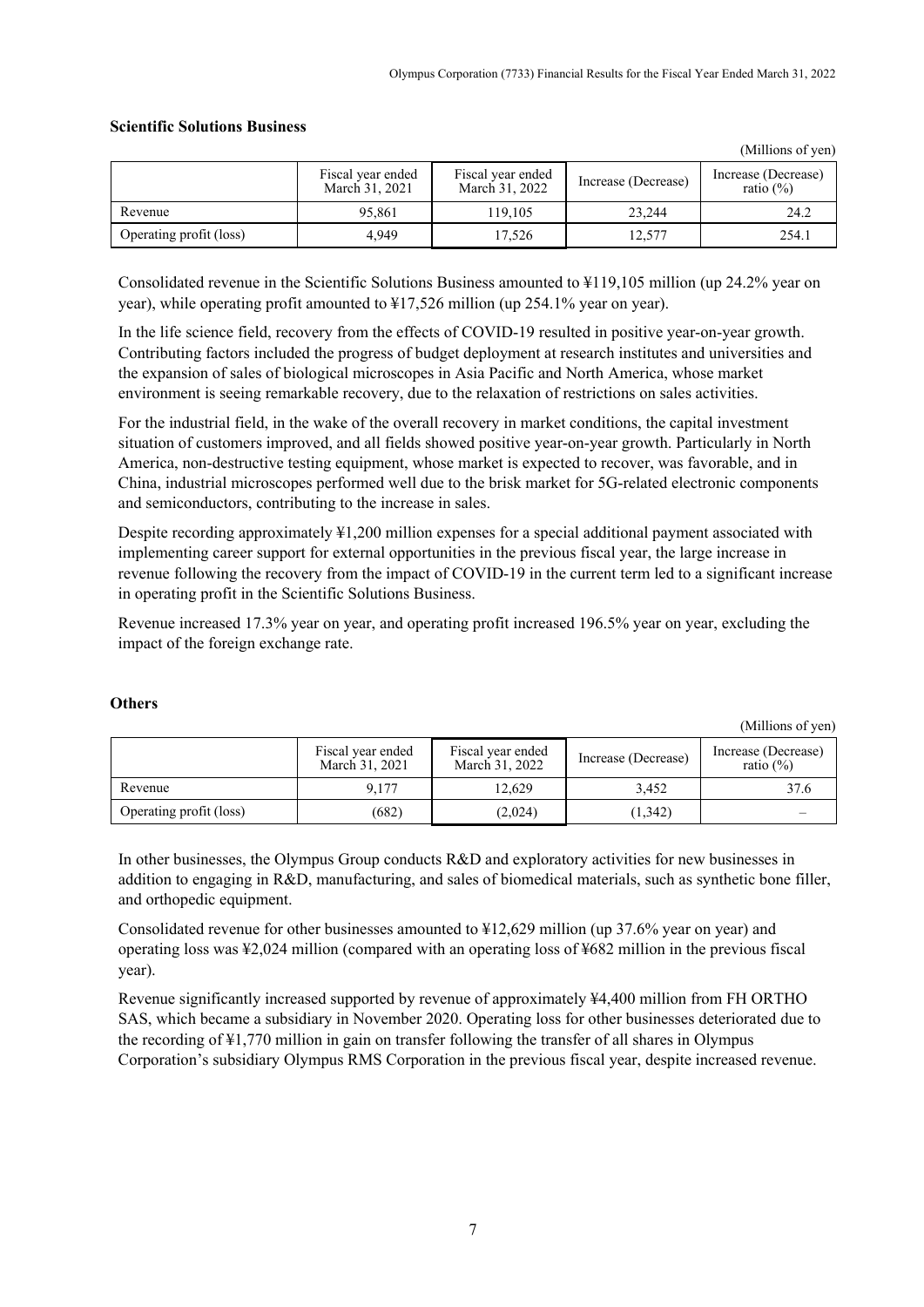(Forecast for the Fiscal Year Ending March 31, 2023)

The forecast for consolidated financial results in the fiscal year ending March 31, 2023 is as follows.

Furthermore, foreign exchange rates for the fiscal year ending March 31, 2023, which are a precondition, are expected to be ¥123 per U.S. dollar, ¥135 per euro and ¥19.4 per renminbi.

|                                      | Revenue |         | Operating profit Profit before tax<br>(Millions of yen) $\vert$ (Millions of yen) $\vert$ (Millions of yen) $\vert$ | Profit attributable<br>to owners of<br>parent<br>(Millions of yen) | Basic earnings per<br>share |
|--------------------------------------|---------|---------|---------------------------------------------------------------------------------------------------------------------|--------------------------------------------------------------------|-----------------------------|
| Fiscal year ending March 31,<br>2023 | 968,000 | 206,000 | 200,000                                                                                                             | 154.000                                                            | 120.97                      |

Overall, highly uncertain conditions continue, including global supply shortages of semiconductors and parts, and geopolitical risks such as the war in Ukraine, and we expect these factors to continue into the next financial year. While there is the risk of spread from new variants, we expect the impact of COVID-19 to diminish, and in light also of foreign exchange trends, we forecast increased revenue in all segments. In the Endoscopic Solutions Business, we expect sales growth from expanded sales channels focused on the gastrointestinal endoscopic system "EVIS X1." In the Therapeutic Solutions Business, we forecast sales growth centered on our mainstay GI-endotherapy field, urology field, and respiratory field. We also forecast sales growth in our Scientific Solutions Business centered on China.

We expect increases in operating profit, profit before tax, and profit attributable to owners of parent as we expect to record approximately ¥16,400 million in gain on transfer of fixed assets under other income, in addition to increased revenue.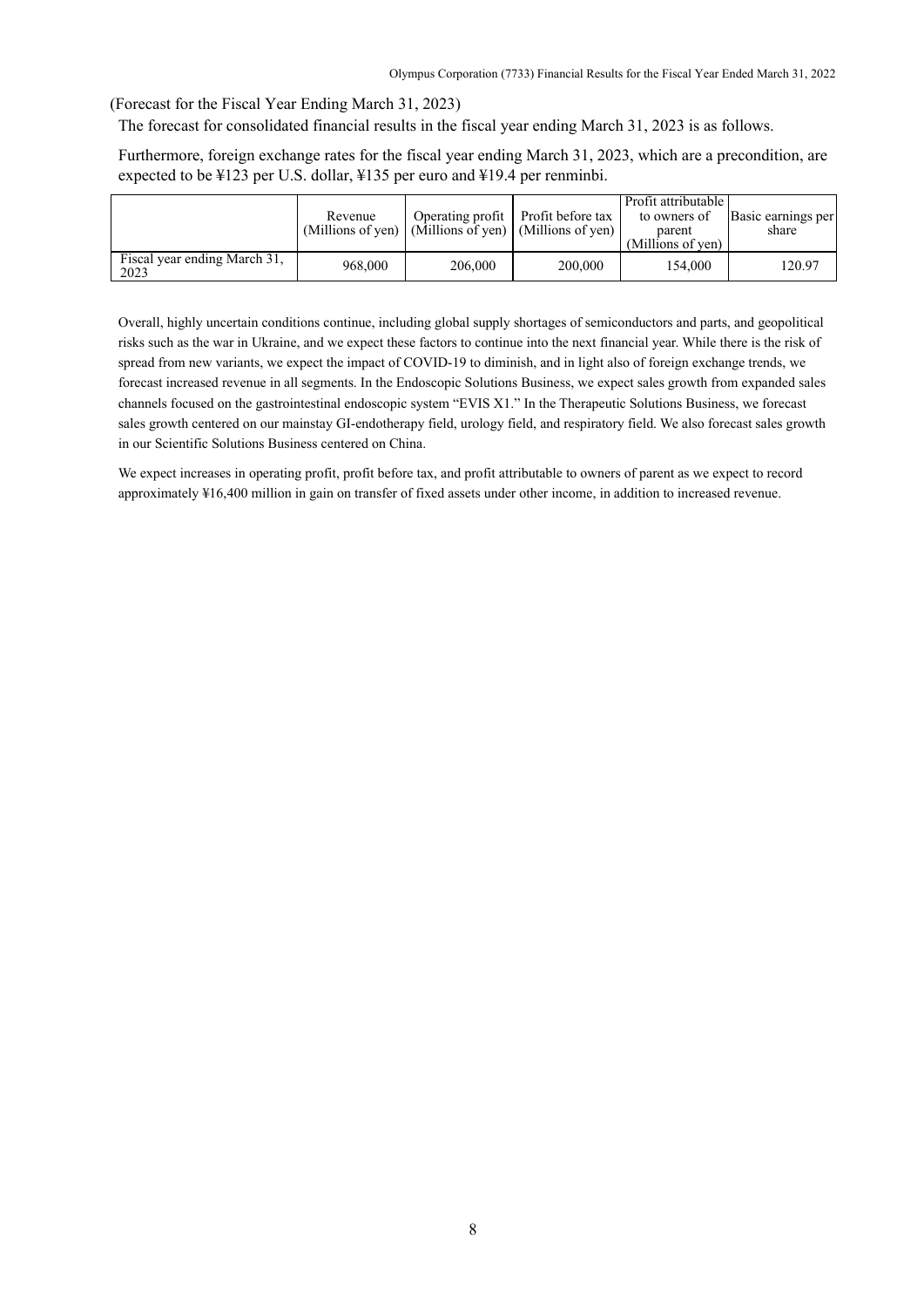$\alpha$  curves of  $\alpha$ 

# <span id="page-11-0"></span>(2) Analysis of Financial Position and Cash Flows

|                                                               |                      |                      |                     | (Millions of yen)                   |
|---------------------------------------------------------------|----------------------|----------------------|---------------------|-------------------------------------|
|                                                               | As of March 31, 2021 | As of March 31, 2022 | Increase (Decrease) | Increase (Decrease)<br>ratio $(\%)$ |
| Total assets                                                  | 1,183,453            | 1,357,999            | 174,546             | 14.7                                |
| Total equity                                                  | 395,480              | 511,362              | 115,882             | 29.3                                |
| Equity attributable to<br>owners of parent to<br>total assets | 33.3%                | 37.6%                | 4.3%                |                                     |

#### (Analysis of assets, liabilities and equity)

In the fiscal year under review, the Olympus Group retroactively adjusted the consolidated statements of financial position as of the end of the previous fiscal year due to the adjustment of the fair value of assets acquired and liabilities assumed of Veran Medical Technologies, Inc. and Quest Photonic Devices B.V., which were acquired in December 2020 and February 2021, respectively. Details regarding this retroactive adjustment are as described in the note (pages 65 to 66) related to (Business combinations).

# [Assets]

As of the end of the fiscal year under review, total assets increased by ¥174,546 million from the end of the previous fiscal year to ¥1,357,999 million due to the impact of weaker yen and other factors. This was mainly due to an increase of ¥85,094 million in cash and cash equivalents, including the impact of the foreign exchange rate, an increase of ¥20,508 million in trade and other receivables, and increases of ¥37,114 million and ¥15,551 million in goodwill and intangible assets, respectively, mainly due to the acquisition of a subsidiary.

# [Liabilities]

Total liabilities increased by ¥58,664 million from the end of the previous fiscal year to ¥846,637 million, impacted by weaker yen and other factors. This was mainly due to an increase of ¥30,863 million in bonds and borrowings included in current liabilities and non-current liabilities mainly by fundraising through the issuance of foreign bonds, including the impact of the foreign exchange rate, and due to an increase of ¥23,617 million in income taxes payable.

# [Equity]

Total equity increased by ¥115,882 million from the end of the previous fiscal year to ¥511,362 million. While Olympus Corporation paid dividends from surplus and purchased treasury shares, retained earnings increased by ¥26,814 million, mainly due to the recording of ¥115,742 million in profit attributable to owners of parent, and other components of equity increased by ¥36,165 million due to the change in foreign currency translation adjustments caused by the weaker yen, which were the main factors.

As a result of the foregoing, equity attributable to owners of parent to total assets increased from 33.3% as of the end of the previous fiscal year to 37.6%.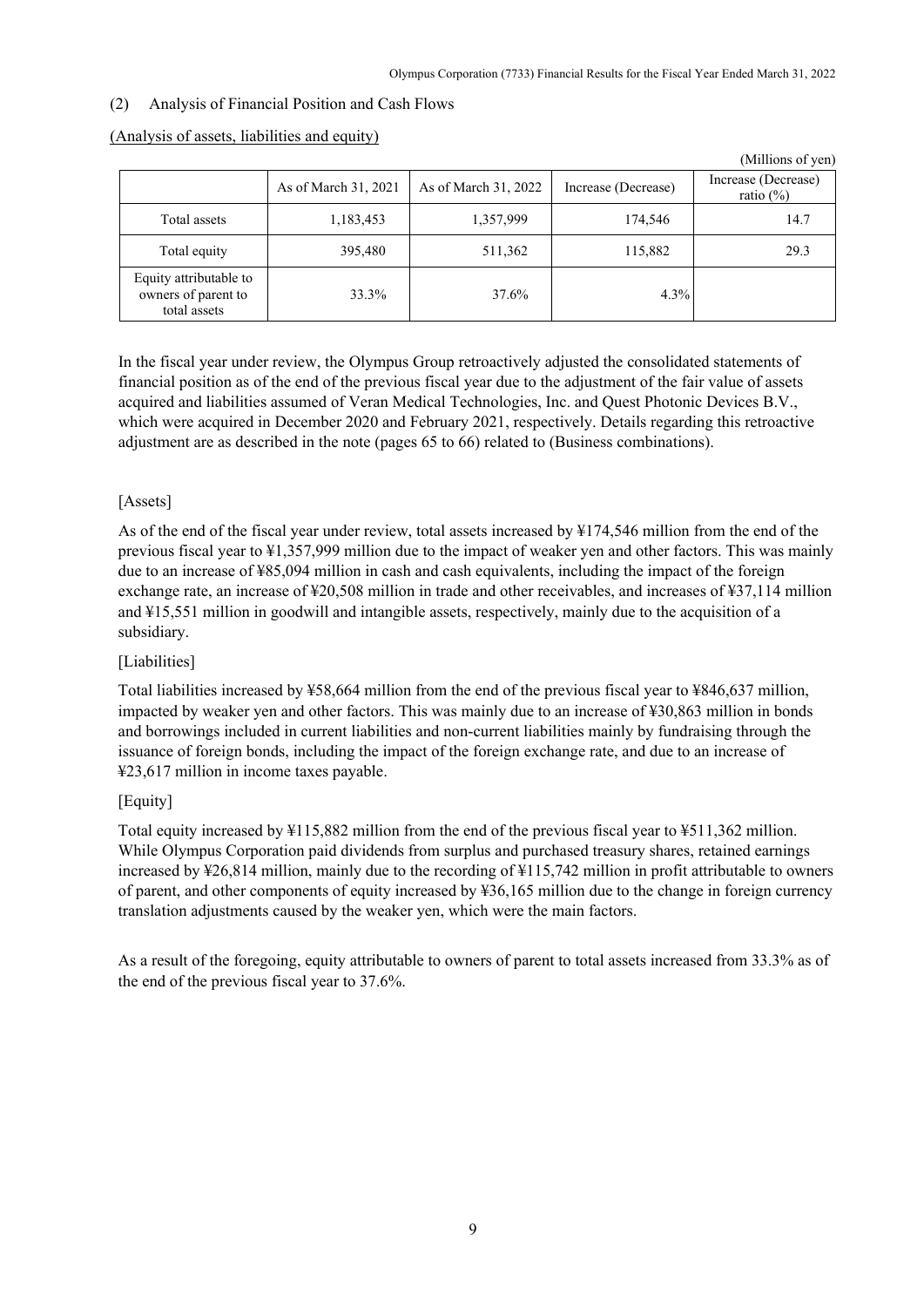(Millions of yen)

### (Analysis of cash flows)

|                                          | Fiscal year ended<br>March 31, 2021 | Fiscal year ended<br>March 31, 2022 | Increase (Decrease) |
|------------------------------------------|-------------------------------------|-------------------------------------|---------------------|
| Cash flows from operating activities     | 124,122                             | 169,729                             | 45,607              |
| Cash flows from investing activities     | (118,918)                           | (71,016)                            | 47,902              |
| Cash flows from financing activities     | 40,800                              | (40,667)                            | (81, 467)           |
| Cash and cash equivalents at end of year | 217,478                             | 302,572                             | 85,094              |

[Cash flows from operating activities]

Net cash provided by operating activities for the fiscal year ended March 31, 2022 was ¥169,729 million (compared with ¥124,122 million provided for the fiscal year ended March 31, 2021). Profit before tax of ¥149,873 million and adjustment for depreciation of ¥64,615 million were the main factors for the increase.

## [Cash flows from investing activities]

Net cash used in investing activities for the fiscal year ended March 31, 2022 was ¥71,016 million (compared with ¥118,918 million used for the fiscal year ended March 31, 2021). The main factors were uses of cash included purchase of property, plant and equipment for demo devices, etc. of ¥41,688 million, payments for the acquisition of Medi-Tate Ltd. of ¥21,837 million and purchase of intangible assets such as R&D assets of ¥20,083 million.

## [Cash flows from financing activities]

Net cash used in financing activities for the fiscal year ended March 31, 2022 was ¥40,667 million (compared with ¥40,800 provided for the fiscal year ended March 31, 2021). The main factors were ¥30,001 million in payments for purchase of treasury shares, ¥15,428 million in dividends paid, ¥26,246 million in repayments of long-term borrowings and ¥5,454 million in short-term borrowings and commercial papers. On the other hand, increasing factors was ¥56,143 million in proceeds from issuance of foreign bonds.

As a result of the foregoing, cash and cash equivalents at the end of the fiscal year under review reached ¥302,572 million, an increase of ¥85,094 million compared to the end of the previous fiscal year.

|                                                                                          | Fiscal year ended<br>March 31, 2019 | Fiscal year ended<br>March 31, 2020 | Fiscal year ended<br>March 31, 2021 | Fiscal year ended<br>March 31, 2022 |
|------------------------------------------------------------------------------------------|-------------------------------------|-------------------------------------|-------------------------------------|-------------------------------------|
| Ratio of equity attributable to owners of<br>parent to total assets $(\% )$              | 47.3                                | 36.5                                | 33.3                                | 37.6                                |
| Market value ratio of equity attributable to<br>owners of parent to total assets $(\% )$ | 176.1                               | 197.7                               | 249.4                               | 219.3                               |
| Interest-bearing debt to cash flows ratio<br>(years)                                     | 2.7                                 | 2.1                                 | 2.9                                 | 2.3                                 |
| Interest coverage ratio (times)                                                          | 14.5                                | 36.5                                | 37.0                                | 39.6                                |

#### (Indicators)

Notes: Ratio of equity attributable to owners of parent to total assets: Equity attributable to owners of parent/Total assets Market value ratio of equity attributable to owners of parent to total assets: Total market capitalization/Total assets Interest-bearing debt to cash flows ratio: Interest-bearing debt/Cash flow Interest coverage ratio: Cash flow/Interest payment

- 1. Each index was calculated by financial index of consolidated basis.
- 2. Total market capitalization is calculated on the basis of the number of issued shares excluding treasury stock.
- 3. Cash flows from operating activities are used as "Cash flow" for calculation purposes.
- 4. Interest-bearing debts include all of those debts reported on the consolidated statements of financial position on which interest is paid.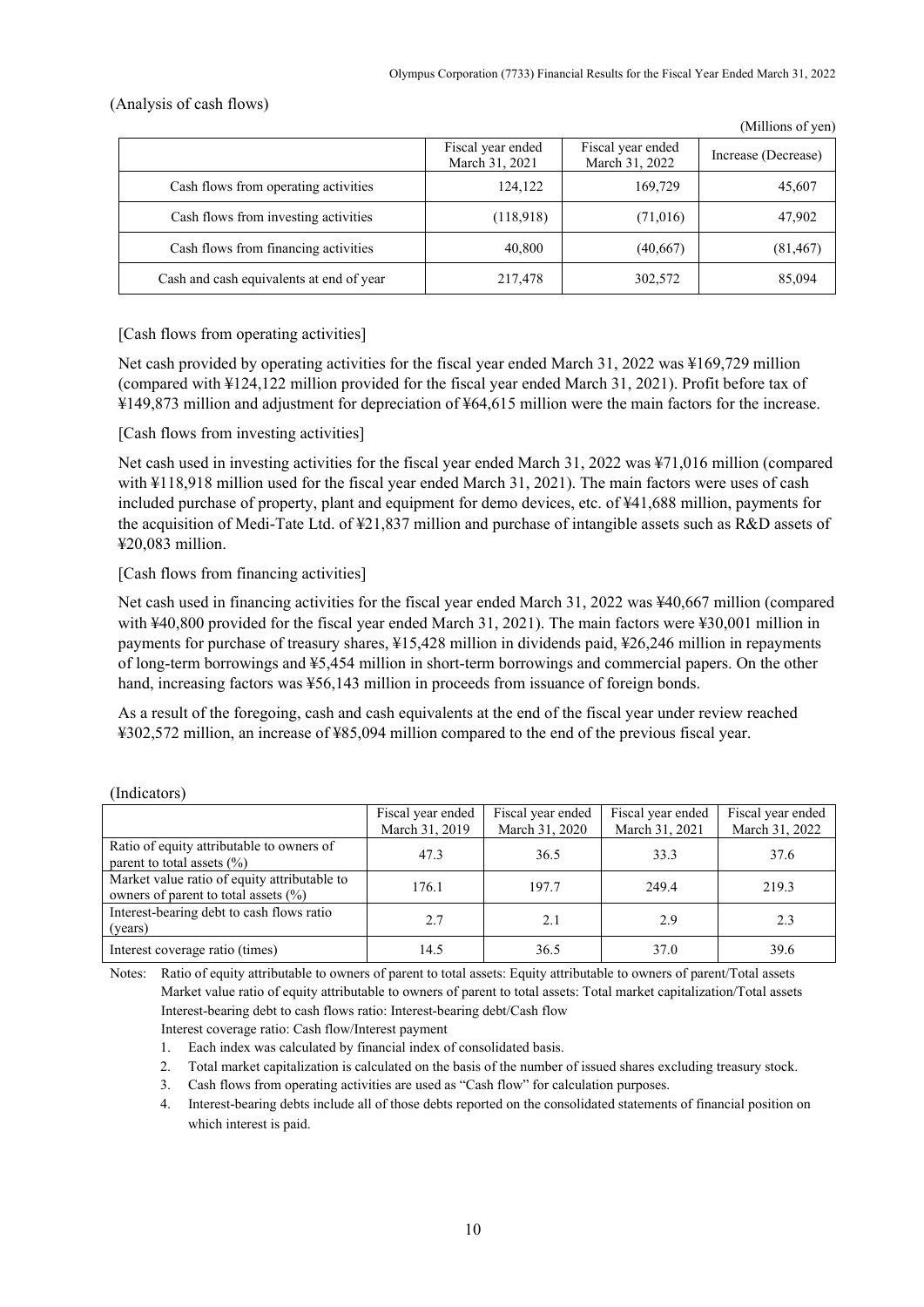<span id="page-13-0"></span>(3) Basic Strategy for Profit Sharing and Dividend for the Current Fiscal Year and Following Fiscal Year

In order to realize sustainable growth of the Olympus Group, Olympus Corporation's basic policy is to increase dividends in a stable and continuous manner while prioritizing investment in business growth, etc

In accordance with the above policy and in consideration of comprehensive factors that include the consolidated financial results for the fiscal year ended March 31, 2022, the financial standing and future investment in operations, the year-end dividend will be ¥14 (annual dividend of ¥14) per share for the fiscal year under review.

Olympus Corporation intends to pay an annual dividend of ¥16 (year-end dividend of ¥16) per share for the next fiscal year ending March 31, 2023.

## <span id="page-13-1"></span>(4) Business Risks

Olympus Corporation applies the regulations in Note (31) listed in Form 2 of the "Cabinet Office Order on Disclosure of Corporate Affairs" following amendment in accordance with the "Cabinet Office Order Partially Amending the Cabinet Office Order on Disclosure of Corporate Affairs" (Cabinet Office Order No. 3 of January 31, 2019).

The business performances of the Olympus Group may be materially influenced by various risks (uncertainties) which may occur in the future. The Olympus Group is implementing risk management initiatives to achieve its "basic management policy," which includes its management philosophy, corporate strategy, etc. Specifically, based on the "Policy of Risk Management and Crisis Response" and related rules, the Olympus Group is undertaking risk management from the perspective of both "offense" through active and appropriate risk taking for leading to sustainable growth and value creation for Olympus Corporation and "defense" to prevent illegalities and accidents.

In terms of risk management systems, we have established a global risk management system, defined categories of risks that could affect the achievement of Olympus Corporation's business targets as well as the corporate strategy, and identified the Executive Officer responsible for each risk category (establishing risk assurance). Each Executive Officer executes the necessary measures (organizational structure, process preparation, focus measures, etc.) to keep within the permitted scope of their designated area of risk.

The Olympus Group also operates risk management processes with a PDCA cycle of risk assessment (identification, analysis and evaluation of risk and setting countermeasures), implementation of risk countermeasures, monitoring and reporting, and improvement.Risk assessment is linked to the process for formulating the fiscal year plan, with risk evaluated using common company-wide evaluation standards, and company-wide risk tracked and uniformly managed. In addition, the status of response to the Olympus Group's significant risks are regularly reported to the Olympus Group Executive Committee, the Board of Directors, and the Audit Committee.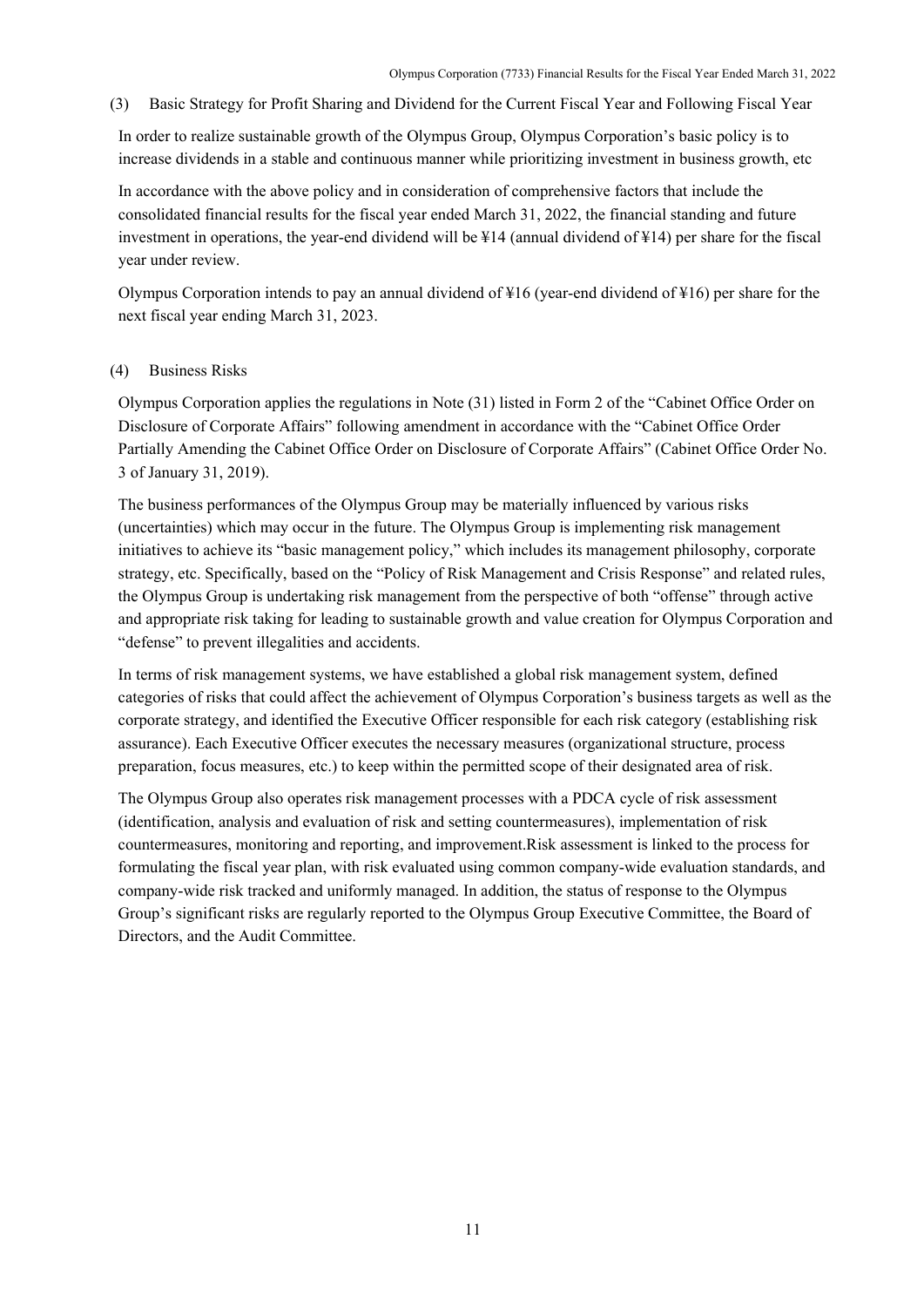



< Risk Management to Achieve "Basic Management Policy" >

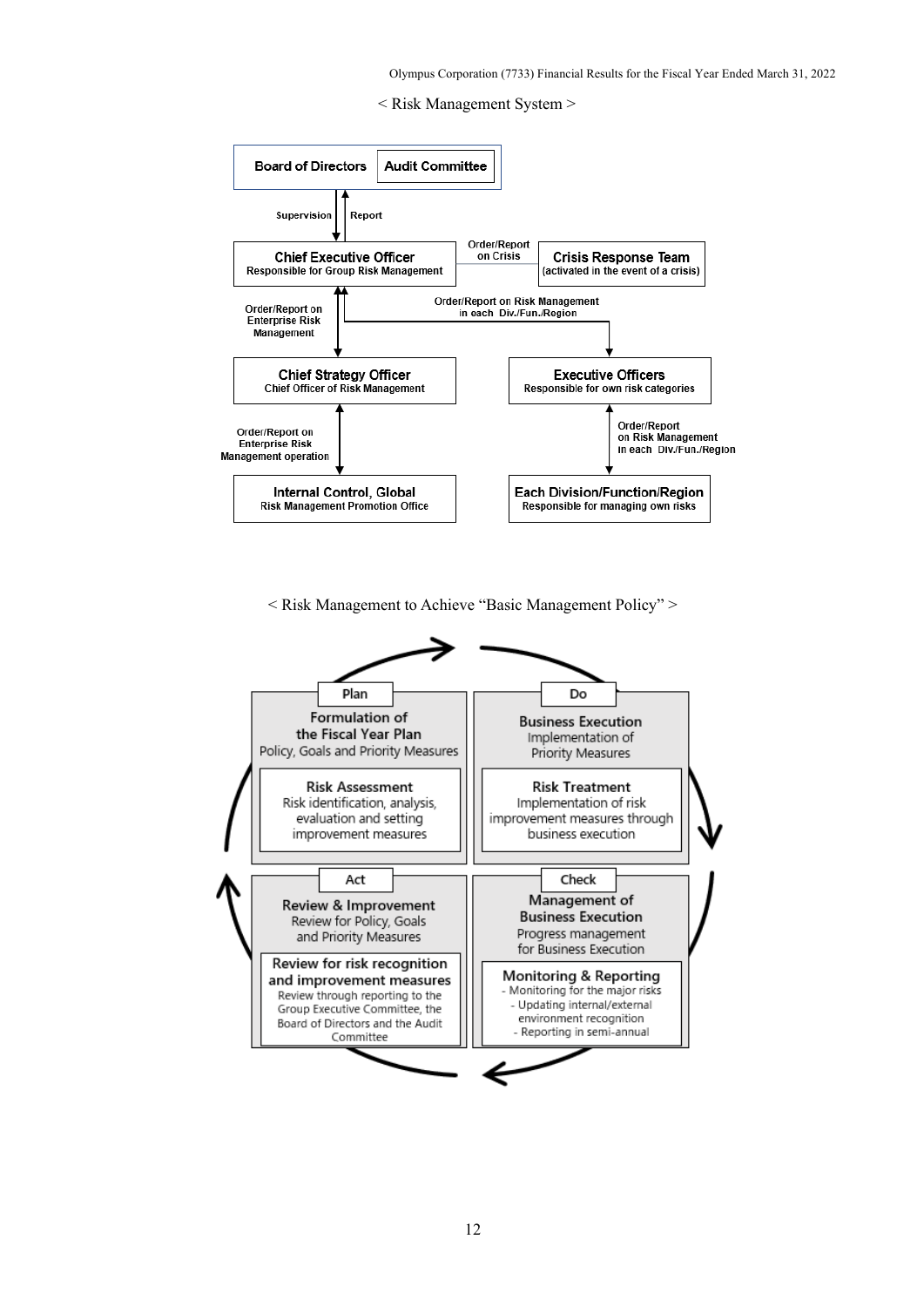Set out below are our principal business risk factors, aside from managerial decisions made by the Olympus Group, which may affect Olympus Group's business performances.

The future outlooks described below are based on the forecasts of the Olympus Group made as of the end of the fiscal year ended March 31, 2022.

## < Risks Associated with Business Environment >

(Risks Associated with Changes in Policy of Medical Administration and Product-related Laws and Regulations and Infection Prevention)

Risks

In the medical field, healthcare system reforms are being continuously implemented in Japan and overseas with the aim of curbing medical care costs and improving the quality of life (QOL) of patients by improving the safety and efficacy of healthcare services. As a result, legal and regulatory requirements for medical device applications and registrations in each country, including the US Food and Drug Administration (FDA) and European Medical Device Regulations (EU-MDR), are increasing every year. In addition, the requirements concerning infection prevention and reprocessing (i.e., cleaning, disinfection, and sterilization) are becoming more complex.

The Olympus Group's earnings may be adversely affected if: (i) amendments to healthcare laws and regulations or related administrative policies; and (ii)-a Olympus Group fails to launch new products or services in a timely manner or (ii)-b Olympus Group otherwise needs to take certain actions corresponding to such amendments or changes.

In March 2018, FDA has issued warning letters to duodenal endoscopy manufacturers including the Olympus Group, due to non-compliance with the mandatory post-marketing surveillance studies relating to the cleaning and disinfection of such products. Subsequently, we completed the post-marketing surveillance studies while cooperating with the FDA and in February 2020, we submitted the final report for the postmarketing surveillance studies. We are currently implementing the post-marketing surveillance studies concerning successor devices that we started selling in the U.S. in 2020, further regulatory actions may be taken by the FDA depending on the future progress.

Countermeasures

The Olympus Group contributes to the improvement of patients' quality of life through its product lineup that contributes to early diagnosis and minimally invasive treatment. Through product lifecycle management and infection prevention strategies, the Olympus Group is working on the development and selection of safe products, product development that is in compliance with laws and regulations, and the sharing of materials to be submitted to each country. In addition, through such efforts as training human resources and strengthening our capabilities to respond within the Olympus Group, such as sections dealing with quality and laws and regulations, Olympus Corporation, while continuing periodic audits and verification procedures, is improving the processes for corrective action and preventative action in order to quickly respond to change in market requirements. Furthermore, for matters related to policy of medical administration and regulations, Olympus Corporation, while conducting periodic monitoring and providing status updates to the management, is periodically training employees engaged in applicable operations to ensure best practices are shared by all while ensuring a thorough understanding of applicable laws and regulations.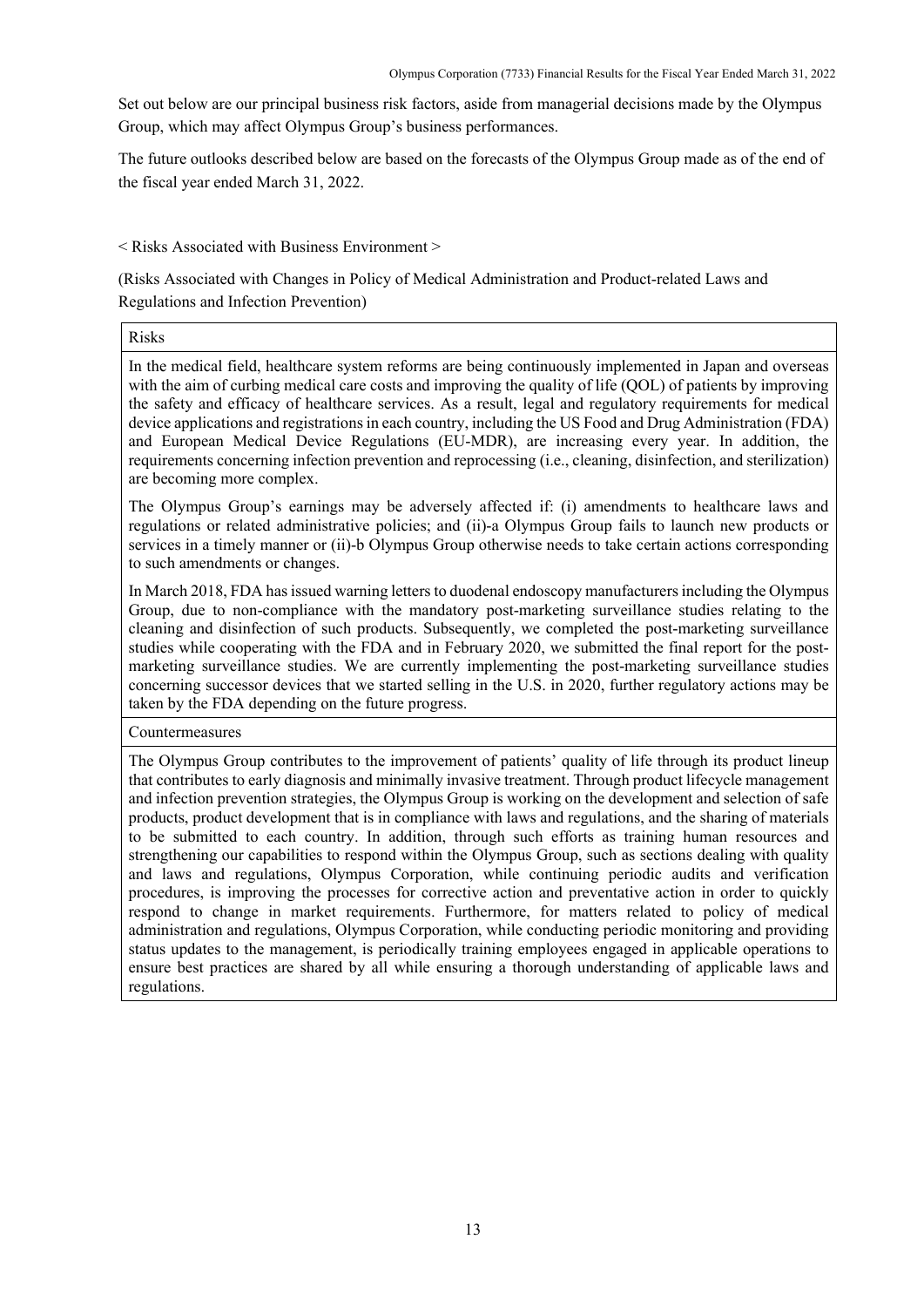#### (Risks Associated with Market Competition)

#### Risks

It is believed that there is a solid need for healthcare as societies progressively age, particularly in developed countries. In addition, the need for healthcare is also rising in emerging countries due to economic growth. There are efforts underway, chiefly in developed countries, to reform healthcare systems, aiming to optimize healthcare costs and provide effective, high quality healthcare services. These changes may adversely affect the Olympus Group's earnings.

In addition, there are many competitors in the business areas in which the Olympus Group is involved, and technological innovation is also progressing. In order for Olympus Corporation to remain competitive in an environment of increasingly intense competition from competitors and the emergence of alternative technologies and products, it is necessary to launch products that are competitive in terms of price, technology, quality, etc. into the market in a timely manner, but earnings may be adversely affected depending on the results.

On the other hand, in cases where it becomes possible to launch competitive products into the market in a timely manner by catching up with the changes in market environment, and with the trends of alternative technologies and competitor products being launched into the market, there could be opportunities for increased earnings, etc. mainly through high unit price and expansion of Olympus Corporation's share.

#### Countermeasures

The Olympus Group is not limited to conducting business operations in specific regions, but instead is working towards providing diverse products and services in various business fields and regions worldwide. In addition, since it is important to increase the number of physicians able to operate endoscopes in emerging countries, the we are supporting the training of endoscopists.

Moreover, the Olympus Group monitors the competitive environment, including the emergence of alternative technologies and products in the market, and works towards expediting the selection and development of new technologies that should be adopted in cooperation with marketing, intellectual property and relevant departments. We actively consider not only inhouse development, but also the incorporation of external technologies through M&A and alliances, etc. The Olympus Group is working towards the development of new high-value added products and technologies that meet the market needs. In the Endoscopic Solutions Business in particular, we have maintained a dominant market share by expanding sales of the gastrointestinal endoscope system "EVIS X1," and in the Therapeutic Solutions Business, we aim to increase earnings by strengthening our product lineup in the areas of GI endotherapy, Urology, and Respiratory, and by promoting the development of next-generation medical devices such as single-use endoscopes.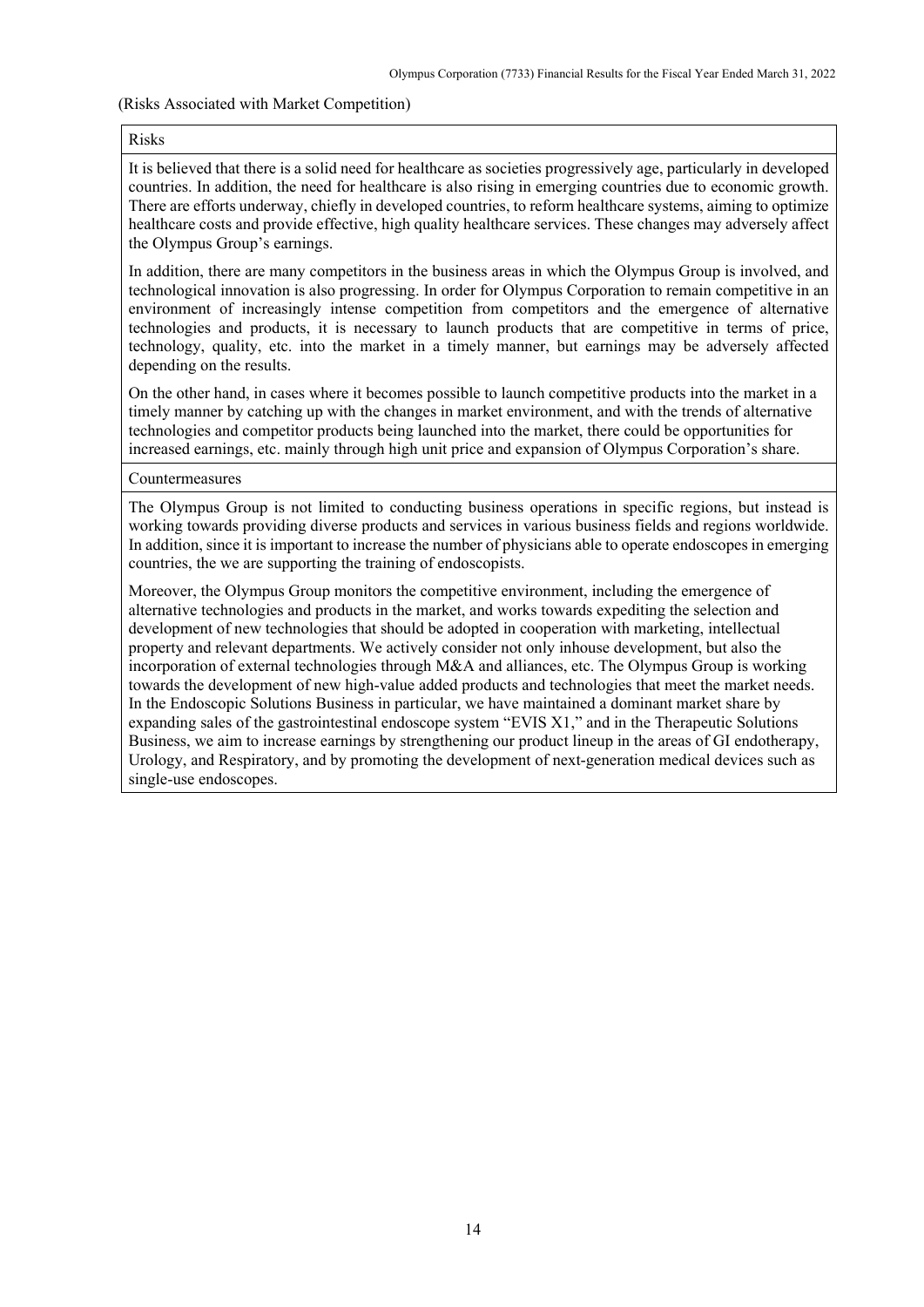< Risks Associated with Market >

(Risks Associated with Economic Environment)

Risks

In addition to the war in Ukraine and trade friction between the U.S. and China, the Olympus Group's earnings may be adversely affected by changes in the economic environment, such as the materialization of geopolitical risks and trends in resource prices.

The Olympus Group provides products and services in the endoscopic solutions business, therapeutic solutions business, scientific solutions business, etc. to customers worldwide. However, the earnings from these businesses are largely affected by the global economy and economic trends in each country.

Earnings in the medical field may be adversely affected if the national budgets of countries are curtailed or if there is a change in policy, etc.

Earnings in the life science field of the Scientific Solutions Business may be adversely affected if the national budgets of countries are curtailed as the proportion of sales to national and public research institutions is high. In the industrial field, there is a high proportion of sales to the automotive industry, aviation industry and oil-related industries and earnings may be adversely affected by capital investment trends.

In the meantime, opportunities may emerge for increased earnings, etc. in the life science field of the Scientific Solutions Business and the medical field, if there is an increase in related national budgets due to policy, etc., or in the industrial field of the Scientific Solutions Business, if there is an increase in demand for capital investment due to change in the business environment for companies.

Economic activities are picking up steam with the gradual easing of shutdowns due to the global spread of COVID-19. However, in some regions, restrictions on visits to customers such as medical institutions or postponement/cancellation of business negotiations have impacted selling activities. Our business activities have also been affected by factors such as the decrease in the volume of products sold due to the decrease in the number of procedures. Please see "(Risks Associated with COVID-19 Infections)" for details.

Countermeasures

The Olympus Group is not limited to conducting business operations in specific regions, but instead is working towards providing diverse products and services in various business fields and regions worldwide. In the event a situation arises that requires particular attention with regard to a particular country's policies for industrial development and protection of its own industries, etc., we will set up a task force and make regular inhouse reports as necessary.

(Risks Associated with Foreign Currencies Exchange Rate Fluctuations)

Risks

The Olympus Group provides products and services in various markets all over the world, and the overseas sales ratio on a consolidated basis accounts for approximately 84% in the fiscal year ended March 31, 2022. The Group's performance may be adversely affected by a strong yen, while it may be positively affected by a weak yen. We hedge foreign currency-denominated receivables and payables where possible, however in the event that sudden exchange fluctuations occur or if receivables and payables being hedged differ significantly from expectations, the Olympus Group's business performance may be adversely affected.

#### Countermeasures

The Olympus Group uses forward exchange contracts, currency swaps, etc. to reduce the risk of foreign exchange fluctuations. Furthermore, we are working to reduce foreign currency-denominated receivables and payables through improving the efficiency of the Olympus Group's funds by introducing global cash pooling.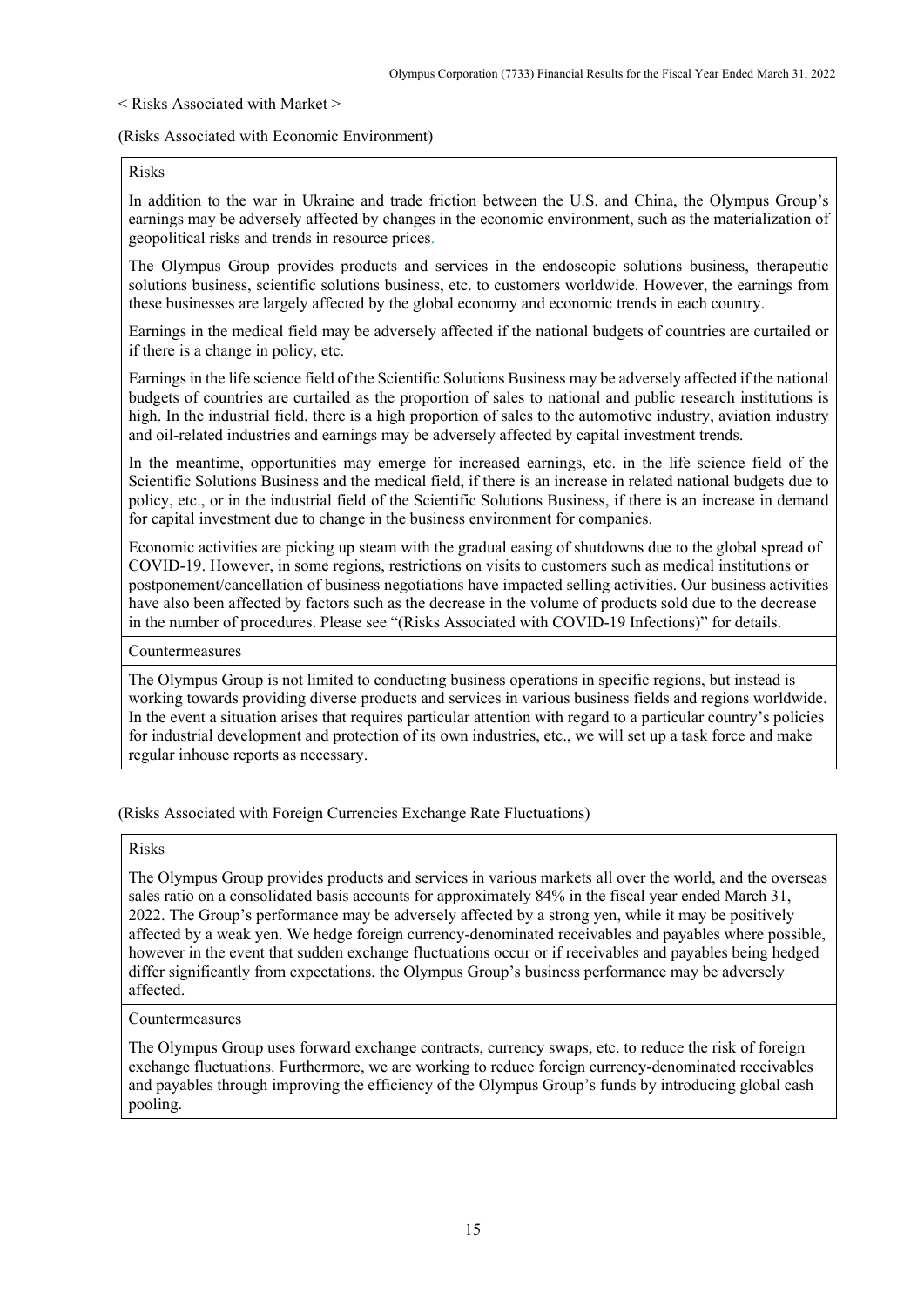#### (Risks Associated with Financing)

#### Risks

The Olympus Group finances itself by, amongst others, loans from financial institutions as well as issuance of bonds. Changes in the financial markets may have an adverse impact on our financing capacities.

Furthermore, if the financing cost rises due to the deterioration of the Olympus Group's business performance, etc., the financing of the Olympus Group may be adversely affected, while if the financing cost decreases due to the improvement of the business performance, etc., it may be positively affected.

## Countermeasures

The Olympus Group is reducing funding costs through the diversification of funding methods such as the issuance of commercial paper and public bonds. The Olympus Group basically adopts a fixed interest rate policy for long-term interest-bearing debt to limit the impact of rising interest rates. In addition, we are working to improve the efficiency of the Olympus Group's funds and strengthen financial management by introducing global cash pooling.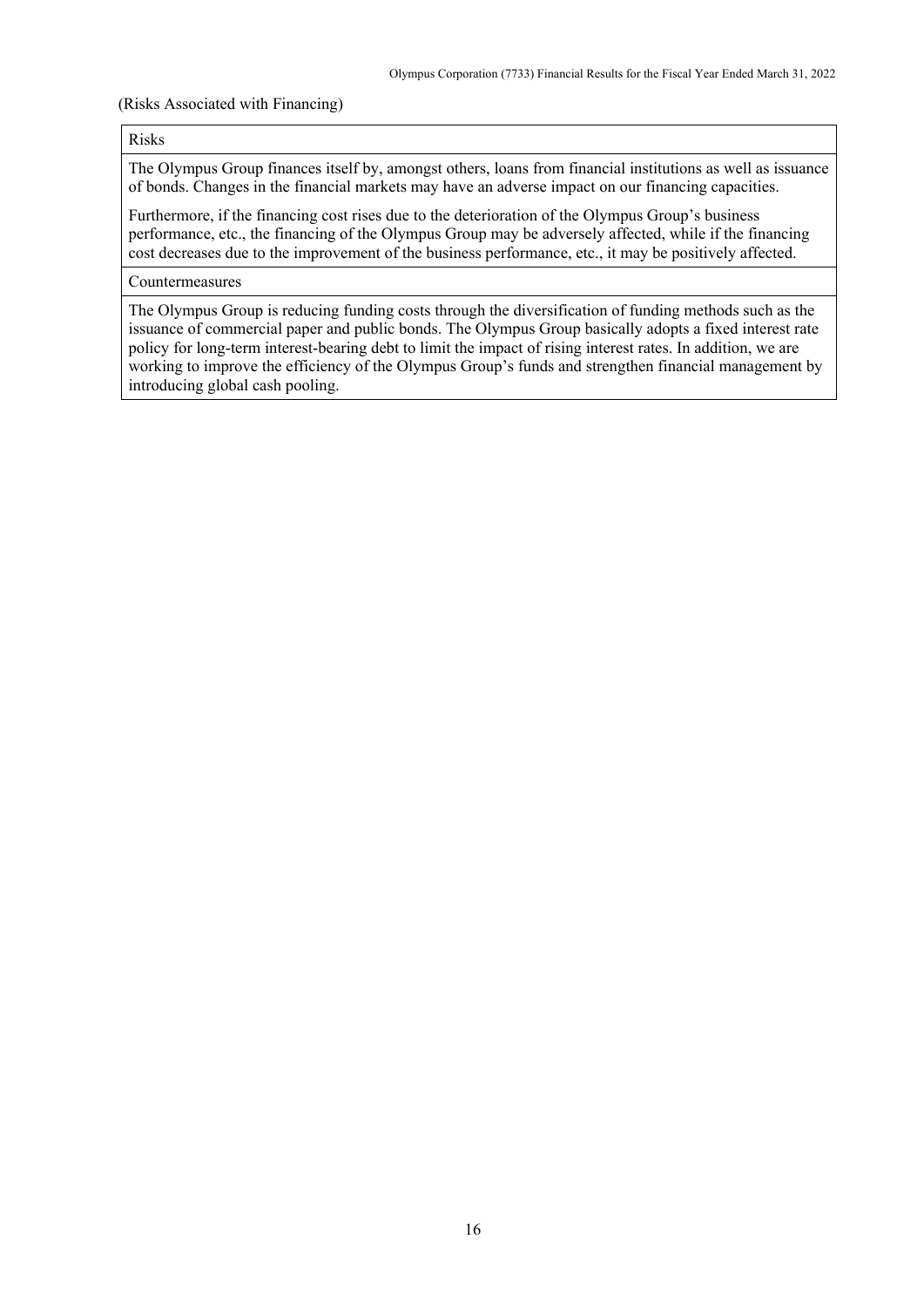#### < Risks Associated with Business Activities >

#### (Risks Associated with Development Activities)

#### Risks

In the medical field, the Olympus Group faces more rapid changes and uncertainties in the social environment than ever before, mainly due to the COVID-19 pandemic, aging population, and growing environmental awareness. The hurdles and complexities for technology development are increasing due to changes in healthcare policies in various countries, reductions in healthcare costs, tighter healthcare-related laws and regulations, and further increased demands for infection prevention and reprocessing. Meanwhile, development cycles are getting shorter and shorter. On the technology front, digital transformation (DX) is accelerating across all domains, and the so-called technology innovation areas (AI/robotics/ICT) are entering their practical phase. Accordingly, the business environment is becoming more demanding, not only due to new and alternative technologies, but also due to the entrants into the medical industry from other industries, including the IT technology giants. Furthermore, in the medical field, the Olympus Group aims to improve patient outcomes by expanding the care pathway centered on GI endotherapy, Urology, and Respiratory and contributing to the improvement of medical care standards through technological development and innovation. We believe it is important to balance not only "continuous innovation," in which improvements are made to existing products and technologies to meet customer needs, but also "disruptive innovation," in which technologies are put to practical use based on new ideas in response to changes in the social environment. If market changes cannot be properly predicted or product development does not progress as planned, and the Olympus Group fails to develop new products which properly meets customers' needs in a timely manner, the Olympus Group's earnings may be adversely affected. In addition, there may be impairment losses on capitalized R&D assets due to an increase in expenses associated with a longer development period or a relative decrease in the recoverable amount.

Opportunities include the development of technology in the Olympus Group's focused areas and its contribution to healthcare by providing solutions to unmet needs, as well as the potential for minimally invasive treatments, reduced healthcare costs, and reduced workloads for healthcare professionals through the spread of robotics technology in the medium and long term.

#### Countermeasures

The Olympus Group has established an organizational structure for agile technological development focused on the medical field. In addition, we have adopted a comprehensive approach to technology development and innovation, including the following: (1) continuous technical development for existing businesses and products; (2) appropriate product lifecycle management to ensure product safety, improve development efficiency, and reduce development costs; (3) technology acquisition and product portfolio expansion through M&A; (4) consideration of business alliances, internal/external production, and other business strategies, taking into account Olympus Corporation's core technologies, costs, and development timeframes; and (5) innovations for future business and products, etc.

Our technical approach to existing products must include initiatives to expand the product lineup, comply with product-related laws and regulations, support infection prevention and reprocessing, and enhance product security. In addition, preparing multiple lineups for single-use endoscopes, whose market needs are increasing due to increasing awareness of infection control, is a high-priority development theme. We are also accelerating our DX efforts and are about to start fully utilizing digital technology in our services. Furthermore, for the near future, in order to optimize the entire clinical process and build new business models, we are also studying the use of more advanced AI and ICT, and the use of robotics for nextgeneration minimally invasive surgery. Through these kinds of development activities, we will focus on and build solutions to improve, the series of care pathways that patients follow from prevention to care and prognosis.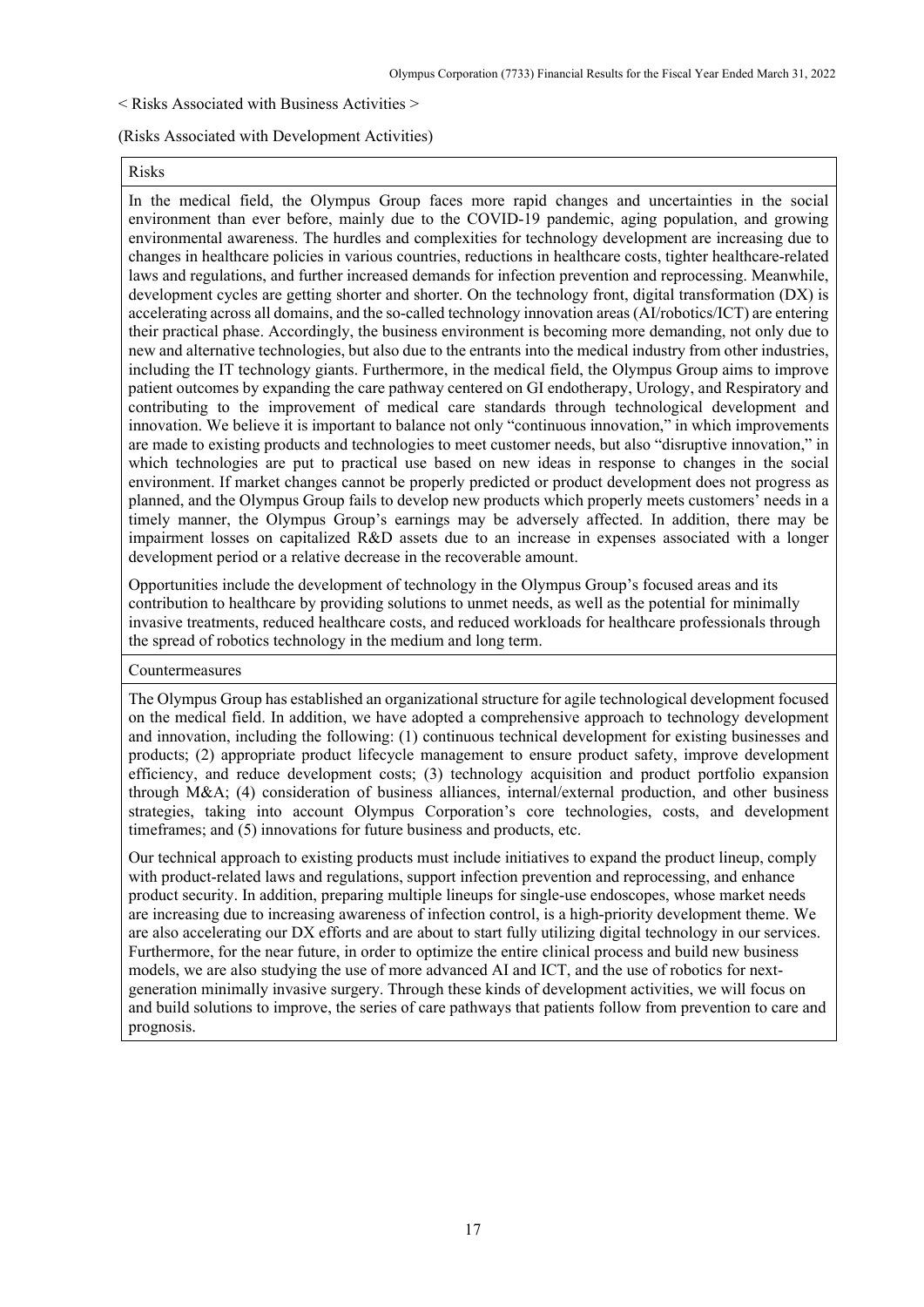#### (Risks Associated with Supply Chain)

#### Risks

The Olympus Group needs to develop products, procure necessary parts, etc. from outside suppliers, produce, and supply products in a timely manner. For products and parts, etc. that depend on certain suppliers, if the procurement is restrained, the Olympus Group's ability to produce and supply products may be interrupted or delayed. With the recent global shortage of semiconductors and other components, etc., there is a possibility that the supply of these components, etc. will further decrease or that the shortage will be prolonged. If these risks materialize, it may adversely affect the Olympus Group's earnings.

If the production and sales of products are stagnant due to geopolitical risks, natural disasters, plagues, wars, civil wars, riots, terrorism, cyber attacks, strikes by port workers, transportation accidents, etc., loss of sales opportunities due to delivery delays, and the increased cost of recovery measures may affect our profitability. E.g. in China, a strict lockdown has been implemented depending on the status of the spread of the novel coronavirus, and in particular, the lockdown in Shanghai in late March 2022 has affected the Group's supply chain in China and logistics flows globally.

The Olympus Group and its manufacturing contractors manufacture products in accordance with strict quality standards. However, if any product deficiency, malfunction, etc. occurs, not only substantial costs including those of a recall would be incurred but also the Olympus Group's reputation from the market would be undermined, which may adversely affect the Olympus Group's earnings.

#### Countermeasures

With a view to business continuity and sustainable value creation, the Olympus Group has established the Supply Chain Policy and the Olympus Group Green Procurement Standards, and is working to strengthen compliance with laws, regulations, and social norms. For our suppliers, we have established concrete guidelines or complying with laws, regulations, and social norms, prohibiting corruption and bribes, promoting fair and lawful transactions, and taking the environment into consideration. Based on these guidelines, the Olympus Group is working to create and strengthen good relationships based on fair, just, and transparent transactions. The Olympus Group also ensures transparency in our supply chains and continue the procurement of parts and materials that does not cause human rights violations.

The Olympus Group aims to strengthen supply chain management (SCM) and constructs an End-to-End integrated supply chain that stretches from purchasing to delivery, and focuses on improving customer satisfaction and business agility, reduced supply chain costs and optimized inventories. Goal of the End-to-End Supply Chain Transformation is to enhance planning and distribution processes and capabilities to manage the effects of these risks in close collaboration with Manufacturing and Procurement, and limit the impacts of those external headwinds. Newly created global distribution function (part of the End-to-End Supply Chain Transformation) is overseeing and coordinating risk mitigation and countermeasures to ensure stable distribution and timely escalation of issues and support needs. We proceed close collaboration and quick decision structures between Supply Chain, Procurement, Manufacturing and business functions.

Olympus Corporation aims to reduce supply issues through measures such as grasping supplier trends and strengthening relations with suppliers and enhancing a business continuity plan (BCP) including backup plans. In particular, with regard to the procurement of semiconductors, Olympus Corporation has established a company-wide task force and is working to secure the necessary volume by strengthening relationships with suppliers. To ensure a stable supply of products, Olympus Corporation sets appropriate inventory levels at each site and takes measures to respond to changes in the supply chain by integrating manufacturing and procurement. In addition, Olympus Corporation aims to curtail quality issues by implementing quality improvement activities such as separating the product development process into business reviews, technology reviews, etc.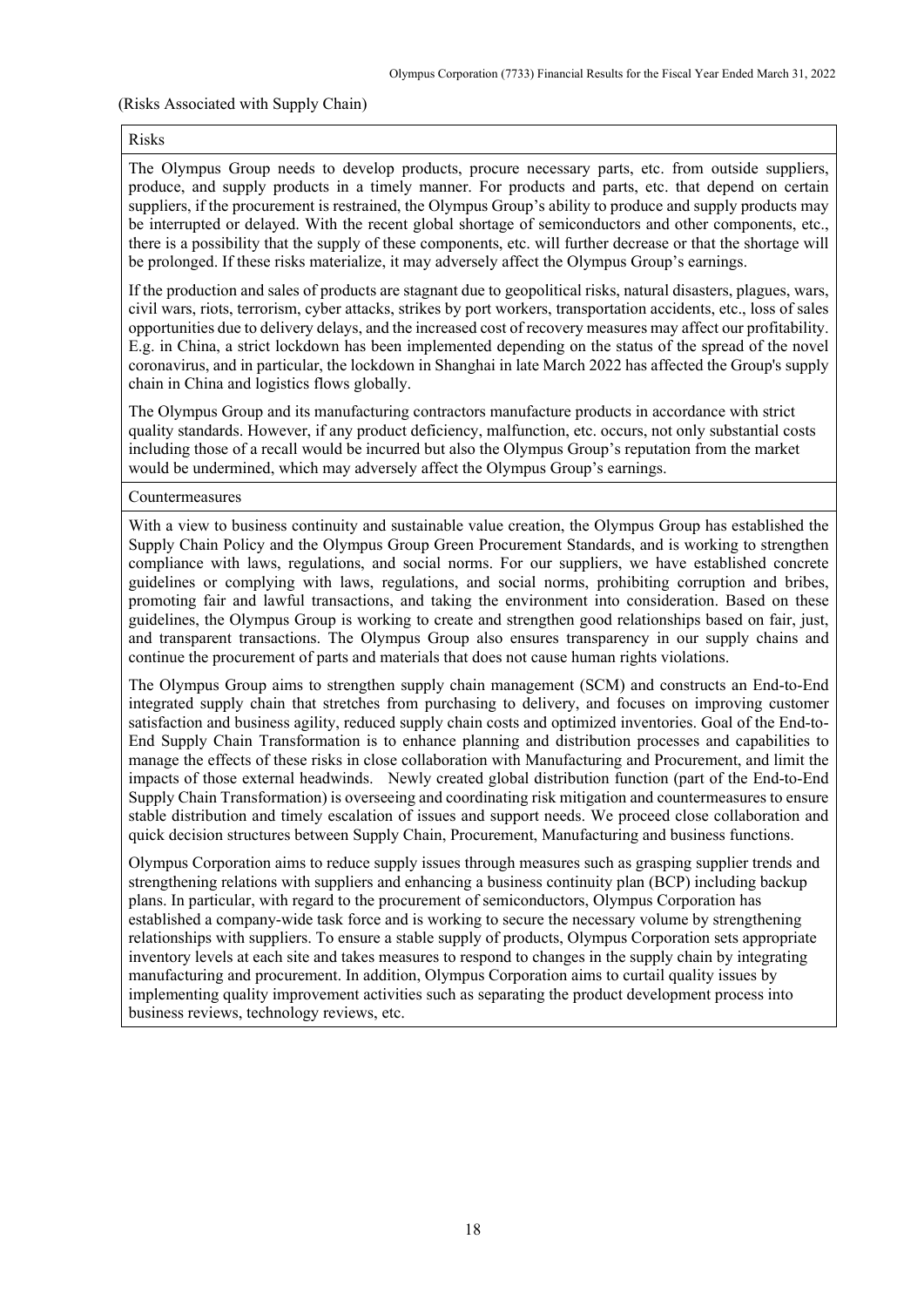# (Risks Associated with Business Collaborations, Corporate Acquisitions, Sale of Business and Overall Investment and Others)

# Risks

In accordance with the corporate strategy announced in 2019 with the aim of transforming into a global medtech company, the Olympus Group has been focusing its business portfolio, prioritizing investments in the medical field, especially in the areas of GI, urology, and respiratory. The Group is investing in capital expenditures, research and development, and other investments related to its business, and its business performance and financial position may be adversely affected if there is an unforeseen change in circumstances, such as a sudden change in the external environment from the timing the decision was made in relation to such investment.

The Olympus Group has built long-term strategic partnerships with leading enterprises in connection with technologies, product development, sales and marketing. If these strategic partners have financial or any other business-related issues, or the Olympus Group and such partners fail to maintain their partnerships due to reasons such as change of strategies, the Olympus Group's business activities may be adversely affected.

The Olympus Group may acquire a business enterprise in order to expand its business. If the Olympus Group fails to integrate the acquired business appropriately in line with its corporate strategy or to utilize the existing business or the acquired business in an efficient manner, the Olympus Group's business execution may be adversely affected, or its business performance and financial position may be adversely affected due to impairment of goodwill, loss on sale of business, liquidation loss, or other related expenses.

The Olympus Group holds investment securities for business purposes which include facilitating business alliances. As such, our business performance and financial position may be adversely affected under some situations involving considerable volatility with respect to stock prices and valuations of such investments brought about by developments that include market fluctuations and changes in the financial position of entities targeted for investment.

In addition, as part of the strategic review of the business portfolio, Olympus Corporation may sell affiliated companies or businesses positioned as non-core, however, if changes in the laws and regulations of each country, economic conditions, and business conditions of counterparties make it difficult to implement the sale, or if there is a loss on sale or valuation loss occurs, it may have a management or financial impact on the Olympus Group. Olympus Corporation has been attempting to transfer of all the equity interests in Olympus (Shenzhen) Industrial Ltd., a consolidated subsidiary in Shenzhen, China and owned by Olympus (China) Co., Ltd., another consolidated subsidiary. Olympus Corporation is currently proceeding with its examination regarding a possible transfer to a third party of Scientific Solutions business. Depending on the result of the attempt, the Olympus Group's business performance and financial position may be adversely affected.

Through business alliances and corporate acquisitions conducted under appropriate countermeasures, Olympus Corporation may expand the product portfolio and acquire new technologies, establish leading positions in targeted therapeutic areas and diseases, and realize long-term growth and corporate value.

# Countermeasures

The Olympus Group determines whether to invest or not, deliberating the appropriateness of the investment evaluation before investing, and continues to evaluate investments afterward in response to changes in the external environment and other factors. When considering M&A and investment, it is necessary to reduce the risk of serious problems being discovered after the conclusion of a contract. Accordingly, before making a decision on whether to proceed with an investment, Olympus Corporation deliberates the appropriateness of the investment evaluation in accordance with approval processes established by Olympus Corporation, while undertaking various types of due diligence and also using outside lawyers and financial advisors. In addition, Olympus Corporation is working towards improving the entire investment process through periodically revising the internal guidelines for adhering to compliance, the valuation model and the matters of due diligence, and monitoring the relevant business after the completion of the transaction.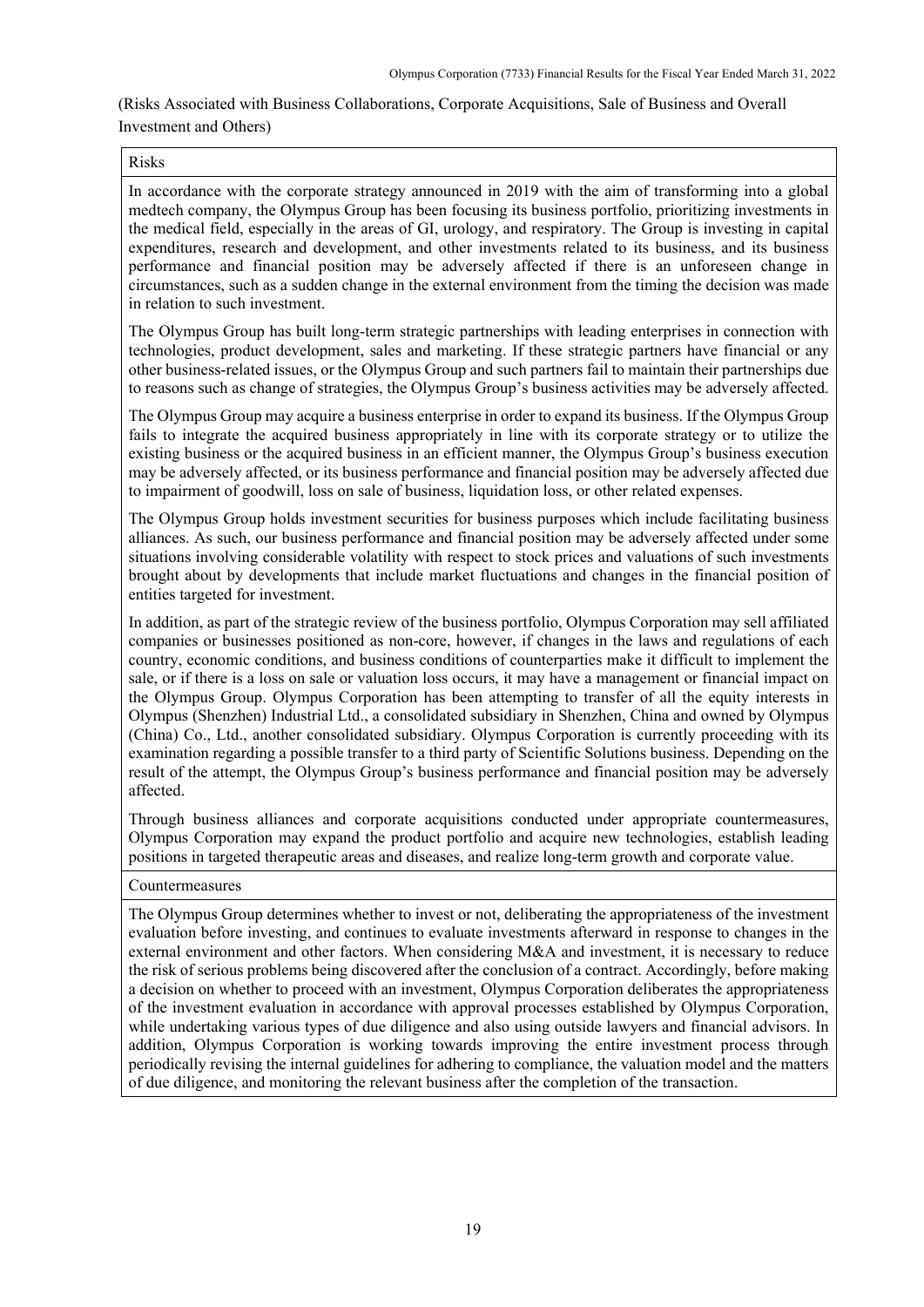#### (Risks Associated with Business Structure Reform)

#### Risks

In accordance with the corporate strategy announced in 2019, the Olympus Group is promoting companywide efficiency improvement initiatives in order to be a truly global medtech company achieving sustainable growth and profitability.

If these initiatives do not progress as scheduled, the Olympus Group's business performance and financial position may be adversely affected.

#### Countermeasures

In addition to bottom-up measures, each Executive Officer will take the initiative to implement measures in priority areas to improve operating models and processes. In this way, we aim to further accelerate our efforts, foster a corporate culture capable of sustainable growth, and strengthen our management foundation. The progress of each initiative is also reported to the Global Executive Committee.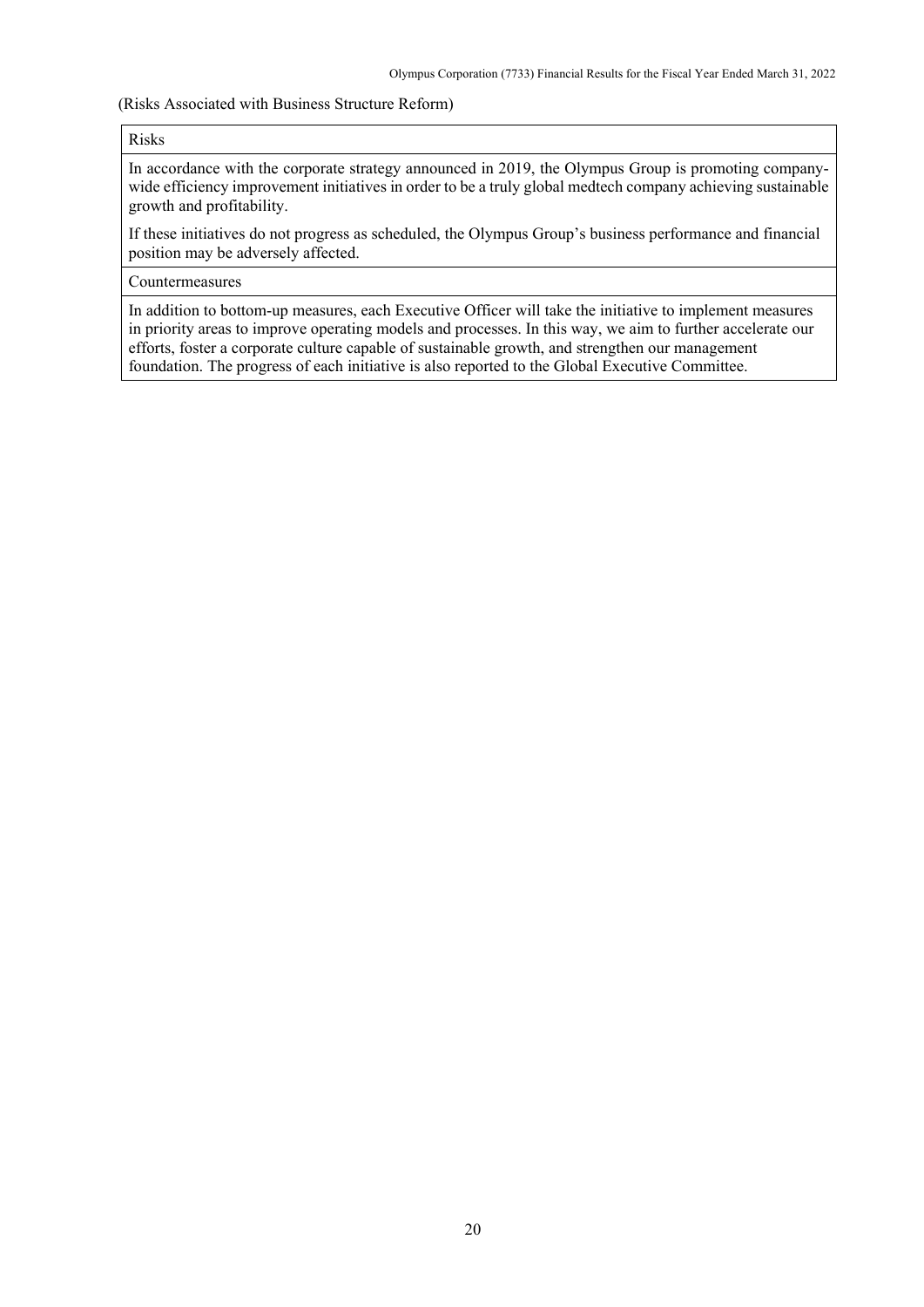# (Risks Associated with Laws and Regulations)

#### Risks

The Olympus Group and many of its distributors and suppliers engage in business with government-affiliated companies, medical institutions, and officials. The Olympus Group globally operates its businesses, including the medical business, which is a regulated business. We are subject to various laws, including the healthcare-related laws, antimonopoly laws both in Japan and other jurisdictions, as well as the anti-bribery provisions of the U.S. Foreign Corrupt Practices Act of 1977 (FCPA), the U.K. Anti-Bribery Act and other anti-bribery laws in other jurisdictions. We are also subject to various laws targeting fraud and misconduct in the healthcare industry, including the Act against Unjustifiable Premiums and Misleading Representations in Japan, and the Anti-Kickback Statute and the False Claims Act in the United States.

Violations of these laws may be punishable by criminal or civil fines and/or exclusion from participation in certain national healthcare programs. Furthermore, since many of our customers rely on reimbursement from public health insurance and other government programs to subsidize their medical expenditures, if our participation in such programs is restricted as a result of a violation of these laws, that could adversely affect the demand for our products and the number of surgical procedures performed with our devices.

The plea agreement, which we executed on December 3, 2018 with the U.S. Department of Justice, requires our subsidiary, Olympus Medical Systems, Corp. (OMSC), to "undertake steps to enhance its regulatory compliance processes and procedures, and to regularly make certain certifications that OMSC is meeting the expectations of the settlement." Depending on OMSC's performance of the said obligation, it may be subject to additional measures by the U.S. Department of Justice.

The Olympus Group is subject to privacy regulations worldwide. However, Olympus Corporation may be adversely issued with a fine or other penalty from a government agency or where a lawsuit may be adversely filed against Olympus Corporation by a stakeholder as a result of a violation of personal information protection laws of a particular country worldwide (Act on the Protection of Personal Information in Japan, General Data Protection Regulation (GDPR) in the EU, etc.)

The Olympus Group strives to fully comply with these laws, however, if the Olympus Group violates any of them, regardless such violation is intentionally or not, it may affect the Olympus Group's business, financial position, results of operations, cash flows, and share price.

Countermeasures

The Olympus Group makes its employees adhere thoroughly to the compliance of laws and regulations in their performance of duties as outlined in the Global Code of Conduct and provides training to employees on the importance of preventing corruption and compliance with each country's competition-related laws. In addition, the Olympus Group conducts compliance trainings to local dealers in China.

Departments performing control functions, such as Legal Affairs, Compliance and Internal Audit, monitor the business activities from the perspective of whether such activities are complying with the laws, regulations and internal guidelines that are applicable to the Olympus Group. In addition, necessary and appropriate training and education is provided to employees. The Olympus Group is constructing a structure to collect information and monitor regulations related to Olympus Corporation's business in all markets where business is being developed. In addition, if there are amendments or changes to applicable laws or regulations, the Olympus Group ensures there is a thorough knowledge of such changes by employees while swiftly developing and supplying products corresponding to such amendments or changes.

In response to risks related to personal information protection regulations, the Olympus Group has formulated a security and privacy compliance strategy in the fiscal year ended March 31, 2022, and are strengthening its response capabilities, including the assignment of specialized personnel related to personal information protection in each region, as well as strengthening its global structure to ensure cooperation throughout the Olympus Group.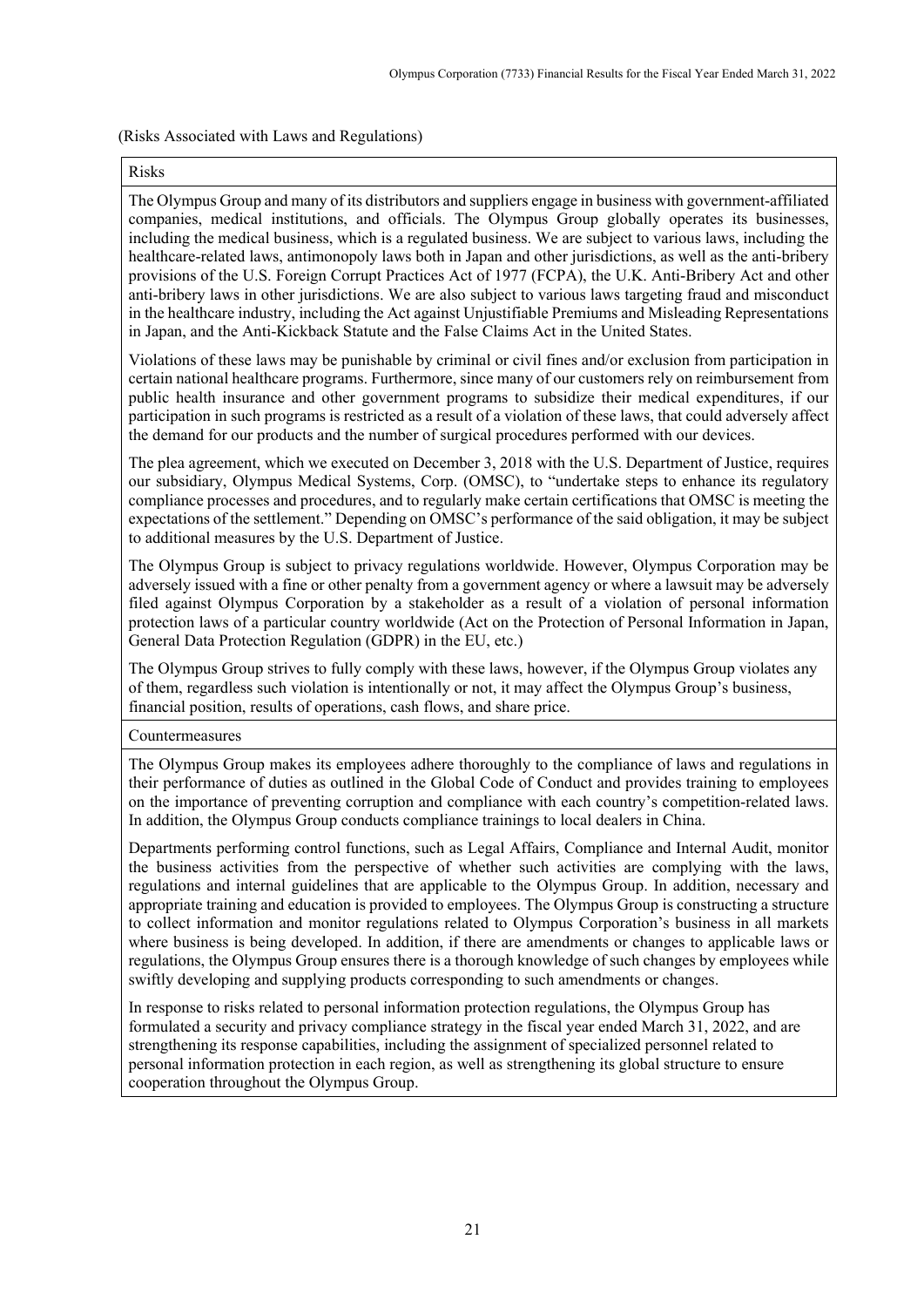#### (Risks Associated with Litigation)

#### Risks

The Olympus Group may be subject to lawsuits, disputes and other legal proceedings in connection with its domestic and international businesses. If a material lawsuit such as indemnity claim or injunction is filed by a third party, the Olympus Group's business performance and financial position may be adversely affected.

The Olympus Group uses various intellectual property rights in the course of its R&D and production activities, and although it believes that the Olympus Group lawfully owns or are licensed to use such rights, if any third party asserts that the Olympus Group has unknowingly infringed any of these intellectual property rights and files litigation, the Olympus Group's earnings may be adversely affected.

Olympus (Shenzhen) Industrial Ltd., a consolidated subsidiary in Shenzhen, China and owned by Olympus (China) Co., Ltd., another consolidated subsidiary, was sued by Shenzhen Anping Tai Investment and Development Co., Ltd. ("Anpingtai") on December 23, 2016, and a judgement was issued on July 30, 2018. OSZ objected to this judgement and filed an appeal on August 17, 2018. On July 1, 2020, the Guangdong Higher People's Court vacated the first judgement and remanded the case back to the first instance court for reconsideration because the basic facts of the case, such as the validity of the memorandum based on which Anpingtai made its claims, were unclear. The first instance court issued a judgment on December 31, 2021. OSZ objected to this judgement and filed an appeal on January 24, 2022. The Olympus Group's business performance and financial position may be adversely affected depending on future developments.

Countermeasures

Olympus Corporation has established a structure and process that enables timely consultation with external experts such as lawyers if a lawsuit or other legal proceeding arises and is strengthening the skills and expert knowledge in applicable departments in each regional headquarter in Japan, the Americas, Europe, China and Asia・Oceania. In addition, Olympus maintains insurance to prepare for certain types of unexpected losses due to lawsuits in order to minimize financial risk.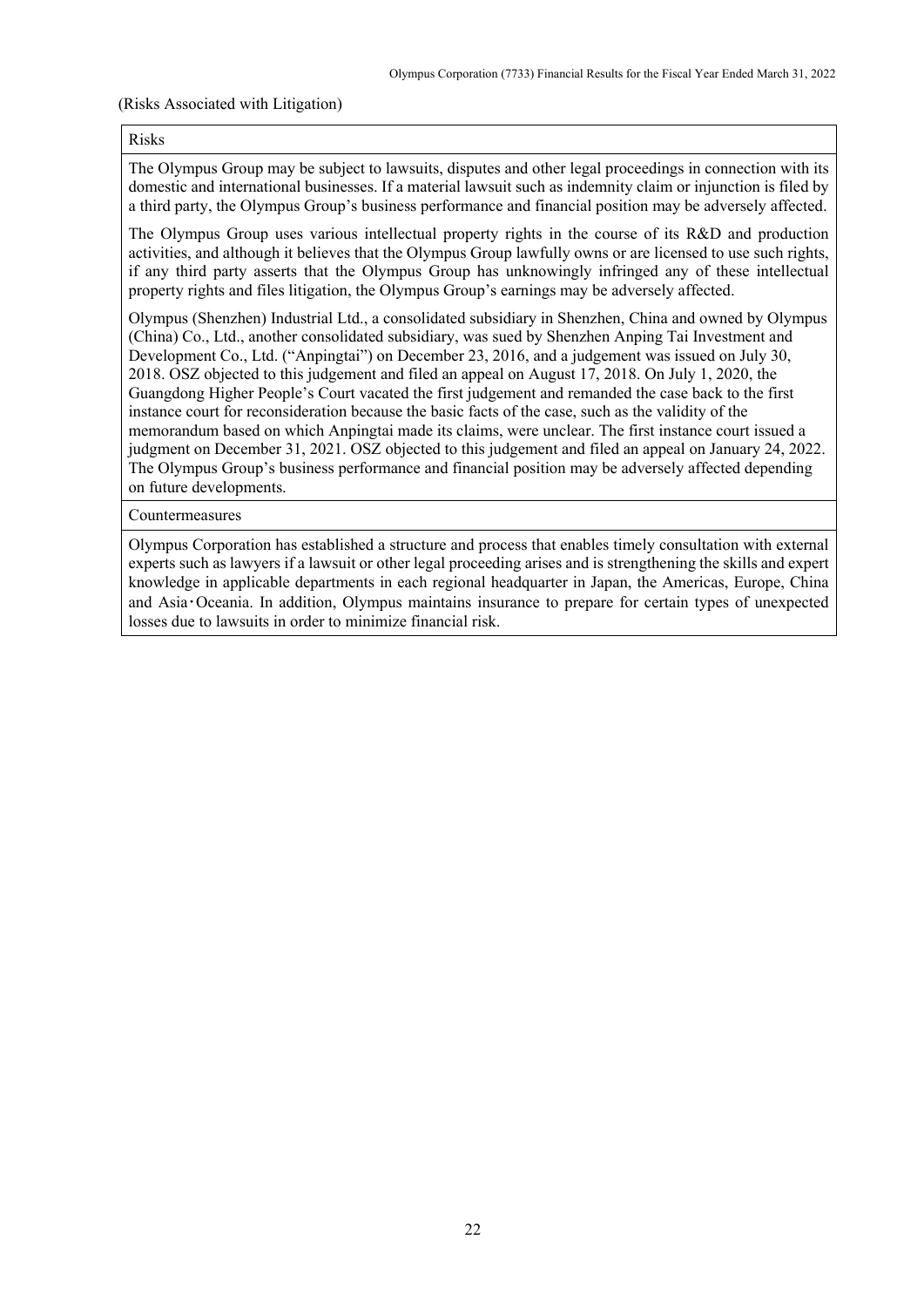## (Risks Associated with Information Security)

#### Risks

To ensure the stable and continuous supply of our products and services, Olympus Corporation strives to reduce information security risks, such as preventing the leakage of confidential and personal information of Olympus Corporation and stakeholders, and preventing violations of laws and regulations, in preparation for cyberattacks that could hinder business continuity. Nevertheless, due to the rapid increase in cyberattacks targeting medical institutions, manufacturers, and their supply chains worldwide, and the increasing sophistication and organization of these attacks, the following unforeseen events could damage the Olympus Group's corporate value, reduce its business competitiveness, cause a loss of public trust, cause compensation to affected stakeholders, or result in sanctions or fines from authorities in other countries, which could affect its business performance and financial position.

- Cyberattacks targeting medical institutions that are Olympus Corporation's customers may result in the leakage of patient information through the use of its products or their maintenance work, making it impossible for its customers to continue their business.
- A cyber-attack targeting Olympus Corporation or its supply chain could disrupt operations at Olympus Corporation or prevent it from providing maintenance services, resulting in the inability of medical institutions to continue examinations or treatment procedures.
- An incident where technological information or customer information is leaked or lost while stored in Olympus Corporation due to inadequate information security measures or internal misconduct.

In the fiscal year ended March 31, 2022, Olympus Corporation confirmed cybersecurity incidents in the Americas (U.S., Canada and Latin America) and in EMEA (Europe, Middle East, and Africa). According to the results of the investigation, no evidence of loss, unauthorized use or disclosure of our data has been detected due to the cybersecurity incidents in EMEA. However, some data may have been compromised due to the cybersecurity incidents in Americas. Out of an abundance of caution, Olympus Corporation is notifying current and former employees in the Americas and any impacted customers whose data may have been affected.

#### Countermeasures

Various security enhancements are being made based on the analysis of incidents that occurred in 2021. In addition, in order to minimize the impact on customers, business partners, and Olympus Corporation's business performance by responding more promptly in the event of unauthorized access due to cyberattacks, etc., the Olympus Group is working to strictly implement education on a periodic basis for all employees and establish an incident response system covering the entire Group.

In addition to the above, the Olympus Group has developed a new security and privacy compliance strategy for the fiscal year ended March 31, 2022, to further enhance its existing activities. This strategy includes the creation of a new governance model, which will enable the Olympus Group to manage information/cybersecurity and privacy risks across the Olympus Group and to consistently execute its multiyear strategic roadmap on a global basis. Specifically, the Olympus Group has strengthened functional alignment in line with its overall globalization progress, and clarified the responsibilities of each function involved in IT security, operational technology security, product security, privacy protection, and data protection. This will enable the Olympus Group:

- To increase resilience to cyberattacks not only in general IT systems, but also in product development and manufacturing environments.
- To ensure continuous product security throughout the product lifecycle, not just during development.
- To further enhance privacy protection based on the latest trends, and laws and regulations in each country and region, as well as provide protection and utilization of various types and levels of confidentiality of data.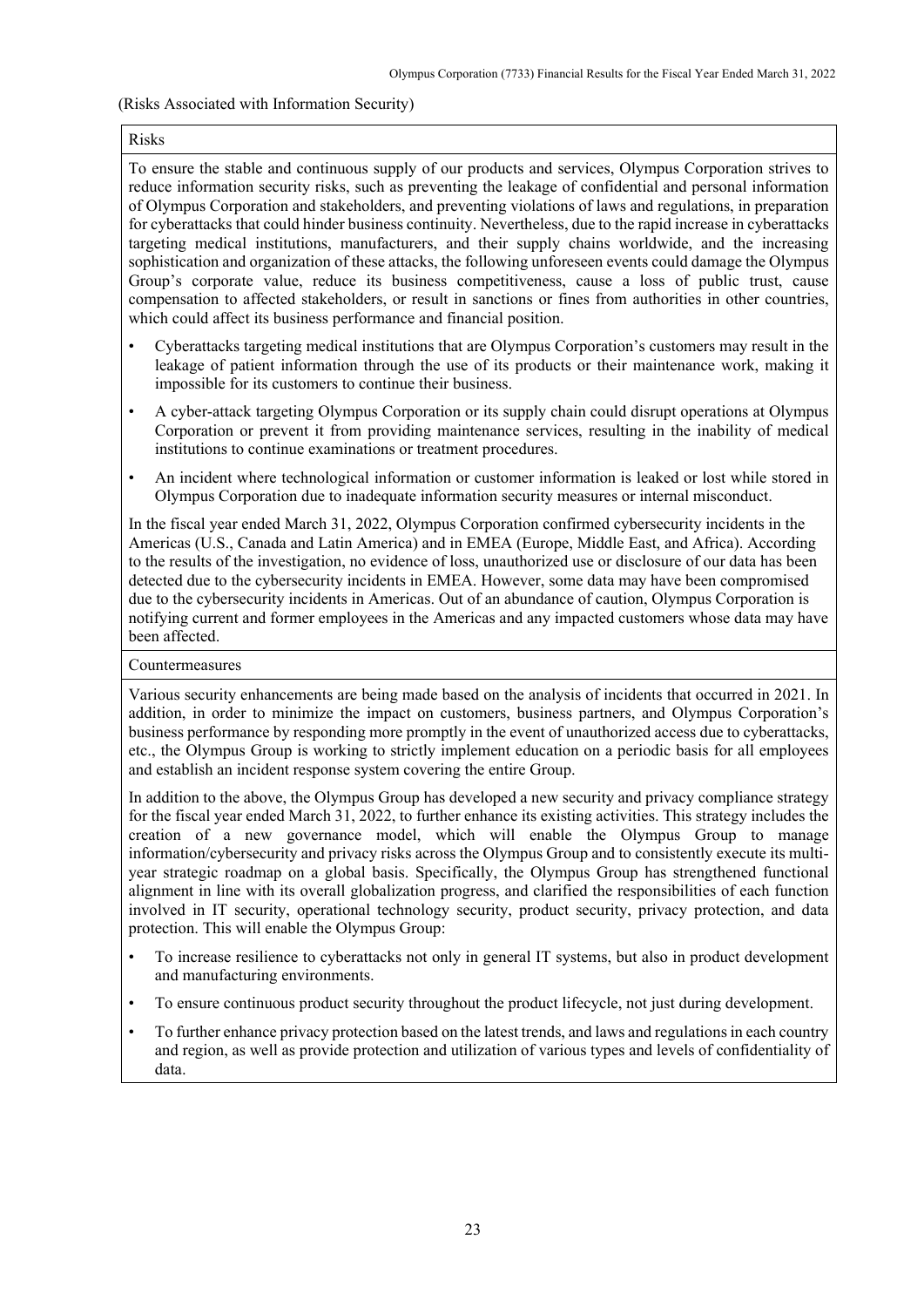#### (Risks Associated with Human Resources)

#### Risks

In order to remain competitive, the Olympus Group must continue to recruit and retain the talented and diverse human resources it needs to conduct its business. In the industries in which the Olympus Group operates, competition for talent is intensifying globally, and some regions have seen an increase in retirement rates due to changes in the labor market as a result of the COVID-19 pandemic. Recruitment, development, and retention of personnel is becoming increasingly important, and Olympus Corporation's failure to recruit and retain highly skilled personnel could affect our ability to supply products and services, and sustain growth in the future.

#### Countermeasures

The Olympus Group believes that it is important to ensure that each employee has a deep understanding of the Olympus Group's common philosophy and values and that highly specialized personnel are placed in the right places on a global basis. To achieve this, we conduct activities to instill our philosophy and values, and develop skills training programs and similar initiatives. We have defined the duties required to carry out our corporate strategy, introduced a globally common talent management system, and created a successor development plan starting from the most important positions. We are also working to develop a system that will enable appropriate personnel, regardless of nationality or gender, to play an active role and continue to demonstrate a high level of professionalism. To this end, we have established a global common leadership competency model and are putting in place programs to support demonstration of leadership. With regard to compensation, we are always aware of market trends and offer competitive compensation levels and compensation packages to our employees. For example, in the Japan region, we are discussing with the labor union to shift to a compensation system that better reflects job performance and results. In addition, the Olympus Group as a whole, including Japan, ensures fairness through a common global job evaluation and compensation policy. Also, we will aim to raise the level of compensation and at the same time increase commitment to achieving medium- and long-term goals by granting stock-based compensation to employees above a certain level. With regard to human resources recruitment, including regular hiring of new graduates etc., we are hiring personnel with specialized skills on an irregular basis, and we are strengthening our human resources recruitment system and enhancing our onboarding efforts so that employees who join Olympus Corporation can play an active role as soon as possible.

(Risks Associated with Internal Control System)

#### Risks

No matter how effective the internal control system is, various factors may cause the internal control system to fail and unforeseen circumstances may arise. This may result in an adverse impact on our business from a loss of our social trust. Moreover, in such cases, we may suffer payment of fines under administrative action, penalties under criminal proceedings, or indemnity civil lawsuits, which in turn may cause an adverse impact on the Olympus Group's operating results and financial position.

If the internal control system does not function effectively and management is unable to properly identify changes in the internal and external environment and make decisions promptly, it may adversely affect Olympus Corporation's ability to achieve its management and business strategies.

#### Countermeasures

The Olympus Group is developing, operating, and improving the internal control system at Olympus Corporation, Group, and global levels and instilling it through education and awareness activities. We are working to create mechanisms to enable our governance-related organizations to collaborate and optimize their efforts at the Olympus Group and global levels, and by linking them to strategic planning and the formulation of policies and measures, to enable business execution and supervisory activities to be carried out as a series of cycles. In addition, we monitor the operational status of the internal control system and make regular reports to management. Through these measures, we verify that the internal control system is functioning effectively and continuously improve it.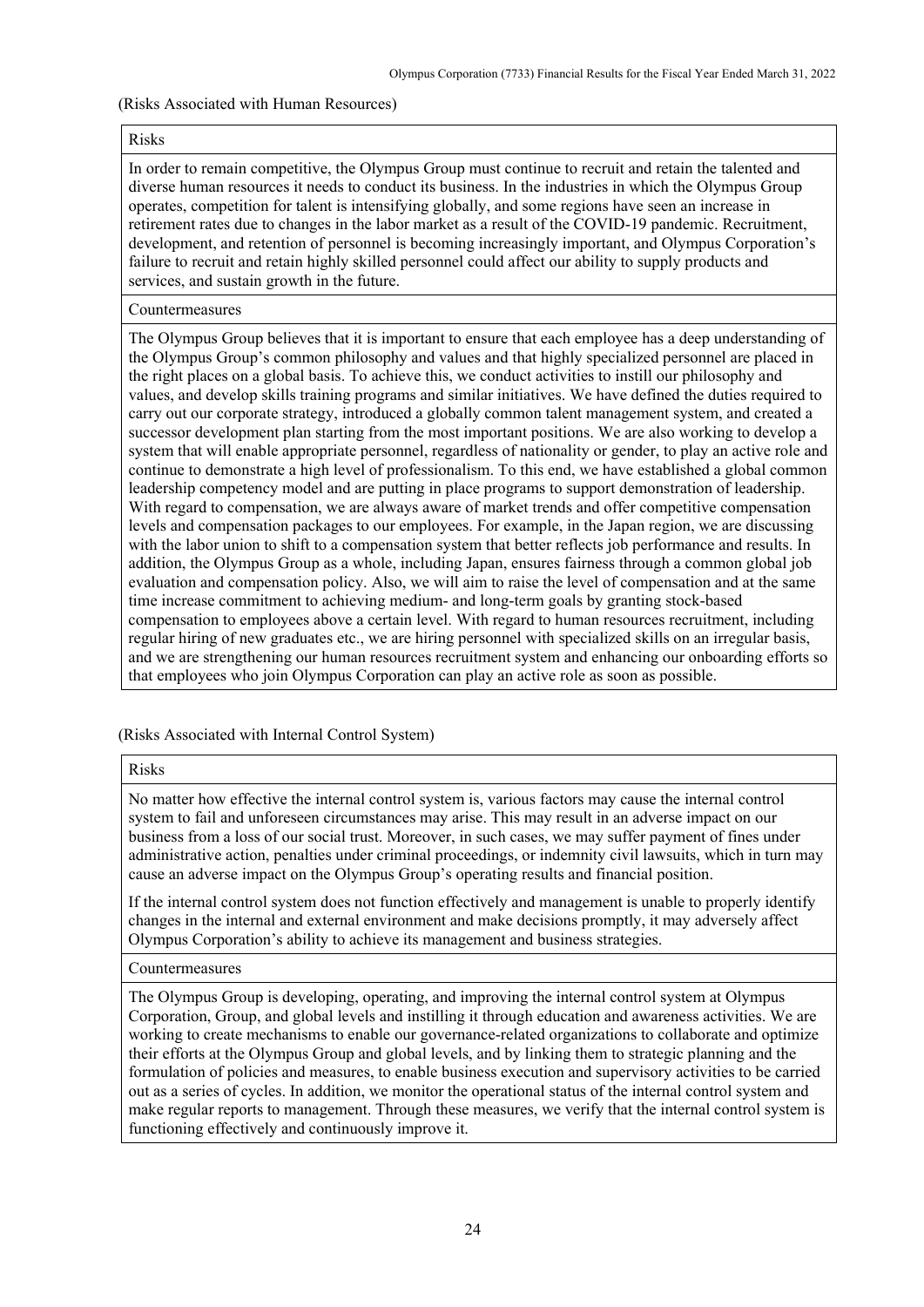### (Risks Associated with Taxation)

#### Risks

Olympus Corporation's tax burden may be increased due to changes in applicable tax laws or changes in their interpretations and application guidelines in jurisdiction of each country in the world. The valuation allowance for deferred tax assets may need to be increased as a result of recoverability reassessment due to changes in business conditions or the implementation of organizational restructuring. If such situations occur, it may adversely affect the Olympus Group's business performance and financial position.

# Countermeasures

In regard to changes in applicable tax laws in each jurisdiction, or changes in their interpretations and application guidelines, the Olympus Group is monitoring the amendments to laws and changes in regulations and making changes as appropriate to rules for transactions within the Olympus Group. In regard to deferred tax assets, the Olympus Group is monitoring the profitability of each group company and controlling the financial results so that the respective companies can appropriately secure profitability while also paying close attention in cases of business combinations for changes in profitability following such restructuring in order to minimize risks.

(Risks Associated with Climate Change and Environmental Regulations)

#### Risks

The Olympus Group recognizes environmental challenges such as mitigating and adapting to climate change, conserving water resources, sustainable resource use, and protecting biodiversity. The introduction of carbon taxes, carbon dioxide emission controls, resource recycling regulations, chemical substance management, and other regulations aimed at achieving a decarbonized and recycling-oriented society could increase business costs around the world. In addition, the intensification of natural disasters caused by climate change is likely to affect the operations and supply chains at our own sites. Failure to take appropriate action may result in loss of business opportunities, etc.

# Countermeasures

The Olympus Group has established specialized functions to promote environmental activities, and has established an environmental management system in line with ISO 14001. Under this system, we promote compliance with environmental laws and regulations through maintenance of rules and regulations, education of environmental managers and implementors, and monitoring and improvement of local operations.

In addition, in recognition of the importance of promoting environmental activities in coordination with society, the Olympus Group announced its support of the Task Force on Climate-Related Financial Disclosures in April 2021. In the same year, Olympus Corporation set two ambitious goals: to achieve virtually zero carbon dioxide emissions (Scope 1 and 2\*) from our own sites by 2030, while aiming for carbon neutrality throughout the product lifecycle in the long term; and to obtain 100% of the electricity used at our sites from renewable energy sources by 2030.

To achieve these goals and to address environmental risks in our supply chain, we will continue to develop environmentally friendly products, improve logistics efficiency, and implement green procurement in cooperation with our suppliers, along with manufacturing improvement activities and the introduction of renewable energy at our sites around the world.

\* Scope 1: Direct greenhouse gas emissions from onsite fuel use; Scope 2: Indirect greenhouse gas emissions from onsite electricity and heat use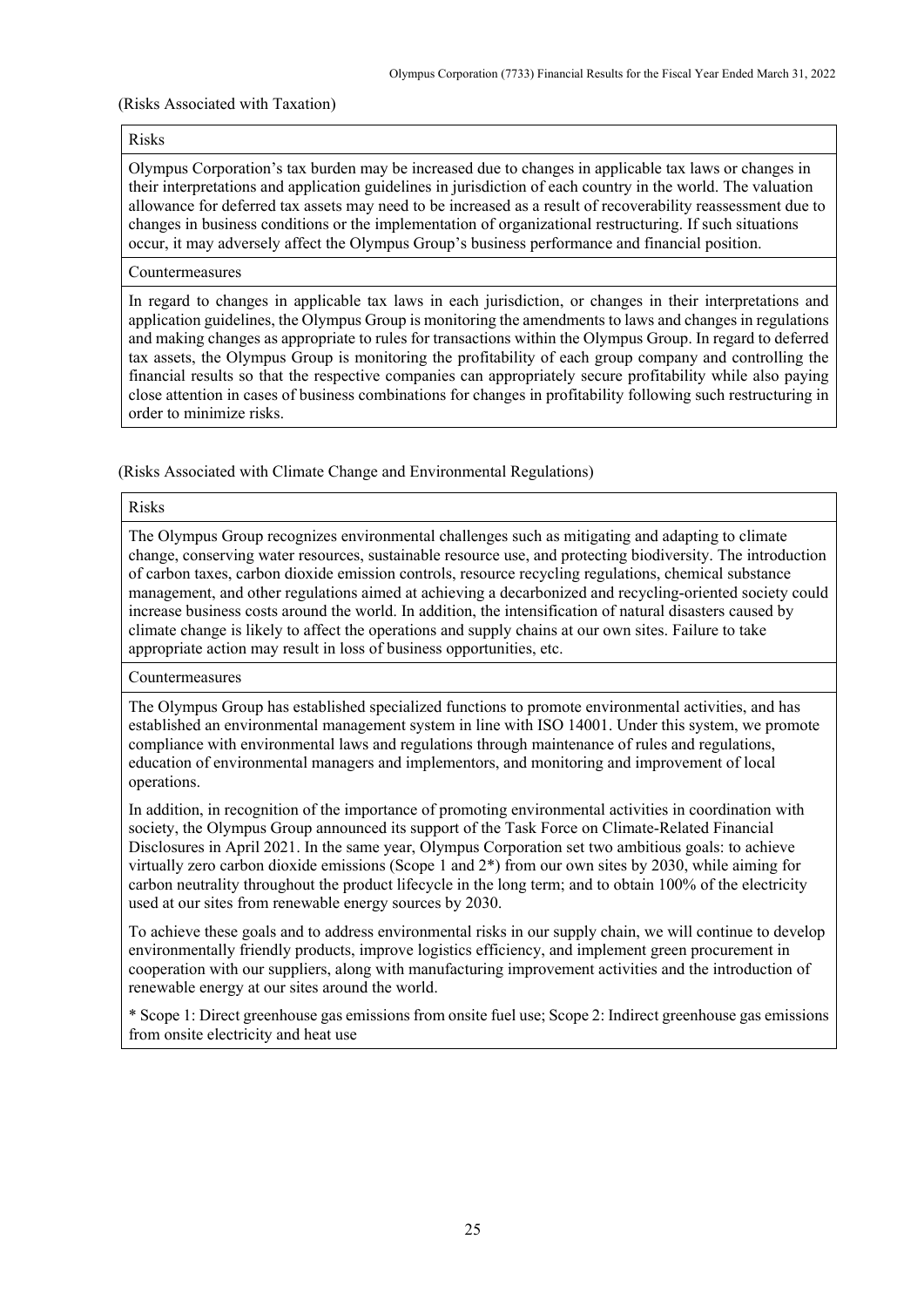## (Risks Associated with COVID-19 Infections)

#### Risks

The severe situation caused by the global COVID-19 pandemic is gradually easing, vaccination is progressing, and economic activity is picking up. However, the global economy continues to face highly uncertain conditions including a second (or more) wave of infection in some regions.

Although the impact on the Olympus Group's business activities has been easing, restrictions on visits to customers such as medical institutions or postponement/cancellation of business negotiations have continued to impact selling activities. In addition, our business activities have been affected by factors such as the decrease in the volume of products sold due to the decrease in the number of procedures. If medical institutions will be compelled to prioritize the responsive measures to COVID-19, the number of medical treatments related to our business may decrease, or capital expenditures may decrease. Under these and similar scenarios, the Olympus Group's sales activities may be further adversely affected. In addition, the Olympus Group's earnings and financial position may be adversely affected if constraints arise in the procurement of certain products and parts, or in manufacturing and product supply.

#### Countermeasures

The Olympus Group is making every effort to prevent infections, including active use of work from home and other flexible work styles and taking into account infection conditions when planning business trips and events. In sales activities, the Olympus Group has continued to implement training, demonstration and seminars online, and strives to provide solutions responding to the new environment.

(Natural Disasters, Infectious Diseases, War, Civil War and Other Risks)

#### Risks

Occurrence of natural disaster, infection, war, civil war, riot, terrorist attack or economic sanction may adversely affect the Olympus Group's earnings.

# Countermeasures

When there is a serious crisis, a Crisis Response Team is established in accordance with crisis response rules that are applicable to the Olympus Group as a whole, striving to manage the crisis to minimize the negative impact on corporate value. Moreover, the Olympus Group strengthens the response to business interruption risk through the formulation and periodic revision of a business continuity plan (BCP) and education and training to increase the effectiveness of the BCP even in peacetime.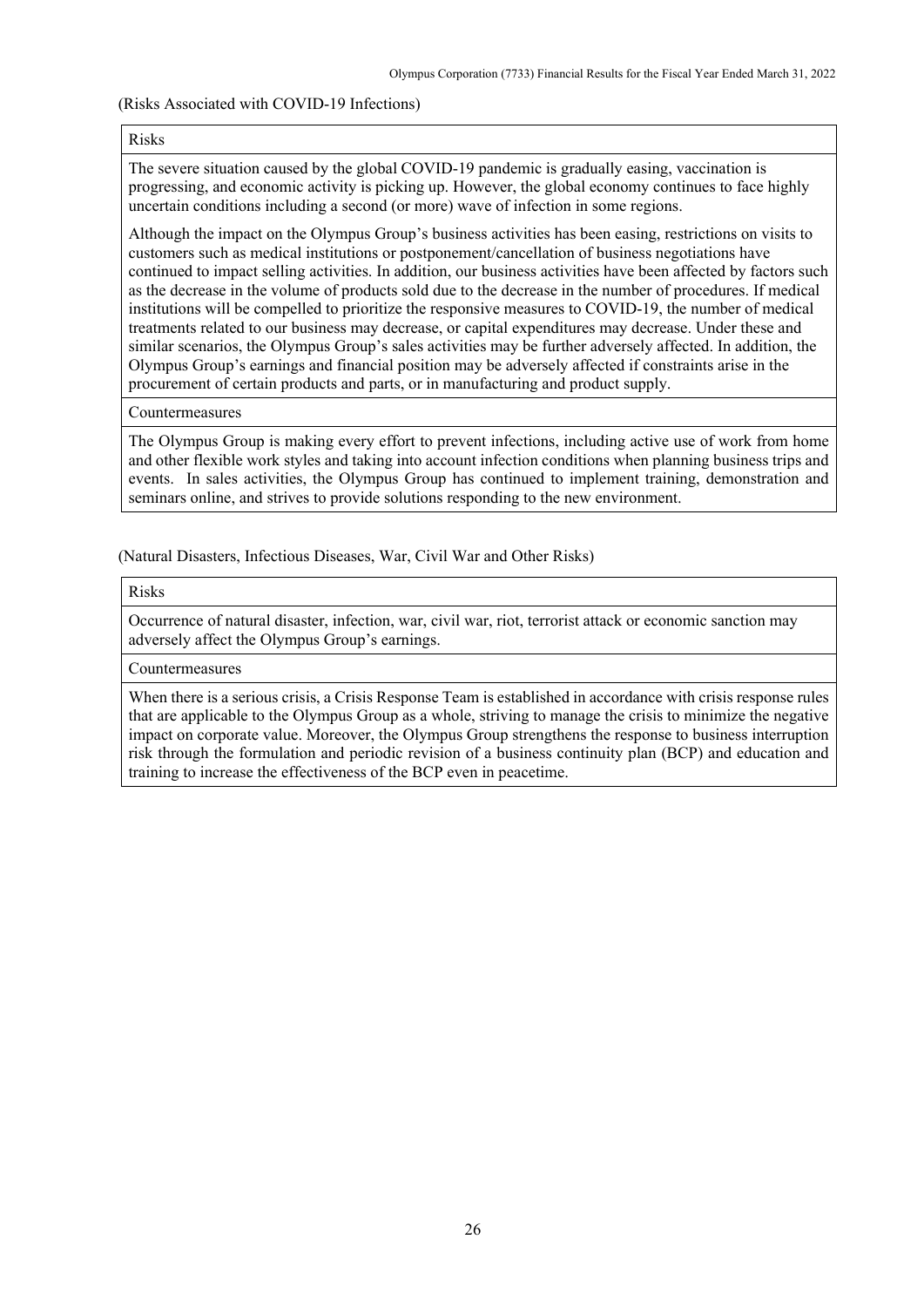# <span id="page-29-0"></span>**2. Basic Rationale for Selecting the Accounting Standards**

The Olympus Group has voluntarily applied the International Financial Reporting Standards (IFRS) from the first quarter of the fiscal year ended March 31, 2018, with the aim of improving the international comparability of financial information in the capital market, improving the effectiveness of corporate management by applying one unified accounting rule in the Olympus Group, and reinforcing governance.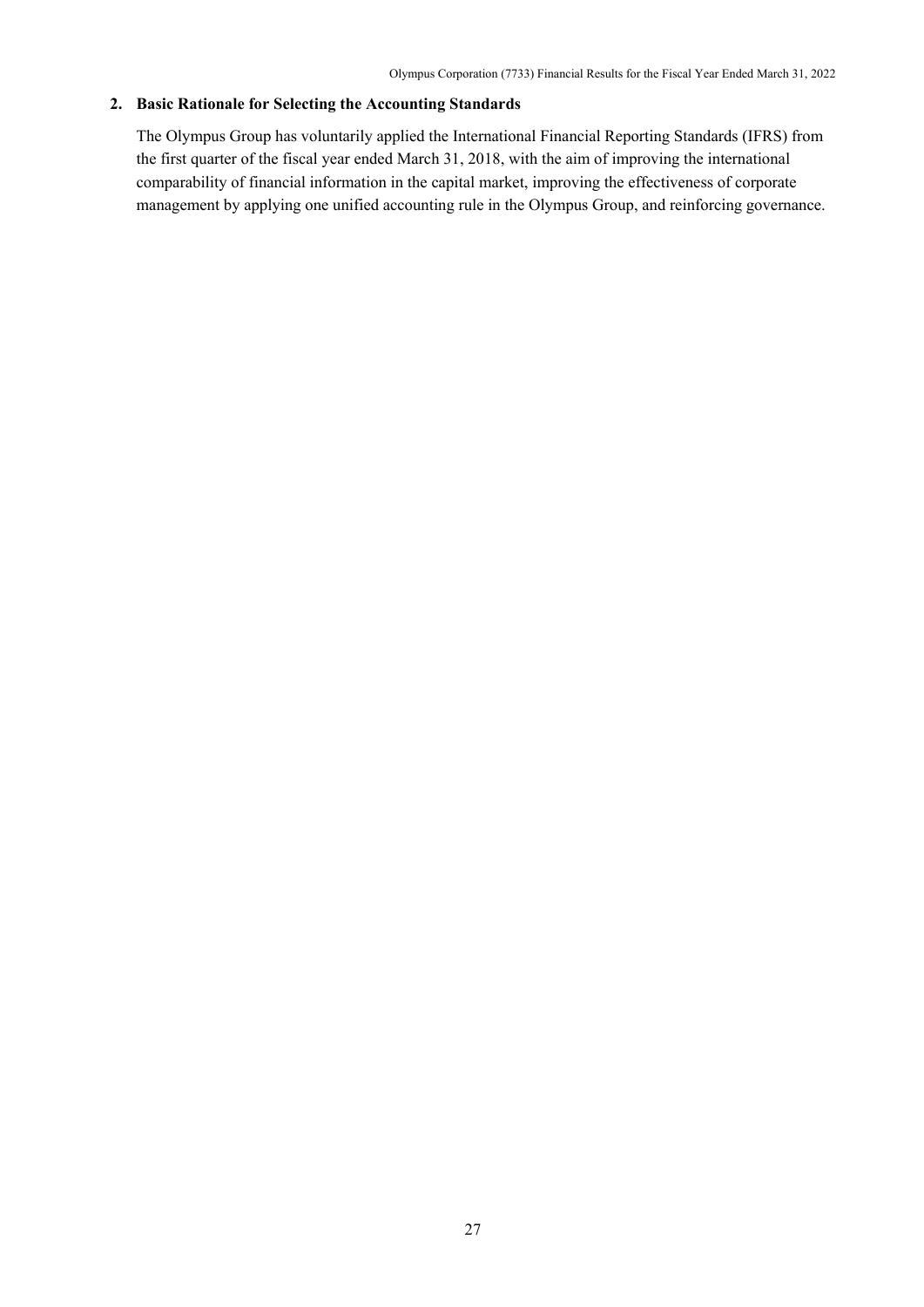# <span id="page-30-0"></span>**3. Consolidated Financial Statements and Significant Notes Thereto**

# <span id="page-30-1"></span>(1) Consolidated Statements of Financial Position

|                                               |                      | (Millions of yen)    |
|-----------------------------------------------|----------------------|----------------------|
|                                               | As of March 31, 2021 | As of March 31, 2022 |
| <b>ASSETS</b>                                 |                      |                      |
| Current assets                                |                      |                      |
| Cash and cash equivalents                     | 217,478              | 302,572              |
| Trade and other receivables                   | 157,920              | 178,428              |
| Other financial assets                        | 10,268               | 10,269               |
| Inventories                                   | 158,895              | 167,368              |
| Income taxes receivable                       | 10,425               | 3,718                |
| Other current assets                          | 24,970               | 27,565               |
| Subtotal                                      | 579,956              | 689,920              |
| Assets held for sale                          | 117                  | 4,685                |
| Total current assets                          | 580,073              | 694,605              |
| Non-current assets                            |                      |                      |
| Property, plant and equipment                 | 239,166              | 247,112              |
| Goodwill                                      | 127,384              | 164,498              |
| Intangible assets                             | 104,810              | 120,361              |
| Retirement benefit asset                      | 22,677               | 25,975               |
| Investments accounted for using equity method | 3,128                | 1,514                |
| Trade and other receivables                   | 24,577               | 27,857               |
| Other financial assets                        | 23,350               | 16,152               |
| Deferred tax assets                           | 56,720               | 57,783               |
| Other non-current assets                      | 1,568                | 2,142                |
| Total non-current assets                      | 603,380              | 663,394              |
| Total assets                                  | 1,183,453            | 1,357,999            |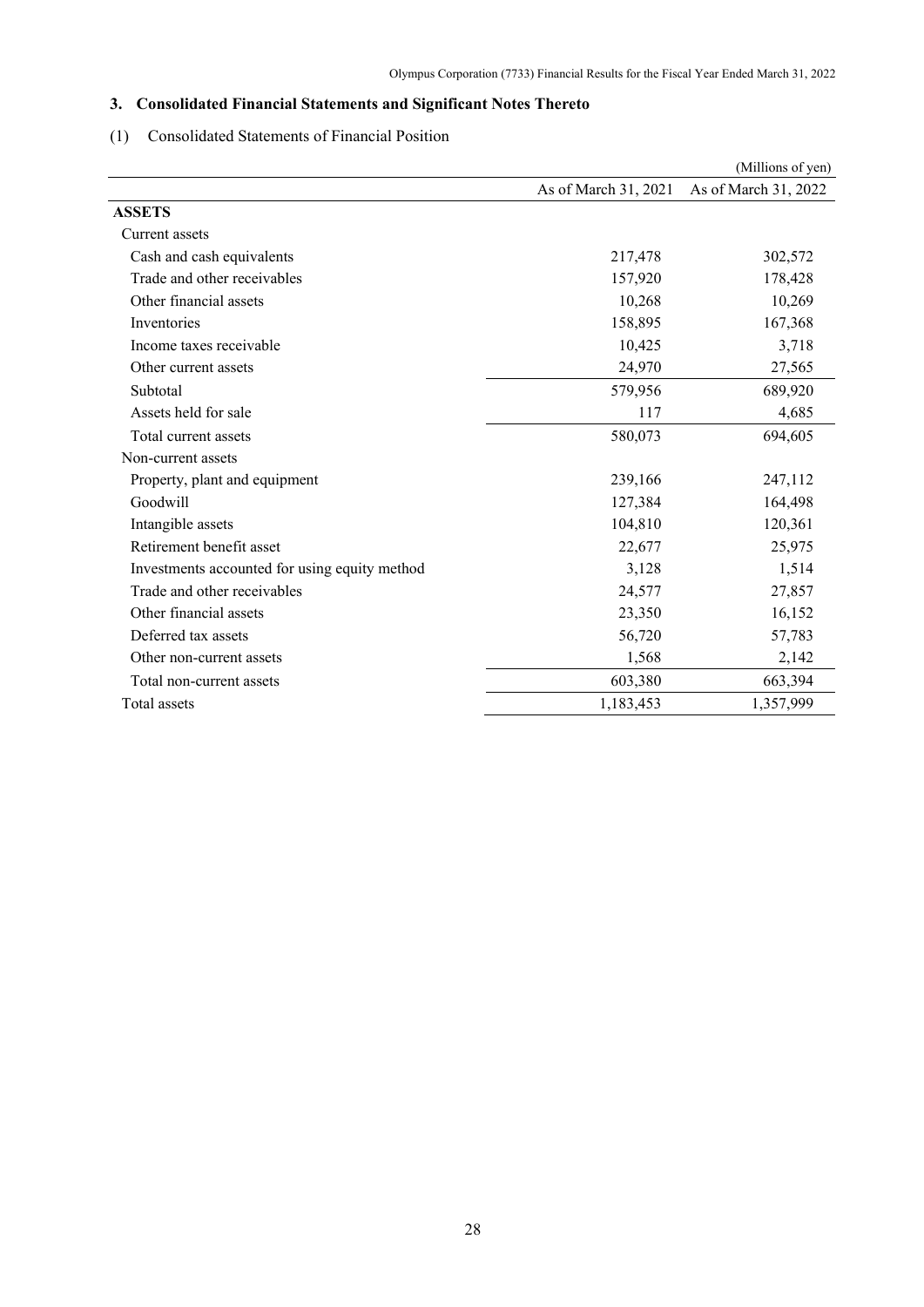|                                               |                      | (Millions of yen)    |
|-----------------------------------------------|----------------------|----------------------|
|                                               | As of March 31, 2021 | As of March 31, 2022 |
| <b>LIABILITIES AND EQUITY</b>                 |                      |                      |
| Liabilities                                   |                      |                      |
| Current liabilities                           |                      |                      |
| Trade and other payables                      | 69,870               | 60,547               |
| Bonds and borrowings                          | 31,529               | 52,281               |
| Other financial liabilities                   | 21,873               | 26,015               |
| Income taxes payable                          | 10,736               | 34,353               |
| Provisions                                    | 33,412               | 22,114               |
| Other current liabilities                     | 160,971              | 180,941              |
| Total current liabilities                     | 328,391              | 376,251              |
| Non-current liabilities                       |                      |                      |
| Bonds and borrowings                          | 323,735              | 333,846              |
| Other financial liabilities                   | 60,197               | 64,600               |
| Retirement benefit liability                  | 42,446               | 40,001               |
| Provisions                                    | 5,676                | 2,783                |
| Deferred tax liabilities                      | 13,103               | 13,087               |
| Other non-current liabilities                 | 14,425               | 16,069               |
| Total non-current liabilities                 | 459,582              | 470,386              |
| <b>Total liabilities</b>                      | 787,973              | 846,637              |
| Equity                                        |                      |                      |
| Share capital                                 | 124,643              | 124,643              |
| Capital surplus                               | 90,835               | 91,239               |
| Treasury shares                               | (98, 048)            | (45,589)             |
| Other components of equity                    | (1, 347)             | 34,818               |
| Retained earnings                             | 278,243              | 305,057              |
| Total equity attributable to owners of parent | 394,326              | 510,168              |
| Non-controlling interests                     | 1,154                | 1,194                |
| Total equity                                  | 395,480              | 511,362              |
| Total liabilities and equity                  | 1,183,453            | 1,357,999            |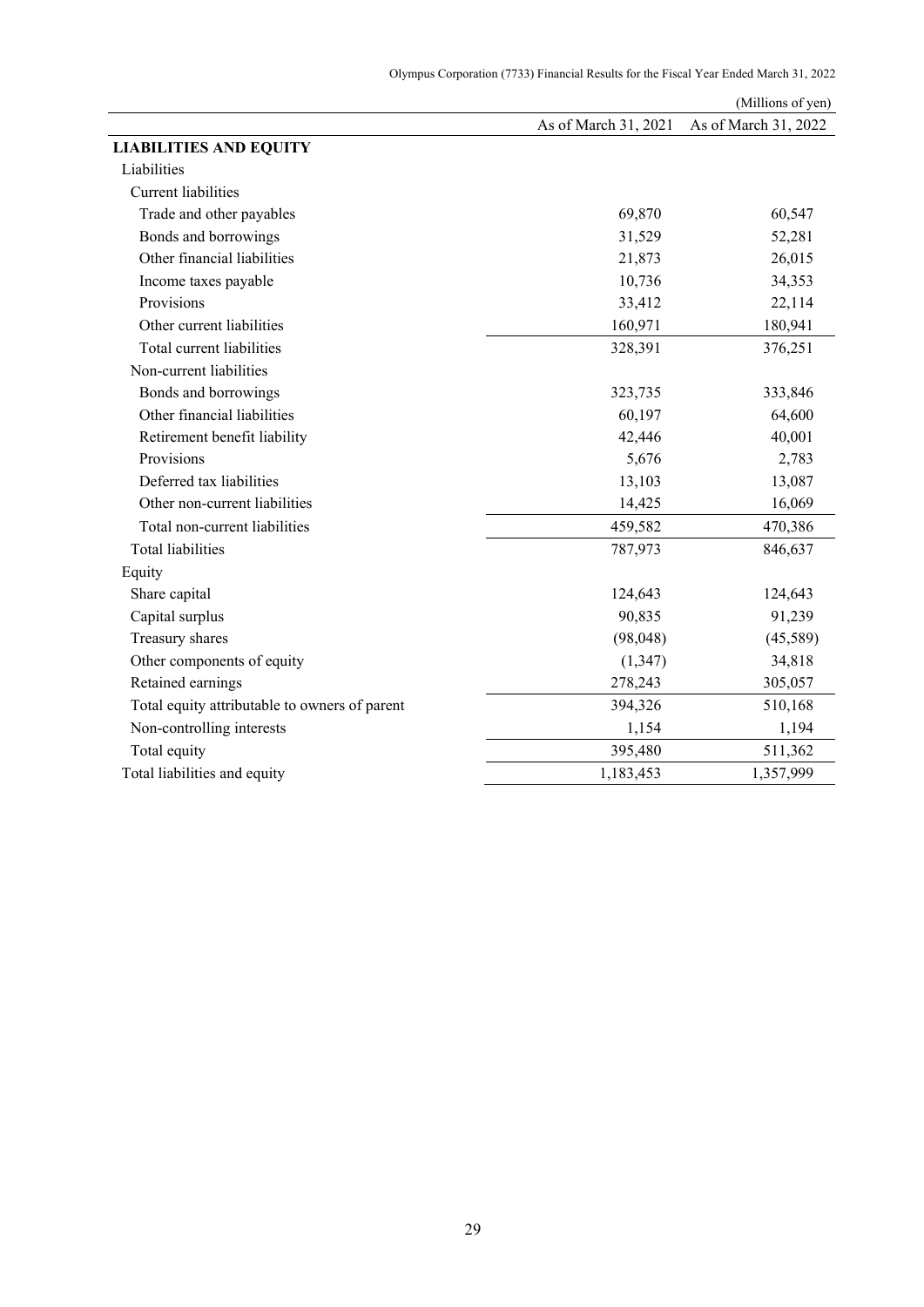# <span id="page-32-0"></span>(2) Consolidated Statements of Profit or Loss

|                                                                            |                                     | (Millions of yen)                   |
|----------------------------------------------------------------------------|-------------------------------------|-------------------------------------|
|                                                                            | Fiscal year ended<br>March 31, 2021 | Fiscal year ended<br>March 31, 2022 |
| Continuing operations                                                      |                                     |                                     |
| Revenue                                                                    | 730,544                             | 868,867                             |
| Cost of sales                                                              | 271,014                             | 297,172                             |
| Gross profit                                                               | 459,530                             | 571,695                             |
| Selling, general and administrative expenses                               | 357,032                             | 405,399                             |
| Share of profit (loss) of investments accounted for using<br>equity method | 595                                 | 1,492                               |
| Other income                                                               | 8,479                               | 14,425                              |
| Other expenses                                                             | 29,587                              | 28,315                              |
| Operating profit                                                           | 81,985                              | 153,898                             |
| Finance income                                                             | 1,193                               | 1,356                               |
| Finance costs                                                              | 6,368                               | 5,381                               |
| Profit before tax                                                          | 76,810                              | 149,873                             |
| Income taxes                                                               | 11,140                              | 33,903                              |
| Profit from continuing operations                                          | 65,670                              | 115,970                             |
| Discontinued operations                                                    |                                     |                                     |
| Loss from discontinued operations                                          | (52, 681)                           |                                     |
| Profit                                                                     | 12,989                              | 115,970                             |
| Profit attributable to:                                                    |                                     |                                     |
| Owners of parent                                                           | 12,918                              | 115,742                             |
| Non-controlling interests                                                  | 71                                  | 228                                 |
| Profit                                                                     | 12,989                              | 115,970                             |
| Earnings per share                                                         |                                     |                                     |
| Basic earnings (loss) per share                                            |                                     |                                     |
| Continuing operations                                                      | ¥51.03                              | ¥90.22                              |
| Discontinued operations                                                    | 4(40.98)                            | ¥—                                  |
| Basic earnings per share                                                   | ¥10.05                              | ¥90.22                              |
| Diluted earnings (loss) per share                                          |                                     |                                     |
| Continuing operations                                                      | ¥51.00                              | ¥90.17                              |
| Discontinued operations                                                    | 4(40.96)                            | $\ddagger$                          |
| Diluted earnings per share                                                 | ¥10.04                              | ¥90.17                              |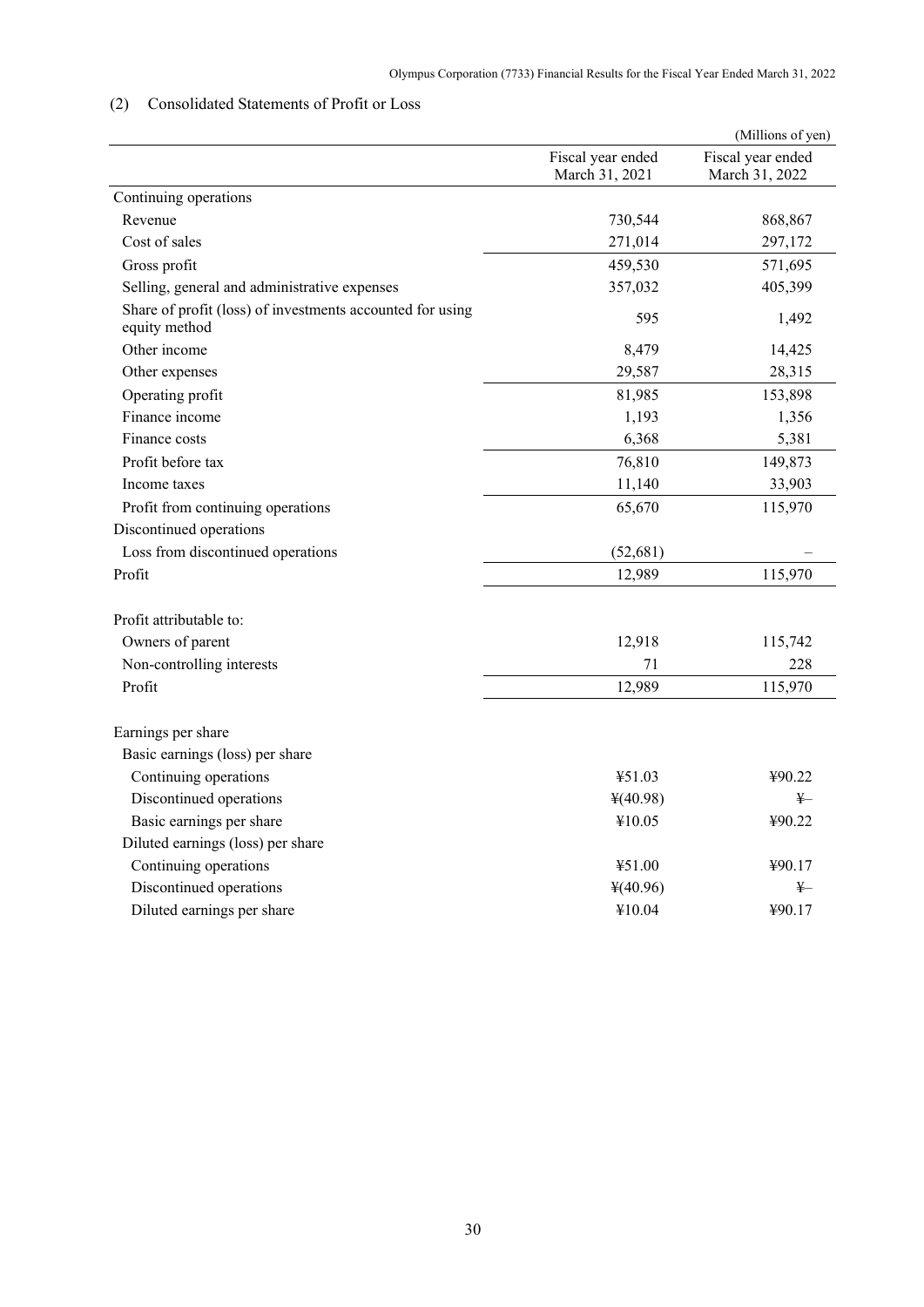# <span id="page-33-0"></span>(3) Consolidated Statements of Comprehensive Income

|                                                                                        |                                     | (Millions of yen)                   |
|----------------------------------------------------------------------------------------|-------------------------------------|-------------------------------------|
|                                                                                        | Fiscal year ended<br>March 31, 2021 | Fiscal year ended<br>March 31, 2022 |
| Profit                                                                                 | 12,989                              | 115,970                             |
| Other comprehensive income                                                             |                                     |                                     |
| Items that will not be reclassified to profit or loss                                  |                                     |                                     |
| Financial assets measured at fair value through other<br>comprehensive income          | 2,626                               | (686)                               |
| Remeasurements of defined benefit plans                                                | (926)                               | 5,312                               |
| Total of items that will not be reclassified to profit or loss                         | 1,700                               | 4,626                               |
| Items that may be reclassified to profit or loss                                       |                                     |                                     |
| Exchange differences on translation of foreign operations                              | 21,938                              | 42,407                              |
| Cash flow hedges                                                                       | 169                                 | (2, 154)                            |
| Share of other comprehensive income of associates<br>accounted for using equity method | (55)                                | 152                                 |
| Total of items that may be reclassified to profit or loss                              | 22,052                              | 40,405                              |
| Total other comprehensive income                                                       | 23,752                              | 45,031                              |
| Comprehensive income                                                                   | 36,741                              | 161,001                             |
| Comprehensive income attributable to:                                                  |                                     |                                     |
| Owners of parent                                                                       | 36,670                              | 160,773                             |
| Non-controlling interests                                                              | 71                                  | 228                                 |
| Comprehensive income                                                                   | 36,741                              | 161,001                             |
|                                                                                        |                                     |                                     |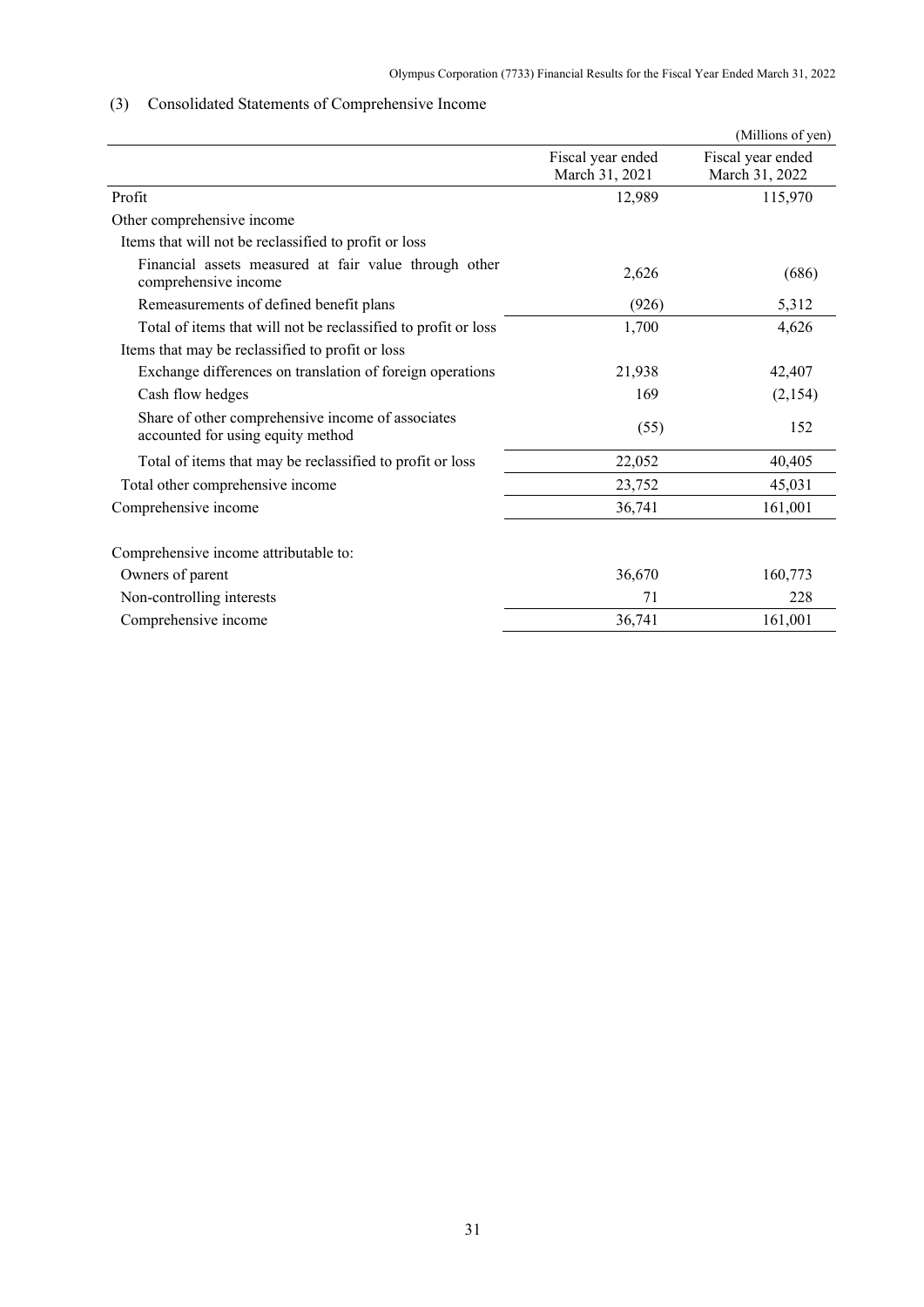# <span id="page-34-0"></span>(4) Consolidated Statements of Changes in Equity

|                                                                     |                                         |                          |                          |                                  |                      |           |                                  | (Millions of yen) |
|---------------------------------------------------------------------|-----------------------------------------|--------------------------|--------------------------|----------------------------------|----------------------|-----------|----------------------------------|-------------------|
|                                                                     | Equity attributable to owners of parent |                          |                          |                                  |                      |           |                                  |                   |
|                                                                     | Share capital                           | Capital<br>surplus       | Treasury<br>shares       | Other<br>components<br>of equity | Retained<br>earnings | Total     | Non-<br>controlling<br>interests | Total equity      |
| Balance at April 1, 2020                                            | 124,643                                 | 91,157                   | (98, 135)                | (22, 751)                        | 275,833              | 370,747   | 1,211                            | 371,958           |
| Profit                                                              |                                         |                          |                          |                                  | 12,918               | 12,918    | 71                               | 12,989            |
| Other comprehensive<br>income                                       |                                         |                          |                          | 23,752                           |                      | 23,752    |                                  | 23,752            |
| Comprehensive income                                                |                                         | $\overline{\phantom{0}}$ | $\overline{\phantom{0}}$ | 23,752                           | 12,918               | 36,670    | 71                               | 36,741            |
| Purchase of treasury shares                                         |                                         |                          | (2)                      |                                  |                      | (2)       |                                  | (2)               |
| Disposal of treasury shares                                         |                                         | (58)                     | 58                       |                                  |                      | $\theta$  |                                  | $\theta$          |
| Dividends from surplus                                              |                                         |                          |                          |                                  | (12, 856)            | (12, 856) | (170)                            | (13,026)          |
| Transfer from other<br>components of equity to<br>retained earnings |                                         |                          |                          | (2,348)                          | 2,348                | $\sim$    |                                  |                   |
| Share-based payment<br>transactions                                 |                                         | 240                      | 31                       |                                  |                      | 271       |                                  | 271               |
| Equity transactions with<br>non-controlling interests               |                                         | (504)                    |                          |                                  |                      | (504)     | 42                               | (462)             |
| Total transactions with<br>owners                                   |                                         | (322)                    | 87                       | (2,348)                          | (10,508)             | (13,091)  | (128)                            | (13,219)          |
| Balance at March 31, 2021                                           | 124,643                                 | 90,835                   | (98, 048)                | (1, 347)                         | 278,243              | 394,326   | 1,154                            | 395,480           |

# Fiscal year ended March 31, 2021

Fiscal year ended March 31, 2022

|                                                                     |                                         |                          |                          |                                  |                      |                          |                                  | (Millions of yen) |
|---------------------------------------------------------------------|-----------------------------------------|--------------------------|--------------------------|----------------------------------|----------------------|--------------------------|----------------------------------|-------------------|
|                                                                     | Equity attributable to owners of parent |                          |                          |                                  |                      |                          |                                  |                   |
|                                                                     | Share capital                           | Capital<br>surplus       | Treasury<br>shares       | Other<br>components<br>of equity | Retained<br>earnings | Total                    | Non-<br>controlling<br>interests | Total equity      |
| Balance at April 1, 2021                                            | 124,643                                 | 90,835                   | (98,048)                 | (1, 347)                         | 278,243              | 394.326                  | 1.154                            | 395,480           |
| Profit                                                              |                                         |                          |                          |                                  | 115,742              | 115,742                  | 228                              | 115,970           |
| Other comprehensive<br>income                                       |                                         |                          |                          | 45,031                           |                      | 45,031                   |                                  | 45,031            |
| Comprehensive income                                                |                                         | $\overline{\phantom{0}}$ | $\overline{\phantom{0}}$ | 45,031                           | 115,742              | 160,773                  | 228                              | 161,001           |
| Purchase of treasury shares                                         |                                         |                          | (30,001)                 |                                  |                      | (30,001)                 |                                  | (30,001)          |
| Disposal of treasury shares                                         |                                         | (111)                    | 115                      |                                  |                      | 4                        |                                  | 4                 |
| Cancellation of treasury<br>shares                                  |                                         | (82,340)                 | 82,340                   |                                  |                      | $\equiv$                 |                                  |                   |
| Dividends from surplus                                              |                                         |                          |                          |                                  | (15, 428)            | (15, 428)                | (188)                            | (15,616)          |
| Transfer from retained<br>earnings to capital surplus               |                                         | 82,366                   |                          |                                  | (82,366)             | -                        |                                  |                   |
| Transfer from other<br>components of equity to<br>retained earnings |                                         |                          |                          | (8,866)                          | 8,866                | $\overline{\phantom{0}}$ |                                  |                   |
| Share-based payment<br>transactions                                 |                                         | 489                      | 5                        |                                  |                      | 494                      |                                  | 494               |
| Total transactions with<br>owners                                   | $\overline{\phantom{a}}$                | 404                      | 52.459                   | (8,866)                          | (88,928)             | (44, 931)                | (188)                            | (45, 119)         |
| Balance at March 31, 2022                                           | 124,643                                 | 91,239                   | (45,589)                 | 34,818                           | 305,057              | 510,168                  | 1,194                            | 511,362           |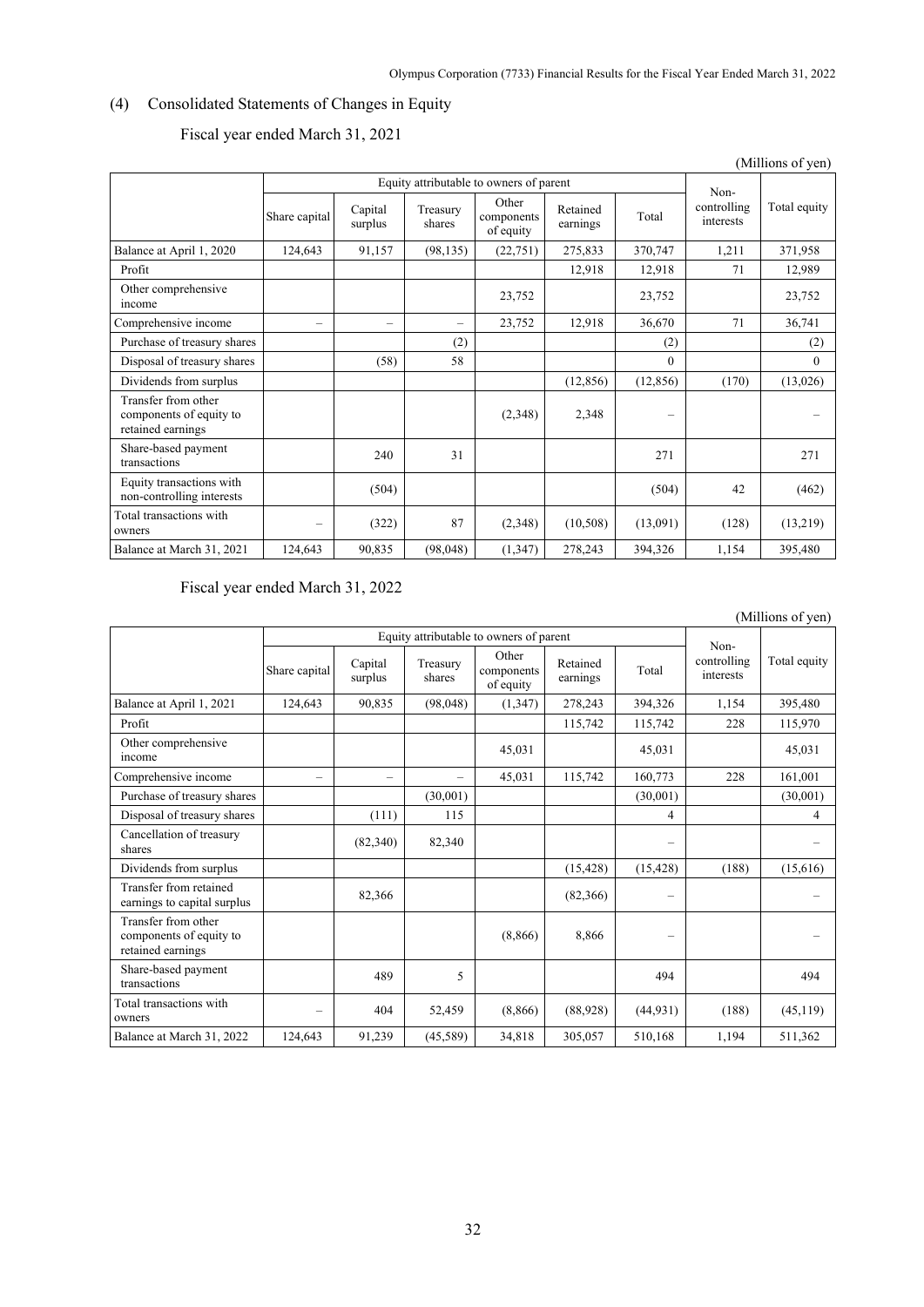# <span id="page-35-0"></span>(5) Consolidated Statements of Cash Flows

|                                                                            |                                     | (Millions of yen)                   |
|----------------------------------------------------------------------------|-------------------------------------|-------------------------------------|
|                                                                            | Fiscal year ended<br>March 31, 2021 | Fiscal year ended<br>March 31, 2022 |
| Cash flows from operating activities                                       |                                     |                                     |
| Profit before tax                                                          | 76,810                              | 149,873                             |
| Loss before tax from discontinued operations                               | (52, 476)                           |                                     |
| Depreciation and amortization                                              | 59,937                              | 64,615                              |
| Loss (gain) on step acquisitions                                           |                                     | (2,826)                             |
| Impairment losses (reversal of impairment losses)                          | 842                                 | 3,396                               |
| Interest and dividend income                                               | (1,169)                             | (1, 184)                            |
| Interest expenses                                                          | 3,992                               | 4,865                               |
| Loss on sale of Imaging Business                                           | 44,794                              |                                     |
| Share of loss (profit) of investments accounted for using<br>equity method | (595)                               | (1, 492)                            |
| Decrease (increase) in trade and other receivables                         | (9,718)                             | (10,981)                            |
| Decrease (increase) in inventories                                         | 4,024                               | (2,097)                             |
| Increase (decrease) in trade and other payables                            | 7,361                               | (8,827)                             |
| Increase (decrease) in retirement benefit liability                        | (987)                               | 181                                 |
| Decrease (increase) in retirement benefit asset                            | (718)                               | 328                                 |
| Increase (decrease) in provisions                                          | 6,826                               | (15, 372)                           |
| Other                                                                      | 13,847                              | 1,516                               |
| Subtotal                                                                   | 152,770                             | 181,995                             |
| Interest received                                                          | 817                                 | 1,017                               |
| Dividends received                                                         | 352                                 | 167                                 |
| Interest paid                                                              | (3,355)                             | (4,286)                             |
| Income taxes paid                                                          | (26, 462)                           | (9,164)                             |
| Net cash provided by operating activities                                  | 124,122                             | 169,729                             |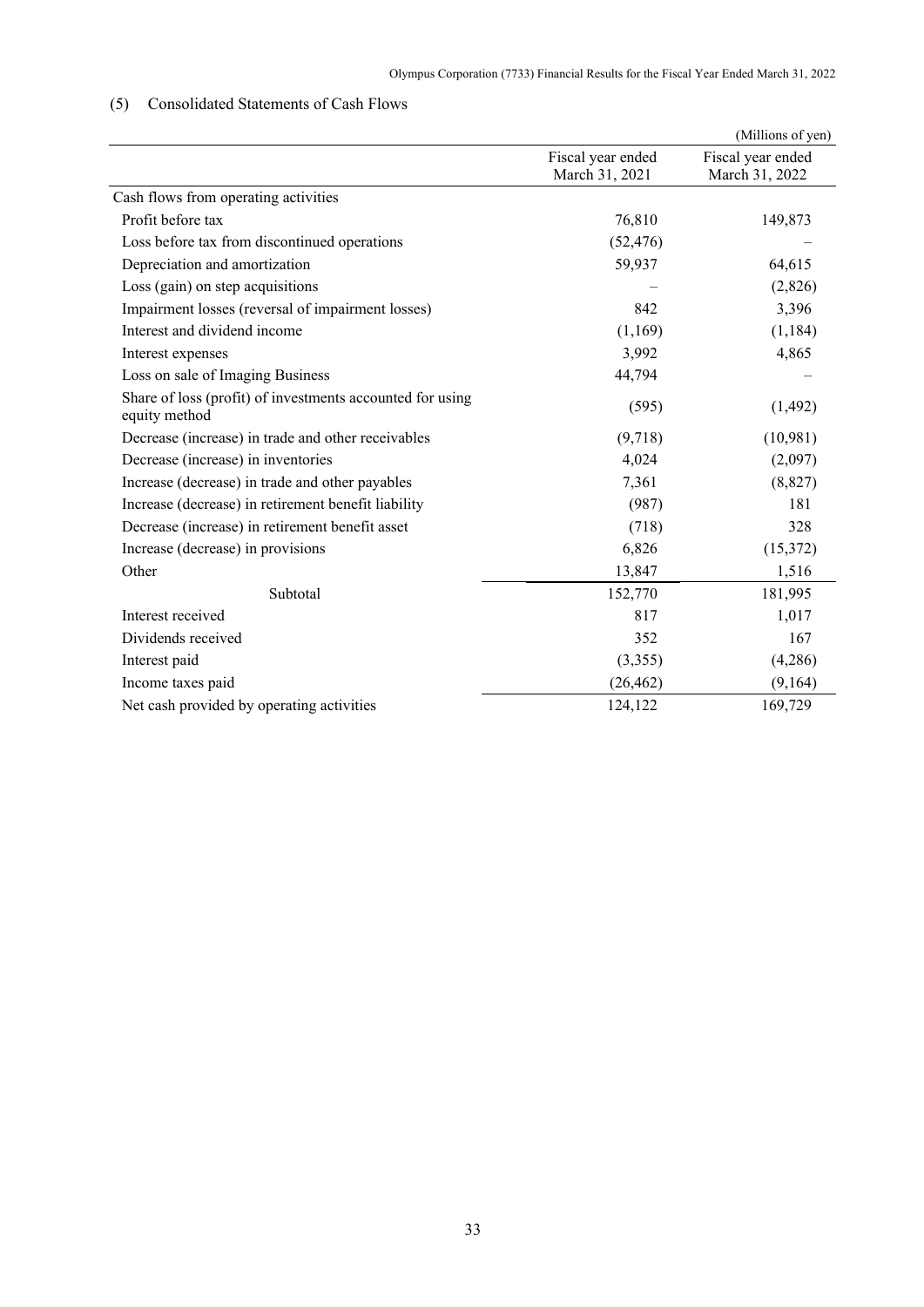|  |  |  | Olympus Corporation (7733) Financial Results for the Fiscal Year Ended March 31, 2022 |
|--|--|--|---------------------------------------------------------------------------------------|
|--|--|--|---------------------------------------------------------------------------------------|

|                                                                                         |                                     | (Millions of yen)                   |
|-----------------------------------------------------------------------------------------|-------------------------------------|-------------------------------------|
|                                                                                         | Fiscal year ended<br>March 31, 2021 | Fiscal year ended<br>March 31, 2022 |
| Cash flows from investing activities                                                    |                                     |                                     |
| Payments into time deposits                                                             | (40,002)                            | (1)                                 |
| Proceeds from withdrawal of time deposits                                               | 40,015                              |                                     |
| Purchase of property, plant and equipment                                               | (38,660)                            | (41,688)                            |
| Proceeds from sale of property, plant and equipment                                     | 1,621                               | 4,485                               |
| Purchase of intangible assets                                                           | (20, 567)                           | (20,083)                            |
| Payments for loans receivable                                                           | (466)                               | (129)                               |
| Collection of loans receivable                                                          | 1,167                               | 1,271                               |
| Proceeds from sales of investments                                                      | 7,870                               | 8,282                               |
| Payments for sale of businesses                                                         | (27, 830)                           |                                     |
| Proceeds from sale of businesses                                                        | 2,121                               |                                     |
| Payments for acquisition of subsidiaries                                                | (44, 541)                           | (21, 837)                           |
| Proceeds from sale of subsidiaries                                                      | 1,328                               | 724                                 |
| Purchase of investments in associates                                                   | (1,069)                             |                                     |
| Other                                                                                   | 95                                  | (2,040)                             |
| Net cash used in investing activities                                                   | (118,918)                           | (71,016)                            |
| Cash flows from financing activities                                                    |                                     |                                     |
| Increase (decrease) in short-term borrowings and<br>commercial papers                   | (67, 721)                           | (5, 454)                            |
| Repayments of lease liabilities                                                         | (16, 188)                           | (17,691)                            |
| Proceeds from long-term borrowings                                                      | 99,230                              |                                     |
| Repayments of long-term borrowings                                                      | (10,606)                            | (26, 246)                           |
| Dividends paid                                                                          | (12, 856)                           | (15, 428)                           |
| Dividends paid to non-controlling interests                                             | (170)                               | (188)                               |
| Proceeds from issuance of bonds                                                         | 49,757                              | 56,143                              |
| Payments for purchase of treasury shares                                                | (2)                                 | (30,001)                            |
| Payments for acquisition of interests in subsidiaries from<br>non-controlling interests | (462)                               |                                     |
| Others                                                                                  | (182)                               | (1, 802)                            |
| Net cash provided by (used in) financing activities                                     | 40,800                              | (40, 667)                           |
| Effect of exchange rate changes on cash and cash<br>equivalents                         | 8,757                               | 27,048                              |
| Net increase (decrease) in cash and cash equivalents                                    | 54,761                              | 85,094                              |
| Cash and cash equivalents at beginning of period                                        | 162,717                             | 217,478                             |
| Cash and cash equivalents at end of period                                              | 217,478                             | 302,572                             |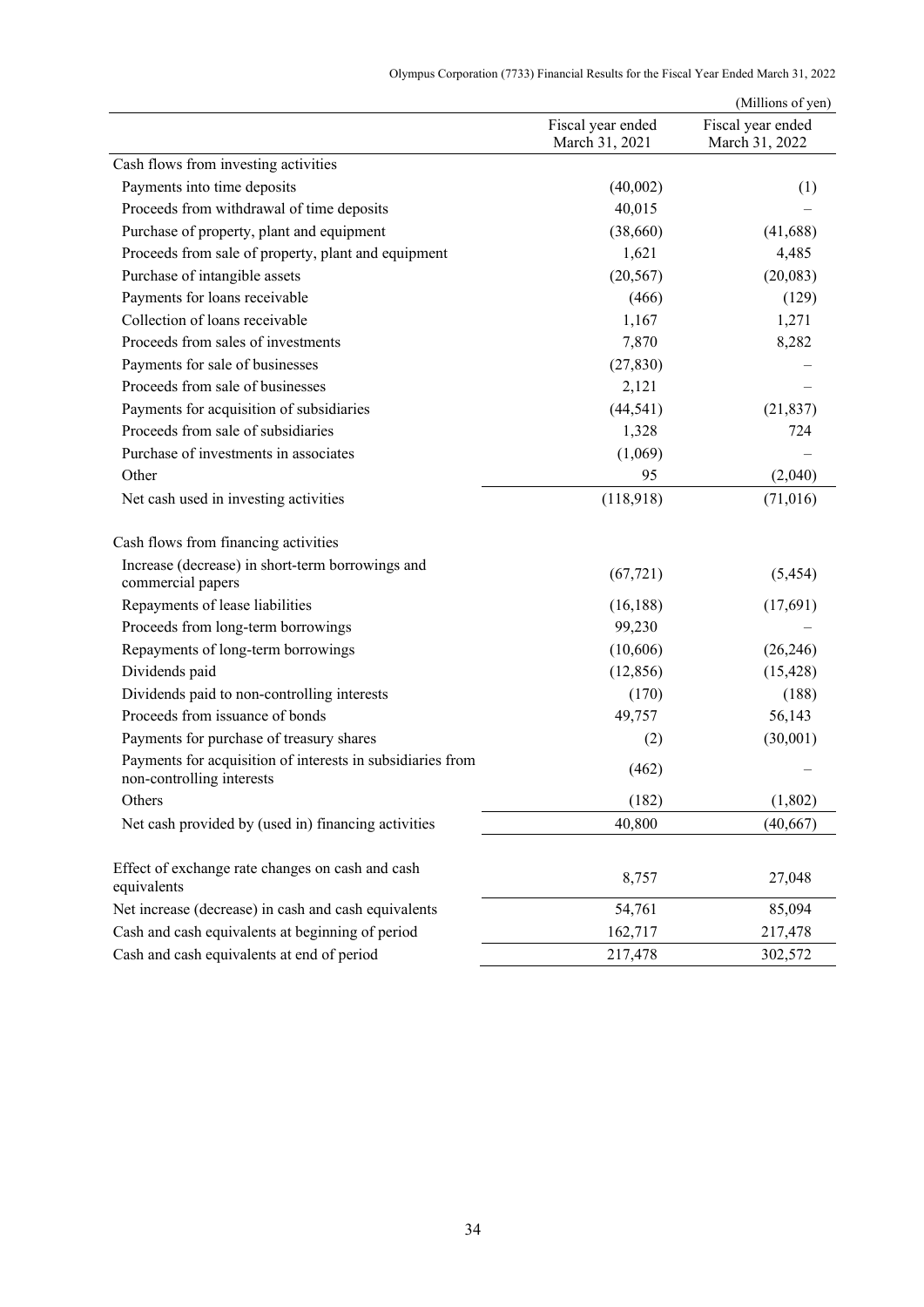#### (6) Notes to Consolidated Financial Statements

# (Notes on premise of going concern)

### No items to report

# (Reporting entity)

Olympus Corporation (hereinafter, the "Company") is a joint stock company located in Japan. The address of its registered head office is Hachioji-shi, Tokyo. Olympus Corporation's consolidated financial statements comprise Olympus Corporation and its subsidiaries (hereinafter, the "Olympus Group") and interests in Olympus Corporation's associates.

The Olympus Group is principally engaged in the manufacturing and sales of endoscopic, therapeutic and scientific and other products. Details of each business are as described in Note "(Segment information)" on page 36.

(Basis of preparation)

(1) Statement of the consolidated financial statements' compliance with IFRS

The consolidated financial statements of the Olympus Group have been prepared in accordance with IFRS issued by the International Accounting Standards Board. Since the requirements for "Specified Company of Designated International Accounting Standards" set forth in Article 1-2 of the "Ordinance on Terminology, Forms, and Preparation Methods of Consolidated Financial Statements" are satisfied, the Olympus Group adopts the provisions of Article 93 of the same Ordinance.

(2) Basis of measurement

The Olympus Group's consolidated financial statements have been prepared on an acquisition cost basis, except for specific financial instruments.

(3) Functional currency and presentation currency

The Olympus Group's consolidated financial statements are presented in Japanese yen, which is also Olympus Corporation's functional currency, and figures are rounded off to the nearest million yen.

(Significant accounting policies)

The significant accounting policies adopted for the consolidated financial statements of the Olympus Group for the fiscal year ended March 31, 2022 are the same as those applied for the fiscal year ended March 31, 2021.

(Significant accounting estimates and associated judgments)

In preparing IFRS-based consolidated financial statements, the management is required to make judgment, estimates and assumptions that affect the adoption of accounting policies and the amounts of assets, liabilities, revenues and expenses. Actual results may differ from such estimates.

The estimates and underlying assumptions are reviewed on an ongoing basis and the effect is recognized in the period in which the estimates are revised and in future periods.

Significant accounting estimates and associated judgments in the consolidated financial statements are consistent with the consolidated financial statements for the previous fiscal year.

Although the impact of the spread of COVID-19 differ by region, the impact is currently expected to continue diminishing overall as vaccinations become available worldwide, and we have assumed that Olympus Corporation's sales activities will also begin to normalize. Based on such assumptions, Olympus Corporation makes accounting estimates related to impairment tests for fixed assets, including goodwill, assessment of recoverability of deferred tax assets, etc.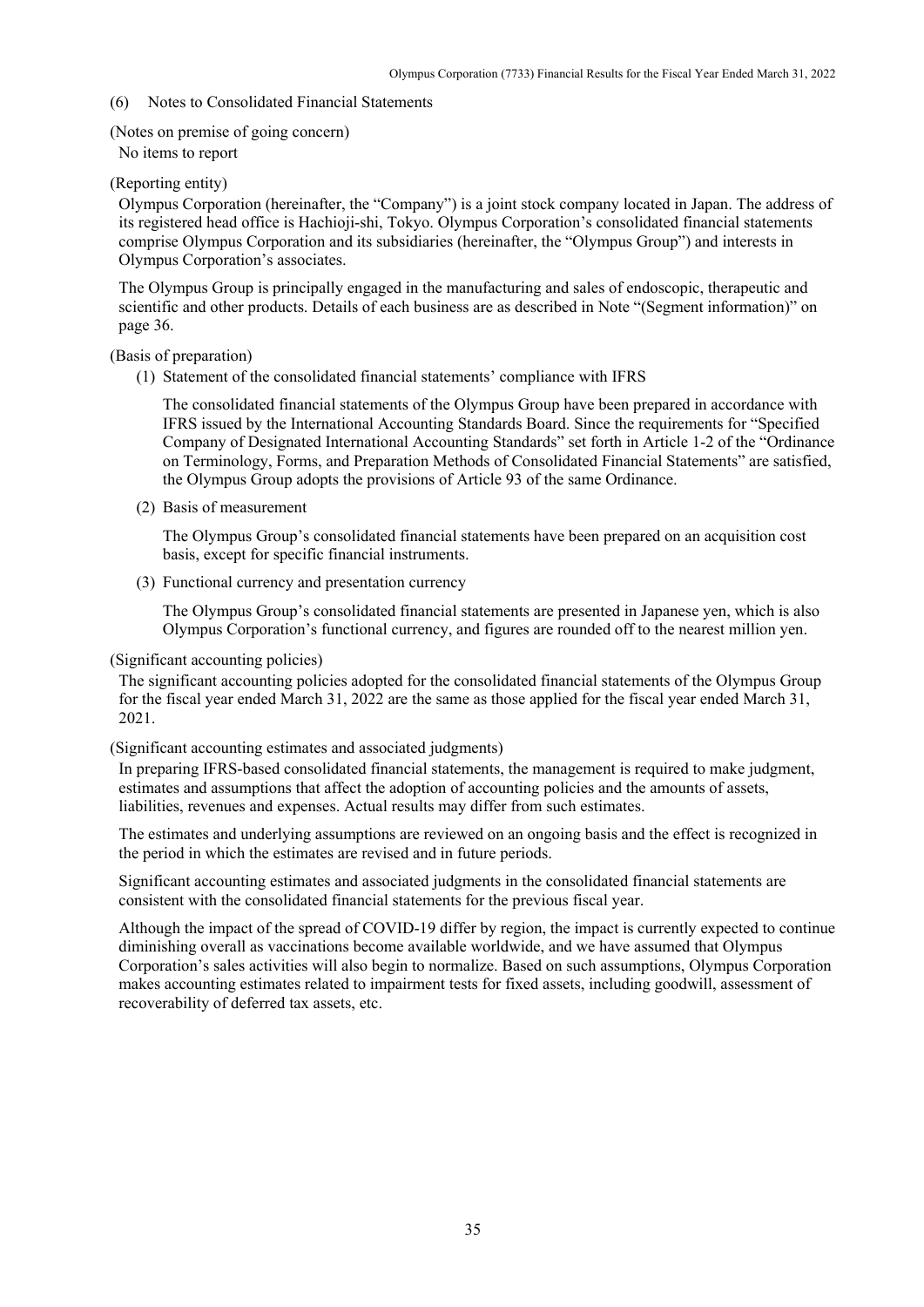(Segment information)

(1) Overview of reportable segments

The reportable segments of the Olympus Group are the units for which separate financial information is available and according to which reporting is periodically conducted to decide how to allocate management resources and assess business performance.

The Olympus Group has established strategies and engages in business activities for the products and services based on four segments: "Endoscopic Solutions," "Therapeutic Solutions," "Scientific Solutions," and "Others." Reportable segments are determined in line with these segments.

From the three months ended June 30, 2021, bronchoscopes, which were previously included in the Endoscopic Solutions segment, were transferred to the Therapeutic Solutions segment, for the purpose of strengthening business in the respiratory area. Segment information for the previous fiscal year, has been reclassified and restated based on the new reporting segment classification.

Due to the transfer of the Imaging Business to OJ Holdings, Ltd., a special purpose company established by Japan Industrial Partners, Inc. in the previous fiscal year, the profit (loss) of the Imaging Business is presented in discontinued operations.

For details on discontinued operations, please see Note "(Discontinued operations)" on page 67.

The principal products and services of each reportable segment are as follows.

| Reportable Segment                   | Principal products and services                                                                                                                       |
|--------------------------------------|-------------------------------------------------------------------------------------------------------------------------------------------------------|
|                                      | Endoscopic Solutions Business Gastrointestinal endoscopes, surgical endoscopes, medical service                                                       |
|                                      | Therapeutic Solutions Business Gastroenterology devices, urology products, respiratory products, energy devices, ENT products,<br>gynecology products |
| <b>Scientific Solutions Business</b> | Biological microscopes, industrial microscopes, industrial endoscopes, non-destructive testing<br>equipment, X-ray fluorescence (XRF) analyzer        |
| Others                               | Biomedical materials, orthopedic equipment                                                                                                            |

(2) Revenue, business results and other items of reportable segments

Revenue and business results of each reportable segment of the Olympus Group are as follows. The accounting treatment used for reportable segments is as described in Note "(Significant accounting policies)" on page 35.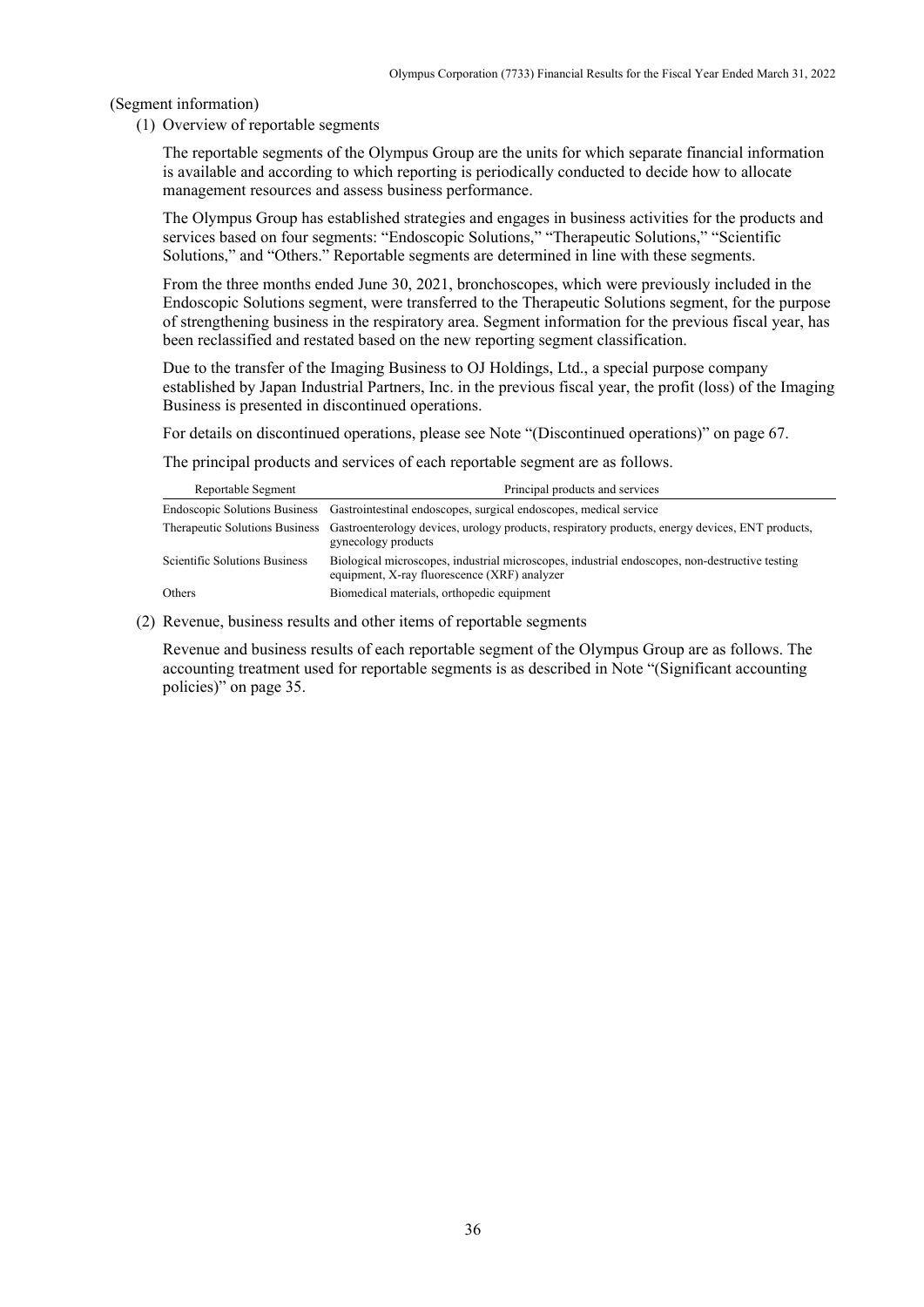Fiscal year ended March 31, 2021

|                         |                          |                         |                          |           |                      | (Millions of yen)                       |
|-------------------------|--------------------------|-------------------------|--------------------------|-----------|----------------------|-----------------------------------------|
| Reportable Segment      |                          |                         |                          | Amount on |                      |                                         |
| Endoscopic<br>Solutions | Therapeutic<br>Solutions | Scientific<br>Solutions | Others                   | Total     | (Note 2, 3,<br>4, 5) | consolidated<br>financial<br>statements |
|                         |                          |                         |                          |           |                      |                                         |
| 393,664                 | 231,842                  | 95,861                  | 9,177                    | 730,544   |                      | 730,544                                 |
|                         |                          | 4                       | 166                      | 170       | (170)                |                                         |
| 393,664                 | 231,842                  | 95,865                  | 9,343                    | 730,714   | (170)                | 730,544                                 |
| 98,771                  | 30,567                   | 4,949                   | (682)                    | 133,605   | (51,620)             | 81,985                                  |
|                         |                          |                         |                          |           |                      | 1,193                                   |
|                         |                          |                         |                          |           |                      | 6,368                                   |
|                         |                          |                         |                          |           |                      | 76,810                                  |
|                         |                          |                         |                          |           |                      |                                         |
| 656                     | (61)                     |                         |                          | 595       |                      | 595                                     |
| 29,421                  | 14,504                   | 7,313                   | 923                      | 52,161    | 7,398                | 59,559                                  |
| 70                      | 414                      |                         |                          | 484       | 358                  | 842                                     |
| 451,254                 | 343,460                  | 97,088                  | 20,517                   | 912,319   | 271,134              | 1,183,453                               |
| 1,040                   | 2,088                    |                         | $\overline{\phantom{0}}$ | 3,128     |                      | 3,128                                   |
| 50,878                  | 24,366                   | 9,098                   | 928                      | 85,270    | 13,665               | 98,935                                  |
|                         |                          |                         |                          |           |                      | Adjustment                              |

Notes:

1. Revenue among segments is based on actual market prices.

2. Adjustment for operating profit (loss) is corporate expenses that mainly consist of elimination of transactions among segments, as well as general and administrative expenses and fundamental research expenses that are not attributable to reportable segments.

3. Adjustment for segment assets is corporate expenses that are not attributable to reportable segments.

4. Adjustment for depreciation and amortization is the amount of depreciation and amortization related to corporate assets that are not attributable to reportable segments.

5. Adjustment for capital expenditures is the amount of increase in fixed assets related to corporate assets that are not attributable to reportable segments.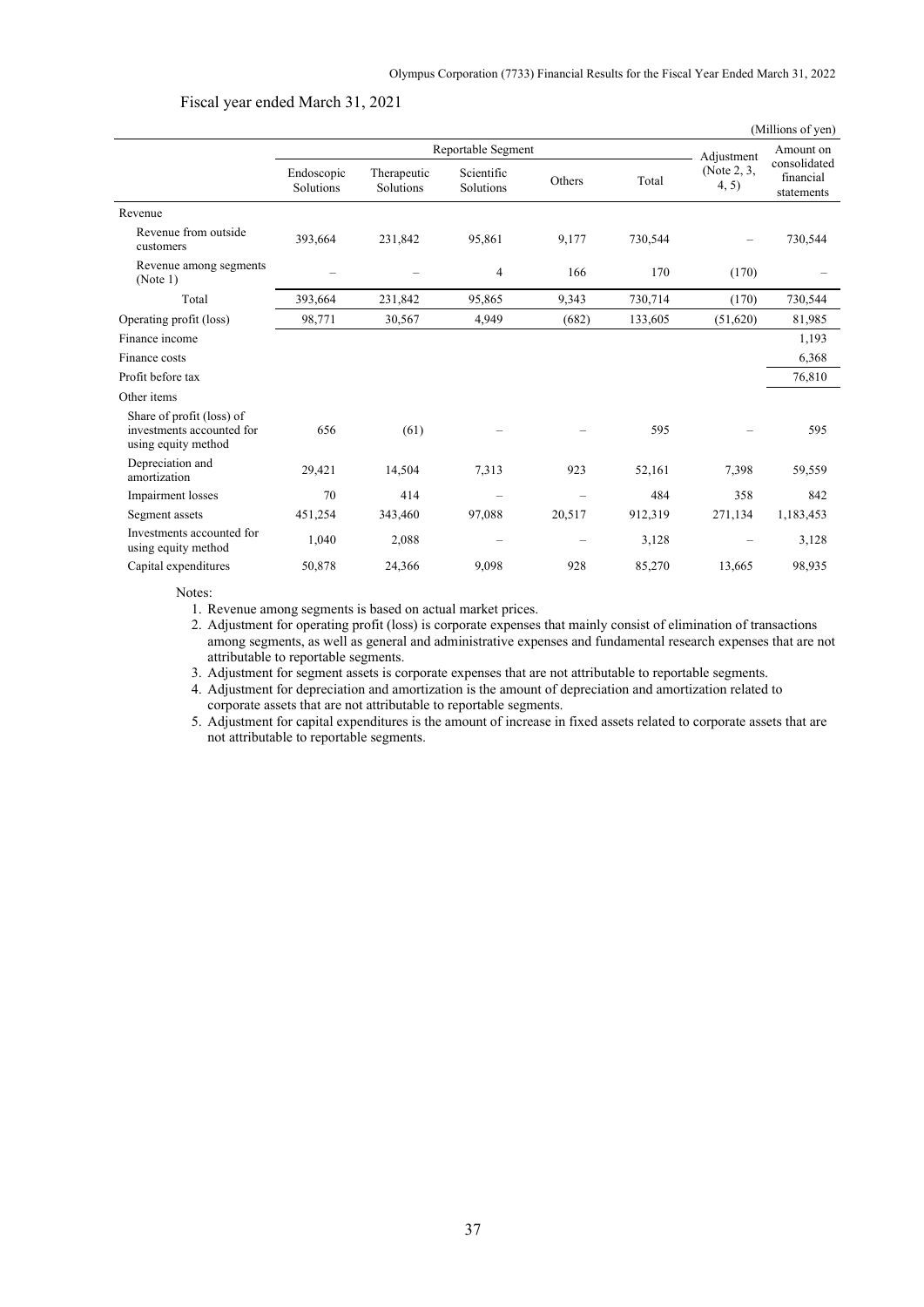### Fiscal year ended March 31, 2022

|                                                                               |                         |                          |                         |            |           |                      | (Millions of yen)                       |
|-------------------------------------------------------------------------------|-------------------------|--------------------------|-------------------------|------------|-----------|----------------------|-----------------------------------------|
|                                                                               | Reportable Segment      |                          |                         | Adjustment | Amount on |                      |                                         |
|                                                                               | Endoscopic<br>Solutions | Therapeutic<br>Solutions | Scientific<br>Solutions | Others     | Total     | (Note 2, 3,<br>4, 5) | consolidated<br>financial<br>statements |
| Revenue                                                                       |                         |                          |                         |            |           |                      |                                         |
| Revenue from outside<br>customers                                             | 461,547                 | 275,586                  | 119,105                 | 12,629     | 868,867   |                      | 868,867                                 |
| Revenue among segments<br>(Note 1)                                            |                         |                          | 47                      | 373        | 420       | (420)                |                                         |
| Total                                                                         | 461,547                 | 275,586                  | 119,152                 | 13,002     | 869,287   | (420)                | 868,867                                 |
| Operating profit (loss)                                                       | 133,204                 | 60,826                   | 17,526                  | (2,024)    | 209,532   | (55, 634)            | 153,898                                 |
| Finance income                                                                |                         |                          |                         |            |           |                      | 1,356                                   |
| Finance costs                                                                 |                         |                          |                         |            |           |                      | 5,381                                   |
| Profit before tax                                                             |                         |                          |                         |            |           |                      | 149,873                                 |
| Other items                                                                   |                         |                          |                         |            |           |                      |                                         |
| Share of profit (loss) of<br>investments accounted for<br>using equity method | 1,539                   | (47)                     |                         |            | 1,492     |                      | 1,492                                   |
| Depreciation and<br>amortization                                              | 33,523                  | 16,935                   | 7,156                   | 1,093      | 58,707    | 5,908                | 64,615                                  |
| Impairment losses                                                             | 2,006                   | 488                      |                         |            | 2.494     | 902                  | 3,396                                   |
| Segment assets                                                                | 493,582                 | 412,914                  | 112,255                 | 20,685     | 1,039,436 | 318,563              | 1,357,999                               |
| Investments accounted for<br>using equity method                              | 1,514                   |                          |                         |            | 1,514     |                      | 1,514                                   |
| Capital expenditures                                                          | 40,437                  | 16,343                   | 9,585                   | 997        | 67,362    | 8,141                | 75,503                                  |
|                                                                               |                         |                          |                         |            |           |                      |                                         |

Notes:

1. Revenue among segments is based on actual market prices.

2. Adjustment for operating profit (loss) is corporate expenses that mainly consist of elimination of transactions among segments, as well as general and administrative expenses and fundamental research expenses that are not attributable to reportable segments.

3. Adjustment for segment assets is corporate expenses that are not attributable to reportable segments.

4. Adjustment for depreciation and amortization is the amount of depreciation and amortization related to corporate assets that are not attributable to reportable segments.

5. Adjustment for capital expenditures is the amount of increase in fixed assets related to corporate assets that are not attributable to reportable segments.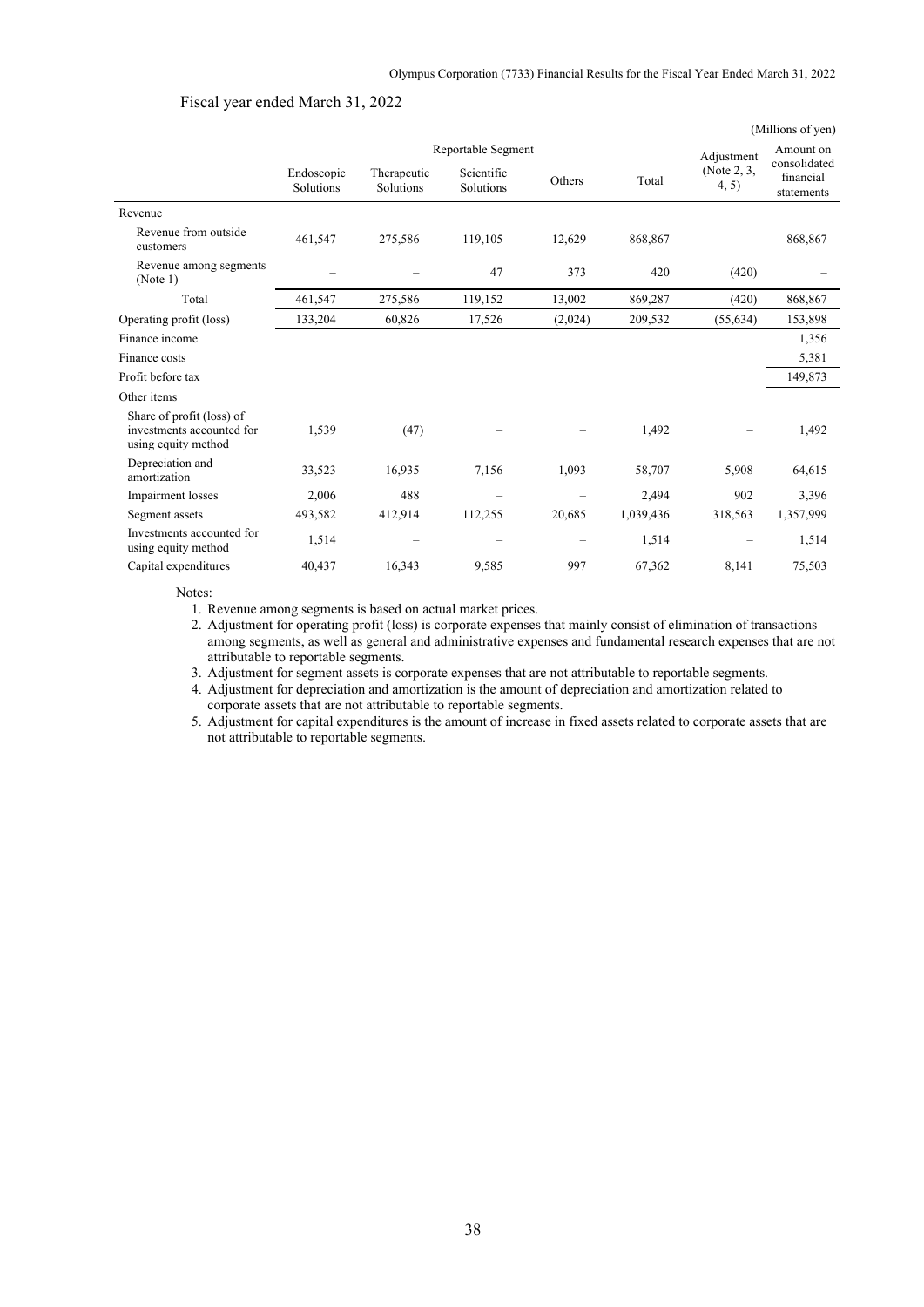# (3) Information by region

Information by region of revenue of the Olympus Group is as follows.

|                  |                                  | (Millions of yen)                |
|------------------|----------------------------------|----------------------------------|
|                  | Fiscal year ended March 31, 2021 | Fiscal year ended March 31, 2022 |
|                  | (April 1, 2020 – March 31, 2021) | (April 1, 2021 – March 31, 2022) |
| Japan            | 123,454                          | 135,197                          |
| North America    | 236,979                          | 293,441                          |
| Europe           | 181,227                          | 217,858                          |
| China            | 110,354                          | 125,406                          |
| Asia and Oceania | 63,563                           | 77,484                           |
| Others           | 14,967                           | 19,481                           |
| Total            | 730.544                          | 868,867                          |

Notes: 1. Revenue is based on the location of the customer, and is classified by country or region.

2. Major countries and regions other than Japan are as follows:

(1) North America USA, Canada

(2) Europe Germany, UK, France, etc.

(3) Asia and Oceania Singapore, Hong Kong, Korea, Australia, etc.

(4) Others Central and South America, Africa, etc.

Revenues from external customers in the USA during the fiscal years ended March 31, 2021, and March 31, 2022, were ¥222,057 million and ¥273,429 million, respectively. In both the previous fiscal year and the fiscal year under review, there were no important individual countries or regions in terms of revenue from external customers excluding Japan, the USA, and China.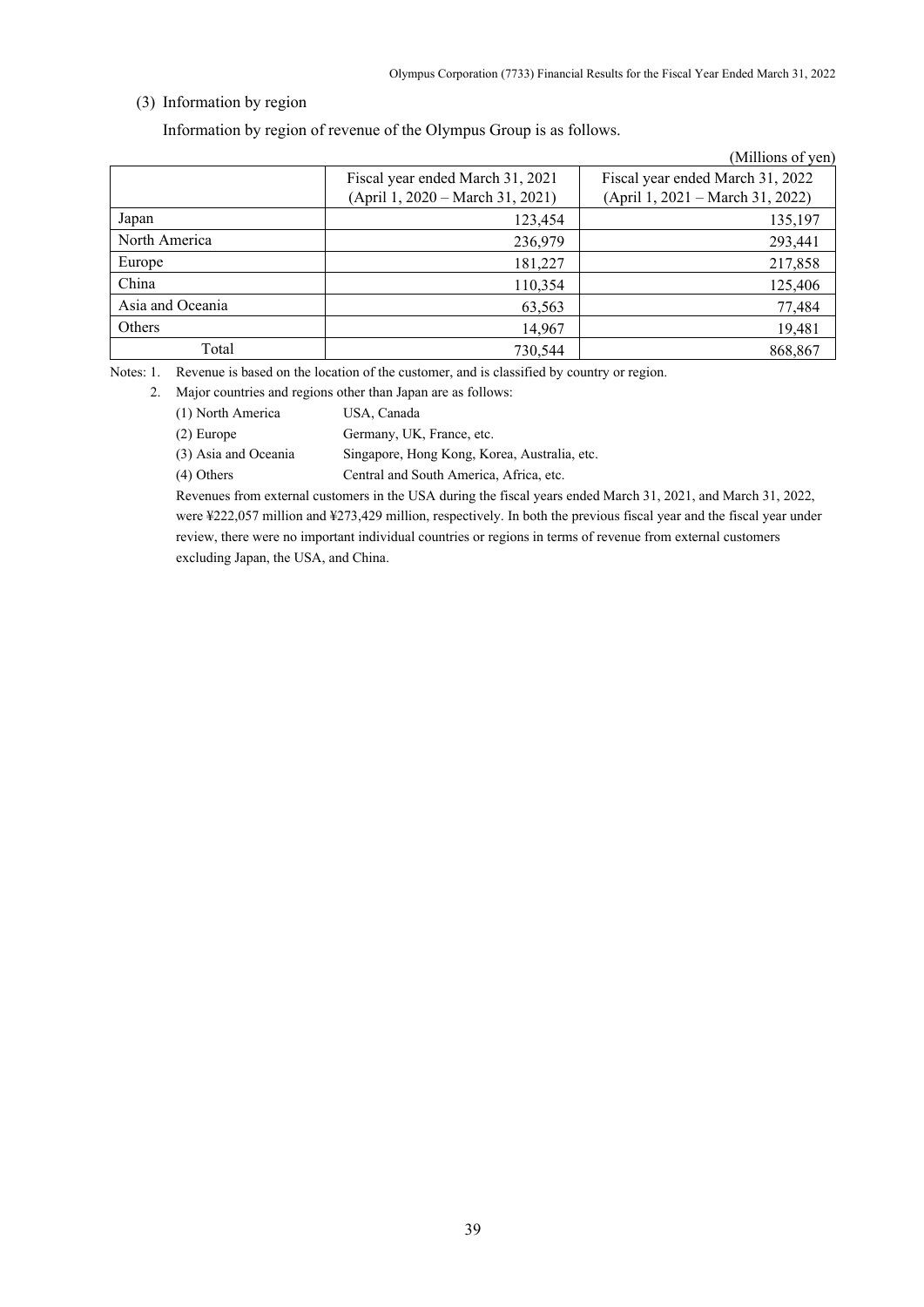## (Assets held for sale)

Breakdown of assets held for sale is as follows.

|                          |                      | (Millions of yen)    |
|--------------------------|----------------------|----------------------|
|                          | As of March 31, 2021 | As of March 31, 2022 |
| Assets                   |                      |                      |
| Land                     | 45                   | 4,683                |
| Buildings and structures | 72                   |                      |
| Machinery and vehicles   | $\Omega$             |                      |
| Total                    | 117                  | 4,685                |

The procedures of sales of assets categorized as assets held for sale in the fiscal year ended March 31, 2021 were completed in the fiscal year ended March 31, 2022.

Assets categorized as assets held for sale in the fiscal year under review are assets held by the entire company not belonging to any segment that Olympus Corporation decided to sell from the standpoint of management resource optimization. Sales of these assets were completed on April 27, 2022.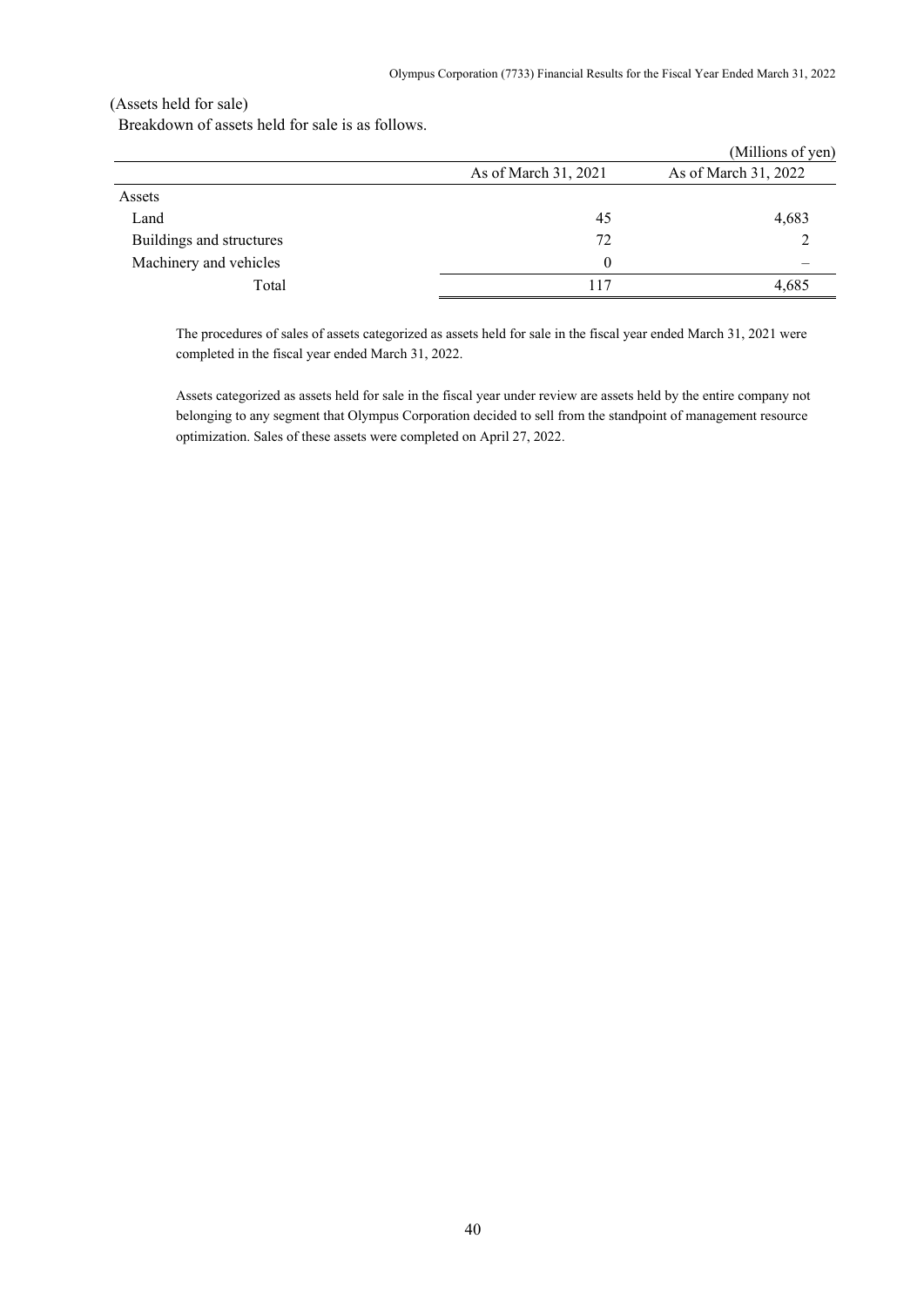#### (Provisions)

(Reversal of provision for duodenoscope market response)

Olympus Corporation has decided to voluntarily replace the old type of duodenoscopes with a fixed tip cap with the new type with a removable tip cap, which is easier to clean and disinfect, against the background of obtaining regulatory approval for the new type of duodenoscopes with a removable tip cap in the United States, and has recorded the amount deemed necessary for this market response as provision. Up until now, Olympus Corporation had been proceeding with the recall for the old-type product in exchange for the new type. However, in the fiscal year under review, Olympus Corporation decided to replace the old-type product with the new product recommended by the FDA at no charge with the objective of speeding up the progress, and due to a change to the amount of money deemed necessary for the market response, a reversal of part of that provision has been made. As a result, cost of sales in the Endoscopic Solutions Business decreased by ¥4,153 million.

#### (Reversal of provision for voluntary recall of Olympus Corporation's products)

As a result of conducting voluntary post-market surveillance, Olympus Corporation has decided to voluntarily recall a Bronchovideoscope model and a Choledochofiberscope model that were subject to that surveillance in light of the internal quality standards, placing top priority on securing patient safety, and has recorded the amount deemed necessary for this market response as provision. Olympus Corporation had been proceeding with the recall for the old type in exchange for the new type. However, in the fiscal year under review, Olympus Corporation decided to replace the old-type product with the new product at no charge with the objective of speeding up the progress, and due to a change to the amount of money deemed necessary for the market response, a reversal of part of that provision has been made. As a result, cost of sales in the Therapeutic Solutions Business decreased by ¥2,663 million.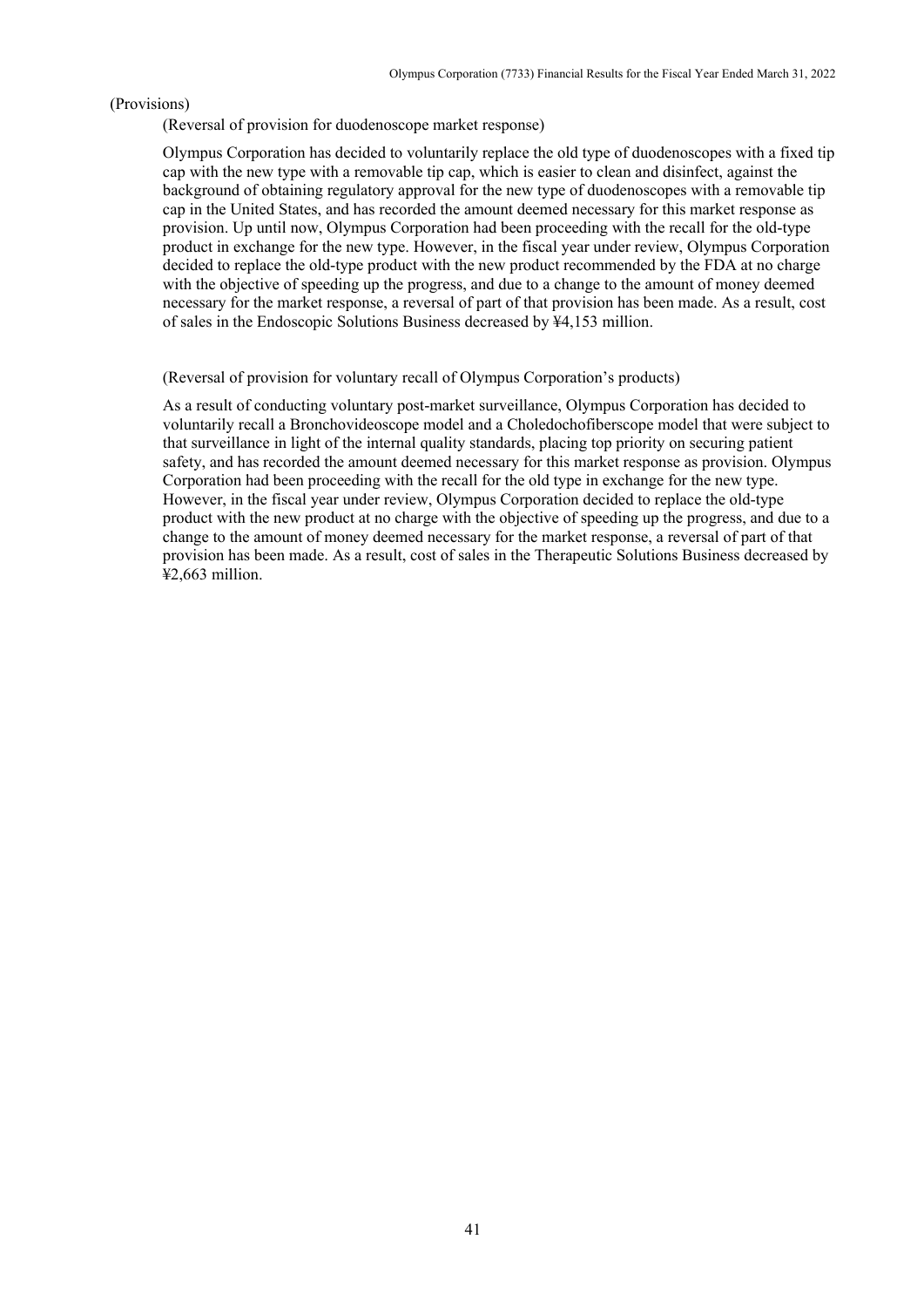(Equity and other equity items)

(Cancellation of treasury shares)

Based on resolution of the Board of Directors meeting held on May 7, 2021, Olympus Corporation canceled treasury shares on June 4, 2021. Due to this cancellation, treasury shares decreased by 71,620,630 shares during the fiscal year under review.

The impact of this cancellation is that treasury shares decreased by ¥82,340 million (contraction of negative stated amount in equity), and capital surplus decreased by ¥82,340 million.

The amount of the above cancellation was deducted from other capital surplus in capital surplus, but the amount that exceeds other capital surplus was deducted from retained earnings.

#### (Purchase of treasury shares)

At a meeting of the Board of Directors held on December 17, 2021, Olympus Corporation resolved the purchase of treasury shares and the specific means of acquisition as provided for in Article 459 Section 1 of the Companies Act and Article 32 of Olympus Corporation's Articles of Incorporation, and carried out as follows:

(1) Details of the resolution passed at the meeting of the Board of Directors held on December 17:

| 1. Class of shares                       | Common shares of Olympus Corporation                                                     |
|------------------------------------------|------------------------------------------------------------------------------------------|
| 2. Total number of shares to be acquired | $16,000,000$ shares (maximum)                                                            |
| 3. Total share acquisition value         | $\text{\#30,000}$ million (maximum)                                                      |
| 4. Acquisition period                    | December 21, 2021 to March 31, 2022                                                      |
| 5. Acquisition method                    | Market purchase based on a discretionary trading<br>contract on the Tokyo Stock Exchange |

(2) Treasury shares acquired based on the above resolution by the Board of Directors

| 1. Total number of shares acquired | 12,681,000 shares                                          |
|------------------------------------|------------------------------------------------------------|
| 2. Total share acquisition value   | $\text{\#30,000}$ million                                  |
| 3. Acquisition period              | December 21, 2021 to February 18, 2022<br>(contract basis) |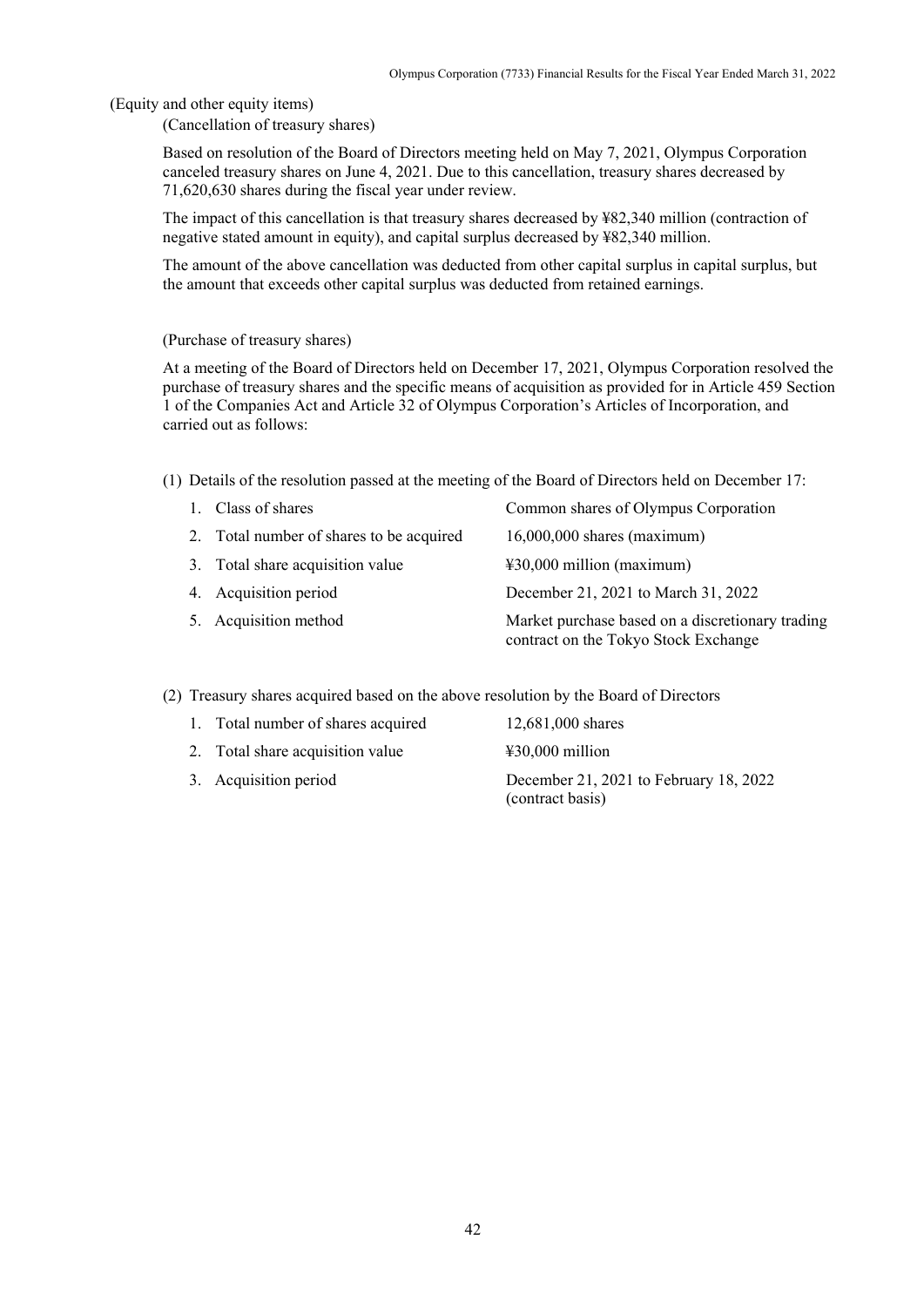$(M)$ lions of  $($ 

(Consolidated Statements of Profit or Loss)

#### (1) Selling, general and administrative expenses

Major items of selling, general and administrative expenses are as follows:

|                                    |                                                                        | $($ MHILIOIIS OF $\sqrt{c}$ II                                         |
|------------------------------------|------------------------------------------------------------------------|------------------------------------------------------------------------|
|                                    | Fiscal year ended March 31, 2021<br>$(April 1, 2020 - March 31, 2021)$ | Fiscal year ended March 31, 2022<br>$(April 1, 2021 - March 31, 2022)$ |
| Personnel expenses                 | 213,793                                                                | 227,191                                                                |
| Depreciation                       | 31,543                                                                 | 34,193                                                                 |
| Advertising and promotion expenses | 11,746                                                                 | 15,173                                                                 |

Personnel expenses mainly include wages, bonuses, legal welfare expenses, expenses related to post-employment benefits, and personnel expenses incurred by the development division.

#### (2) Other income and other expenses

1) Other income

Major items of other income are as follows.

Fiscal year ended March 31, 2021 (April 1, 2020 – March 31, 2021)

(Government subsidies)

Olympus Corporation recorded proceeds from government subsidies of ¥2,388 million in "Other income." The government subsidies are the grants from the government, municipality, and the like due to the spread of COVID-19 infections.

(Reversal of allowance for doubtful accounts)

Olympus Corporation recorded reversal of allowance for doubtful accounts of ¥1,359 million in "Other income."

(Subsidiary share transfer)

Olympus Corporation transferred all shares of OLYMPUS-RMS CORP., a consolidated subsidiary of Olympus Corporation, and recorded ¥1,770 million of the capital gains in "Other income."

Fiscal year ended March 31, 2022 (April 1, 2021 – March 31, 2022)

(Gain on step acquisition)

Olympus Corporation recorded gain on step acquisition of ¥2,826 million in "Other income" due to the acquisition of Medi-Tate Ltd. Details through a business combination. The details of the business combination is described in (Business combinations).

(Gain on sale of fixed assets)

Olympus Corporation recorded gain on sale of fixed assets of ¥1,393 million in "Other income."

(Partial reversal of provision for indirect taxes of consolidated subsidiaries)

Of the tax provision recorded in the fiscal year ended March 31, 2019 in anticipation of additional collection related to the independent investigation conducted by Olympus Corporation's foreign subsidiaries regarding indirect taxes, ¥3,596 million, which is no longer expected to be incurred in the current fiscal year, is recorded under "Other income."

(Change in fair value of contingent consideration, which is a portion of acquisition consideration)

Olympus Corporation recognized ¥1,249 million in "Other income" due to the change in fair value of contingent consideration, which is a portion of the acquisition consideration of Veran Medical Technologies, Inc. The details of the change in fair value is described in "Business combinations."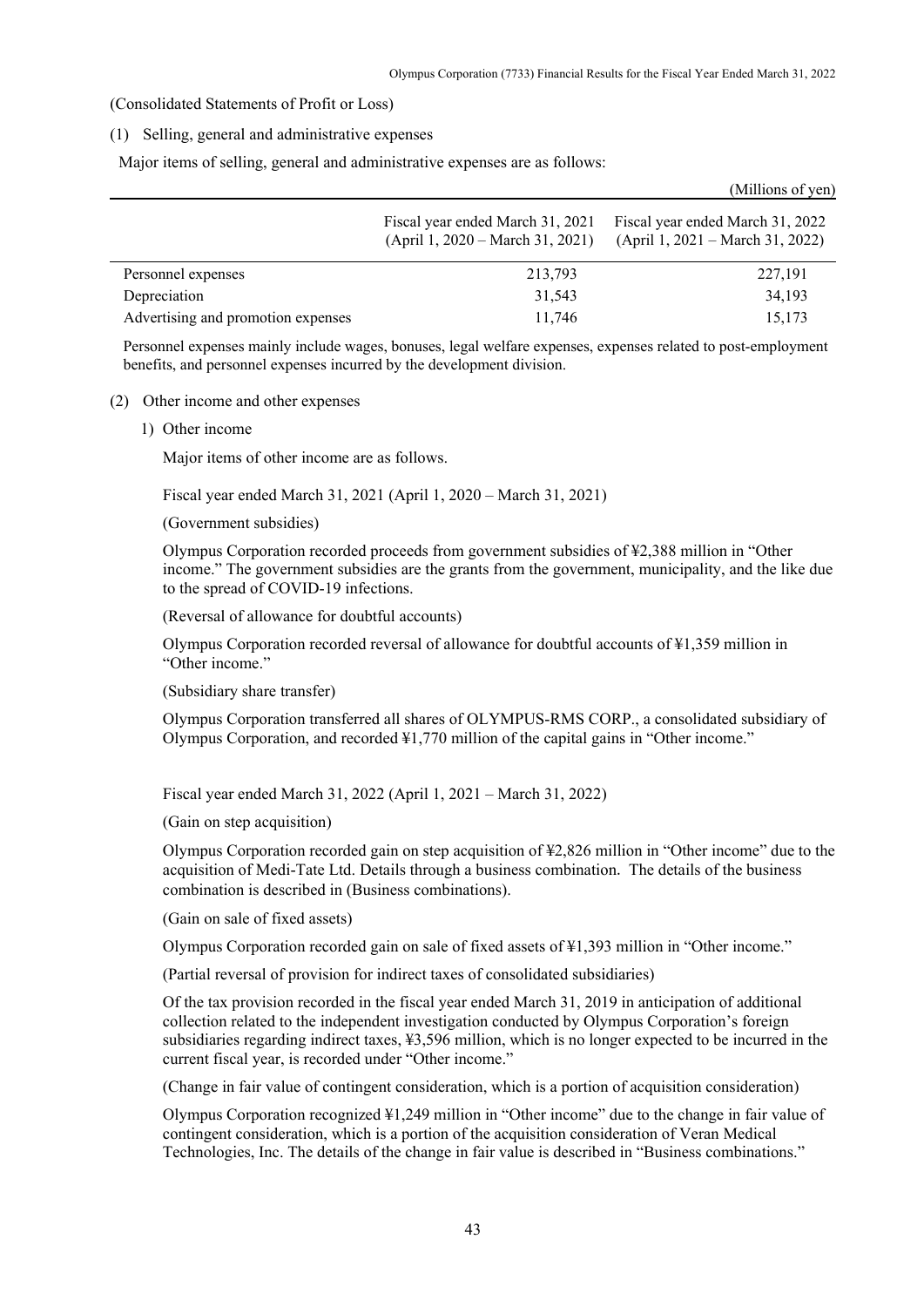### 2) Other expenses

Major items of other expenses are as follows.

Fiscal year ended March 31, 2021 (April 1, 2020 – March 31, 2021)

(Business restructuring expenses)

Olympus Corporation recorded ¥6,614 million for the cost related to promotion of the business transformation plan "Transform Olympus" in "Other expenses."

Olympus Corporation recorded ¥5,156 million in "Other expenses" for the costs incurred to establish and transfer a new company due to the divestiture of the Imaging Business that aims at promoting selection of and concentration on the corporate portfolio of Olympus Corporation.

(Implementation of career support for external opportunity)

Olympus Corporation recorded ¥11,866 million in "Other expenses" for the costs incurred in the provision of special additional payment and re-employment support through career support for external opportunity implemented by Olympus Corporation and its Group companies in Japan.

Fiscal year ended March 31, 2022 (April 1, 2021 – March 31, 2022)

(Business restructuring expenses)

Olympus Corporation recorded ¥9,380 million for the cost related to promotion such as the business transformation plan "Transform Olympus" in "Other expenses."

Olympus Corporation recorded ¥9,353 million in "Other expenses" as expenses related to the spin-off of the Scientific Business, which was carried out for the purpose of establishing a globally integrated business structure that matches the nature of the business and a management structure that facilitates flexible and swift decision making.

(Impairment losses)

Olympus Corporation recognized impairment losses of ¥1,630 million on development assets in the endoscope business, which were written down to their recoverable amount since Olympus Corporation no longer expects them to generate the expected earnings at the time of acquisition due to such factors as changes in the market environment, and recorded the losses in "Other expenses."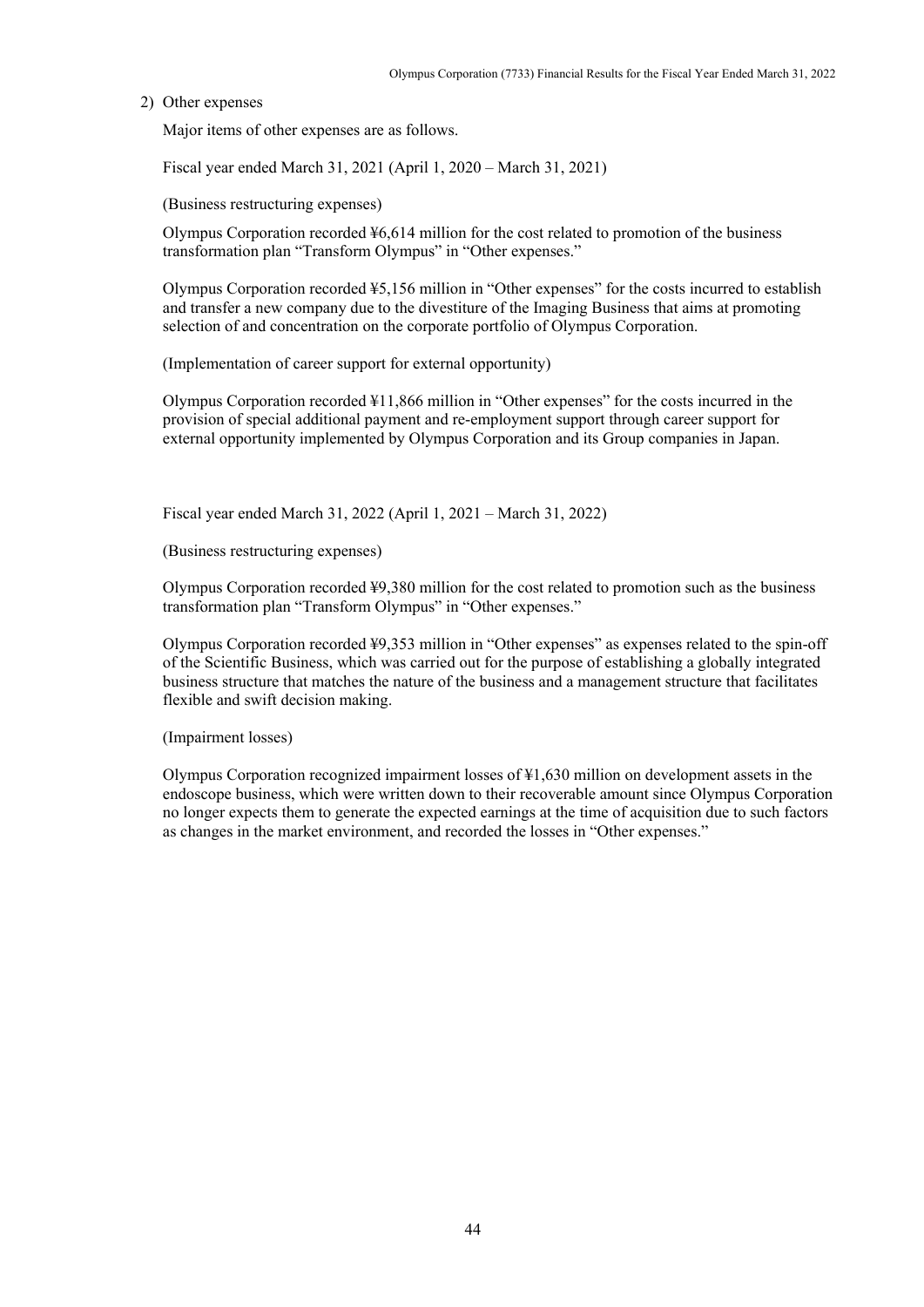# (Per-share data)

(1) Basic earnings per share and diluted earnings per share

|                            | Fiscal year ended March 31, 2021<br>$(April 1, 2020 - March 31, 2021)$ | Fiscal year ended March 31, 2022<br>(April 1, 2021 – March 31, 2022) |
|----------------------------|------------------------------------------------------------------------|----------------------------------------------------------------------|
| Basic earnings per share   |                                                                        |                                                                      |
| Continuing operations      | 451.03                                                                 | 490.22                                                               |
| Discontinued operations    | $*(40.98)$                                                             | $\frac{1}{2}$                                                        |
| Basic earnings per share   | ¥10.05                                                                 | 490.22                                                               |
| Diluted earnings per share |                                                                        |                                                                      |
| Continuing operations      | 451.00                                                                 | ¥90.17                                                               |
| Discontinued operations    | $*(40.96)$                                                             | ¥—                                                                   |
| Diluted earnings per share | ¥10.04                                                                 | 490.17                                                               |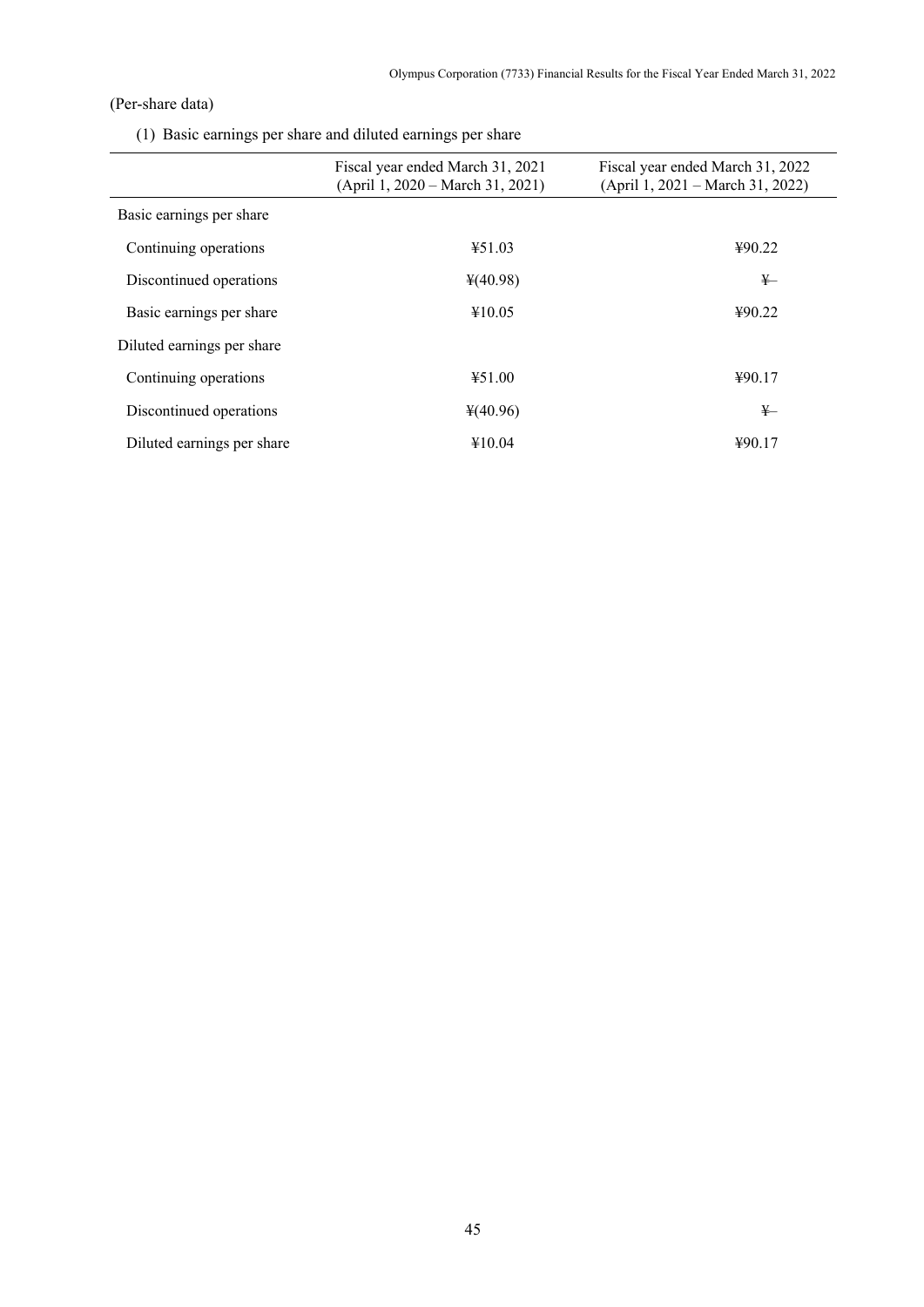# (2) The basis for calculating basic earnings per share and diluted earnings per share

|                                                                |                                                                                  | (Millions of yen)                                                    |
|----------------------------------------------------------------|----------------------------------------------------------------------------------|----------------------------------------------------------------------|
|                                                                | Fiscal year ended March 31, 2021<br>(April 1, 2020 – March 31, 2021)             | Fiscal year ended March 31, 2022<br>(April 1, 2021 – March 31, 2022) |
|                                                                | Profit used to calculate basic earnings per share and diluted earnings per share |                                                                      |
| Profit attributable to owners<br>of parent                     | 12,918                                                                           | 115,742                                                              |
| Profit not attributable to<br>common shareholders of<br>parent |                                                                                  |                                                                      |
| Profit used to calculate basic<br>earnings per share           | 12,918                                                                           | 115,742                                                              |
| Continuing operations                                          | 65,599                                                                           | 115,742                                                              |
| Discontinued operations                                        | (52,681)                                                                         |                                                                      |
| Adjustment to profit                                           |                                                                                  |                                                                      |
| Profit used to calculate<br>diluted earnings per share         | 12,918                                                                           | 115,742                                                              |
| Continuing operations                                          | 65,599                                                                           | 115,742                                                              |
| Discontinued operations                                        | (52, 681)                                                                        |                                                                      |

The weighted average number of shares of common stock used to calculate basic earnings per share and diluted earnings per share

| The weighted average<br>number of shares of common<br>stock                                 | 1,285,607 thousand shares | 1,282,920 thousand shares |
|---------------------------------------------------------------------------------------------|---------------------------|---------------------------|
| Increase in number of shares<br>of common stock                                             |                           |                           |
| Subscription rights to<br>shares relating to stock<br>options                               | 536 thousand shares       | 480 thousand shares       |
| Common stock relating to<br>subsequent grant-type<br>restricted share-based<br>remuneration | 71 thousand shares        | 203 thousand shares       |
| Average number of shares of<br>diluted common stock during<br>the period                    | 1,286,214 thousand shares | 1,283,603 thousand shares |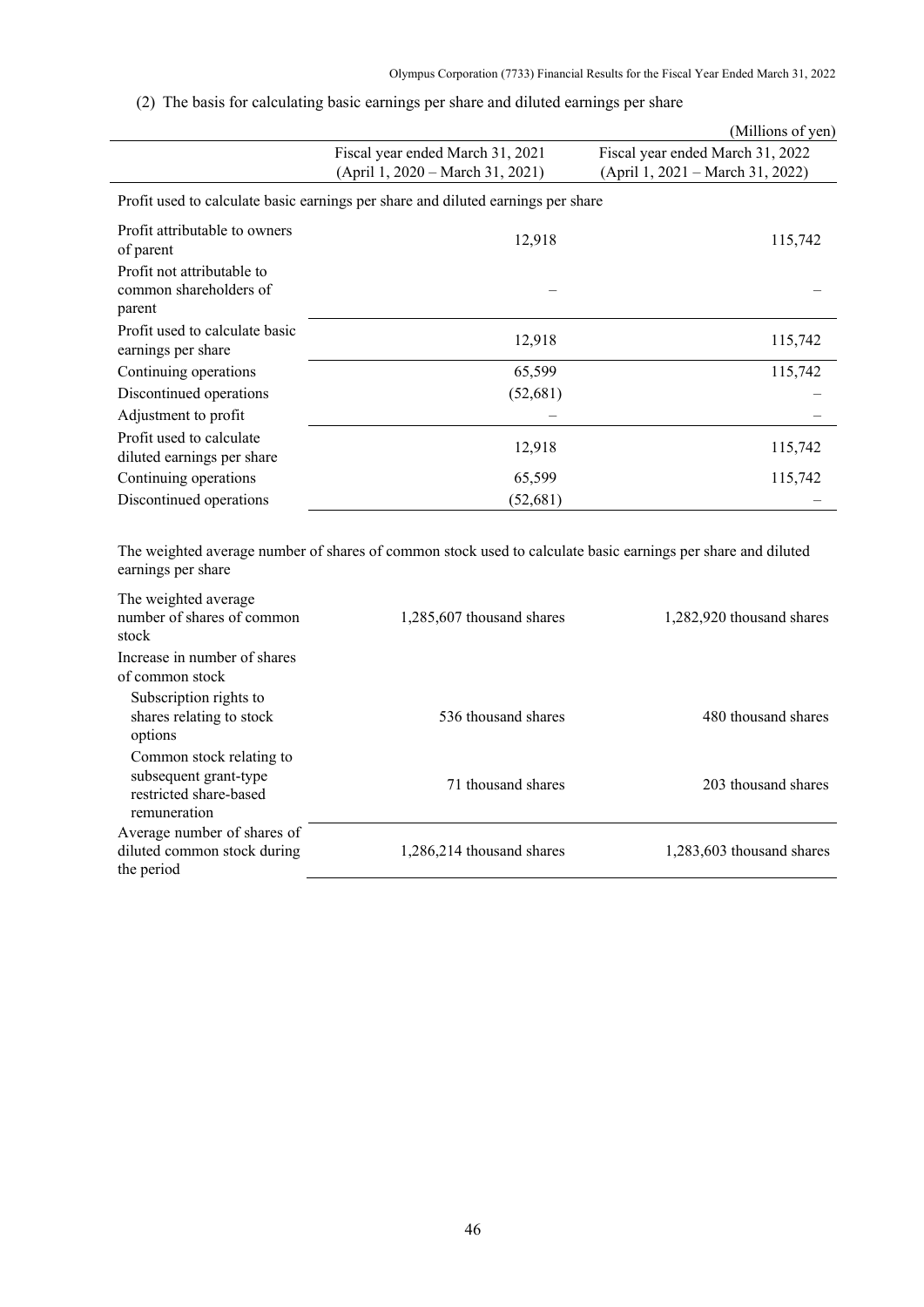### (Cash flow information)

Fiscal year ended March 31, 2021 (April 1, 2020 – March 31, 2021)

### (Loss of control)

Divestiture of Imaging Business

(1) Overview of transaction

Based on the share transfer agreement concluded with OJ Holdings, Ltd., a special purpose company established by Japan Industrial Partners, Inc. on September 30, 2020, Olympus Corporation completed the transfer of 95% of its shares held in OM Digital Solutions Corporation (95% of total issued shares) on January 1, 2021. As a result of this transfer, Olympus Corporation has lost control of OM Digital Solutions Corporation.

### (2) Assets and liabilities associated with the loss of control

|                           | (Millions of yen) |
|---------------------------|-------------------|
|                           | Amount            |
| Cash and cash equivalents | 24,266            |
| Other current assets      | 282               |
| Non-current assets        | 479               |
| Total assets              | 25,027            |
| Current liabilities       | 24,783            |
| Non-current liabilities   | 244               |
| Total liabilities         | 25,027            |

### (3) Cash flows associated with the loss of control

|                                                                            | (Millions of yen) |
|----------------------------------------------------------------------------|-------------------|
|                                                                            | Amount            |
| Cash and cash equivalents received as consideration of the loss of control |                   |
| Expenses related to sale of businesses                                     | (3,564)           |
| Cash and cash equivalents of subsidiaries with the loss of control         | (24,266)          |
| Payments for sale of businesses (Note)                                     | (27, 830)         |

Note: Payments for sale of businesses are included in "Cash flows from investing activities" in the consolidated statement of cash flows.

### (4) Gain or loss associated with the loss of control

Olympus Corporation recorded a loss of ¥44,794 million associated with the loss of control under "Loss from discontinued operations" in the consolidated statement of profit or loss. Details on loss on sale of business are as described in Note "(Discontinued operations)."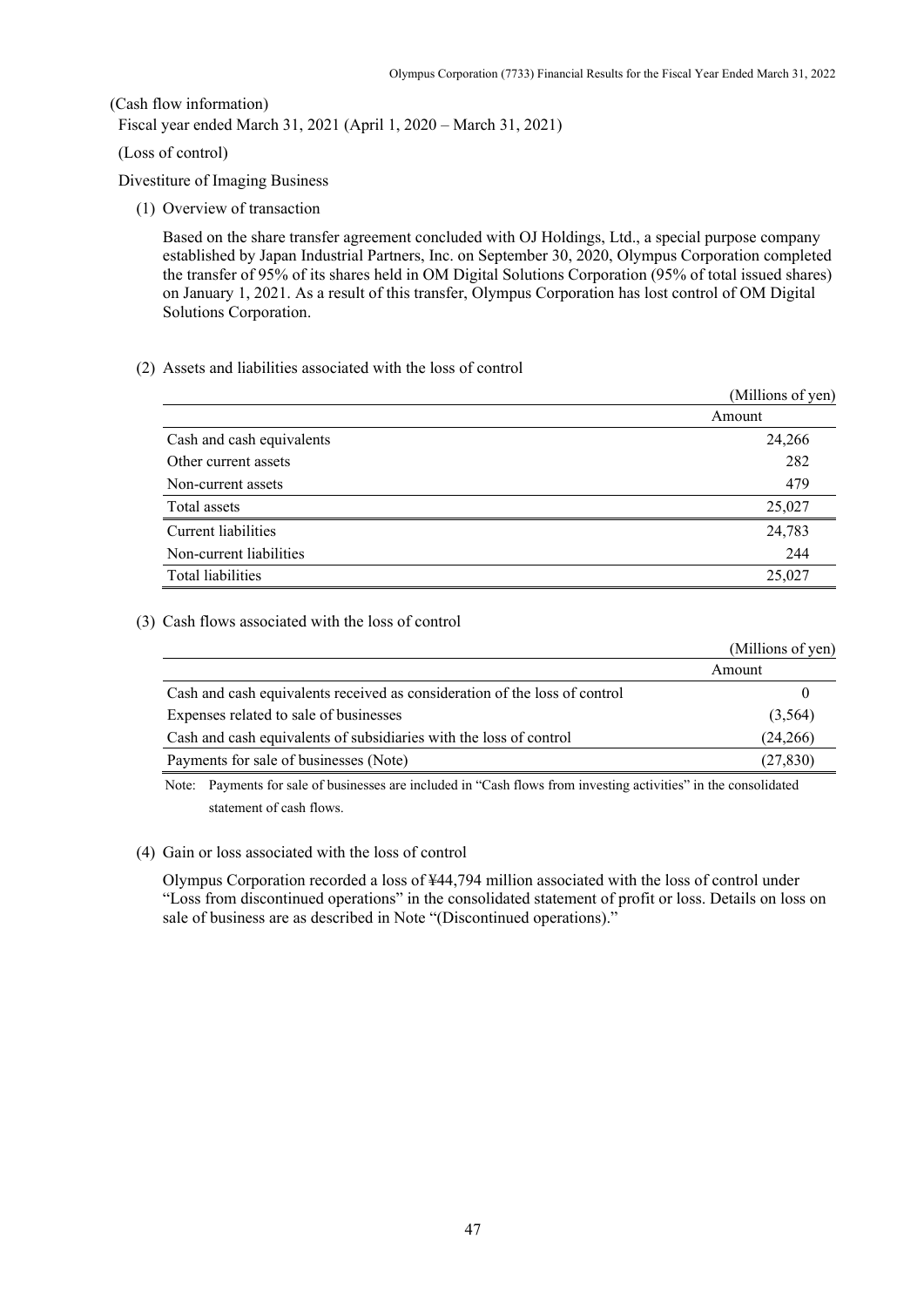#### Divestiture of significant operations

(1) Overview of transaction

Olympus Corporation concluded an agreement with Nissha Co., Ltd. (hereinafter "NISSHA") for the transfer of the Norwalk facility (hereinafter "Said Facility"), one of the manufacturing plants in the United States for therapeutic devices under Olympus Surgical Technologies America, to Nissha Medical Technologies, a wholly owned subsidiary of NISSHA. The transfer of Said Facility was completed on November 2, 2020, and Olympus Corporation lost its control of Said Facility.

### (2) Assets associated with the loss of control

|                    | (Millions of yen) |
|--------------------|-------------------|
|                    | Amount            |
| Current assets     | 860               |
| Non-current assets | 1,488             |
| Total assets       | 2,348             |

#### (3) Cash flows associated with the loss of control

|                                                                                                                      | (Millions of yen) |
|----------------------------------------------------------------------------------------------------------------------|-------------------|
|                                                                                                                      | Amount            |
| Cash and cash equivalents received as consideration of the loss of<br>control                                        | 2,121             |
| Cash and cash equivalents of businesses with the loss of control                                                     |                   |
| Proceeds from sale of businesses (Note)                                                                              | 2.121             |
| Proceeds from sale of businesses are included in "Cash flows from investing activities" in the consolidated<br>Note: |                   |

statement of cash flows. The total transfer price is US\$30 million, and of this amount, the consideration planned to be received from the next fiscal year onward is not included in the figures above.

### (4) Gain or loss associated with the loss of control

Capital gains recognized due to loss of control of this plant amounts to ¥486 million, and is included in "Other income" in the consolidated statement of profit or loss.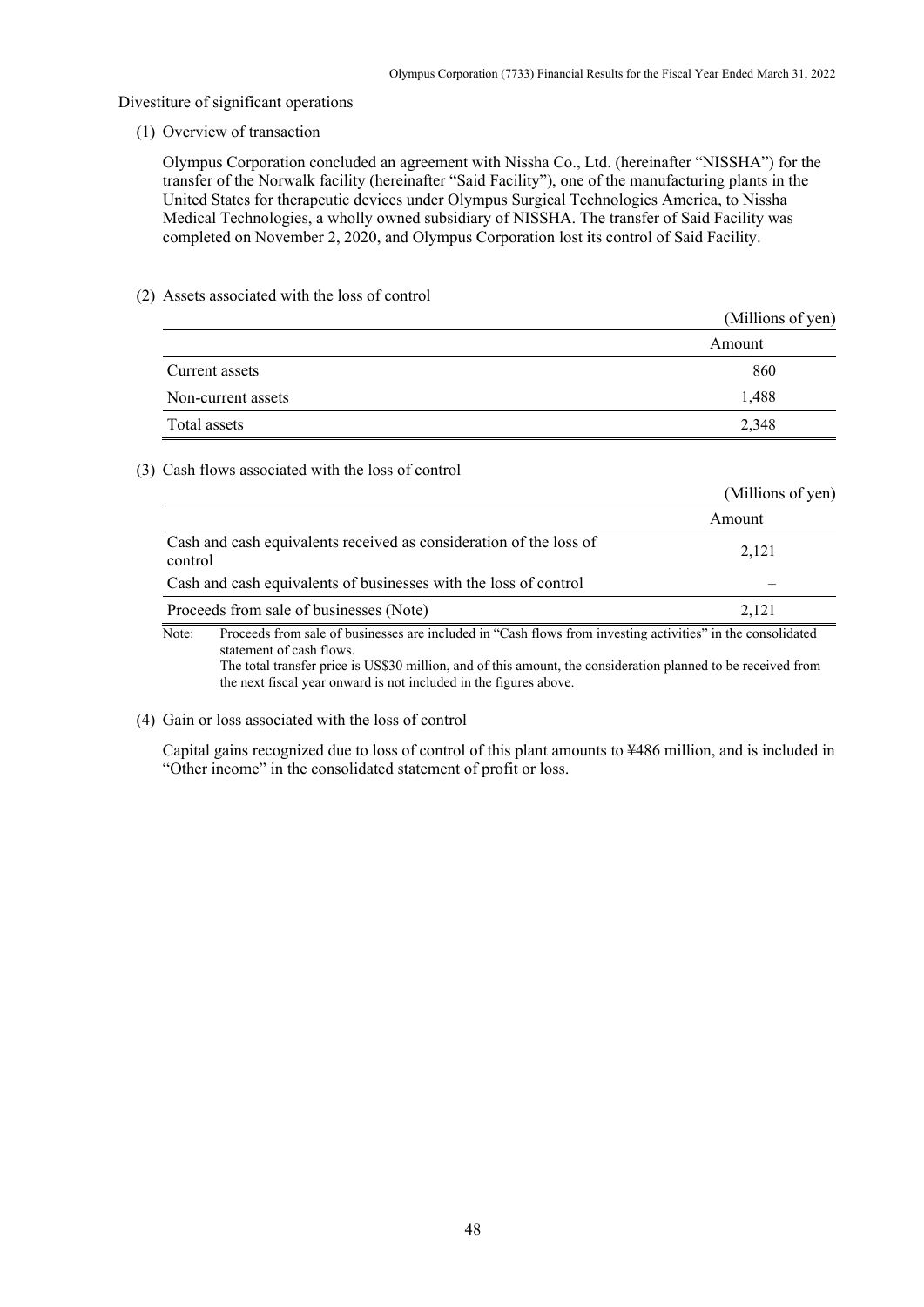### Transfer of OLYMPUS-RMS CORP.

(1) Overview of transaction

Olympus Corporation concluded an agreement to transfer all shares of OLYMPUS-RMS CORP., a consolidated subsidiary of Olympus Corporation, to ROHTO Pharmaceutical Co., Ltd. and completed the transfer procedures on March 23, 2021. As a result of this, Olympus Corporation lost its control of OLYMPUS-RMS CORP. on the same day.

(2) Assets and liabilities associated with the loss of control

|                         | (Millions of yen) |
|-------------------------|-------------------|
|                         | Amount            |
| Current assets          | 418               |
| Non-current assets      | b                 |
| Total assets            | 424               |
| Current liabilities     | 572               |
| Non-current liabilities |                   |
| Total liabilities       | 572               |

### (3) Cash flows associated with the loss of control

|                                                                            | (Millions of yen) |
|----------------------------------------------------------------------------|-------------------|
|                                                                            | Amount            |
| Cash and cash equivalents received as consideration of the loss of control | 1.622             |
| Cash and cash equivalents of subsidiaries with the loss of control         | (294)             |
| Proceeds from sale of shares of subsidiaries (Note)                        | 1.328             |
| .<br>$\sim$ $\sim$                                                         | .                 |

Note: Proceeds from sale of shares of subsidiaries are included in "Cash flows from investing activities" in the consolidated statement of cash flows.

#### (4) Gain or loss associated with the loss of control

Olympus Corporation recorded a gain of ¥1,770 million associated with the loss of control of OLYMPUSRMS CORP. under "Other income" in the consolidated statement of profit or loss.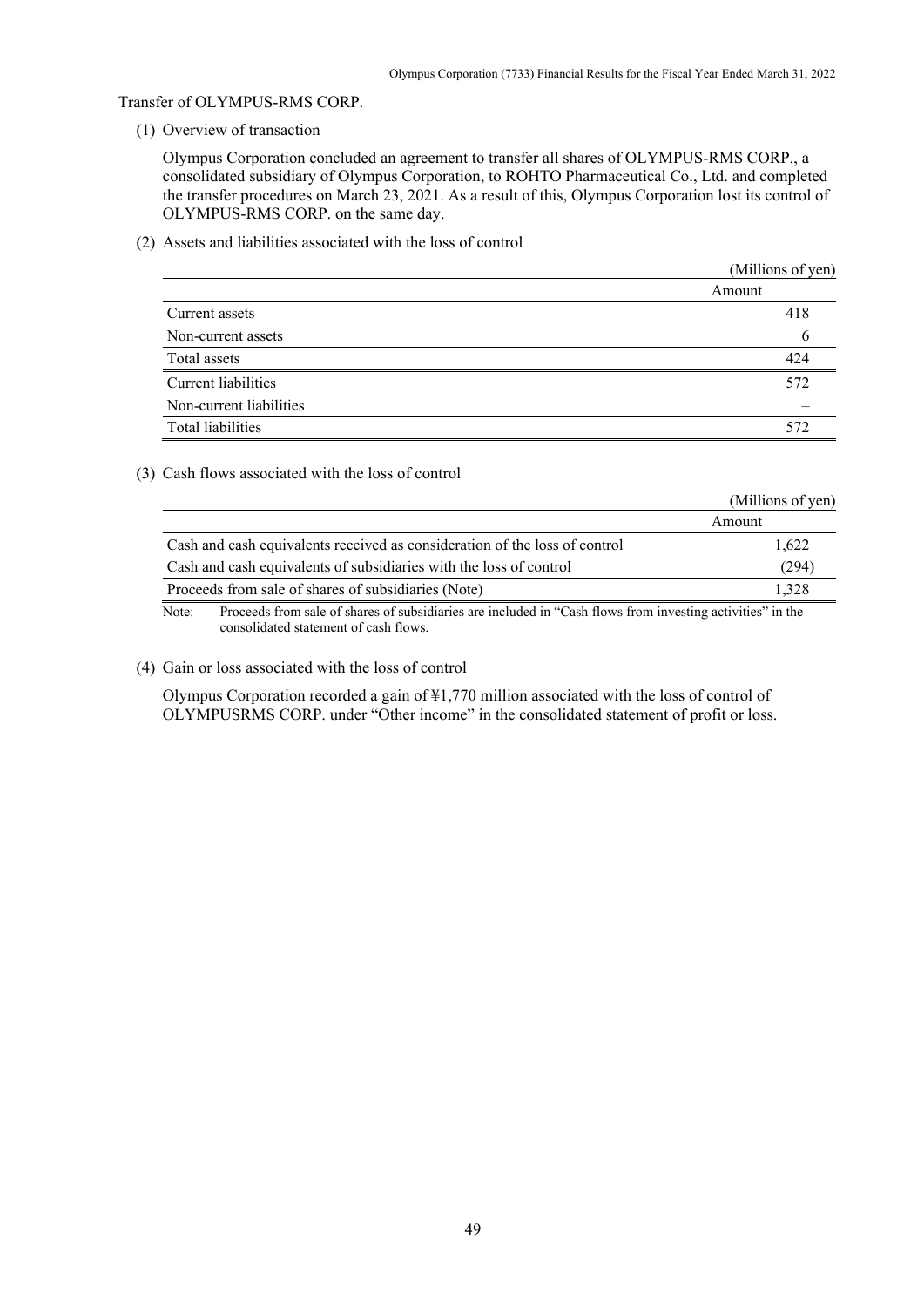Fiscal year ended March 31, 2022 (April 1, 2021 – March 31, 2022)

(Loss of control)

Transfer of Olympus Systems Corporation

(1) Overview of transaction

Olympus Corporation concluded an agreement to transfer all shares of Olympus Systems Corporation, a consolidated subsidiary of Olympus Corporation, to Accenture Japan Ltd on May 28, 2021 and completed the transfer procedures on August 31, 2021. As a result of this, Olympus Corporation lost its control of Olympus Systems Corporation on the same day.

(2) Assets and liabilities associated with the loss of control

|                         | (Millions of yen) |
|-------------------------|-------------------|
|                         | Amount            |
| Current assets          | 783               |
| Non-current assets      | 414               |
| Total assets            | 1,197             |
| Current liabilities     | 569               |
| Non-current liabilities | 507               |
| Total liabilities       | 1,076             |

#### (3) Cash flows associated with the loss of control

|                                                                            | (Millions of yen) |
|----------------------------------------------------------------------------|-------------------|
|                                                                            | Amount            |
| Cash and cash equivalents received as consideration of the loss of control | 726               |
| Cash and cash equivalents of subsidiaries with the loss of control         | $\mathcal{L}$     |
| Proceeds from sale of subsidiaries (Note)                                  | 724               |
| .                                                                          | .<br>.            |

Note: Proceeds from sale of subsidiaries are included in "Cash flows from investing activities" in the consolidated statement of cash flows.

### (4) Gain or loss associated with the loss of control

Olympus Corporation recorded a gain of ¥605 million associated with the loss of control of Olympus Systems Corporation under "Other income" in the consolidated statement of profit or loss.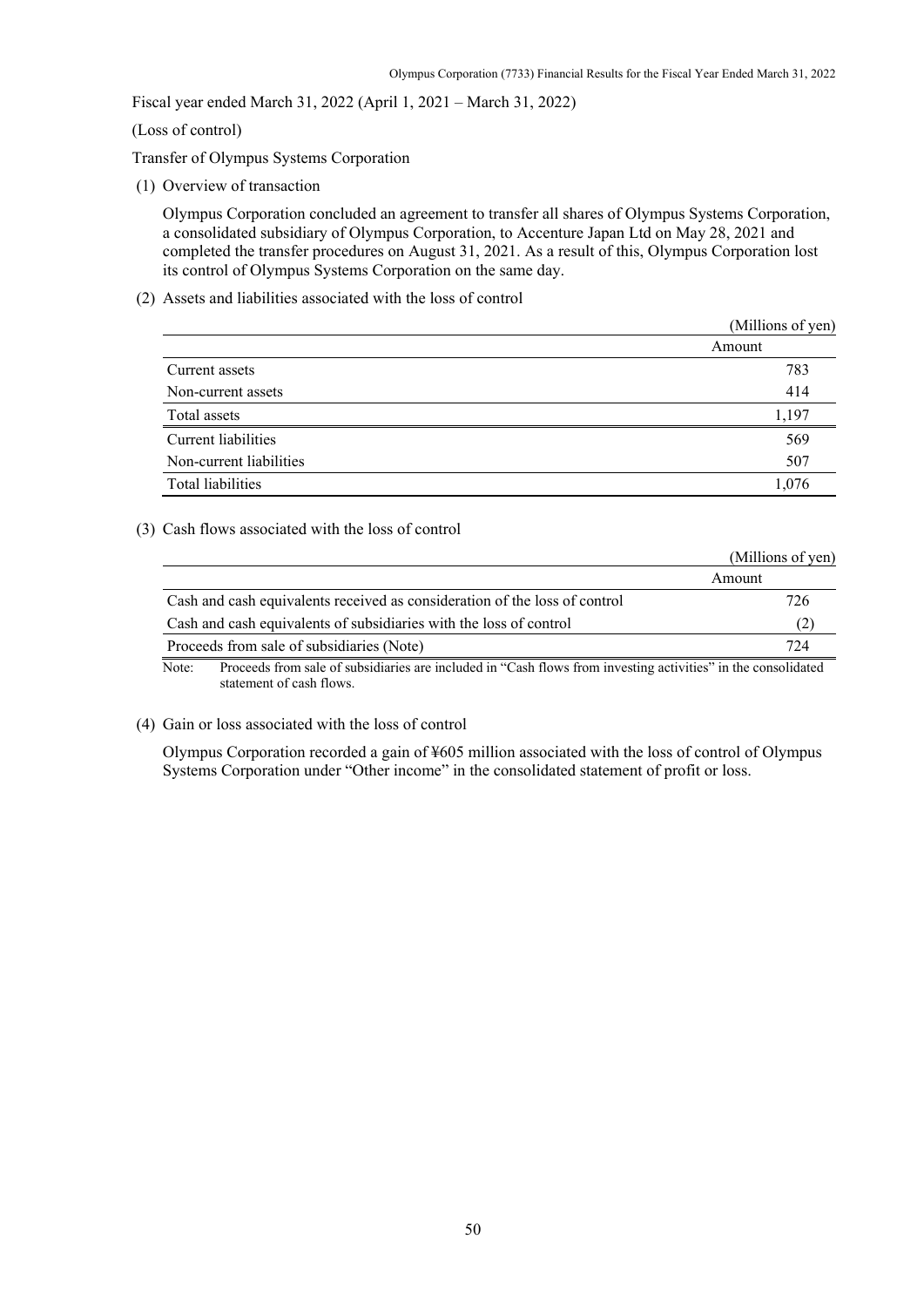(Financial instruments)

Fair value of financial instruments

Fair value hierarchy is categorized into the following three levels depending on the observability of inputs used in the valuation technique for the measurement.

- Level 1: Fair value measured at market prices (unadjusted) in active markets for identical assets or liabilities
- Level 2: Fair value measured using observable prices other than those categorized within level 1, either directly or indirectly
- Level 3: Fair value measured using a valuation technique which includes inputs that are not based on observable market data

The Olympus Group recognizes transfers of financial instruments between the levels of the fair value hierarchy as if they occurred at the end of each quarter of the fiscal year. There were no significant financial instruments transferred between the levels for the fiscal years ended March 31, 2021 and 2022.

(1) Financial instruments measured at fair value

The methods for measuring major financial instruments measured at fair value are as follows.

(Other financial assets and other financial liabilities)

Listed shares are classified as level 1 and stated at market prices valued at the end of each fiscal year.

Unlisted shares are classified as level 2 or level 3 and stated at the value obtained by using valuation techniques such as the comparable company analysis method.

Derivative assets and liabilities are classified as level 2. Currency derivatives are stated at the value based on forward exchange rates, and interest-rate derivatives are stated at the value obtained based on observable data such as market interest rates, credit risks, and the period up to maturity.

The contingent consideration for business combinations, etc. is classified as level 3 and stated at the estimates of future payability.

The fair value hierarchy of financial instruments measured at fair value is as follows:

|                                                                               |         |         |         | (Millions of yen) |
|-------------------------------------------------------------------------------|---------|---------|---------|-------------------|
|                                                                               | Level 1 | Level 2 | Level 3 | Total             |
| Financial assets                                                              |         |         |         |                   |
| Financial assets measured at fair value<br>through profit or loss             |         |         |         |                   |
| Derivative assets                                                             |         | 968     |         | 968               |
| Equity securities and others                                                  |         |         | 1,495   | 1,495             |
| Financial assets measured at fair value<br>through other comprehensive income |         |         |         |                   |
| Equity securities                                                             | 10,327  |         | 853     | 11,180            |
| Financial liabilities                                                         |         |         |         |                   |
| Financial liabilities measured at fair value<br>through profit or loss        |         |         |         |                   |
| Derivative liabilities                                                        |         | 2,467   |         | 2,467             |
| Contingent consideration                                                      |         |         | 3,608   | 3,608             |

As of March 31, 2021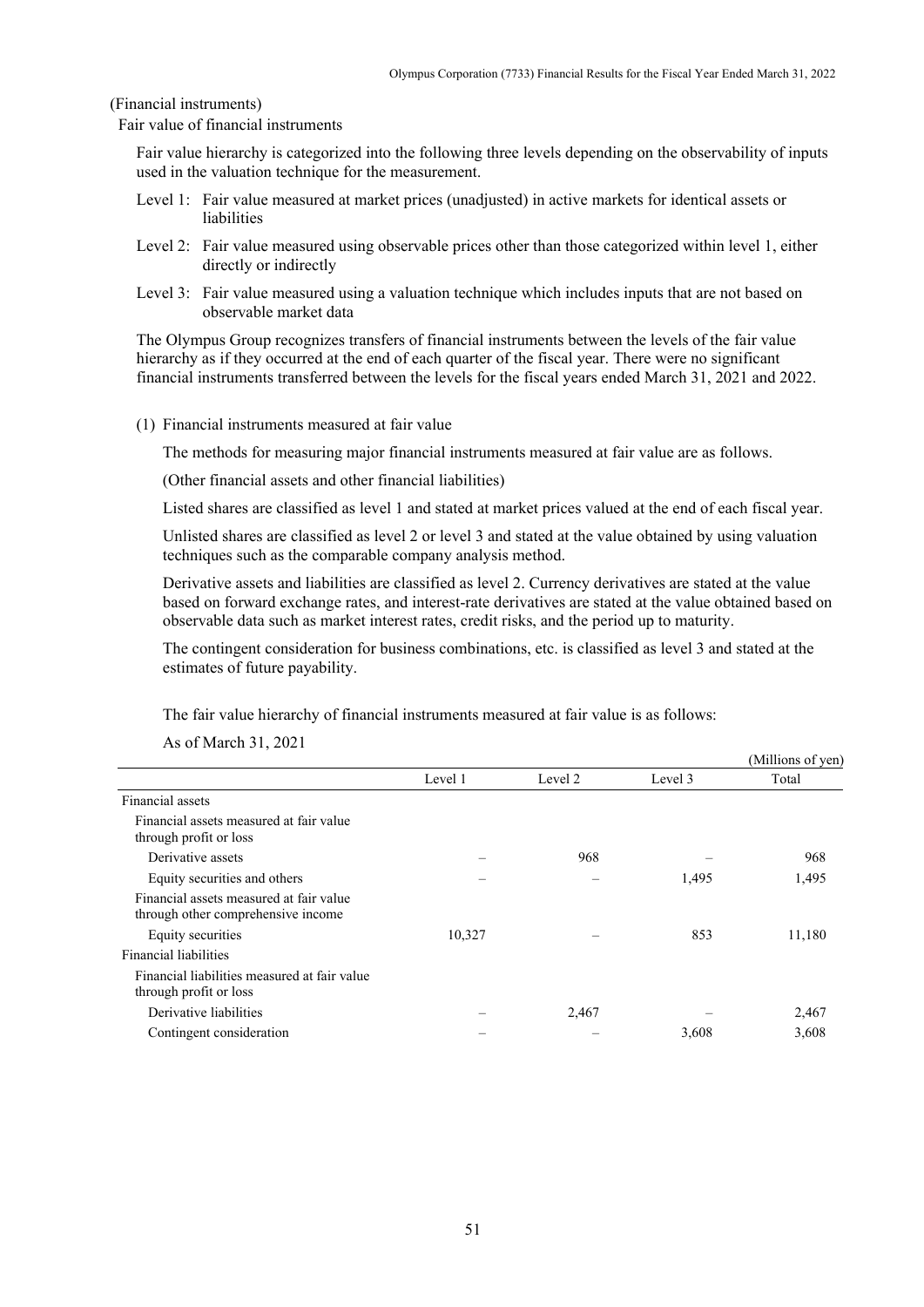|                                                                               |         |         |         | (Millions of yen) |
|-------------------------------------------------------------------------------|---------|---------|---------|-------------------|
|                                                                               | Level 1 | Level 2 | Level 3 | Total             |
| Financial assets                                                              |         |         |         |                   |
| Financial assets measured at fair value<br>through profit or loss             |         |         |         |                   |
| Derivative assets                                                             |         | 1,874   |         | 1,874             |
| Equity securities and others                                                  |         |         | 956     | 956               |
| Financial assets measured at fair value<br>through other comprehensive income |         |         |         |                   |
| Equity securities                                                             | 1,532   |         | 2,939   | 4,471             |
| Financial liabilities                                                         |         |         |         |                   |
| Financial liabilities measured at fair value<br>through profit or loss        |         |         |         |                   |
| Derivative liabilities                                                        |         | 4,037   |         | 4,037             |
| Contingent consideration                                                      |         |         | 6,100   | 6,100             |

As of March 31, 2022

The changes in financial assets categorized within level 3 were as follows:

| ັ<br>ັ                                                           |                                                                      | (Millions of yen)                                                    |
|------------------------------------------------------------------|----------------------------------------------------------------------|----------------------------------------------------------------------|
|                                                                  | Fiscal year ended March 31, 2021<br>(April 1, 2020 - March 31, 2021) | Fiscal year ended March 31, 2022<br>(April 1, 2021 - March 31, 2022) |
| Balance at April 1                                               | 1,658                                                                | 2,348                                                                |
| Gains and losses (Note)                                          |                                                                      |                                                                      |
| Profit or loss                                                   | 11                                                                   | (58)                                                                 |
| Other comprehensive income                                       |                                                                      | 34                                                                   |
| Purchases                                                        | 727                                                                  | 1,978                                                                |
| Transfer to investments accounted for using the<br>equity method |                                                                      | (597)                                                                |
| Other                                                            | (48)                                                                 | 190                                                                  |
| Balance at March 31                                              | 2,348                                                                | 3,895                                                                |

Note: Gains or losses recognized in profit or loss are mainly included in "Finance income" or "Finance costs" in the consolidated statements of profit or loss. Gains or losses recognized in other comprehensive income are included in "Financial assets measured at fair value through other comprehensive income" in the consolidated statements of comprehensive income.

Total gains or losses recognized in profit or loss included gains of ¥11 million and ¥136 million on financial instruments held as of the years ended March 31, 2021 and 2022, respectively.

The changes in financial liabilities categorized within level 3 were as follows:

|                             |                                  | (Millions of yen)                |
|-----------------------------|----------------------------------|----------------------------------|
|                             | Fiscal year ended March 31, 2021 | Fiscal year ended March 31, 2022 |
|                             | (April 1, 2020 - March 31, 2021) | (April 1, 2021 - March 31, 2022) |
| Balance at April 1          | 163                              | 3,608                            |
| Business combinations, etc. | 3,433                            | 2,834                            |
| Settlement                  |                                  |                                  |
| Change in fair value        | (111)                            | (594)                            |
| Other                       | 123                              | 252                              |
| Balance at March 31         | 3,608                            | 6,100                            |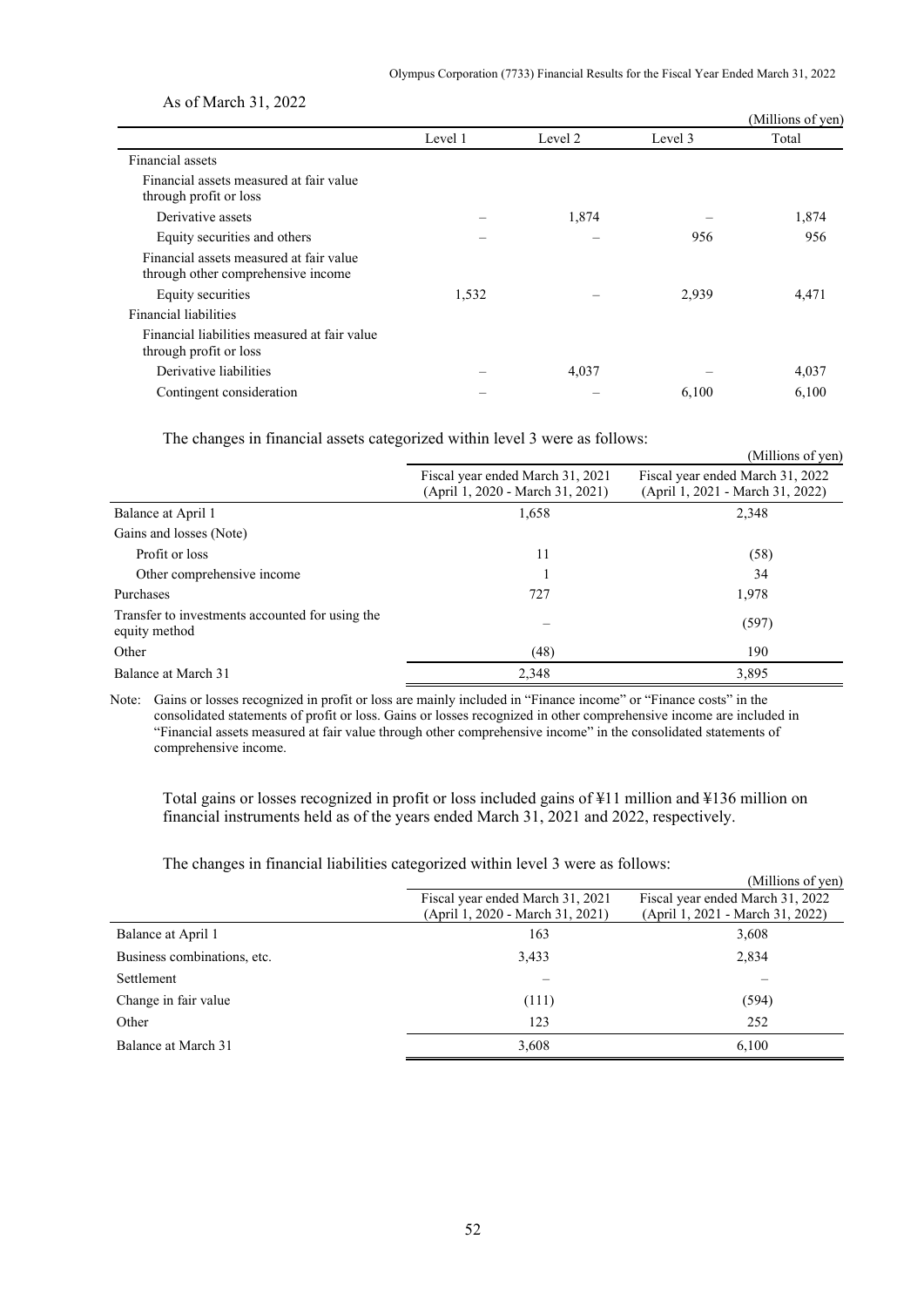#### (2) Financial instruments measured at amortized cost

The measurement techniques for measuring the fair value of major financial instruments measured at amortized cost are as follows. These financial instruments are mainly classified into level 2.

(Cash and cash equivalents, trade and other receivables, and trade and other payables)

Account items to be settled in the short term are stated at their book value because their fair value is nearly equal to their book value.

Lease receivables are stated at the value obtained by calculating the present value of each lease receivable categorized by a specific period, at discounted rates that take into account credit risks and the period up to maturity.

#### (Other financial assets and other financial liabilities)

Account items to be settled in the short term are stated at their book value because their fair value is nearly equal to their book value.

#### (Bonds and borrowings)

Bonds and borrowings with fixed interest rates are stated at the value calculated at discounted rates which would be applied to a similar issuance of bonds or similar new loans to generate future cash flows.

Borrowings with variable interest rates are stated at their book value because their fair value is deemed to be nearly equal to their book value, given that they are short-term borrowings reflecting market interest rates, and their credit conditions have not significantly changed since the drawdown.

Short-term borrowings and commercial papers are stated at their book value since they are settled in the short term and their fair value is nearly equal to their book value.

The carrying amount and fair value of major financial instruments measured at amortized cost were as follows. Financial instruments whose carrying amounts approximate fair value are not included in the following table.

|                              |                                                            |            |                                                            | (Millions of yen) |
|------------------------------|------------------------------------------------------------|------------|------------------------------------------------------------|-------------------|
|                              | Fiscal year ended March 31, 2021<br>(As of March 31, 2021) |            | Fiscal year ended March 31, 2022<br>(As of March 31, 2022) |                   |
|                              | Carrying amount                                            | Fair value | Carrying amount                                            | Fair value        |
| Financial assets             |                                                            |            |                                                            |                   |
| Lease receivables            | 45,377                                                     | 45,319     | 50,517                                                     | 50,513            |
| <b>Financial liabilities</b> |                                                            |            |                                                            |                   |
| <b>Bonds</b>                 | 119,596                                                    | 120,070    | 180,322                                                    | 178,341           |
| <b>Borrowings</b>            | 155,456                                                    | 157,715    | 145,903                                                    | 146,336           |
|                              |                                                            |            |                                                            |                   |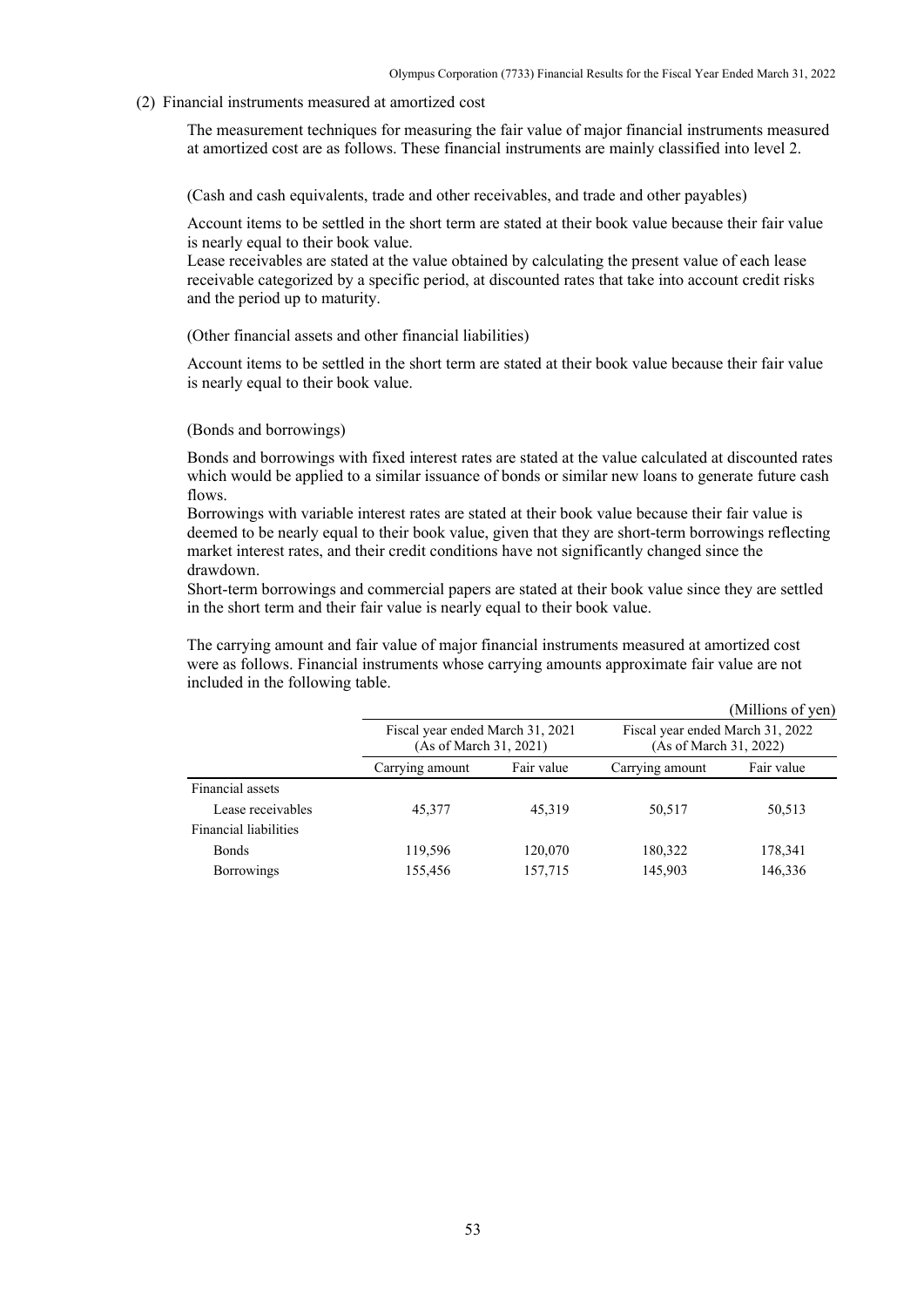### (Business combinations)

Fiscal year ended March 31, 2021 (April 1, 2020 – March 31, 2021)

### (Acquisition of Arc Medical Design Limited)

- (1) Outline of business combination
	- 1) Name and description of acquired business

| Name of acquired business | Arc Medical Design Limited (hereinafter "Arc Medical<br>$Design$ ")                                                 |
|---------------------------|---------------------------------------------------------------------------------------------------------------------|
| Description of business   | Development and manufacturing of auxiliary devices for<br>diagnoses and treatment using gastrointestinal endoscopes |

2) Primary reason for business combination

To further strengthen Olympus Corporation's core competencies in early detection and minimally invasive therapies, beyond our proprietary development, by acquiring optimal partners, we are working to expand our lineup of devices to treat digestive disorders and to develop auxiliary devices for the diagnosis and treatment of colorectal cancer.

Through this acquisition, Olympus Corporation has obtained full rights to Arc Medical Design's innovative medical products. Olympus Corporation already has exclusive distribution rights in the European market for Arc Medical Design's core product, ENDOCUFF VISION™, and will now be responsible for the design, manufacturing, sales, and business strategy of the entire ENDOCUFF product group. Through the acquisition of this product group, we will further contribute to reducing treatment costs and improving patients' QOL.

3) Acquired ratio of holding capital with voting rights

100%

4) Acquisition date

August 7, 2020

5) Acquisition method to govern the acquired company

Cash consideration for the acquisition of shares

(2) Acquisition-related expense

The acquisition-related expense of ¥67 million has been booked in "Sales, general and administrative expenses."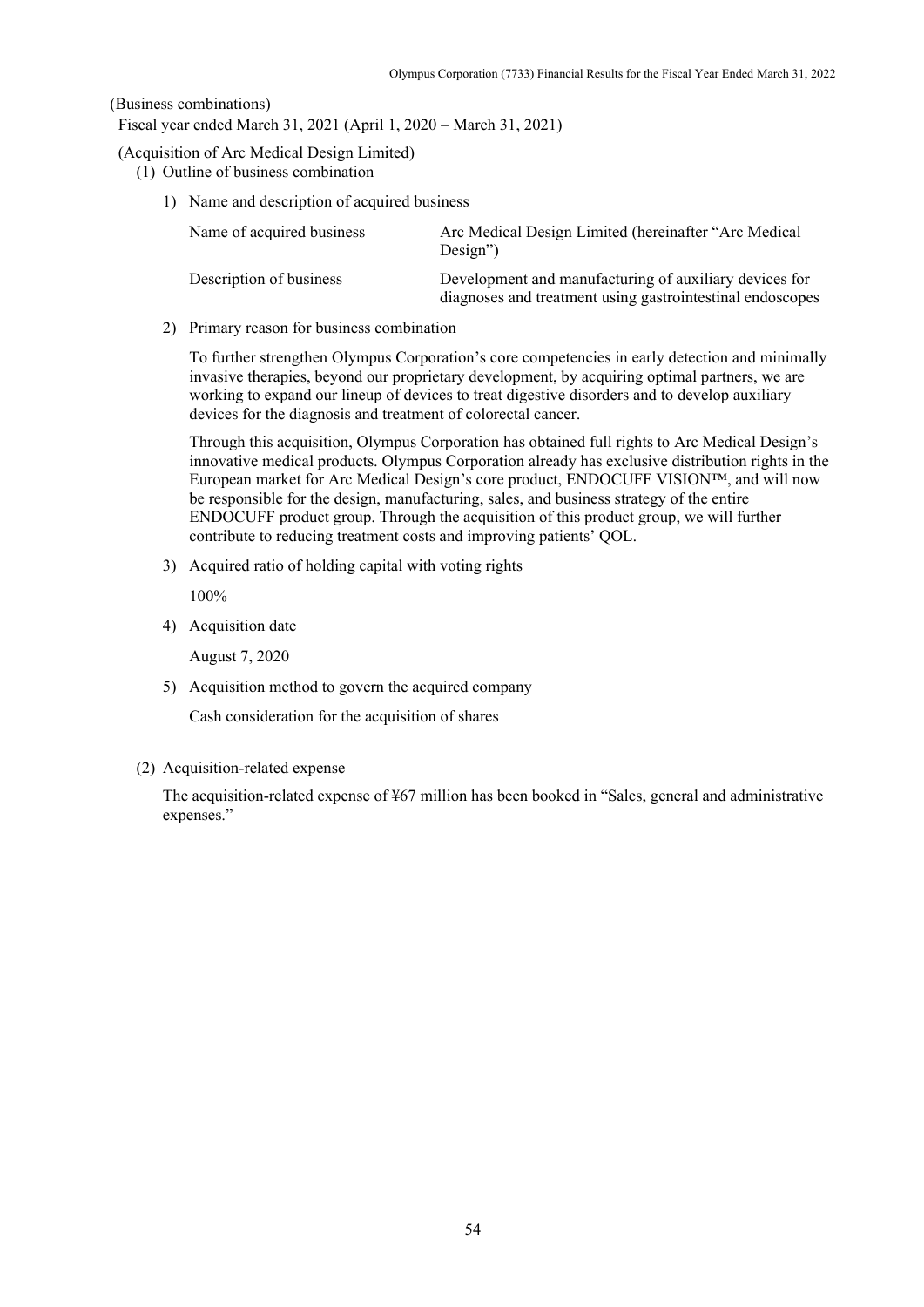|  |  |  |  |  |  |  |  |  | (3) Fair value of consideration paid, assets acquired, and liabilities assumed as of the acquisition date |  |  |  |  |  |
|--|--|--|--|--|--|--|--|--|-----------------------------------------------------------------------------------------------------------|--|--|--|--|--|
|--|--|--|--|--|--|--|--|--|-----------------------------------------------------------------------------------------------------------|--|--|--|--|--|

|                                                            | (Millions of yen) |
|------------------------------------------------------------|-------------------|
|                                                            | Amount            |
| Fair value of consideration paid                           |                   |
| Cash                                                       | 3,472             |
| Contingent consideration                                   | 488               |
| Total                                                      | 3,960             |
| Fair value of assets acquired and liabilities assumed      |                   |
| Cash and cash equivalents                                  | 79                |
| Property, plant and equipment                              |                   |
| Intangible assets                                          | 1,296             |
| Other assets                                               | 5                 |
| Deferred tax liabilities                                   | (246)             |
| Other liabilities                                          | (74)              |
| Fair value of assets acquired and liabilities assumed, net | 1,060             |
| Goodwill                                                   | 2,900             |
| Total                                                      | 3,960             |

Based on the fair value of consideration paid on the acquisition date, we have allocated the assets acquired and liabilities assumed. Furthermore, the allocation of consideration paid has been completed in the previous fiscal year, and there is no material change in the amount from the initial provisional amount.

Goodwill mainly represents a rational estimate of the expected future excess earning power. Furthermore, the amount of goodwill recognized does not include the amount that is expected to be deductible for tax purposes.

#### (4) Contingent consideration

The contingent consideration is the royalties paid over certain future period to former shareholders of Arc Medical Design for sales of Arc Medical Design's products, and its fair value is calculated considering future sales forecasts and the time value of money. Furthermore, there is no limit on the amount of payment of the royalties.

In terms of hierarchical level, the fair value of the contingent consideration is level three. The amount of change in fair value of the consideration with conditions includes the recording of the part based on changes in the time value of money as "Financial costs" and the part based on changes other than the time value of money as "Other income" or "Other expenses."

#### (5) Impacts on the Olympus Group

Olympus Corporation omits making a description concerning profit and loss information of the said business combination on and after the acquisition date as well as profit and loss information under the assumption that the said business combination was conducted at the beginning of the fiscal year under review. This is because the amount of impact on consolidated statement of profit or loss due to such information is not material.

#### (Acquisition of FH ORTHO SAS)

(1) Outline of business combination

1) Name and description of acquired business

Name of acquired business FH ORTHO SAS (hereinafter, "FH ORTHO")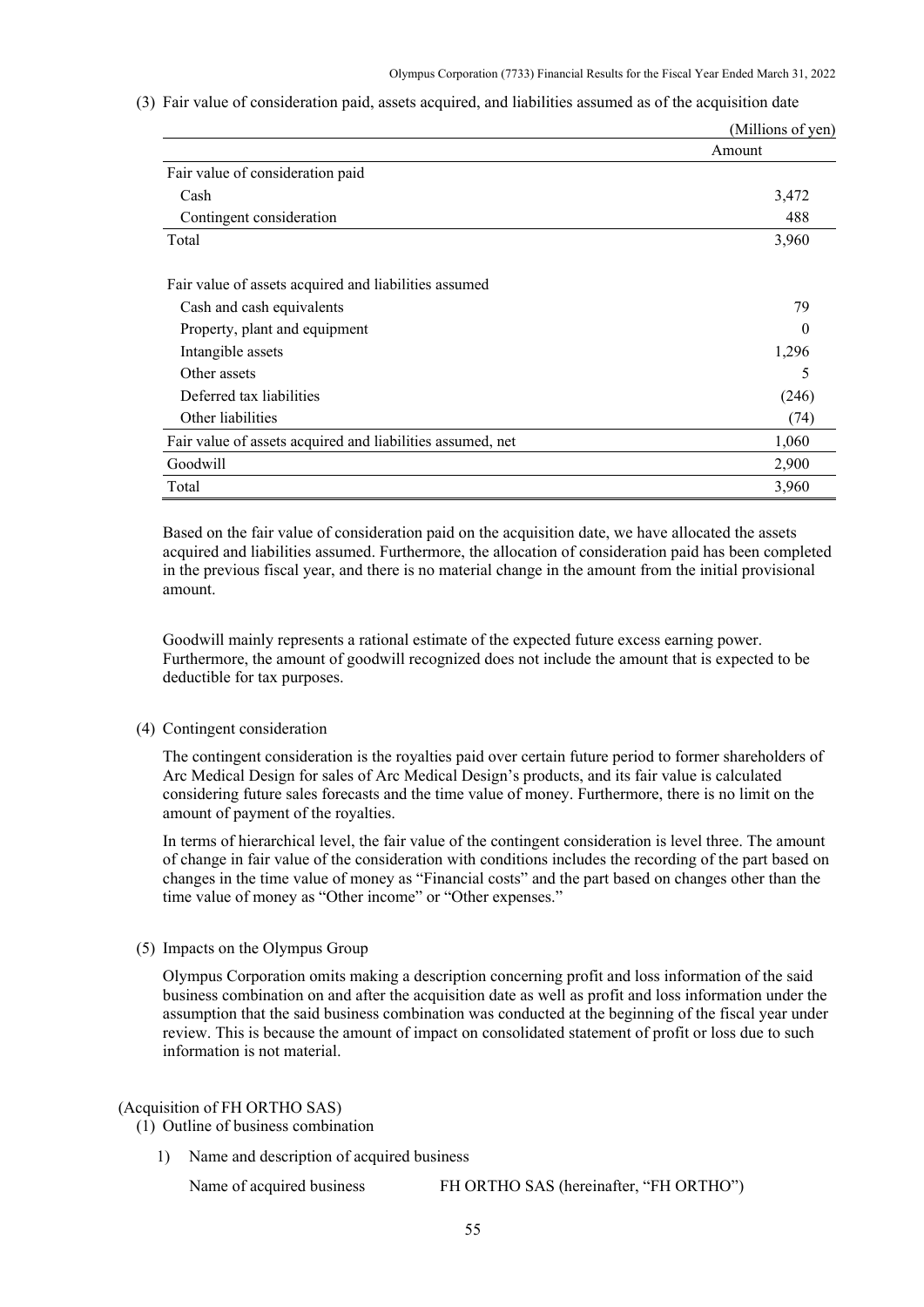Description of business Development, manufacturing, and sales of orthopedic equipment

2) Primary reason for business combination

Olympus Corporation has been developing an orthopedic business in Japan that manufactures and sells bone substitutes, high tibial osteotomy (HTO) plates, and other related products through its subsidiary Olympus Terumo Biomaterials Corporation. Furthermore, in order to support more precise and safer fragmentation and excision of bodily tissue (bone), Olympus Corporation has developed the first ultrasound device indicated for arthroscopic surgery.

Through this acquisition, Olympus Corporation will enhance its portfolio of products, which are innovative and contribute to enhanced patients' QOL, used in ligament reconstructive surgery, foot arthrodesis, trauma surgery, etc. Furthermore, in addition to developing Olympus Corporation's orthopedic surgery products through the global sales routes owned by FH ORTHO, by selling some of FH ORTHO's core products in Japan, we will expand the Olympus Group's sales channels and grow our business. By introducing more products and solutions that contribute to minimally invasive therapies and by expanding sales channels for them, Olympus Corporation will further enhance its position as a global medtech company.

3) Acquired ratio of holding capital with voting rights

100%

4) Acquisition date

November 2, 2020

5) Acquisition method to govern the acquired company

Cash consideration for the acquisition of shares

(2) Acquisition-related expense

The acquisition-related expense of ¥403 million has been booked in "Sales, general and administrative expenses."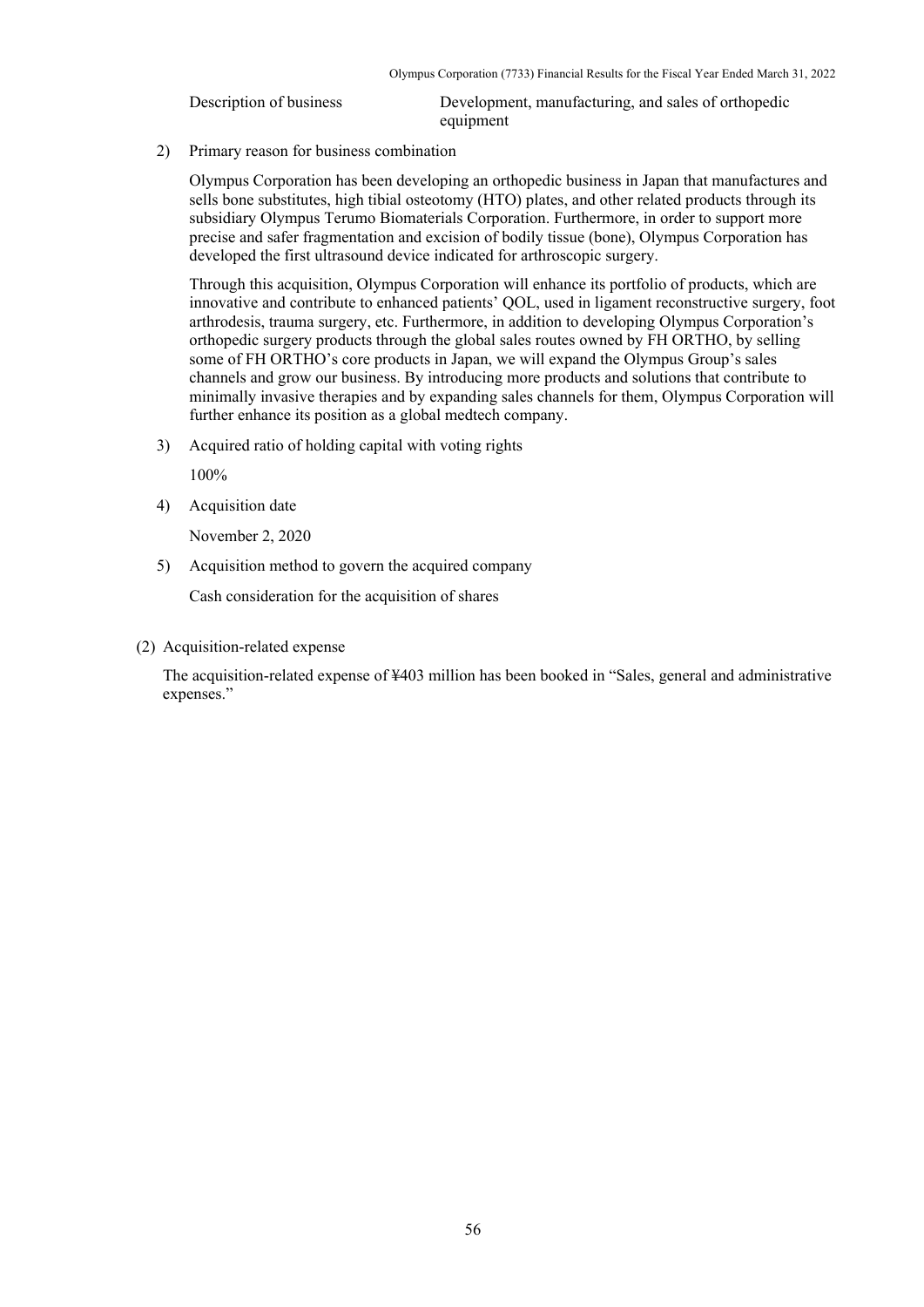|                                                            | (Millions of yen) |
|------------------------------------------------------------|-------------------|
|                                                            | Amount            |
| Fair value of consideration paid                           |                   |
| Cash                                                       | 5,776             |
| Contingent consideration                                   | 194               |
| Total                                                      | 5,970             |
| Fair value of assets acquired and liabilities assumed      |                   |
| Cash and cash equivalents                                  | 122               |
| Trade and other receivables                                | 618               |
| Inventories                                                | 3,445             |
| Other current assets                                       | 1,099             |
| Property, plant and equipment                              | 1,271             |
| Intangible assets                                          | 2,232             |
| Deferred tax assets                                        | 617               |
| Trade and other payables                                   | (727)             |
| Bonds and borrowings (current)                             | (3,055)           |
| Provisions                                                 | (460)             |
| Other current liabilities                                  | (723)             |
| Retirement benefit liability                               | (206)             |
| Deferred tax liabilities                                   | (847)             |
| Other non-current liabilities                              | (356)             |
| Fair value of assets acquired and liabilities assumed, net | 3,030             |
| Goodwill                                                   | 2,940             |
| Total                                                      | 5,970             |

(3) Fair value of consideration paid, assets acquired, and liabilities assumed as of the acquisition date

Based on the fair value of consideration paid on the acquisition date, we have allocated the assets acquired and liabilities assumed. Furthermore, the allocation of consideration paid has been completed in the previous fiscal year, and the value of the assets and liabilities on the acquisition date have been revised from the initial provisional amounts.

The major adjustments made comprise an increase in inventories of ¥1,251 million, an increase in intangible assets of ¥1,725 million, and an increase in deferred tax liabilities of ¥847 million. As a result, goodwill decreased by ¥2,303 million. The balance of intangible assets of ¥2,232 million is mostly comprised of ¥2,031 million in technology-related assets related to products of FH ORTHO, which are measured based on future sales growth rate, diminishing value rate, discount rate and other assumptions. The estimated useful lives of technology-related assets are 10 to 16 years.

The details of goodwill were created mainly from a rational estimate of the expected future excess earning power. Furthermore, the amount of goodwill recognized does not include the amount that is expected to be deductible for tax purposes.

#### (4) Contingent consideration

The contingent consideration is set to be paid based on the achievement levels of designated performance metrics for FH ORTHO after the business combination, and the payment limit is  $\epsilon$ 2,550 thousand. Its fair value is calculated considering forecasts of future financial results and the time value of money.

In terms of hierarchical level, the fair value of the contingent consideration is level three. The amount of change in fair value of the contingent consideration includes the recording of the part based on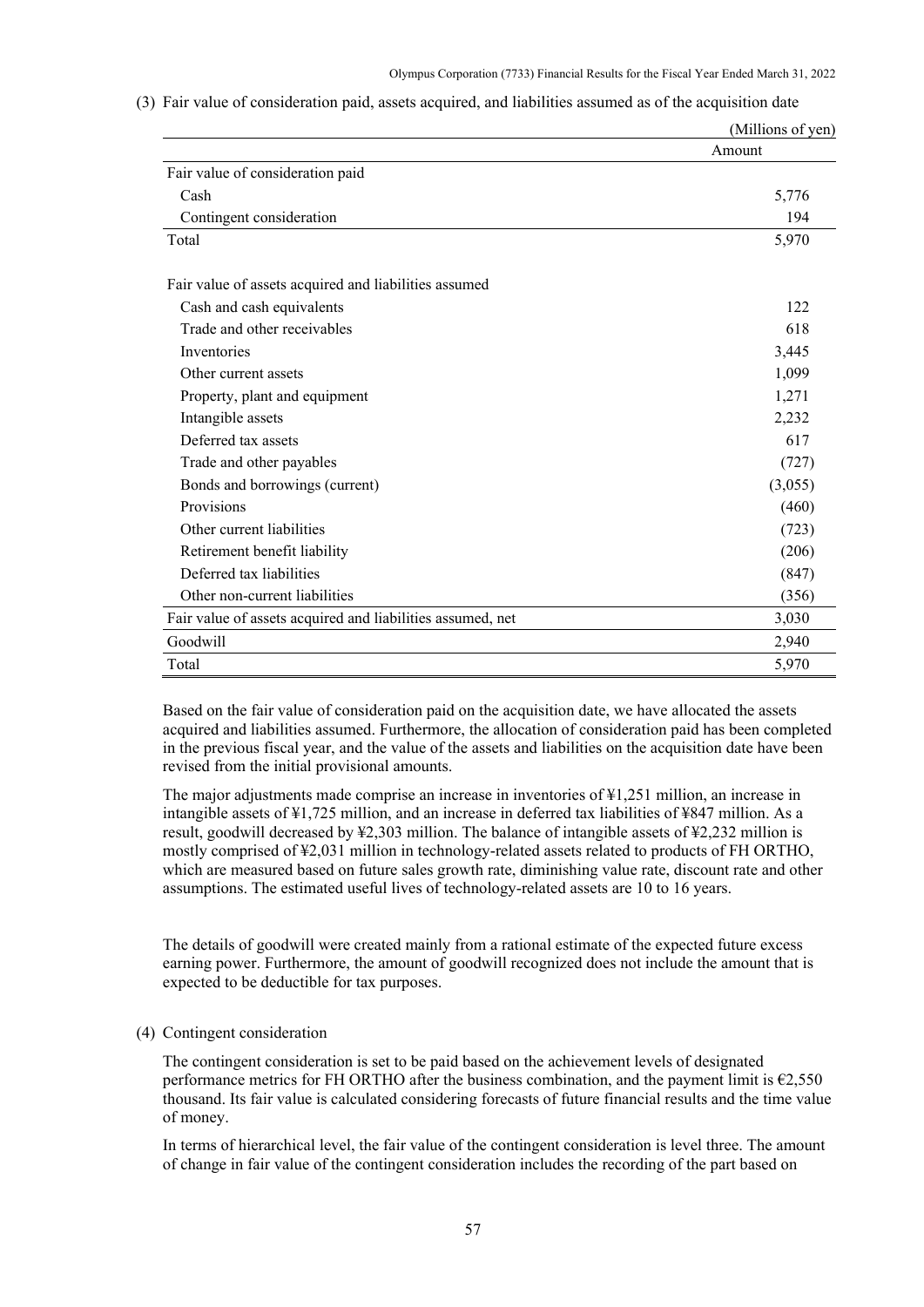changes in the time value of money as "Finance costs" and the part based on changes other than the time value of money as "Other income" or "Other expenses."

(5) Impacts on the Olympus Group

Olympus Corporation omits making a description concerning profit and loss information of the said business combination on and after the acquisition date as well as profit and loss information under the assumption that the said business combination was conducted at the beginning of the fiscal year under review. This is because the amount of impact on consolidated statement of profit or loss due to such information is not material.

(Acquisition of Veran Medical Technologies, Inc.)

- (1) Outline of business combination
	- 1) Name and description of acquired business

| Name of acquired business | Veran Medical Technologies, Inc. (hereinafter, "VMT") |
|---------------------------|-------------------------------------------------------|
| Description of business   | Manufacturing and sales of pulmonary medical devices  |

2) Primary reason for business combination

VMT's electromagnetic navigation system supports the insertion of bronchoscopes and devices into the finely branching bronchial periphery, the identification of the location of lesions in the bronchial periphery, and tissue biopsy in the lesions. By combining VMT's electromagnetic navigation system with Olympus Corporation's existing pulmonary devices such as our bronchoscopes and radial endobronchial ultrasound (EBUS), we expect even greater results in smoothly accessing lesions and diagnosing and determining the stage of a patient's lung cancer. Through this acquisition, not only will we strengthen the product lineup in our Respiratory Business, but we will also greatly strengthen our North American sales network with the addition of VMT's highly experienced sales staff. By enhancing our competitiveness in the pulmonary market, we will further contribute to early diagnosis and minimally invasive therapies for bronchial disease.

3) Acquired ratio of holding capital with voting rights

100%

4) Acquisition date

December 29, 2020

5) Acquisition method to govern the acquired company

Cash consideration for the acquisition of shares

(2) Acquisition-related expense

The acquisition-related expense of ¥440 million has been booked in "Sales, general and administrative expenses."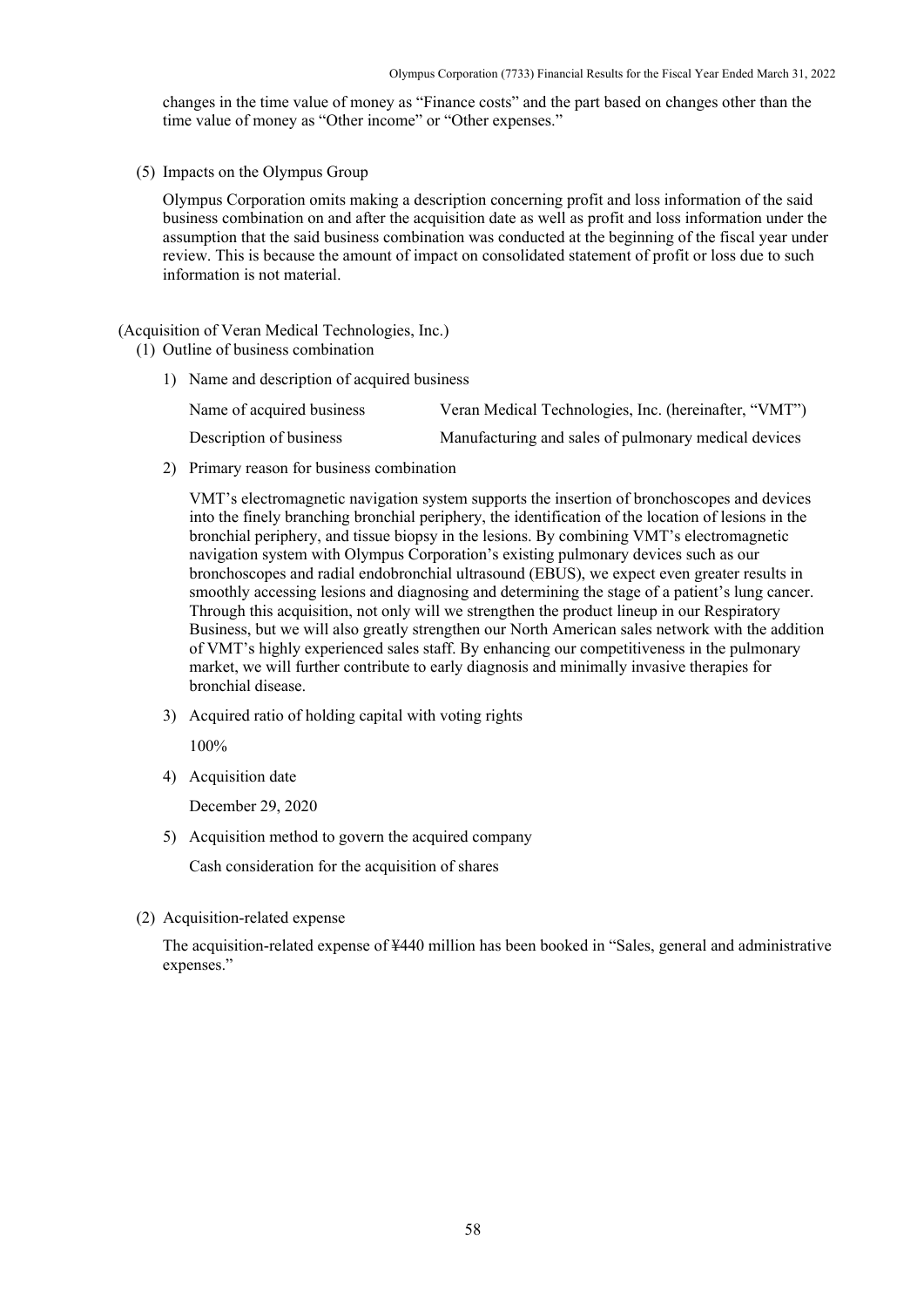|                                                            | (Millions of yen) |
|------------------------------------------------------------|-------------------|
|                                                            | Amount            |
| Fair value of consideration paid                           |                   |
| Cash                                                       | 31,050            |
| Contingent consideration                                   | 1,461             |
| Total                                                      | 32,511            |
| Fair value of assets acquired and liabilities assumed      |                   |
| Cash and cash equivalents                                  | 433               |
| Trade and other receivables                                | 506               |
| Inventories                                                | 2,176             |
| Property, plant and equipment                              | 241               |
| Intangible assets                                          | 16,953            |
| Other assets                                               | 353               |
| Deferred tax assets                                        | 2,746             |
| Trade and other payables                                   | (108)             |
| Other liabilities                                          | (779)             |
| Deferred tax liabilities                                   | (4,244)           |
| Fair value of assets acquired and liabilities assumed, net | 18,277            |
| Goodwill                                                   | 14,234            |
| Total                                                      | 32,511            |

(3) Fair value of consideration paid, assets acquired, and liabilities assumed as of the acquisition date

Based on the fair value of consideration paid on the acquisition date, we have allocated the assets acquired and liabilities assumed. Furthermore, the allocation of consideration paid has been completed in the fiscal year under review, and the value of the assets and liabilities on the acquisition date have been revised from the initial provisional amounts.

The major adjustments made comprise an increase in intangible assets of ¥16,953 million, an increase in deferred tax assets of ¥1,128 million, and an increase in deferred tax liabilities of ¥4,244 million. As a result, goodwill decreased by ¥16,295 million. The ¥16,953 million in intangible assets are mainly made up of ¥13,993 million in technology-related assets and ¥2,577 million in-process research and development related to VMT's products, and the amount is calculated based on assumptions for the future net sales growth rate, the diminishing value rate, and the discount rate, etc. The estimated useful lives of technology-related assets are 15 years.

Goodwill mainly represents a rational estimate of the expected future excess earning power. Furthermore, the amount of goodwill recognized does not include the amount that is expected to be deductible for tax purposes.

### (4) Contingent consideration

The contingent consideration is set to be paid based on the achievement levels of designated performance metrics for VMT after the business combination, and the payment limit is US\$40,000 thousand. In terms of hierarchical level, the fair value of the contingent consideration is level three.

Due to the delay in achieving this earnings indicator, the fair value of the contingent consideration was revised from ¥1,461 million to ¥367 million in the fiscal year ended March 31, 2022. Of the ¥1,094 million difference, ¥1,249 million is the effect of the review of fair value itself and ¥155 million is the effect of exchange rate fluctuations, which are included in Other income in the consolidated statements of profit or loss, and in Exchange differences on translation of foreign operations in the consolidated statements of comprehensive income, respectively.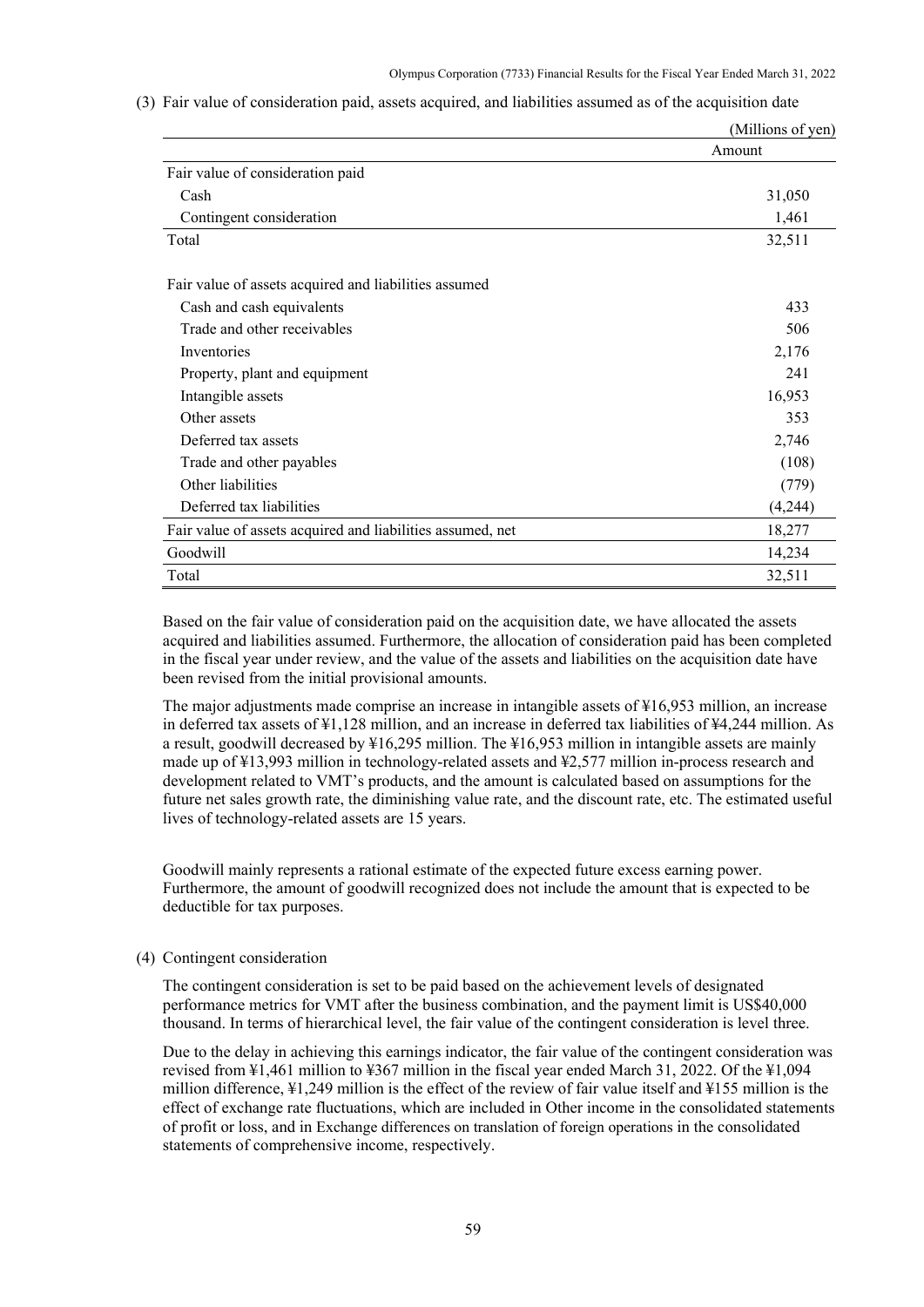(5) Impacts on the Olympus Group

Olympus Corporation omits making a description concerning profit and loss information of the said business combination on and after the acquisition date as well as profit and loss information under the assumption that the said business combination was conducted at the beginning of the fiscal year under review. This is because the amount of impact on consolidated statement of profit or loss due to such information is not material.

### (Acquisition of Quest Photonic Devices B.V.)

- (1) Outline of business combination
	- 1) Name and description of acquired business

| Name of acquired business | Quest Photonic Devices B.V. (hereinafter, "Quest")       |
|---------------------------|----------------------------------------------------------|
| Description of business   | Development, manufacturing, and sales of medical devices |

2) Primary reason for business combination

Quest is a company that develops, manufactures, and commercializes cutting-edge fluorescence imaging systems (FIS) and contributes to innovation in imaging technology in the surgical field. It is strong in the development of imaging technologies using various light wavelengths. It provides a broad range of medical imaging devices, starting with the Spectrum® imaging system used in FIS-guided laparotomy and laparoscopy, devices for photodynamic therapy, and so on.

Olympus Corporation has already introduced 4K and 3D technologies in the surgical endoscope imaging field. This acquisition will contribute to more precise and safer surgical procedures by strengthening our FIS technology and product lineup.

3) Acquired ratio of holding capital with voting rights

100%

4) Acquisition date

February 9, 2021

5) Acquisition method to govern the acquired company

Cash consideration for the acquisition of shares

### (2) Acquisition-related expense

The acquisition-related expense of ¥69 million has been booked in "Sales, general and administrative expenses."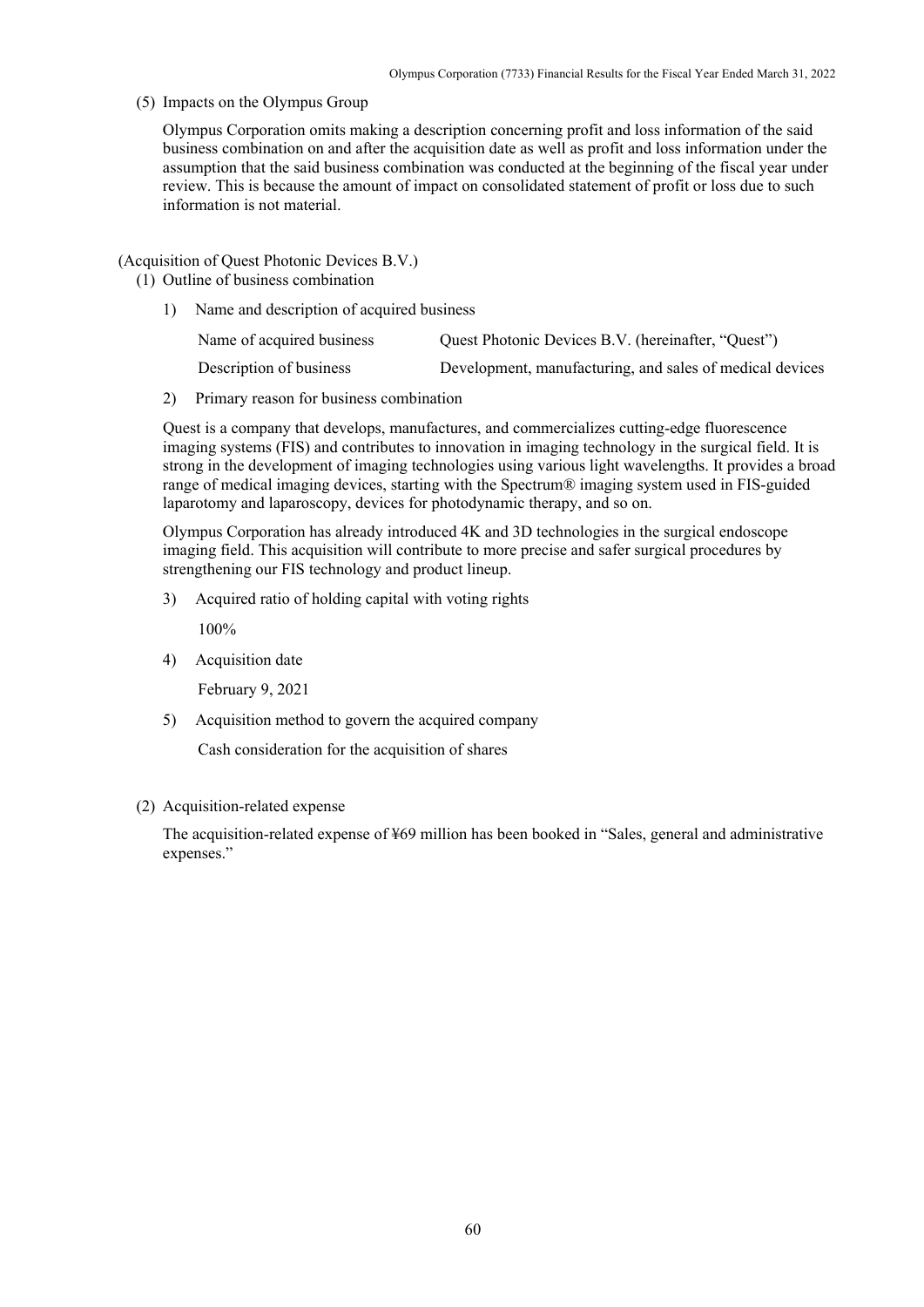|                                                            | (Millions of yen) |
|------------------------------------------------------------|-------------------|
|                                                            | Amount            |
| Fair value of consideration paid                           |                   |
| Cash                                                       | 4,684             |
| Contingent consideration                                   | 1,290             |
| Total                                                      | 5,974             |
| Fair value of assets acquired and liabilities assumed      |                   |
| Cash and cash equivalents                                  | 301               |
| Trade and other receivables                                | 53                |
| Inventories                                                | 197               |
| Other current assets                                       | 24                |
| Property, plant and equipment                              | 204               |
| Intangible assets                                          | 2,468             |
| Other financial assets (non-current)                       | 45                |
| Deferred tax assets                                        | 32                |
| Trade and other payables                                   | (21)              |
| Bonds and borrowings (current)                             | (39)              |
| Provisions                                                 | (1)               |
| Other current liabilities                                  | (314)             |
| Bonds and borrowings (non-current)                         | (1,035)           |
| Deferred tax liabilities                                   | (475)             |
| Other non-current liabilities                              | (22)              |
| Fair value of assets acquired and liabilities assumed, net | 1,417             |
| Goodwill                                                   | 4,557             |
| Total                                                      | 5,974             |

(3) Fair value of consideration paid, assets acquired, and liabilities assumed as of the acquisition date

Based on the fair value of consideration paid on the acquisition date, we have allocated the assets acquired and liabilities assumed. Furthermore, the allocation of consideration paid has been completed in the fiscal year under review, and the value of the assets and liabilities on the acquisition date have been revised from the initial provisional amounts.

The major adjustments made comprise an increase in intangible assets of ¥1,899 million and an increase in deferred tax liabilities of ¥475 million. As a result, goodwill decreased by ¥1,424 million. The ¥2,468 million in intangible assets are mainly made up of ¥1,995 million in technology-related assets and ¥466 million in customer-related assets related to Quest's products, and the amount is calculated based on assumptions for the future net sales growth rate, the diminishing value rate, and the discount rate, etc. The estimated useful lives of technology-related assets and customer-related assets are 16 years.

Goodwill mainly represents a rational estimate of the expected future excess earning power. Furthermore, the amount of goodwill recognized does not include the amount that is expected to be deductible for tax purposes.

### (4) Contingent consideration

The contingent consideration is a payment to the previous shareholders of Quest as a milestone payment subject to the obtaining of approval for development made mainly by Quest, and the payment is calculated by taking into consideration the possibility of obtaining the approval for the development and time value of money. The payment limit is  $\epsilon$ 14,000 thousand.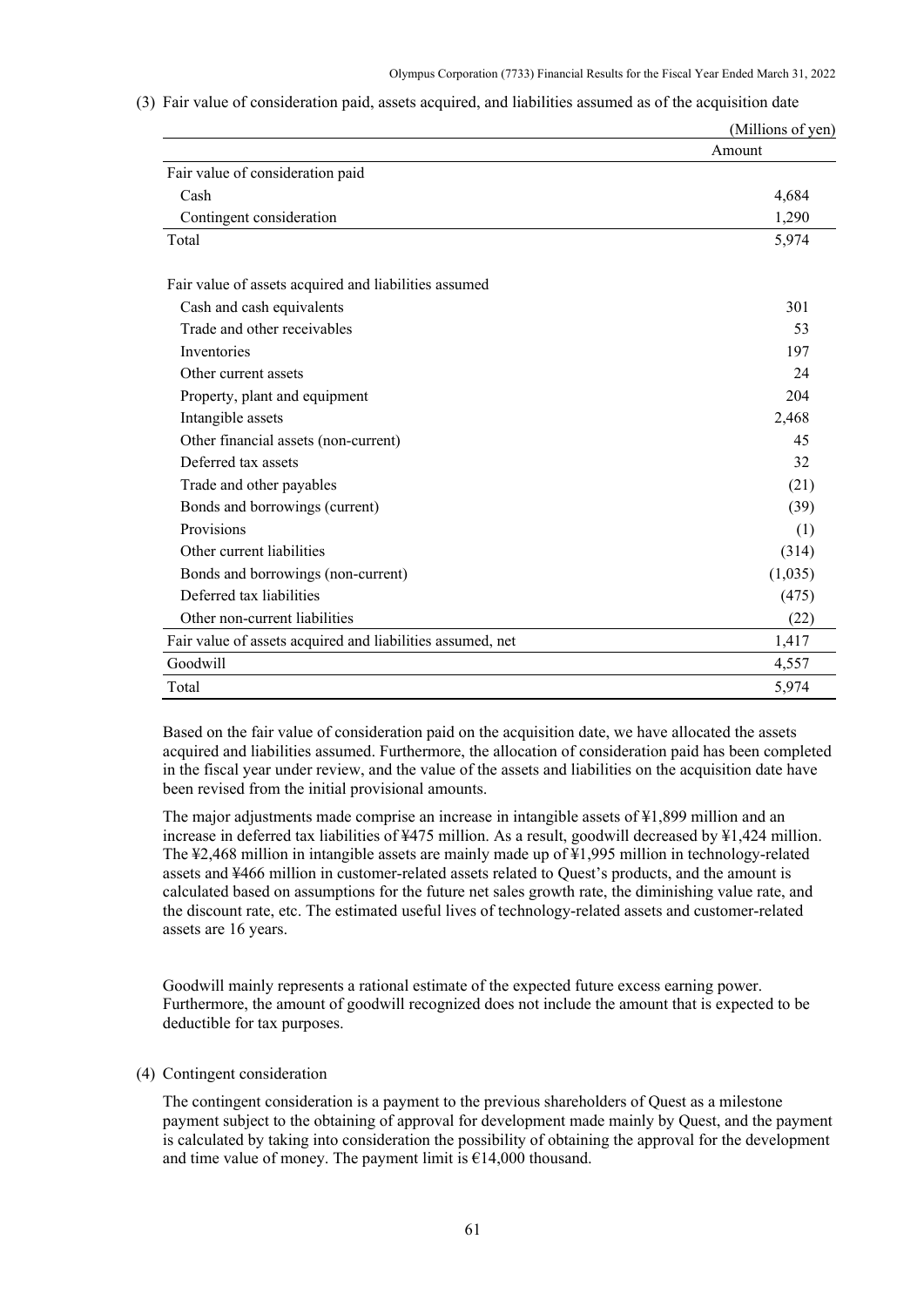Olympus Corporation (7733) Financial Results for the Fiscal Year Ended March 31, 2022

In terms of hierarchical level, the fair value of the contingent consideration is level three. The amount of change in fair value of the contingent consideration includes the recording of the part based on changes in the time value of money as "Finance costs" and the part based on changes other than the time value of money as "Other income" or "Other expenses."

(5) Impacts on the Olympus Group

Olympus Corporation omits making a description concerning profit and loss information of the said business combination on and after the acquisition date as well as profit and loss information under the assumption that the said business combination was conducted at the beginning of the fiscal year under review. This is because the amount of impact on consolidated statement of profit or loss due to such information is not material.

Fiscal year ended March 31, 2022 (April 1, 2021 – March 31, 2022)

### (Acquisition of Medi-Tate Ltd.)

- (1) Outline of business combination
	- 1) Name and description of acquired business

| Name of acquired business | Medi-Tate Ltd. (hereinafter "Medi-Tate")                            |
|---------------------------|---------------------------------------------------------------------|
| Description of business   | R&D and manufacturing of Therapeutic Solutions Business<br>products |

2) Primary reason for business combination

Medi-Tate is a medical device manufacturer that researches, develops, and manufactures minimally invasive therapeutic devices for benign prostatic hyperplasia (BPH). By adding Medi-Tate's minimally invasive treatment device for BPH to our Olympus product portfolio, we will contribute to promoting the spread of minimally invasive treatment for diversifying prostate diseases and improving QOL for patients, thereby further strengthening our competitive position in the urology field.

3) Acquired ratio of holding capital with voting rights

100%

4) Acquisition date

May 27, 2021

5) Acquisition method to govern the acquired company

Just prior to the acquisition date, Olympus Corporation owned 18.46% of Medi-Tate's voting shares through its consolidated subsidiary Olympus Winter & Ibe GmbH, and it acquired an additional 81.54% for cash as consideration on the acquisition date through Olympus Winter & Ibe GmbH, making it a wholly owned subsidiary.

(2) Acquisition-related expense

The acquisition-related expense of ¥168 million has been booked in "Selling, general and administrative expenses."

(3) Gain on step acquisition

As a result of revaluing the equity interest of the acquired company held just prior to the acquisition date at fair value on the acquisition date, we recognized a gain on step acquisition of ¥2,826 million. Gains on step acquisition are recorded in "Other income" in the consolidated statement of profit or loss.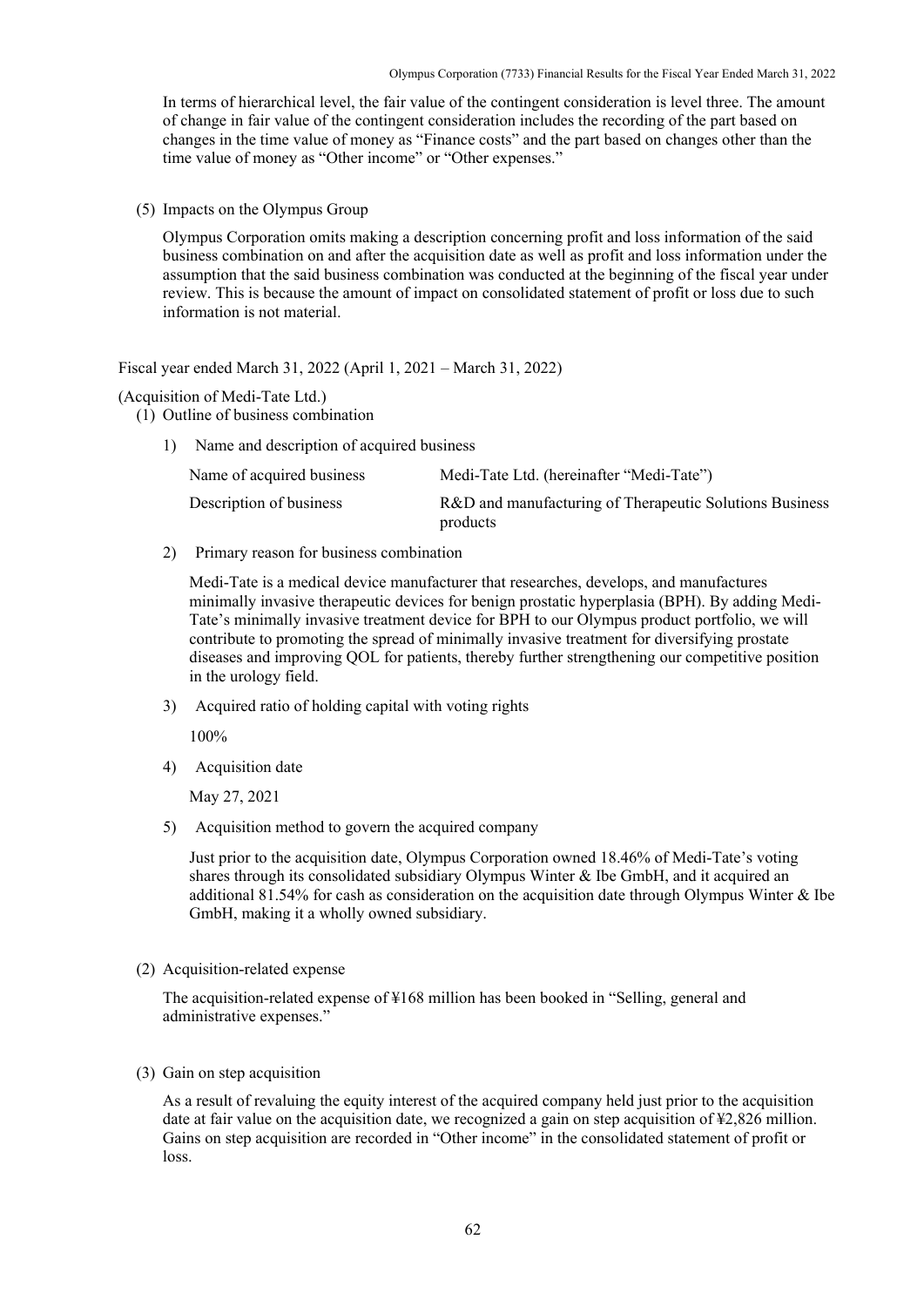|  |  | (4) Fair value of consideration paid, assets acquired, and liabilities assumed as of the acquisition date |  |  |  |
|--|--|-----------------------------------------------------------------------------------------------------------|--|--|--|
|  |  |                                                                                                           |  |  |  |

|                                                                       | (Millions of yen) |
|-----------------------------------------------------------------------|-------------------|
|                                                                       | Amount            |
| Fair value of consideration paid                                      |                   |
| Cash                                                                  | 22,680            |
| Fair value of equity interest held just prior to the acquisition date | 4,932             |
| Contingent consideration                                              | 2,148             |
| Total                                                                 | 29,760            |
| Fair value of assets acquired and liabilities assumed                 |                   |
| Cash and cash equivalents                                             | 1,353             |
| Trade and other receivables                                           | 3                 |
| Inventories                                                           | 3                 |
| Other current assets                                                  | 214               |
| Property, plant and equipment                                         | 30                |
| Intangible assets                                                     | 8,866             |
| Other financial assets (non-current)                                  | 3                 |
| Deferred tax assets                                                   | 604               |
| Trade and other payables                                              | (46)              |
| Other current liabilities                                             | (675)             |
| Deferred tax liabilities                                              | (2,039)           |
| Other non-current liabilities                                         | (16)              |
| Fair value of assets acquired and liabilities assumed, net            | 8,300             |
| Goodwill                                                              | 21,460            |
| Total                                                                 | 29,760            |

Based on the fair value of consideration paid on the acquisition date, we have allocated the assets acquired and liabilities assumed. The allocation of consideration paid has been completed in the fiscal year ended March 31, 2022, and there is no material change in the amount from the initial provisional amount. The balance of intangible assets of ¥8,866 million is comprised of technology-related assets related to products of Medi-Tate, which are measured based on future sales growth rate, diminishing value rate, discount rate and other assumptions. The estimated useful lives of technology-related assets are 14 years.

Goodwill mainly represents a rational estimate of the expected future excess earning power. Furthermore, the amount of goodwill recognized does not include the amount that is expected to be deductible for tax purposes.

#### (5) Contingent consideration

The contingent consideration is a milestone payment subject to the obtaining of approval for development made by Medi-Tate, and the payment is calculated by taking into consideration the possibility of obtaining the approval for the development and time value of money. The payment limit is US\$40,000 thousand.

In terms of hierarchical level, the fair value of the contingent consideration is level three, which is the fair value calculated from valuation techniques that include inputs that are not based on observable market data. The amount of change in fair value of the contingent consideration includes the recording of the part based on changes in the time value of money as "Finance costs" and the part based on changes other than the time value of money as "Other income" or "Other expenses."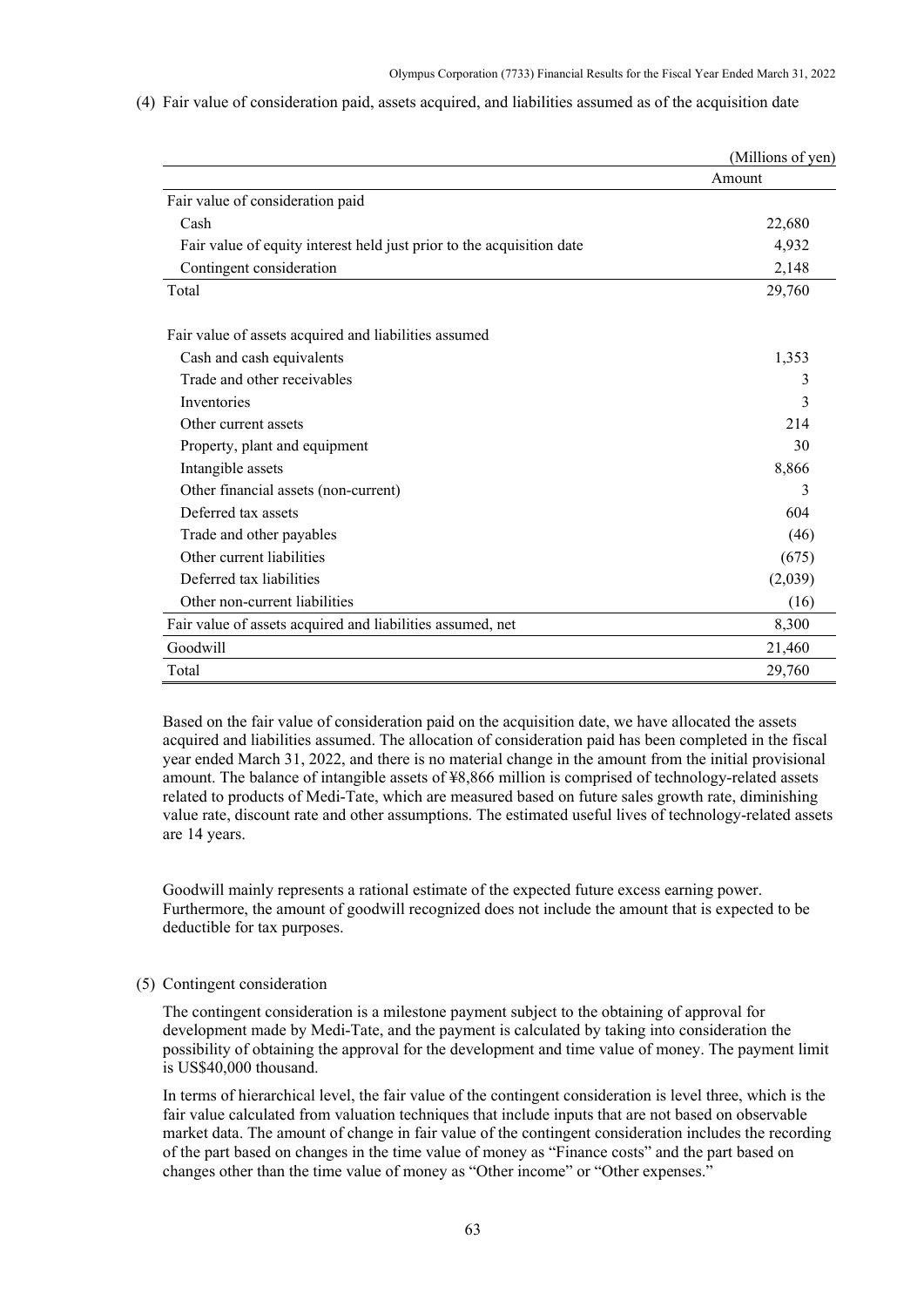### (6) Impacts on the Olympus Group

Olympus Corporation omits making a description concerning profit or loss information of the said business combination on and after the acquisition date as well as profit or loss information under the assumption that the said business combination was conducted at the beginning of the fiscal year under review. This is because the amount of impact on consolidated statement of profit or loss due to such information is not material.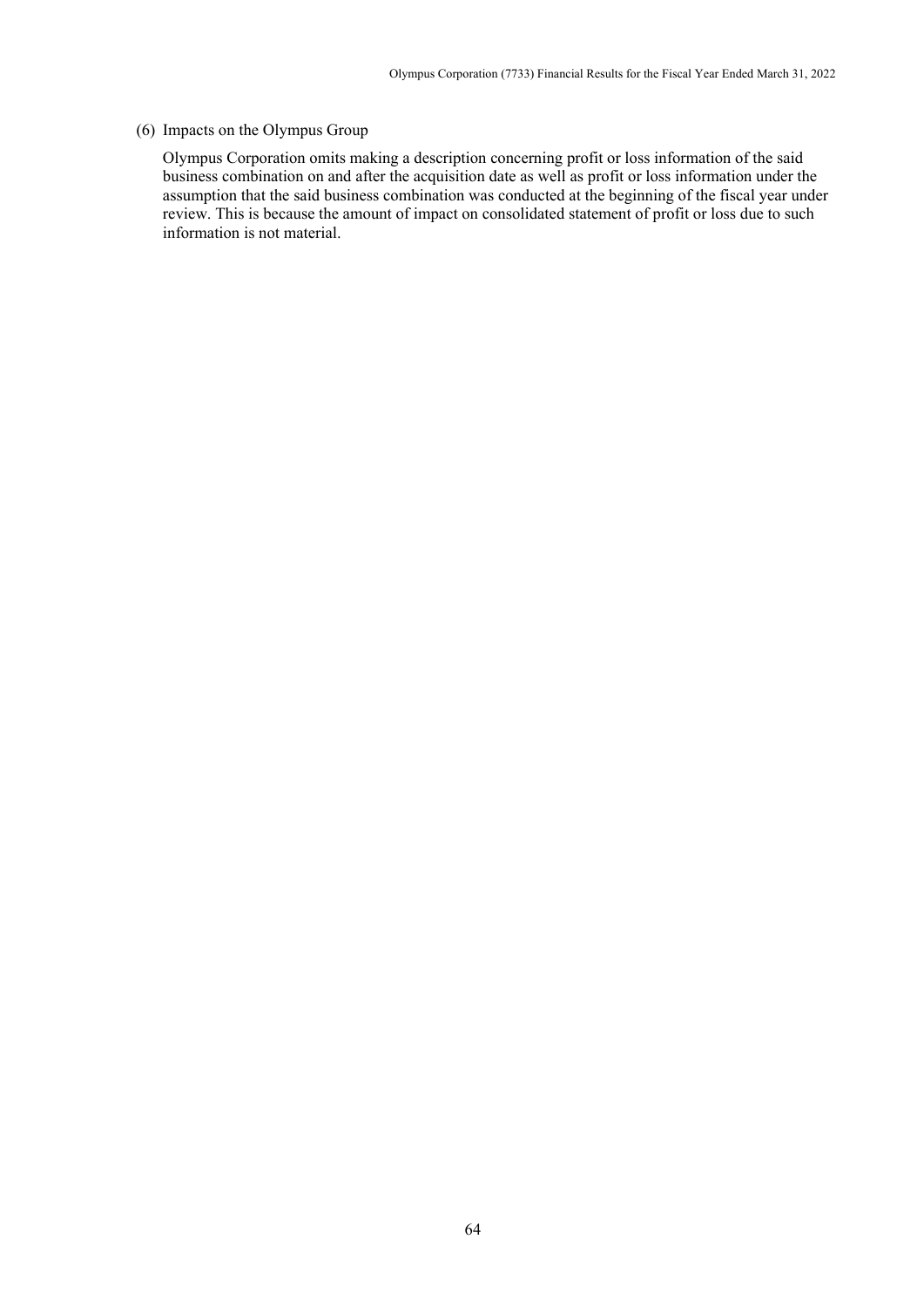(Revised provisional amounts)

For the following business combinations that occurred in the previous fiscal year, provisional amounts have been revised during the fiscal year under review. As a result, we have retroactively revised the figures at the end of the previous fiscal year in the consolidated statement of financial position.

(Acquisition of Veran Medical Technologies, Inc.)

Veran Medical Technologies, Inc. became a consolidated subsidiary of Olympus Corporation on December 29, 2020, due to the acquisition of shares for cash consideration.

In the fiscal year under review, the fair value of some assets acquired and liabilities assumed has been revised with respect to the measurement of the fair value of assets acquired and liabilities assumed as of the acquisition date in said business combination. Regarding said business combination, in the fiscal year under review, initial measurement of assets acquired, liabilities assumed and goodwill has been finalized.

|                                                               |                                                |                     | (Millions of yen)  |
|---------------------------------------------------------------|------------------------------------------------|---------------------|--------------------|
|                                                               | Provisional fair value<br>as of March 31, 2021 | Subsequent revision | Revised fair value |
| Fair value of consideration paid                              |                                                |                     |                    |
| Cash                                                          | 31,050                                         |                     | 31,050             |
| Contingent consideration                                      | 1,461                                          |                     | 1,461              |
| Total                                                         | 32,511                                         |                     | 32,511             |
| Fair value of assets acquired and liabilities<br>assumed      |                                                |                     |                    |
| Cash and cash equivalents                                     | 433                                            |                     | 433                |
| Trade and other receivables                                   | 506                                            |                     | 506                |
| Inventories                                                   | 2,259                                          | (83)                | 2,176              |
| Property, plant and equipment                                 | 41                                             | 200                 | 241                |
| Intangible assets                                             | 14,647                                         | 2,306               | 16,953             |
| Other assets                                                  | 210                                            | 143                 | 353                |
| Deferred tax assets                                           | 1,612                                          | 1,134               | 2,746              |
| Trade and other payables                                      | (128)                                          | 20                  | (108)              |
| Other liabilities                                             | (587)                                          | (192)               | (779)              |
| Deferred tax liabilities                                      | (2,586)                                        | (1,658)             | (4,244)            |
| Fair value of assets acquired and liabilities<br>assumed, net | 16,407                                         | 1,870               | 18,277             |
| Goodwill                                                      | 16,104                                         | (1,870)             | 14,234             |
| Total                                                         | 32,511                                         |                     | 32,511             |

As a result of these revisions, we have retroactively revised the figures for the previous fiscal year in the consolidated statements of financial position. The major adjustments as of March 31, 2021 were increases in intangible assets, deferred tax assets and deferred tax liabilities of ¥2,467 million, ¥1,213 million and ¥1,774 million, respectively, and a decrease in goodwill of ¥1,998 million.

### (Acquisition of Quest Photonic Devices B.V.)

Quest Photonic Devices B.V. became a consolidated subsidiary of Olympus Corporation on February 9, 2021, due to the acquisition of shares for cash consideration.

In the fiscal year under review, the fair value of some assets acquired and liabilities assumed has been revised with respect to the measurement of the fair value of assets acquired and liabilities assumed as of the acquisition date in said business combination. Regarding said business combination, in the fiscal year under review, initial measurement of assets acquired, liabilities assumed and goodwill has been finalized.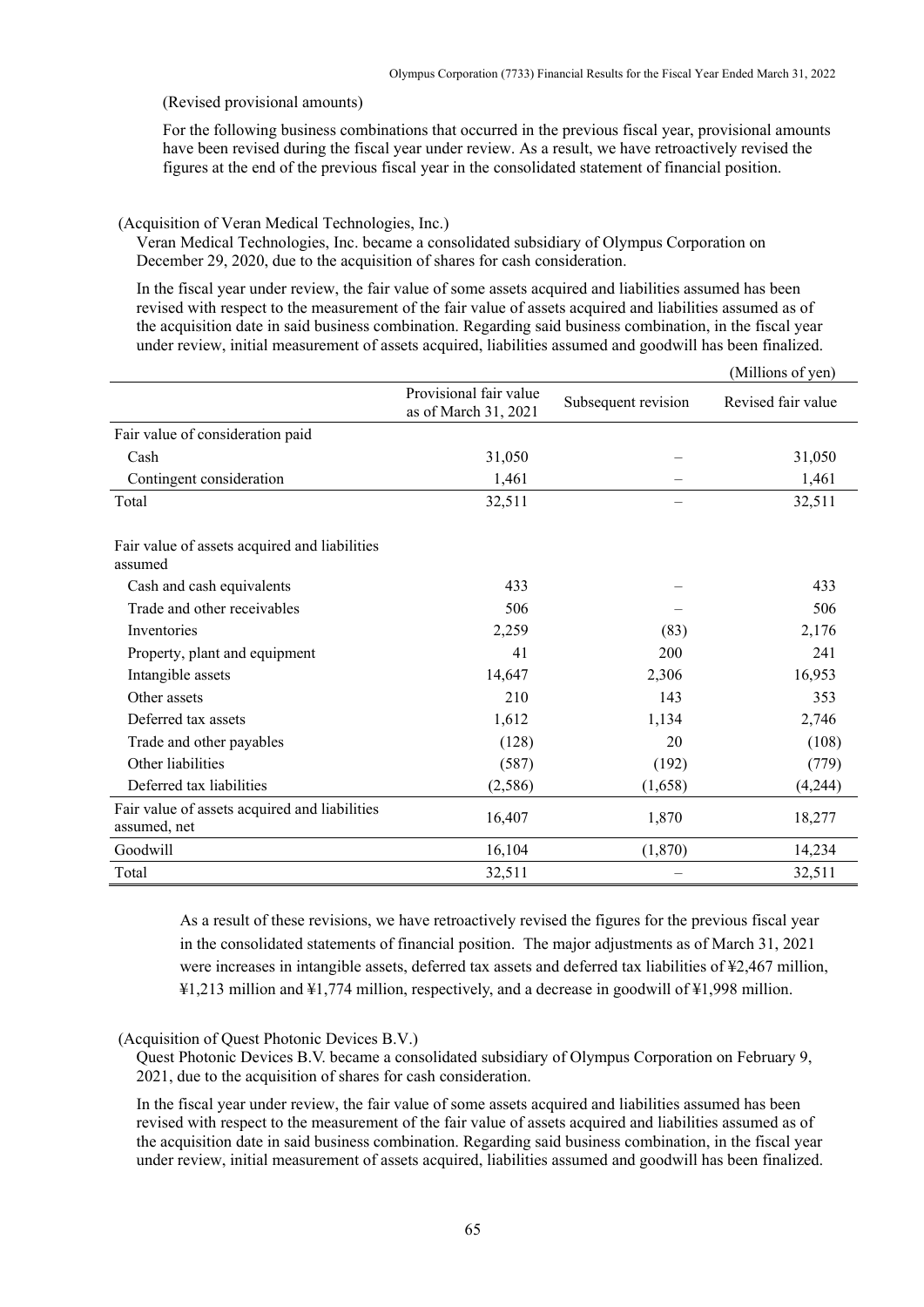Olympus Corporation (7733) Financial Results for the Fiscal Year Ended March 31, 2022

|                                                               |                                                |                     | (Millions of yen)  |
|---------------------------------------------------------------|------------------------------------------------|---------------------|--------------------|
|                                                               | Provisional fair value<br>as of March 31, 2021 | Subsequent revision | Revised fair value |
| Fair value of consideration paid                              |                                                |                     |                    |
| Cash                                                          | 4,684                                          |                     | 4,684              |
| Contingent consideration                                      | 1,290                                          |                     | 1,290              |
| Total                                                         | 5,974                                          |                     | 5,974              |
| Fair value of assets acquired and liabilities<br>assumed      |                                                |                     |                    |
| Cash and cash equivalents                                     | 301                                            |                     | 301                |
| Trade and other receivables                                   | 53                                             |                     | 53                 |
| Inventories                                                   | 197                                            |                     | 197                |
| Other current assets                                          | 24                                             |                     | 24                 |
| Property, plant and equipment                                 | 204                                            |                     | 204                |
| Intangible assets                                             | 569                                            | 1,899               | 2,468              |
| Other financial assets (non-current)                          | 45                                             |                     | 45                 |
| Deferred tax assets                                           | 32                                             |                     | 32                 |
| Trade and other payables                                      | (21)                                           |                     | (21)               |
| Bonds and borrowings (current)                                | (39)                                           |                     | (39)               |
| Provisions                                                    | (1)                                            |                     | (1)                |
| Other current liabilities                                     | (314)                                          |                     | (314)              |
| Bonds and borrowings (non-current)                            | (1,035)                                        |                     | (1,035)            |
| Deferred tax liabilities                                      |                                                | (475)               | (475)              |
| Other non-current liabilities                                 | (22)                                           |                     | (22)               |
| Fair value of assets acquired and liabilities<br>assumed, net | (7)                                            | 1,424               | 1,417              |
| Goodwill                                                      | 5,981                                          | (1, 424)            | 4,557              |
| Total                                                         | 5,974                                          |                     | 5,974              |

Due to these revisions, we have retroactively revised the figures for the previous fiscal year in the consolidated statements of financial position. The major adjustments as of March 31, 2021 were intangible assets and deferred tax liabilities as of March 31, 2021, increased by ¥1,908 million and ¥477 million, respectively, and goodwill decreased by ¥1,431 million.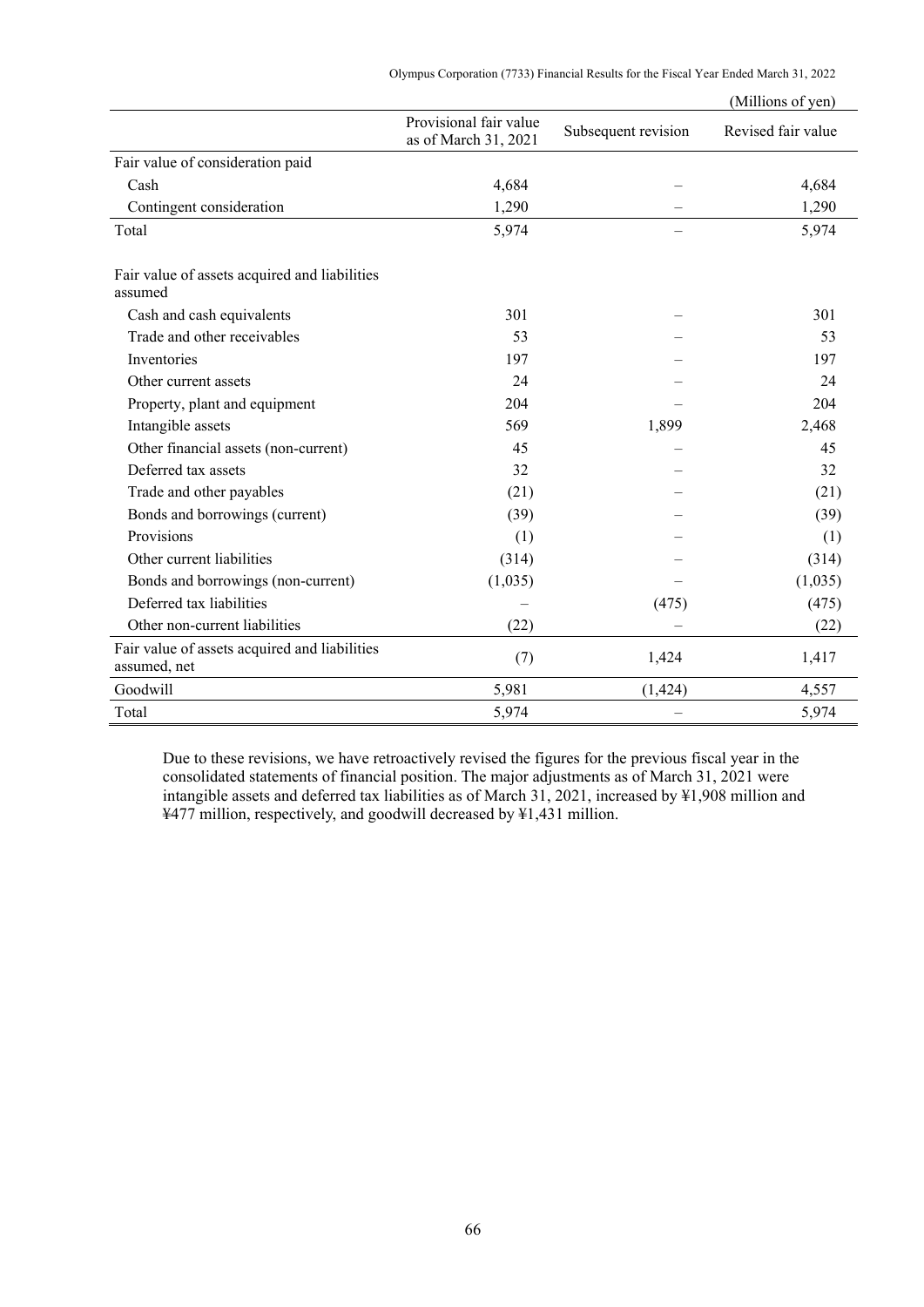### (Discontinued operations)

(1) Outline of discontinued operations

Due to the transfer of the Imaging Business to OJ Holdings, Ltd., a special purpose company established by Japan Industrial Partners, Inc. in the previous fiscal year, the profit (loss) of the Imaging Business is presented in discontinued operations.

### (2) Profit (loss) of discontinued operations

Profit (loss) of discontinued operations is as follows.

|                                                                            |                                                                            | (Millions of yen)                                                            |
|----------------------------------------------------------------------------|----------------------------------------------------------------------------|------------------------------------------------------------------------------|
|                                                                            | Fiscal year ended<br>March 31, 2021<br>(April 1, 2020 – March<br>31, 2021) | Fiscal year ended<br>March 31, 2022 (April<br>$1, 2021 - March 31,$<br>2022) |
| Revenue                                                                    | 21,062                                                                     |                                                                              |
| Cost of sales                                                              | 14,715                                                                     |                                                                              |
| Gross profit                                                               | 6,347                                                                      |                                                                              |
| Selling, general and administrative expenses                               | 13,633                                                                     |                                                                              |
| Share of profit (loss) of investments accounted for using<br>equity method |                                                                            |                                                                              |
| Other income                                                               | 75                                                                         |                                                                              |
| Other expenses (Note)                                                      | 44,898                                                                     |                                                                              |
| Operating loss                                                             | (52,109)                                                                   |                                                                              |
| Finance income                                                             | 0                                                                          |                                                                              |
| Finance costs                                                              | 367                                                                        |                                                                              |
| Loss before tax                                                            | (52, 476)                                                                  |                                                                              |
| Income taxes                                                               | 205                                                                        |                                                                              |
| Loss from discontinued operations                                          | (52, 681)                                                                  |                                                                              |
| $\mathbf{v}$ and $\mathbf{v}$ and $\mathbf{v}$ and $\mathbf{v}$<br>1.1.7   | 0.021                                                                      |                                                                              |

Note: Other expenses in the fiscal year ended March 31, 2021 include a loss on sale of the Imaging Business of ¥44,794 million (\$403,550 thousand) (expenses borne in accordance with the transfer agreement of ¥28,618 million (\$257,820 thousand), loss on sale of inventories of ¥14,910 million (\$134,324 thousand) and loss on sale of fixed asset, etc. of ¥1,266 million (\$11,405 thousand)).

### (3) Cash flows of discontinued operations

Cash flows of discontinued operations are as follows.

|                                       |                                                 | (Millions of yen)                                                                                 |
|---------------------------------------|-------------------------------------------------|---------------------------------------------------------------------------------------------------|
| Cash flows of discontinued operations | Fiscal year ended<br>March 31, 2021<br>31, 2021 | Fiscal year ended<br>March 31, 2022<br>(April 1, 2020 – March (April 1, 2021 – March<br>31, 2022) |
| Net cash used in operating activities | (2,999)                                         |                                                                                                   |
| Net cash used in investing activities | (28,686)                                        |                                                                                                   |
| Net cash used in financing activities | (68)                                            |                                                                                                   |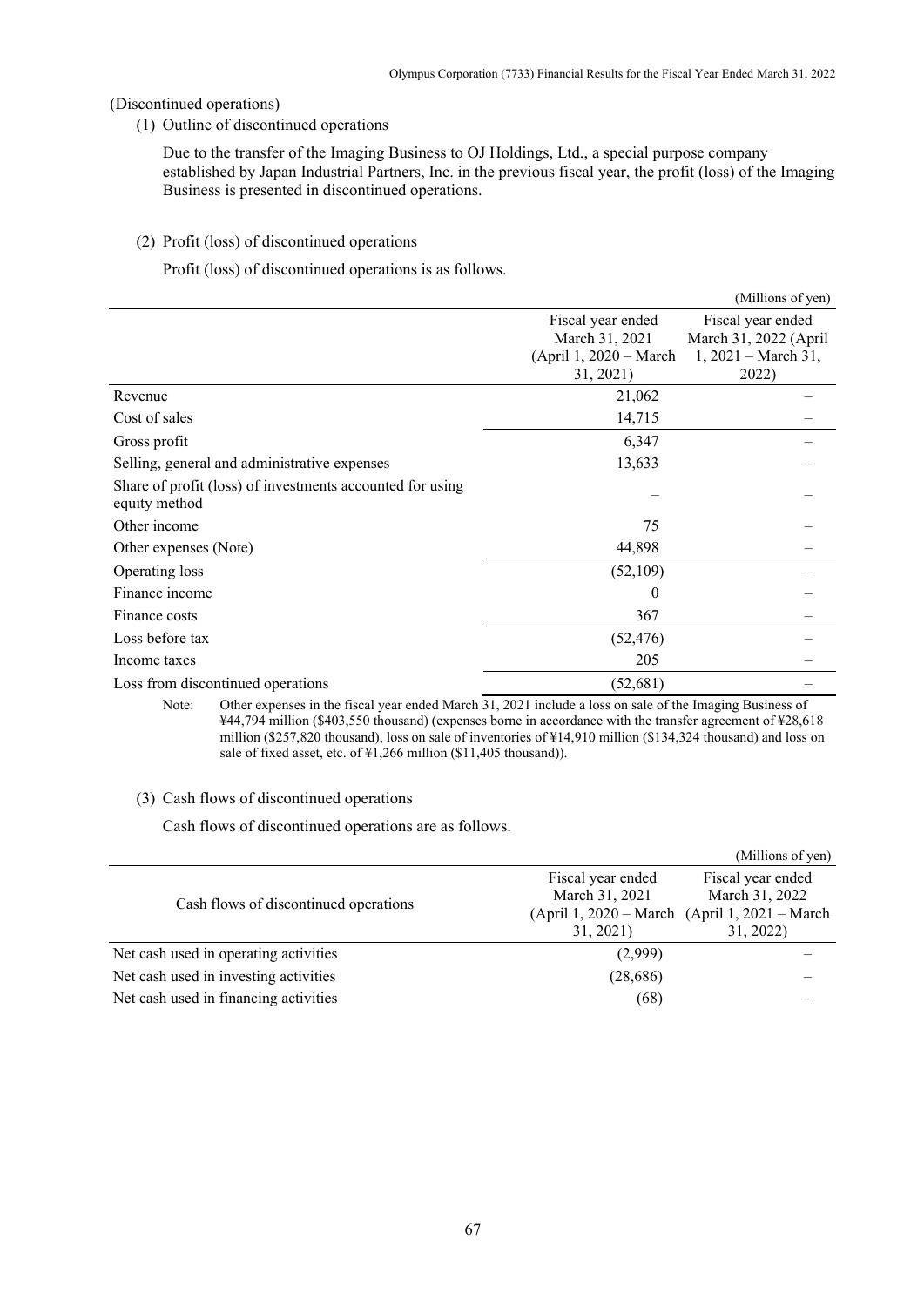#### (Additional information)

(Company split associated with the restructuring of domestic sales functions)

On October 1, 2021, Olympus Corporation conducted a company split that transferred some of the rights and liabilities associated with the domestic sales functions of the Endoscopic Solutions Business and the Therapeutic Solutions Business to Olympus Corporation's wholly owned subsidiary Olympus Medical Science Sales Corporation. The company split was carried out under an absorption-type split agreement concluded between Olympus Corporation and Olympus Medical Science Sales Corporation on February 12, 2021. Furthermore, with the start of our evaluation into making the Scientific Solutions Business a separate company, on June 17, 2021, Olympus Corporation concluded a modified agreement related to absorption-type splits between Olympus Corporation and Olympus Medical Science Sales Corporation.

Moreover, on October 1, 2021, Olympus Medical Science Sales Corporation changed its trade name to "Olympus Marketing, Inc."

- 1. Overview of transaction
	- (1) Names and description of businesses subject to transaction

Names of businesses Endoscopic Solutions Business, Therapeutic Solutions Business Description of business Domestic sales functions for the above businesses

(2) Effective date of company split

October 1, 2021

(3) Legal form of company split

Absorption-type split in which Olympus becomes the absorption-type split company and Olympus Marketing, Inc. (former company name: Olympus Medical Science Sales Corporation) becomes the absorption-type split successor company

(4) Name of the company after the company split

Olympus Marketing, Inc.

2. Description of transaction including purpose of the transaction

Olympus Corporation and Olympus Medical Science Sales Corporation have been responsible for the Olympus Group's domestic sales functions. By integrating the domestic sales functions for the Endoscopic Solutions Business and the Therapeutic Solutions Business of the two companies, Olympus Corporation aims to realize "flexible personnel assignment," "enhanced cooperation with partners," "integrated nationwide policy implementation," and "acquisition and retention of excellent personnel," and conducted the company split to strengthen its sales functions.

#### (Establishment of a subsidiary)

On October 5, 2021, Olympus Corporation's consolidated subsidiary Olympus Corporation of the Americas established Olympus Innovation Ventures, LLC (hereinafter, "OIV") as a corporate venture capital fund (hereinafter, "CVC Fund").

In recent years, the pace of innovation has been accelerating, and new trends such as digital, AI and robotics are shifting the medtech landscape. In order to take advantage of these opportunities and to create opportunities for us to grow, we have established the CVC Fund. This fund will allow the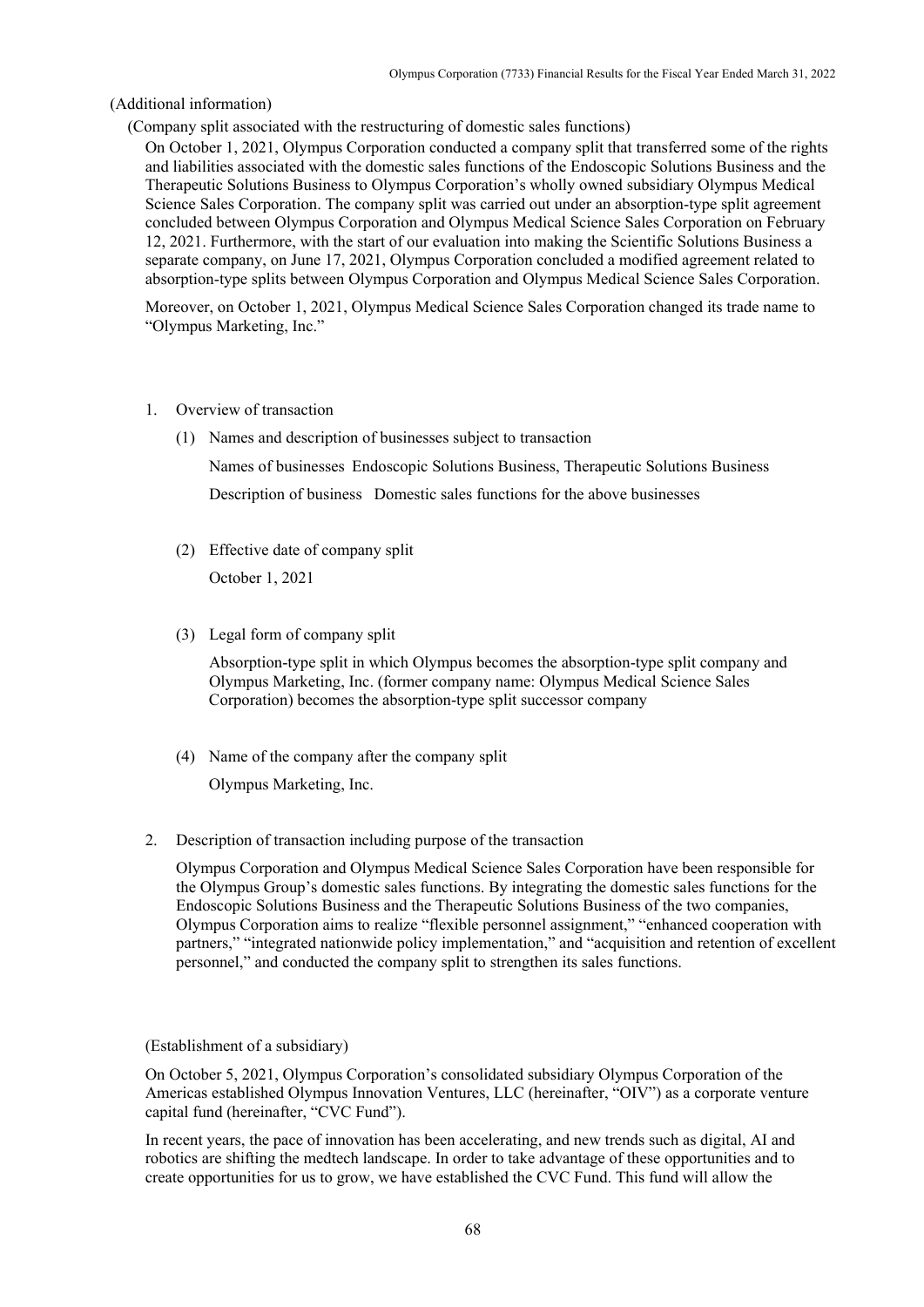Olympus Group to form relationships with early stage companies and help nurture partnerships and explore and acquire technologies with relevant and compelling entrepreneurial teams.

The Olympus Group will initially commit a total of US\$50 million over five years for OIV to search, identify, vet and invest in early stage companies with differentiated technologies. OIV will deliver the following benefits to us:

- (1) Build a pipeline of future M&A targets
- (2) Spot critical trends in technology, medicine, and care delivery
- (3) Identify promising new markets for future growth
- (4) Generate financial return on invested capital
- (5) Raise the Olympus Group's profile in the medtech innovation ecosystem

| Name of established subsidiary  | Olympus Innovation Ventures, LLC                    |
|---------------------------------|-----------------------------------------------------|
| Description of business         | Investment in and support to external opportunities |
| Date of incorporation           | October 5, 2021                                     |
| Investors and investment ratios | Olympus Corporation of the Americas 100%            |

(Important subsequent events)

(Cancellation of treasury shares)

At a meeting of the Board of Directors held on May 11, 2022, Olympus Corporation decided to cancel treasury stock in accordance with the provisions of Article 178 of the Companies Act. Details are as follows.Olympus Corporation

| (1) Type of shares to be cancelled:   | Common shares of Olympus Corporation                                                        |
|---------------------------------------|---------------------------------------------------------------------------------------------|
| (2) Number of shares to be cancelled: | 13,402,333 shares<br>$(1.03\%$ of total number of issued shares before the<br>cancellation) |
| (3) Date of cancellation:             | June 8, 2022                                                                                |

(Transfer of Scientific Solutions Business through company split)

Olympus Corporation transferred its Scientific Solutions Business through an absorption-type company split (hereinafter the "Company Split"), to Evident Corporation, which is a newly established wholly owned subsidiary of Olympus (hereinafter the "Evident") on April 1, 2022.

(1) Background and purpose of the company split

As a truly global medical technology company, Olympus Corporation announced its corporate strategy for achieving sustainable growth (hereinafter "Corporate Strategy") on November 6, 2019. Based on this corporate strategy, Olympus Corporation is allocating management resources to the medical field, mainly in Endoscopic Solutions Business and Therapeutic Solutions Business, and we are working to strengthen our management base in order to achieve sustainable growth. Under these circumstances, we have been carefully analyzing and considering the reorganization of the Scientific Solutions Business, taking all options into consideration including a possible subsequent business transfer after Olympus Corporation Split, in order to achieve sustainable growth and profitability improvement of the Scientific Solutions Business. As a result, we decided to spin off the Scientific Solutions Business after it was judged that establishing a management structure that matches the characteristics of each business in the medical field centered on the above two businesses and Scientific Solutions Business will accelerate efforts to achieve sustainable growth and improve profitability of each and contribute to the enhancement of corporate value of the entire Group. As of April 1, 2022, we have completed the reorganization, in which our newly established wholly owned subsidiary, Evident Corporation takes over the Scientific Solutions Business.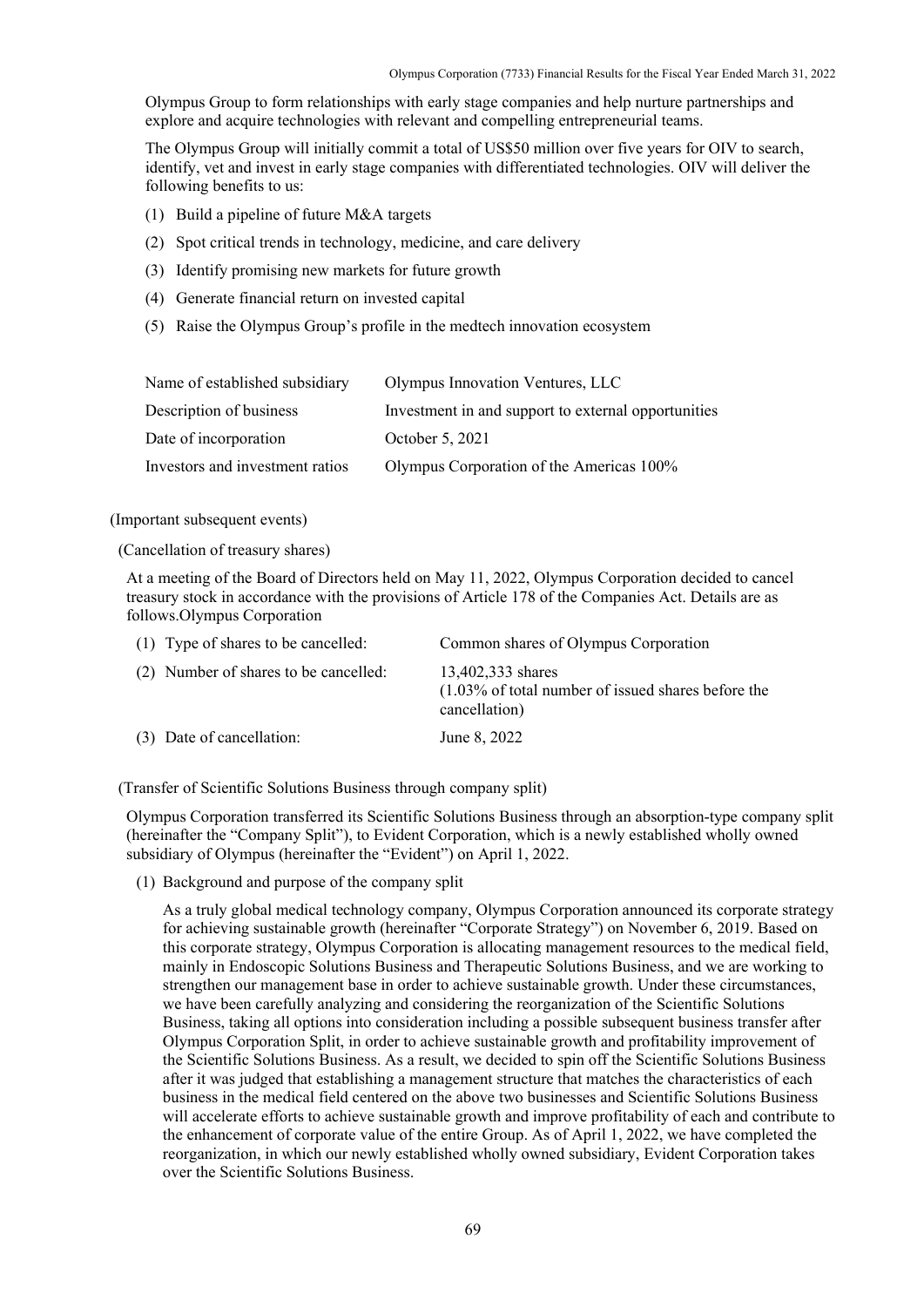- (2) Summary of the company split
	- 1) Method of the company split

Olympus Corporation has carried out an absorption-type split (simple absorption-type company split) with Olympus Corporation as the absorption-type company split and the Evident as the successor company to the absorption-type company split

2) Schedule of the company split

| Decision date by Board of Directors: | December 17, 2021 |
|--------------------------------------|-------------------|
| Date of Company Split agreement:     | January 14, 2022  |
| Effective date of Company Split:     | April 1, 2022     |

Since Olympus Corporation Split falls under the simple absorption-type split based on the provisions of Article 784, Paragraph 2 of the Companies Act, Olympus Corporation did not hold a general meeting of shareholders.

3) Details of allocation related to company split

At the time of the company split, the Evident newly issued one common share and allocated and delivered it to Olympus Corporation.

4) Rights and obligations succeeded by the successor company

The Evident succeeded the assets and rights and obligations of Olympus Corporation regarding the Scientific Solutions Business, which are stipulated in the absorption-type company split agreement with Olympus Corporation.

5) Summary of the successor company of the absorption-type company split

| Name:                             | <b>Evident Corporation</b>                                                                                                                                                                                          |
|-----------------------------------|---------------------------------------------------------------------------------------------------------------------------------------------------------------------------------------------------------------------|
| Address:                          | 6666 Inatomi, Tatsuno-machi, Kamiina-gun, Nagano                                                                                                                                                                    |
| Title and Name of Representative: | Yoshitake Saito, President and Representative Director                                                                                                                                                              |
| Capital:                          | $\text{\textsterling}0.5$ million (As of April 1, 2022) (Note)                                                                                                                                                      |
| Description of Business:          | Development, manufacturing, sales and provision of<br>solutions for biological microscopes, industrial<br>microscopes, industrial endoscopes, non-destructive<br>testing equipment, X-ray analyzers, etc. (planned) |

Note: We have decided to underwrite the capital increase implemented by Evident on April 6, 2022 (hereinafter the "capital increase." After the capital increase, the share capital and legal capital surplus of Evident are ¥24,000 million each. Since the share capital of Evident is equivalent to more than 10/100 (one tenth) of the share capital of Olympus Corporation as a result of the capital increase, Evident falls under the category of "specified subsidiary" of Olympus Corporation.

(Absorption-type merger agreement for a wholly owned subsidiary)

Olympus Corporation implemented an absorption-type merger (hereinafter "the Merger") with consolidated subsidiary, Olympus Logitex Co., Ltd. (hereinafter "Olympus Logitex"), effective from April 1, 2022.

(1) Background and purpose of the merger

In order to improve operations and improve business performance and organizational soundness, we are working on the company-wide cross-functional corporate transformation plan "Transform Olympus," and in one of its priority measures, "End-to-End (E2E) Supply Chain Transformation," we aim to build an E2E supply chain that integrates everything from parts procurement to delivery to customers, improving customer satisfaction and business agility, improving cost efficiency, and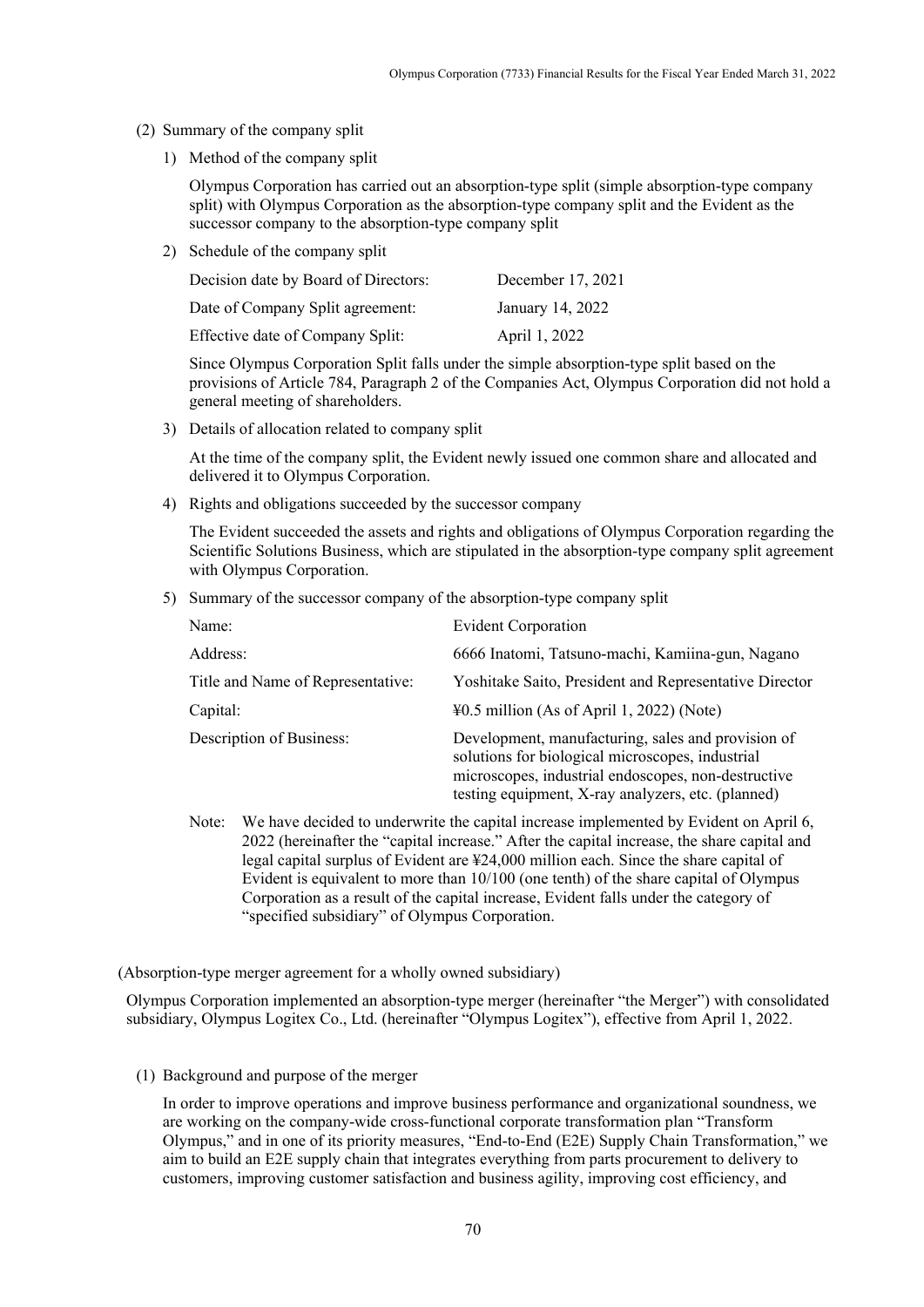optimizing inventory. As part of this End-to-End supply chain transformation, we integrated Olympus Logitex, which is responsible for storage and warehousing functions for Olympus Group products and distribution functions to dealers and customers in Japan and overseas, into our supply chain management section, which is responsible for the supply chain strategy planning function of the entire Group, and the merger has been conducted with the aim of strengthening the ability to propose logistics solutions and strengthening cooperation with global procurement, manufacturing, and sales functions.

## (2) Summary of the merger

1) Method of the merger

As an absorption-type merger (simplified and short-form) with Olympus acting as the surviving company and Olympus Logitex to be absorbed and merged. As a result, Olympus Logitex has been dissolved.

2) Schedule of the merger

| Decision date of merger:  | December 17, 2021 |
|---------------------------|-------------------|
| Date of Merger Agreement: | December 17, 2021 |
| Effective date of merger: | April 1, 2022     |

The Merger is, for Olympus, a simplified merger under the provisions of Paragraph 2 of Article 796 of the Companies Act and, for Olympus Logitex, a short-form merger under the provisions of Paragraph 1 of Article 784 of the Companies Act. Therefore, the individual entities did not hold a general meeting of shareholders to carry out the Merger.

3) Details of allocation related to the merger

Since Olympus Logitex is a wholly owned subsidiary of Olympus Corporation, there has been no allotment of shares or money due to the merger.

4) Overview of the surviving company of the absorption-type merger (as of March 31, 2022)

| Name:                    | Olympus Corporation                                                      |
|--------------------------|--------------------------------------------------------------------------|
| Capital:                 | $\text{\textsterling}124,643$ million                                    |
| Description of business: | Manufacture and sale of medical equipment, scientific<br>equipment, etc. |

## (Transfer of Significant Assets)

From the viewpoint of optimization of management resources, Olympus Corporation reviewed our assets and transferred our fixed assets (land) on April 27, 2022.

1. Details of the Asset to be Transferred

| (1) Name and location of the asset Land: Approx. $10,395m^2$ (2-chome Hatagaya, Shibuya-ku, |
|---------------------------------------------------------------------------------------------|
| Tokyo)                                                                                      |

- (2) Current status: Parking lot
- (3) Gain on transfer: ¥16, 395 million
- 2. Overview of the Transferee

The transferee is a domestic corporation, but details will not be disclosed due to the wishes of the transferee. There are no capital relationships, personal relationships, business relationships and nothing special to note as a related party between Olympus Corporation and the transferee.

- 3. Schedule of Transfer
	- (1) Date of decision March 30, 2022
	- (2) Date of contract signing March 30, 2022